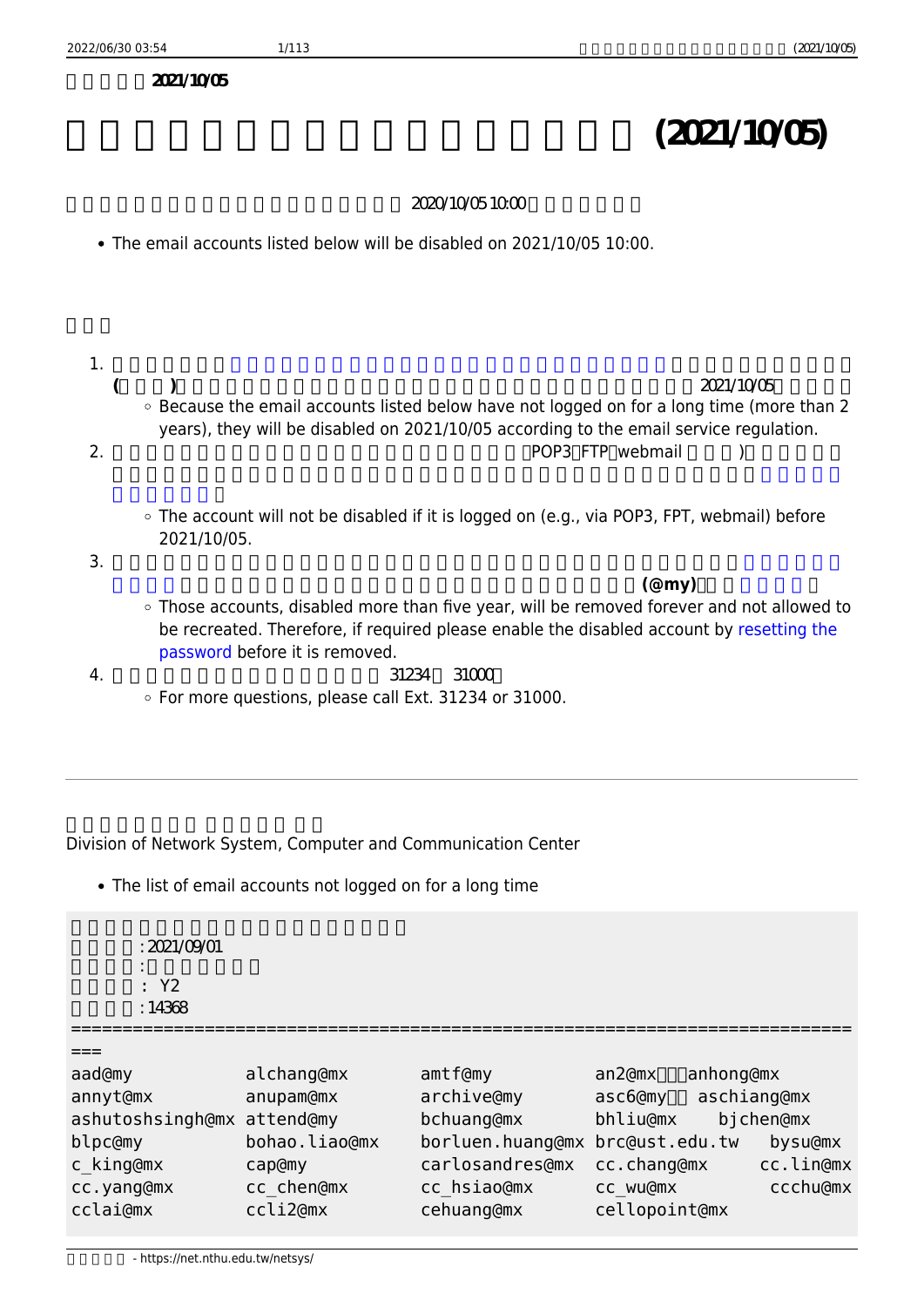| cf.huang@mx                    |                                  |                              |                  |            |
|--------------------------------|----------------------------------|------------------------------|------------------|------------|
| ch-wang@mx                     | ch.hsu@mx                        | ch.lu@mx                     | ch_chuang@mx     |            |
| ch_peng@mx                     |                                  |                              |                  |            |
| chan@mx                        | chancc@mx                        | chancl@mx                    | chang-chunyi@mx  | chang-     |
| tk@mx                          |                                  |                              |                  |            |
| chang.cw@mx                    | chang yc@mx                      | changcl@mx                   | changhh@mx       |            |
| changty@mx                     |                                  |                              |                  |            |
| changwt@mx                     | chanhc@mx                        | chaochun@mx                  | chaolinyeh@mx    |            |
| chaotienpao@mx                 |                                  |                              |                  |            |
| chchchen@mx                    | che.ws@mx                        | che@my                       | chehsiang@mx     | chen-      |
| cc@mx                          |                                  |                              |                  |            |
| chen-jc@mx                     | chen-liangyu@mx                  | chen.cc@mx                   | chen.ch@mx       |            |
| chen cc@mx                     |                                  |                              |                  |            |
| chen yc@mx                     | chen_yulun@mx                    | chenchihchieh@mx             | chencw@mx        | chendh@mx  |
| chenfen@mx                     | cheng.huiwen@mx                  | chenghao.hsieh@mx            | chengshenglee@mx |            |
| chengting@mx                   | chengying@mx                     | chenhow.huang@mx             | chenhp@mx        |            |
|                                |                                  |                              |                  |            |
| chenhueiwu@mx                  |                                  |                              |                  |            |
| chenjf@mx                      | chenkh@mx                        | chenlc@mx                    | chenlf@mx        | chenmy@mx  |
| chennh@mx                      | chenningsu@mx                    | chenpc@mx                    | chensh@mx        | chensl@mx  |
| chenss@mx                      | chentc@mx                        | chenyichun@mx                | chenyingjen@mx   |            |
| chenzheqian@mx                 |                                  |                              |                  |            |
| chhlin@mx                      | chhuang@mx                       | chhuchen@mx                  | chiachih@mx      |            |
| chiachihuang@mx                |                                  |                              |                  |            |
| chiaching@mx                   | chiahsun@mx                      | chiang.hsuhsin@mx chiang2@mx |                  | chiang3@mx |
| chianghsiuchen@mx chiaowei@mx  |                                  | chiashang.tu@mx              | chiayinglin@mx   |            |
| chiayingwu@mx                  |                                  |                              |                  |            |
| chiayuchen@mx                  | chiehlin@mx                      | chien-mf@mx                  | chienchoulin@mx  |            |
| chienhaulun@mx                 |                                  |                              |                  |            |
| chienjen-chen@mx               | chienweihsin@mx                  | chienwenyu@mx                | chienyuan@mx     |            |
| chifang@mx                     |                                  |                              |                  |            |
| chih.lee@mx                    | chihtinglu@mx                    | chihuilin@mx                 | chihya@mx        |            |
| chihyiho@mx                    |                                  |                              |                  |            |
| chingchih@mx                   | chingfeng chen@mx chingfengli@mx |                              | chinghui@mx      |            |
| chinghuihsu@mx                 |                                  |                              |                  |            |
| chinghung-cheng@mx chingyi@mx  |                                  | chingyiwu@mx                 | chinhyiwu@mx     | chinse@mx  |
| chiu-jumin@mx                  | chiu3@mx                         | chiuny@mx                    | chiyuan.wu@mx    |            |
| chiyuan@mx                     |                                  |                              |                  |            |
| chou.hc@mx                     | chshieh@mx                       | chtai@mx                     | chtsao@mx        | chuang@mx  |
| chuang_chihming@mx chuangmy@mx |                                  | chucheng@mx                  | chunchun@mx      |            |
| chungchi@mx                    |                                  |                              |                  |            |
| chunhsiu@mx                    | chunhsiung.chou@mx chunming@mx   |                              | chunteho@mx      |            |
| chunyulee@mx                   |                                  |                              |                  |            |
| churulin@mx                    | chyhuang@mx                      | chykao@mx                    | chylee@mx        | ciho@mx    |
| cjchang@mx                     | cjfang@mx                        | cjjong@mx                    | cjlee@mx         | cjting@mx  |
| cjtu@mx                        | cjyeh@mx                         | ckkuo@mx                     | cklu@mx          | cktai@mx   |
| ckting@mx                      | cktseng@mx                       | clho2@mx                     | clhsu@mx         |            |
| cm.chen@mx                     |                                  |                              |                  |            |
| cm_lin@mx                      | cmchang@mx                       | cmcheng@mx                   | cnst@ust.edu.tw  |            |
| counslsys@my                   | cp.yen@mx                        | cplee@mx                     | cpwei@mx         | cqe@my     |
| crjhuang@mx                    | cschou@mx                        | csia@my                      | cstm@my          |            |
| cswang2@mx                     |                                  |                              |                  |            |
|                                |                                  |                              |                  |            |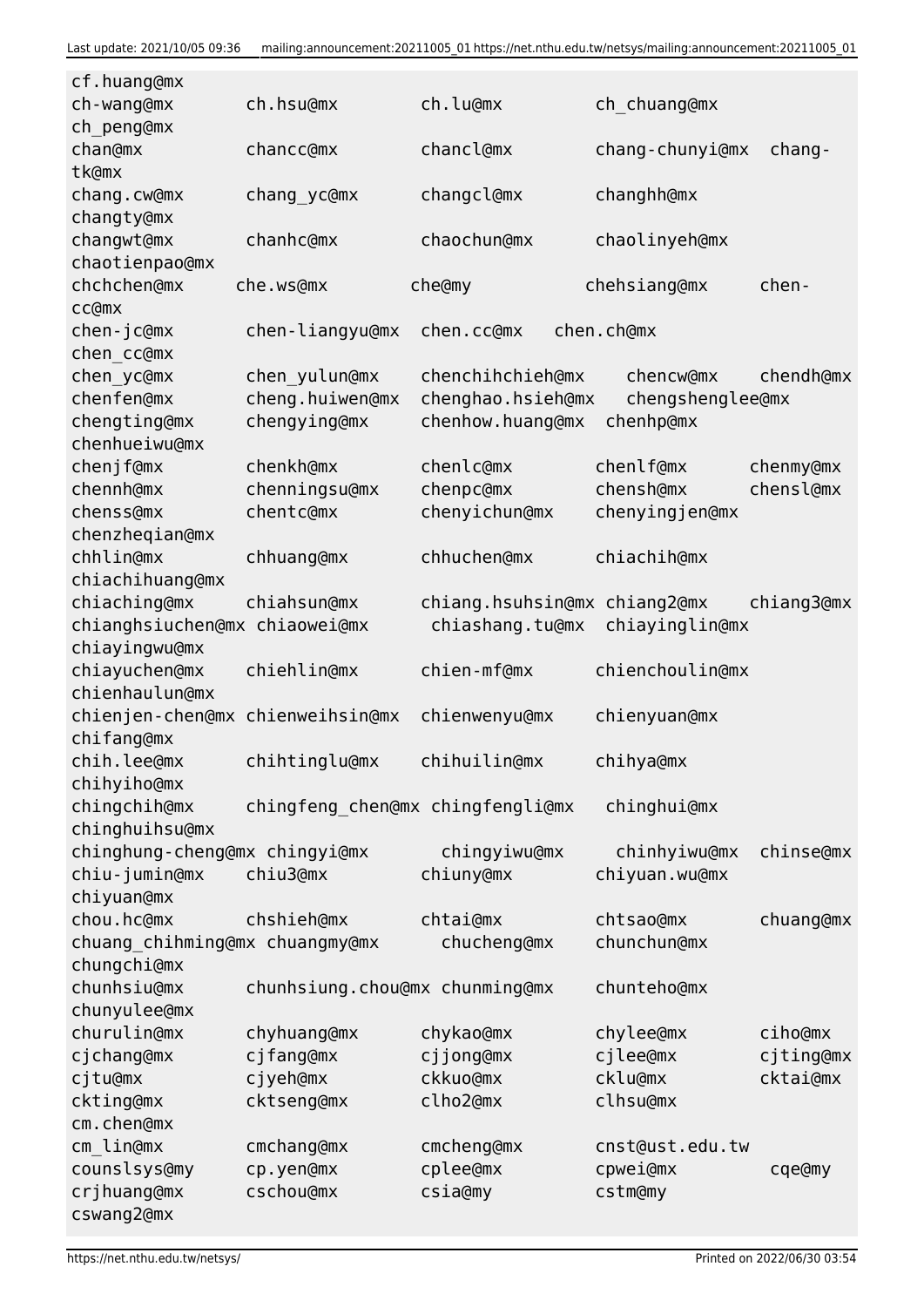| 2022/06/30 03:54         | 3/113      |             |            | (2021/10/05) |
|--------------------------|------------|-------------|------------|--------------|
| cswei@mx                 | ct.chen@mx | ct.chien@mx | ct.hsu@mx  |              |
| ctcheng@mx               |            |             |            |              |
| cthan@mx                 | ctlee@mx   | ctm2@my     | cttyan@mx  | ctyang@mx    |
| ctyen@mx                 | cuhuang@mx | cwchang@mx  | cy-fan@mx  | cy-lee@mx    |
| cy.chen@mx               | cy.hsu@mx  | cy.hung@mx  | cy_tsai@mx |              |
| cyc@ust.edu.tw           |            |             |            |              |
| cychang2@mx              | cychang@mx | cyhsiao@mx  | cylee@mx   | cylin2@mx    |
| cyulin@mx                | cywei@mx   | cyyen@mx    | d867708@oz |              |
| d878206@oz               |            |             |            |              |
| d883465@oz               | d887412@oz | d893529@oz  | d897308@oz |              |
| d898220@oz               |            |             |            |              |
| d903325@oz               | d903467@oz | d903728@oz  | d904330@oz |              |
| d907101@oz               |            |             |            |              |
| d907709@oz               | d907716@oz | d908314@oz  | d908702@oz |              |
| d913403@oz               |            |             |            |              |
| d913471@oz               | d913636@oz | d913951@oz  | d914221@oz |              |
| d915607@oz<br>d917118@oz |            |             |            |              |
| d917623@oz               | d917416@oz | d917521@oz  | d917615@oz |              |
| d918226@oz               | d918323@oz | d919608@oz  | d919611@oz |              |
| d923405@oz               |            |             |            |              |
| d923408@oz               | d923417@oz | d923554@oz  | d923968@oz |              |
| d924268@oz               |            |             |            |              |
| d924278@oz               | d925009@oz | d925055@oz  | d926708@oz |              |
| d926903@oz               |            |             |            |              |
| d927003@oz               | d927120@oz | d927414@oz  | d927524@oz |              |
| d927528@oz               |            |             |            |              |
| d927604@oz               | d927704@oz | d927715@oz  | d927729@oz |              |
| d927808@oz               |            |             |            |              |
| d927812@oz               | d927815@oz | d927903@oz  | d927905@oz |              |
| d927914@oz               |            |             |            |              |
| d928220@oz               | d928306@oz | d928322@oz  | d928506@oz |              |
| d928508@oz               |            |             |            |              |
| d928704@oz               | d929018@oz | d929020@oz  | d929207@oz |              |
| d929210@oz               |            |             |            |              |
| d933580@oz               | d933791@oz | d934214@oz  | d935040@oz |              |
| d936340@oz               |            |             |            |              |
| d936740@oz               | d937005@oz | d937117@oz  | d937309@oz |              |
| d937314@oz               |            |             |            |              |
| d937404@oz               | d937406@oz | d937418@oz  | d937437@oz |              |
| d937501@oz               |            |             |            |              |
| d937513@oz               | d937517@oz | d937530@oz  | d937545@oz |              |
| d937604@oz               |            |             |            |              |
| d937605@oz               | d937610@oz | d937711@oz  | d937712@oz |              |
| d937808@oz               |            |             |            |              |
| d937809@oz               | d937813@oz | d938205@oz  | d938213@oz |              |
| d938328@oz               |            |             |            |              |
| d938804@oz               | d939002@oz | d939008@oz  | d939018@oz |              |
| d939026@oz               |            |             |            |              |
| d939027@oz               | d939108@oz | d939613@oz  | d939614@oz |              |
| d939616@oz               |            |             |            |              |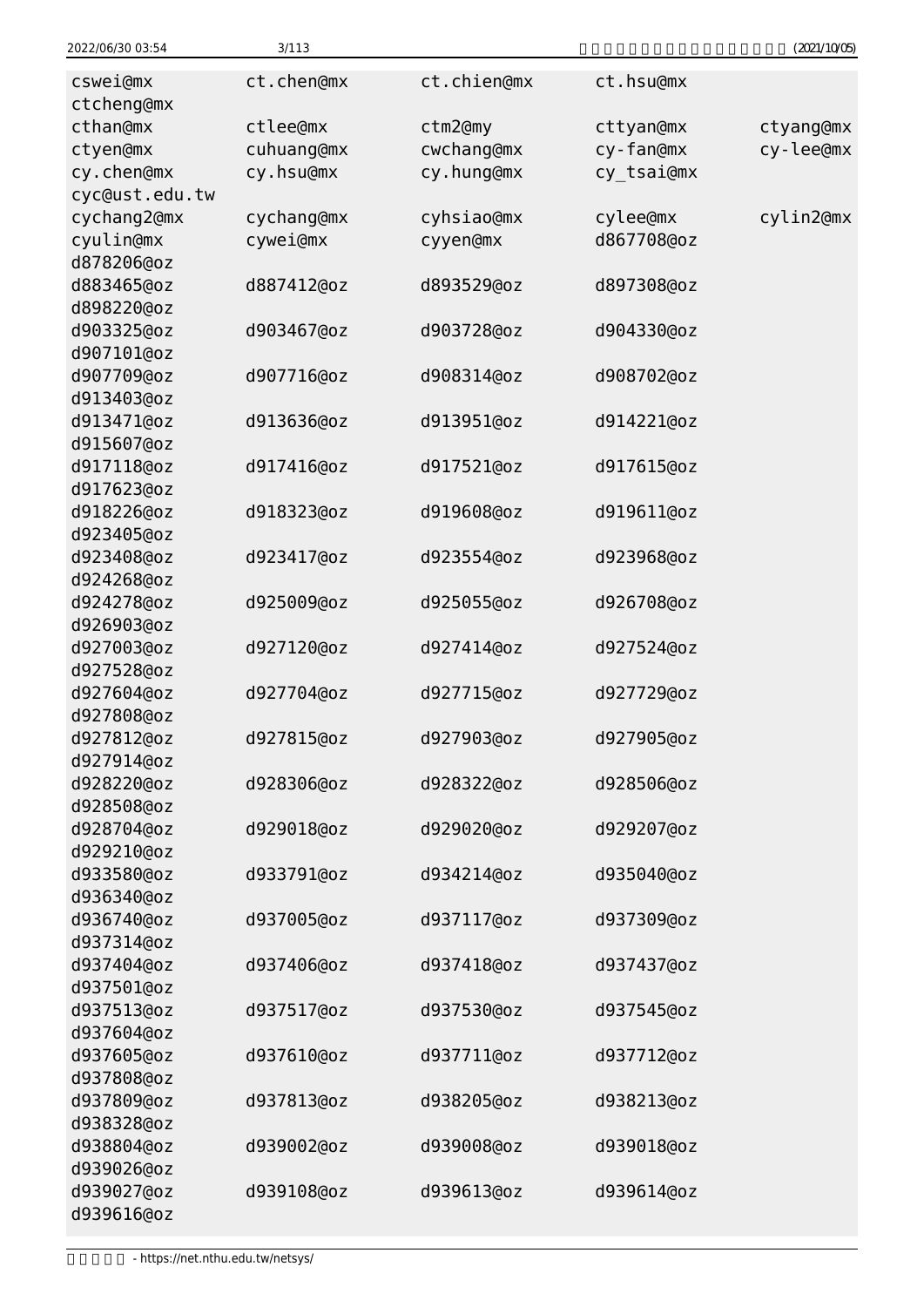| d943212@oz<br>d943569@oz   | d943333@oz  | d943478@oz  | d943525@oz  |
|----------------------------|-------------|-------------|-------------|
| d943576@oz<br>d945025@oz   | d943847@oz  | d943926@oz  | d944235@oz  |
| d946719@oz<br>d947419@oz   | d947129@oz  | d947207@oz  | d947402@oz  |
| d947425@oz<br>d947518@oz   | d947429@oz  | d947433@oz  | d947516@oz  |
| d947534@oz<br>d947714@oz   | d947616@oz  | d947622@oz  | d947624@oz  |
| d947724@oz<br>d948212@oz   | d947727@oz  | d947806@oz  | d947811@oz  |
| d948231@oz<br>d948502@oz   | d948235@oz  | d948236@oz  | d948337@oz  |
| d948509@oz<br>d949209@oz   | d949018@oz  | d949205@oz  | d949208@oz  |
| d949215@oz<br>d9524805@oz  | d9521804@oz | d9522701@oz | d9523828@oz |
| d9531524@oz<br>d9531818@oz | d9531546@oz | d9531801@oz | d9531810@oz |
| d9531820@oz<br>d9532528@oz | d9531845@oz | d9531846@oz | d9531852@oz |
| d9532802@oz<br>d9534802@oz | d9532804@oz | d9533817@oz | d9534801@oz |
| d9541808@oz<br>d9562804@oz | d9543802@oz | d9544806@oz | d9545802@oz |
| d9562826@oz<br>d9566808@oz | d9562831@oz | d9564901@oz | d9566803@oz |
| d9572802@oz<br>d9611831@oz | d9580569@oz | d9580802@oz | d9580806@oz |
| d9621609@oz<br>d9622808@oz | d9621804@oz | d9621805@oz | d9622549@oz |
| d9622903@oz<br>d9631802@oz | d9623541@oz | d9623804@oz | d9624802@oz |
| d9631809@oz<br>d9632814@oz | d9631882@oz | d9632509@oz | d9632803@oz |
| d9633810@oz<br>d9634811@oz | d9633816@oz | d9633824@oz | d9634808@oz |
| d9635812@oz<br>d9646883@oz | d9643801@oz | d9643804@oz | d9646801@oz |
| d9661805@oz<br>d9663806@oz | d9661807@oz | d9661809@oz | d9662805@oz |
| d9663807@oz<br>d9680805@oz | d9663810@oz | d9665812@oz | d9680530@oz |
| d9680817@oz<br>d9711816@oz | d9680826@oz | d9711553@oz | d9711802@oz |
| d9711821@oz<br>d9722518@oz | d9712801@oz | d9712806@oz | d9721805@oz |
| d9722801@oz<br>d9723818@oz | d9722802@oz | d9722809@oz | d9722903@oz |
| d9723819@oz                | d9731801@oz | d9731806@oz | d9731818@oz |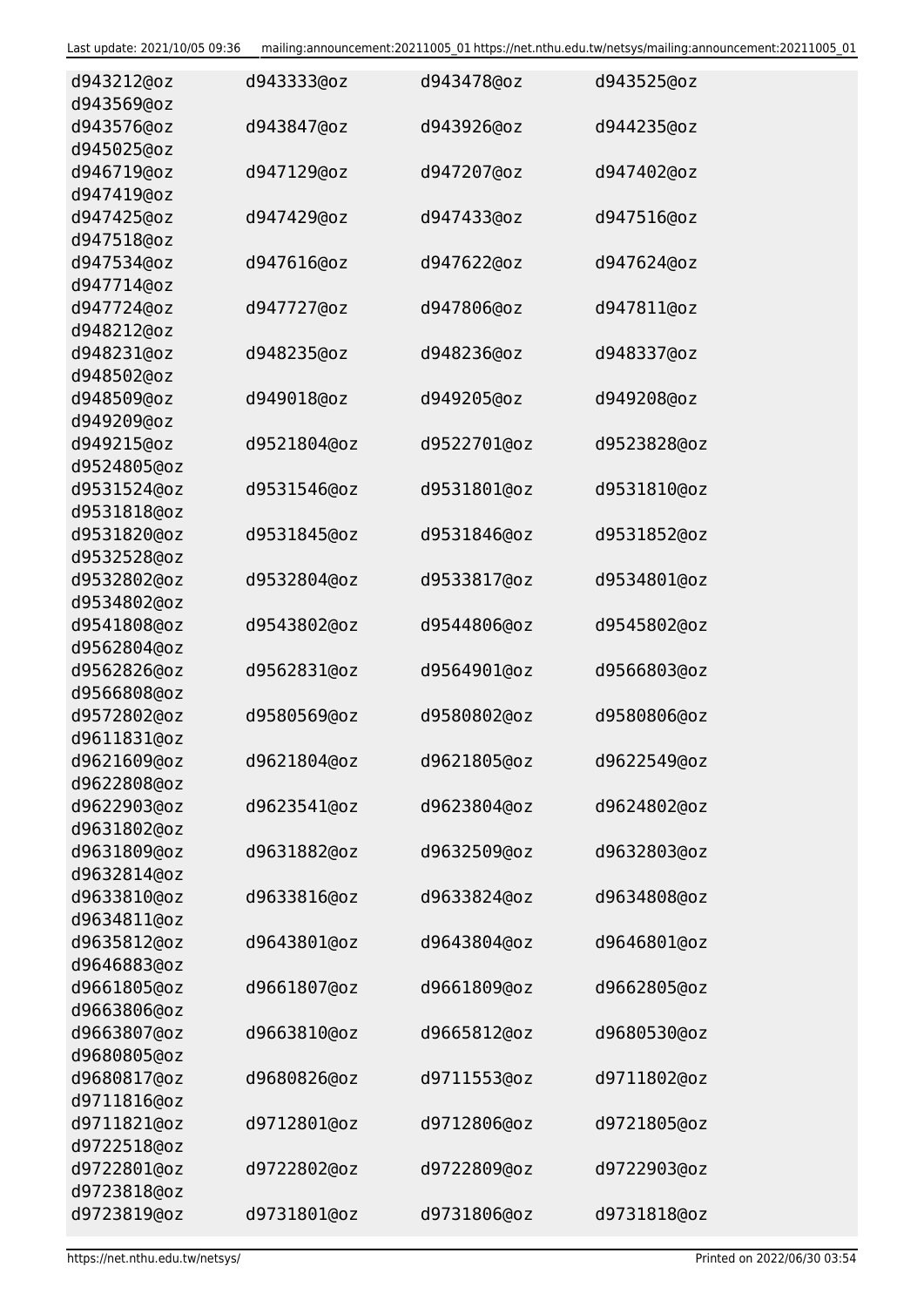| 2022/06/30 03:54 | 5/113           |                |                 | (2021/10/05) |
|------------------|-----------------|----------------|-----------------|--------------|
| d9731824@oz      |                 |                |                 |              |
| d9731826@oz      | d9731832@oz     | d9732827@oz    | d9733807@oz     |              |
| d9733809@oz      |                 |                |                 |              |
| d9733823@oz      | d9734805@oz     | d9735815@oz    | d9741804@oz     |              |
| d9741811@oz      |                 |                |                 |              |
| d9744802@oz      | d9761812@oz     | d9761817@oz    | d9762808@oz     |              |
| d9762818@oz      |                 |                |                 |              |
| d9762834@oz      | d9766807@oz     | d9772803@oz    | d9773805@oz     |              |
| d9773806@oz      |                 |                |                 |              |
| d9773810@oz      | d9780515@oz     | d9780529@oz    | d9780806@oz     |              |
| d9780811@oz      |                 |                |                 |              |
| d9780822@oz      | d9780828@oz     | d9780832@oz    | d9780833@oz     |              |
| d9780836@oz      |                 |                |                 |              |
| d9780843@oz      | da tseng@mx     | das.bhaskar@mx | dcm@mx          |              |
| ddchiou@cc       |                 |                |                 |              |
| director@cc      | dkd@mx          | dmwlan@m98     | douglas@mx      |              |
| du hunru@mx      |                 |                |                 |              |
| dysong@mx        | echyou@mx       | eduicm@my      | elctm@my        |              |
| enuclear@my      |                 |                |                 |              |
| eric.jan@cc      | eswaraiahc@mx   | etutor@my      | fang_hungru@mx  |              |
| fangang@mx       |                 |                |                 |              |
| fangmanchen@mx   | fanhao@mx       | fanjt@mx       | fanjy@mx        | fcpeng@mx    |
| fcsong@mx        | fengchi_yang@mx | fhsu@mx        | firat.yilmaz@mx | flin@mx      |
| frchen@mx        | ftlioudu@mx     | fwhsiung@mx    | fy.chou@mx      | fyyang@mx    |
| g914809@oz       | g915092@oz      | g924239@oz     | g924714@oz      |              |
| g924715@oz       |                 |                |                 |              |
| g925306@oz       | g934854@oz      | g935101@oz     | g935814@oz      |              |
| g936512@oz       |                 |                |                 |              |
| g936817@oz       | g943130@oz      | g943151@oz     | g943169@oz      |              |
| g943186@oz       |                 |                |                 |              |
| g943411@oz       | g943505@oz      | g943561@oz     | g943581@oz      |              |
| g943976@oz       |                 |                |                 |              |
| g943994@oz       | g944239@oz      | g944408@oz     | g944544@oz      |              |
| g944916@oz       |                 |                |                 |              |
| g945204@oz       | g945259@oz      | g945391@oz     | g945705@oz      |              |
| g946393@oz       |                 |                |                 |              |
| g946513@oz       | g946609@oz      | g946732@oz     | g9511516@oz     |              |
| g9511546@oz      |                 |                |                 |              |
| g9511564@oz      | g9511569@oz     | g9511578@oz    | g9511580@oz     |              |
| g9511588@oz      |                 |                |                 |              |
| g9512501@oz      | g9521616@oz     | g9522516@oz    | g9522542@oz     |              |
| g9522556@oz      |                 |                |                 |              |
| g9522563@oz      | g9523517@oz     | g9523539@oz    | g9523609@oz     |              |
| g9523615@oz      |                 |                |                 |              |
| g9523625@oz      | g9523634@oz     | g9524701@oz    | g9525505@oz     |              |
| g9531502@oz      |                 |                |                 |              |
| g9531506@oz      | g9531543@oz     | g9531544@oz    | g9531587@oz     |              |
| g9531602@oz      |                 |                |                 |              |
| g9532529@oz      | g9534501@oz     | g9534528@oz    | g9534532@oz     |              |
| g9534535@oz      |                 |                |                 |              |
| g9534538@oz      | g9534543@oz     | g9534554@oz    | g9534555@oz     |              |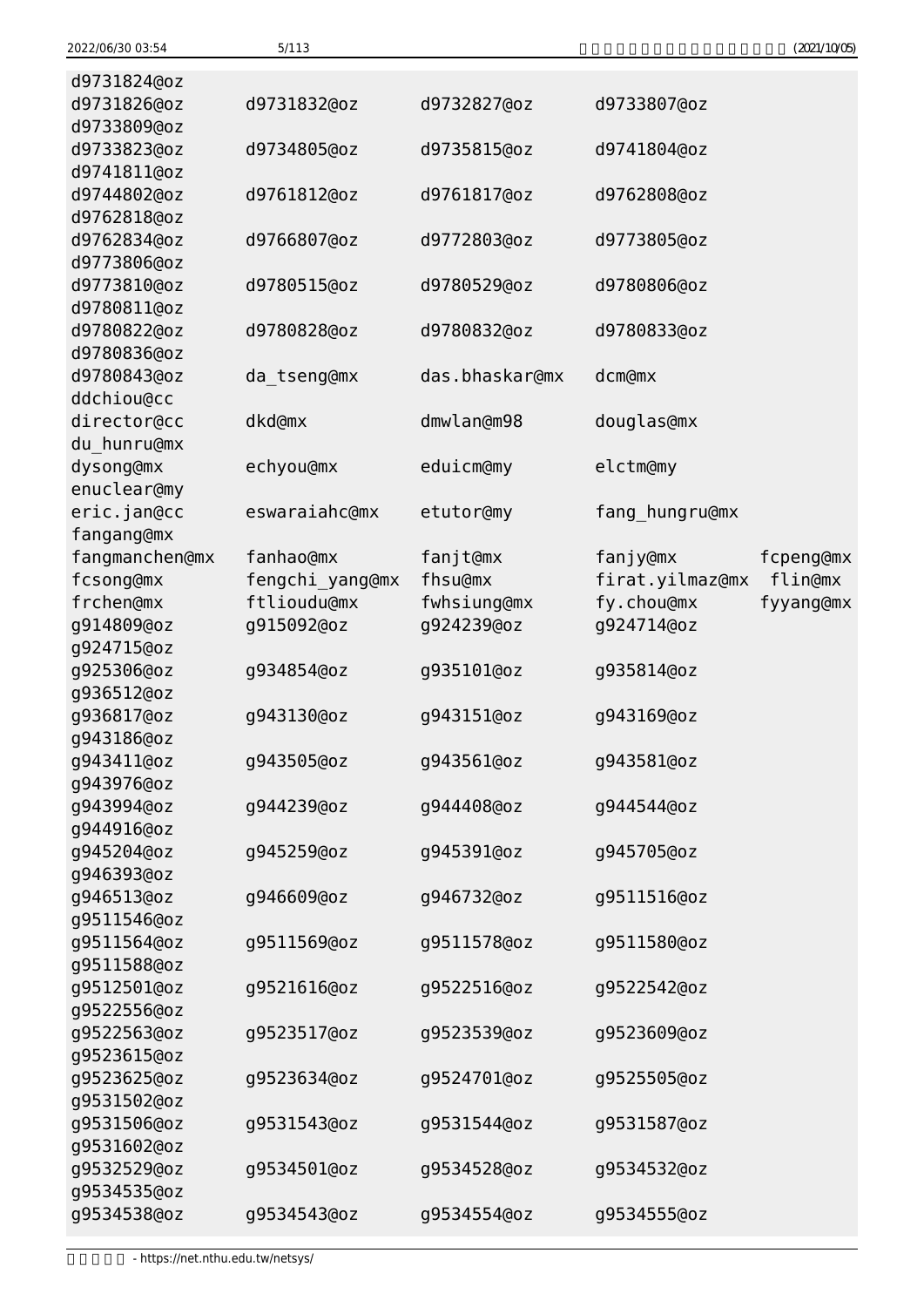| g9534623@oz                |             |             |             |
|----------------------------|-------------|-------------|-------------|
| g9535507@oz                | g9536517@oz | g9536524@oz | g9542506@oz |
| g9543513@oz                |             |             |             |
| g9544510@oz                | g9545519@oz | g9545604@oz | g9546506@oz |
| g9546507@oz                |             |             |             |
| g9561519@oz                | g9561536@oz | g9561547@oz | g9561554@oz |
| g9561580@oz                |             |             |             |
| g9561612@oz                | g9562511@oz | g9562523@oz | g9562525@oz |
| g9562537@oz                |             |             |             |
|                            |             |             |             |
| g9562562@oz                | g9562568@oz | g9562594@oz | g9562608@oz |
| g9562631@oz                |             |             |             |
| g9562701@oz                | g9563507@oz | g9563516@oz | g9563519@oz |
| g9563525@oz                |             |             |             |
| g9563526@oz                | g9563555@oz | g9563562@oz | g9564502@oz |
| g9564506@oz                |             |             |             |
| g9564527@oz                | g9564532@oz | g9565529@oz | g9566518@oz |
| g9567501@oz                |             |             |             |
| g9572501@oz                | g9573521@oz | g9573525@oz | g9573530@oz |
| g9574502@oz                |             |             |             |
| g9580523@oz                | g9580542@oz | g9581701@oz | g9611502@oz |
| g9611503@oz                |             |             |             |
| g9611519@oz                | g9611540@oz | g9611557@oz | g9611601@oz |
| g9612508@oz                |             |             |             |
| g9612511@oz                | g9612532@oz | g9613505@oz | g9622513@oz |
| g9622518@oz                |             |             |             |
| g9622530@oz                | g9622533@oz | g9623502@oz | g9623510@oz |
| g9623521@oz                |             |             |             |
| g9623532@oz                | g9623535@oz | g9623560@oz | g9623561@oz |
| g9623568@oz                |             |             |             |
| g9624702@oz                | g9630602@oz | g9631542@oz | g9631543@oz |
| g9631553@oz                |             |             |             |
| g9631576@oz                | g9632527@oz | g9632563@oz | g9633503@oz |
| g9633507@oz                |             |             |             |
| g9633523@oz                | g9633529@oz | g9633540@oz | g9633541@oz |
| g9633554@oz                |             |             |             |
|                            |             |             |             |
| g9633560@oz<br>g9634503@oz | g9633581@oz | g9633585@oz | g9633589@oz |
|                            |             |             |             |
| g9634512@oz                | g9635513@oz | g9635518@oz | g9643604@oz |
| g9661513@oz                |             |             |             |
| g9661524@oz                | g9661526@oz | g9661537@oz | g9661550@oz |
| g9661561@oz                |             |             |             |
| g9661570@oz                | g9661611@oz | g9661618@oz | g9661627@oz |
| g9662503@oz                |             |             |             |
| g9662525@oz                | g9662536@oz | g9662550@oz | g9662555@oz |
| g9662580@oz                |             |             |             |
| g9662581@oz                | g9662603@oz | g9662606@oz | g9662612@oz |
| g9662613@oz                |             |             |             |
| g9662626@oz                | g9662627@oz | g9662658@oz | g9663527@oz |
| g9663561@oz                |             |             |             |
| g9664533@oz                | g9664537@oz | g9664545@oz | g9664551@oz |
| g9666501@oz                | g9666504@oz | g9666505@oz | g9666533@oz |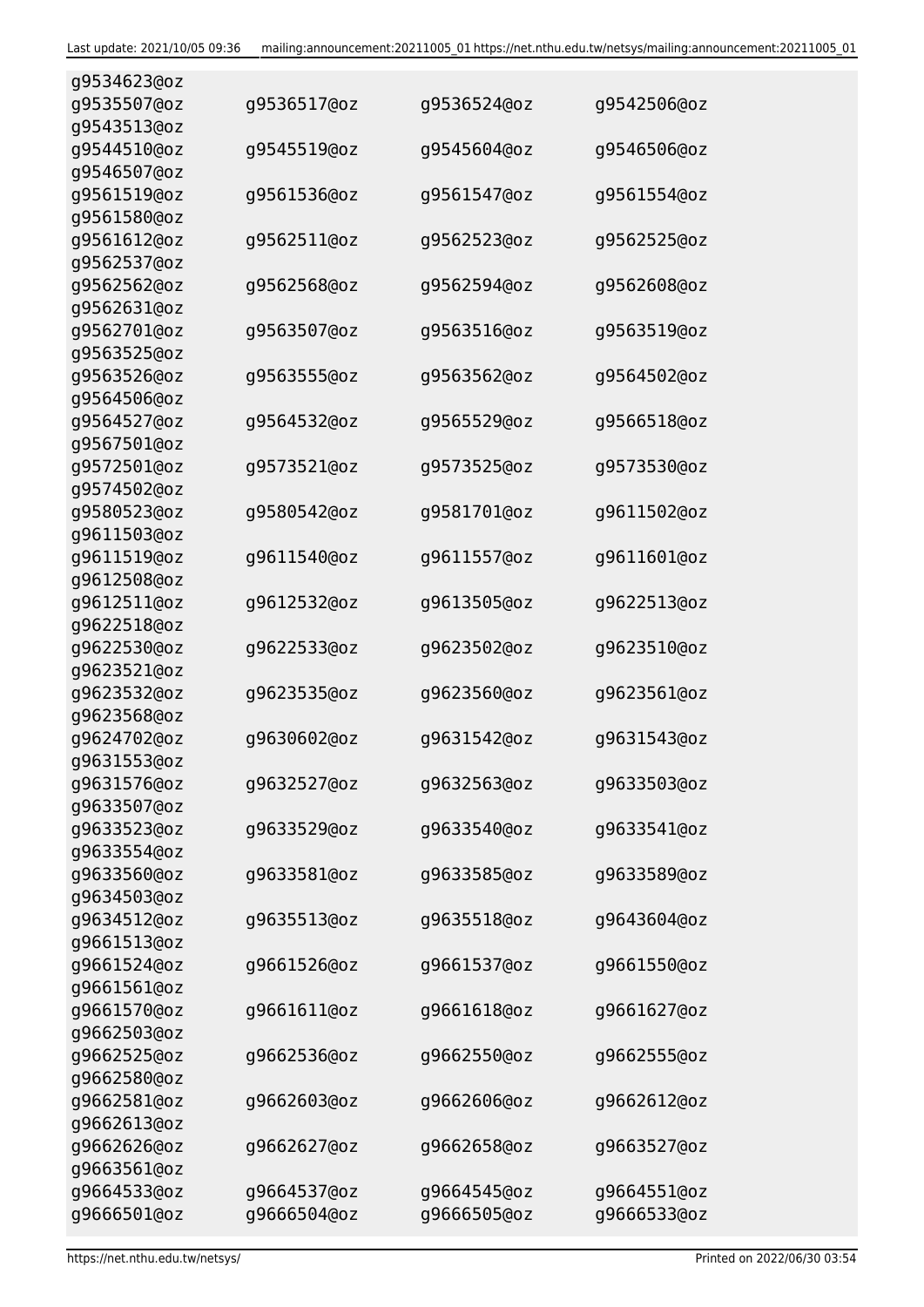| g9666544@oz<br>g9672516@oz | g9674501@oz            | g9680522@oz              | g9680524@oz             |         |
|----------------------------|------------------------|--------------------------|-------------------------|---------|
| g9680536@oz                |                        |                          |                         |         |
| g9680560@oz<br>g9701501@oz | g9680588@oz            | g9680601@oz              | g9680607@oz             |         |
| g9701604@oz<br>g9711518@oz | g9711506@oz            | g9711511@oz              | g9711517@oz             |         |
| g9711537@oz<br>g9711565@oz | g9711545@oz            | g9711553@oz              | g9711564@oz             |         |
| g9711566@oz<br>g9712515@oz | g9711568@oz            | g9712505@oz              | g9712508@oz             |         |
| g9713510@oz                | g9713512@oz            | g9721501@oz              | g9722508@oz             |         |
| g9722513@oz<br>g9722532@oz | g9723505@oz            | g9723511@oz              | g9723515@oz             |         |
| g9723520@oz<br>g9723533@oz | g9723542@oz            | g9723566@oz              | g9723568@oz             |         |
| g9724510@oz<br>g9724701@oz | g9725503@oz            | g9731502@oz              | g9731516@oz             |         |
| g9731522@oz<br>g9731526@oz | g9731542@oz            | g9731543@oz              | g9731556@oz             |         |
| g9731557@oz<br>g9731576@oz | g9731577@oz            | g9731585@oz              | g9731589@oz             |         |
| g9731608@oz<br>g9731701@oz | g9732519@oz            | g9732537@oz              | g9732541@oz             |         |
| g9733527@oz<br>g9733561@oz | g9733567@oz            | g9733571@oz              | g9733579@oz             |         |
| g9733593@oz<br>g9733599@oz | g9733600@oz            | g9733617@oz              | g9734516@oz             |         |
| g9734528@oz<br>g9734551@oz | g9735501@oz            | g9735502@oz              | g9735508@oz             |         |
| g9735701@oz<br>g9736504@oz | g9736507@oz            | g9736522@oz              | g9743501@oz             |         |
| g9743515@oz<br>g9745607@oz | g9761515@oz            | g9761548@oz              | g9761550@oz             |         |
| g9761564@oz<br>g9761567@oz | g9761598@oz            | g9762518@oz              | g9762541@oz             |         |
| g9762552@oz<br>g9762555@oz | g9762594@oz            | g9762627@oz              | g9762634@oz             |         |
| g9762661@oz<br>g9763502@oz | g9763508@oz            | g9763530@oz              | g9763534@oz             |         |
| g9763562@oz<br>g9764503@oz | g9764504@oz            | g9764522@oz              | g9764535@oz             |         |
| g9765523@oz<br>g9765525@oz | g9766506@oz            | g9766508@oz              | g9766529@oz             |         |
| g9772508@oz<br>g9774501@oz | g9774509@oz            | g9780502@oz              | g9780503@oz             |         |
| g9780512@oz                |                        |                          |                         |         |
| g9780519@oz<br>gayathri@mx | g9780542@oz            | g9780581@oz              | ganesh@mx               |         |
| genderedu@my<br>grad@my    | ghhsu@mx<br>grhuang@mx | goto@mx<br>guwangrong@mx | govindag@mx<br>gylin@mx | gpyu@mx |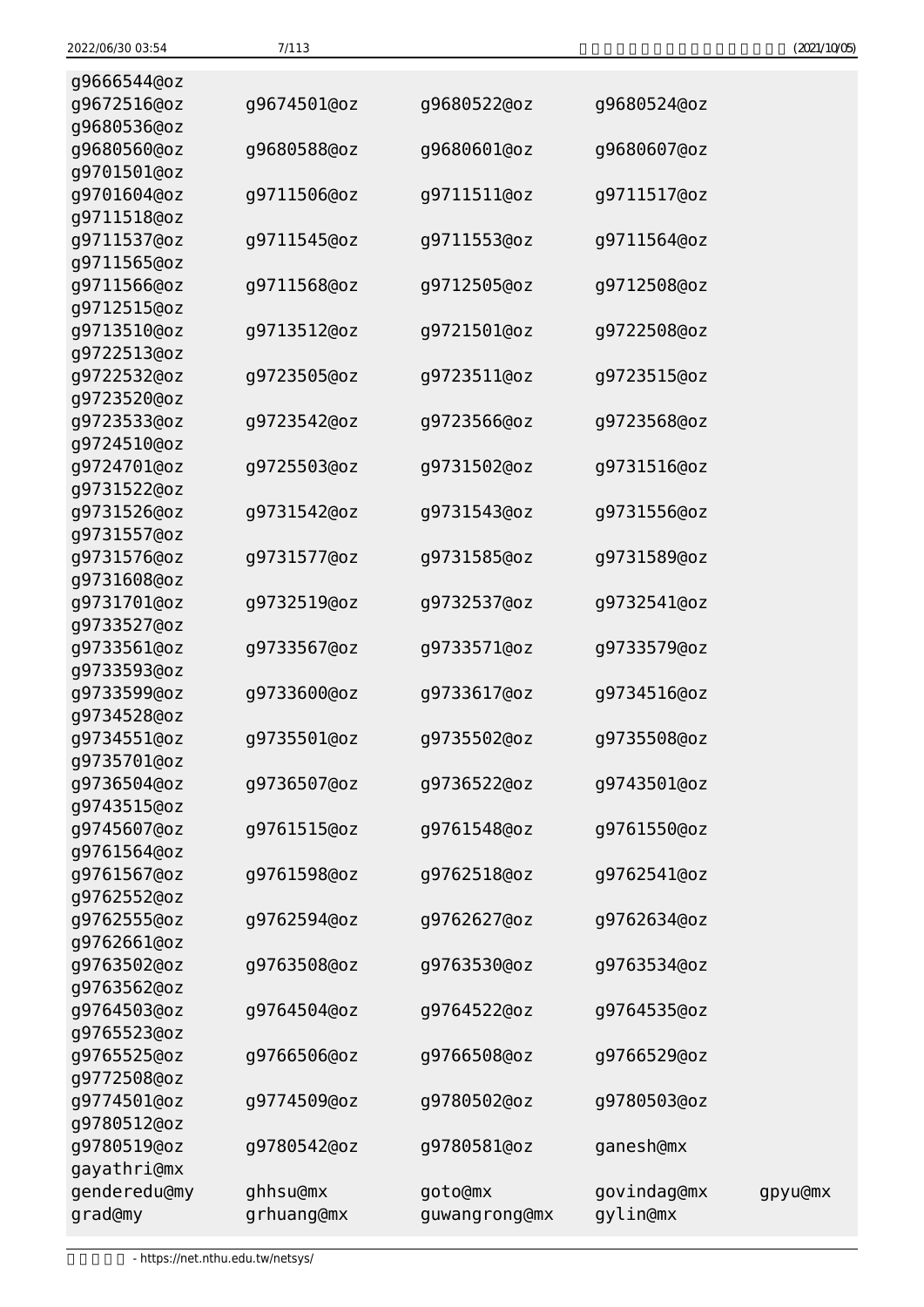| haochang@my<br>hccheng@mx   | haochuan@mx     | haochun.peng@mx | hayashi@my        |           |
|-----------------------------|-----------------|-----------------|-------------------|-----------|
| hcho@mx                     | hchsu@mx        | hcjhuang@mx     | hckuo@mx          | hcshen@mx |
| hcteng@mx                   | hcyang@mx       | hdyu@mx         | heidilin@mx       |           |
| hengchuanlin@mx             |                 |                 |                   |           |
| hengjuchen@mx               | hfchou@mx       | hfwu@mx         | hh.cheng@mx       | hh2@mx    |
| hhchang@mx                  | hhchih@mx       | hhshih@mx       | hhwang@mx         |           |
| hj.tsai@mx                  |                 |                 |                   |           |
| hjlu@mx                     | hjteng@mx       | hlchen@mx       | hlcheng@mx        | hmh@mx    |
| hmhua@mx                    | hmtung@mx       | hs.chen@mx      | hseinwen.chao@mx  |           |
| hsiangjung@mx               |                 |                 |                   |           |
| hsiaochunwang@mx            | hsiaohuilee@mx  | hsiaolinglin@mx | hsiaoyun@mx       |           |
| hsieh.cc@mx                 |                 |                 |                   |           |
| hsieh@mx                    | hsingi@mx       | hsinhuang@mx    | hsinju@mx         |           |
| hsinminliu@mx               |                 |                 |                   |           |
| hstc@my                     | hstsai@mx       | hsu-cc@mx       | hsu-sy@mx         | hsu.cj@mx |
| hsu.wc@mx                   | hsuanju@mx      | hsuanyu.pan@mx  | hsuanyuchen@mx    | hsuhh@mx  |
| hsuhsiaohung@mx             | hsust@mx        | hsuting_shu@mx  | hsutingyao@mx     | hsuyf@mx  |
| htchang@mx                  | htwang@cc       | huaifang@mx     | huang-jingyan@mx  |           |
| huang.cc@mx                 |                 |                 |                   |           |
| huang.hc@mx                 | huang2@mx       | huang3@mx       | huangch@mx        |           |
| huangchangtai@mx            |                 |                 |                   |           |
| huangct@mx                  | huanghc@mx      | huanghh@mx      | huanghy2@mx       |           |
| huangkc2@mx                 |                 |                 |                   |           |
| huangkuanting@mx            | huangst@mx      | huangyh@mx      | huangyuehhan@mx   |           |
| huansheng@mx<br>huichen@mx  | huijen@mx       | huiyuwang@mx    | hung-hy@mx        |           |
| hungju@mx                   |                 |                 |                   |           |
| hungkm@mx                   | hunglin_chiu@mx | hungph@mx       | hungsheng.chou@mx |           |
| hwawei@mx                   |                 |                 |                   |           |
| hwfu@mx                     | hyang@mx        | hycheng@mx      | hychiu@mx         |           |
| hyduan@mx                   |                 |                 |                   |           |
| hyhsueh@mx                  | hyhuang2@mx     | hyliu@mx        | hyu@mx            | hyy@mx    |
| ichaun@mx                   | ichem@my        | ideahub@my      | ifan@mx           |           |
| ijliao@mx                   | ijlin@mx        | ingjye@mx       | itingho@mx        |           |
| jc.huang@mx                 |                 |                 |                   |           |
| jcchang@mx                  | j cwang@mx      | j cwu@mx        | jfliao@mx         | jglo@mx   |
| jhangyy@mx                  | jiachuntsai@mx  | jiancheng@mx    | jianjiun@mx       |           |
| jiayiguo@mx                 |                 |                 |                   |           |
| jiayu@mx                    | jinronglu@mx    | jinyaolin@mx    | jjlai@mx          |           |
| jlchiang@mx                 |                 |                 |                   |           |
| jlin@mx                     | jrchen2@mx      | jtchou@mx       | jtliu@mx          |           |
| juiewenchang@mx             |                 |                 |                   |           |
| juifang2@mx                 | juifang@mx      | juneyochen@mx   | junghua.yang@mx   |           |
| juping.chen@mx              |                 |                 |                   |           |
| juwlin@mx                   | jvinayagam@mx   | jvk@mx          | jwho@mx           |           |
| jyhsueh@mx                  |                 |                 |                   |           |
| jyunhong chen@mx jz.wang@mx |                 | kaihungcheng@mx | kaijen_hsing@mx   |           |
| kartikeya@mx                |                 |                 |                   |           |
| kawu@mx                     | kc.chuang@mx    | kc.tseng@mx     | kchou@mx          |           |
| kchung@mx                   |                 |                 |                   |           |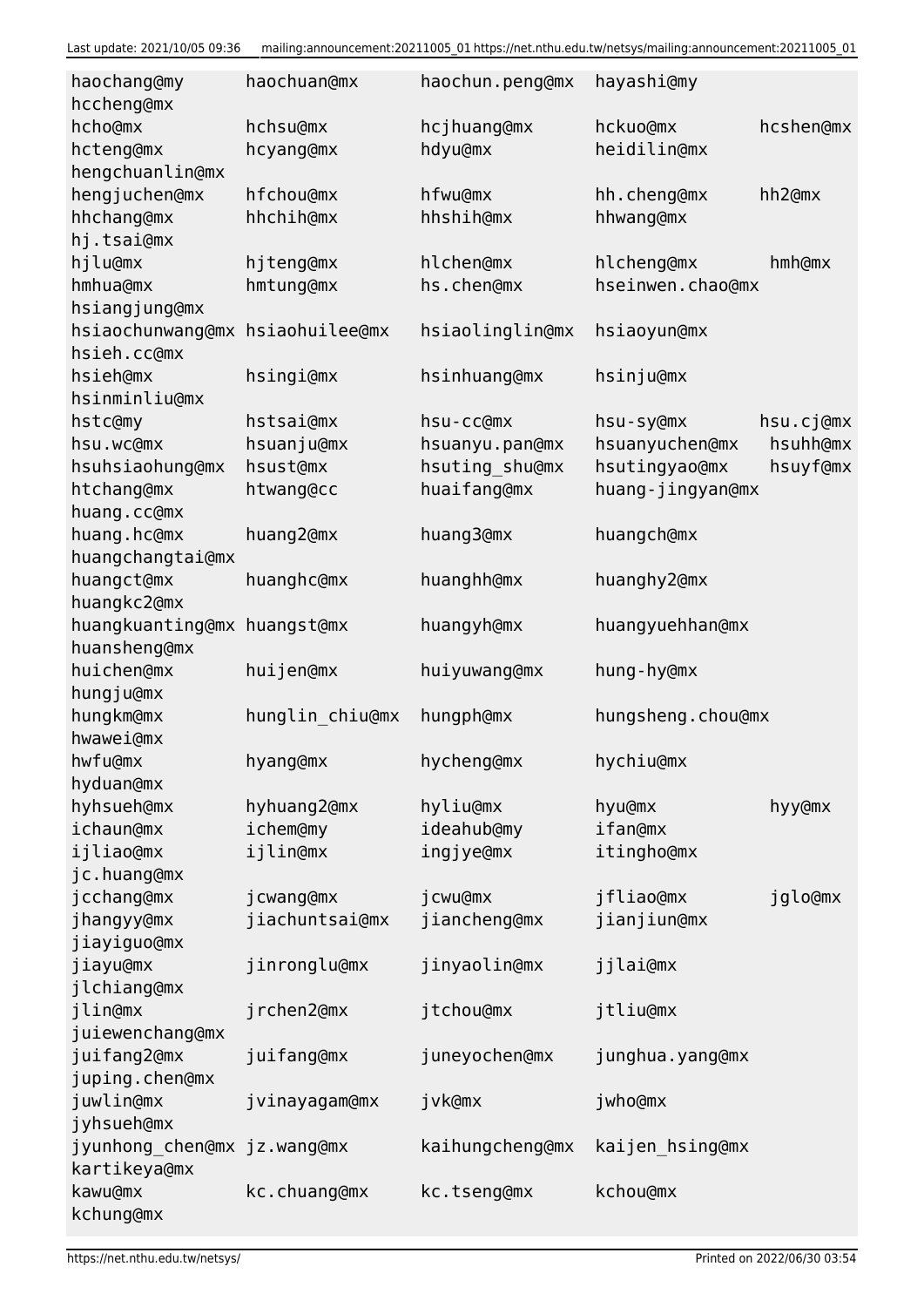| 2022/06/30 03:54               | 9/113                           |                        |                       | (2021/10/05) |
|--------------------------------|---------------------------------|------------------------|-----------------------|--------------|
| kcjen@mx<br>khchen9@mx         | kcwan@mx<br>khchen@mx           | kfchen@mx<br>kkwang@mx | kfhong@mx<br>klyen@mx | kfliu@mx     |
| kmwang@mx                      |                                 |                        |                       |              |
| krishnan@mx                    | kt chen@mx                      | ktchuang@mx            | ktlin@mx              | ku.ip@mx     |
| kuailiang@mx<br>kuohungling@mx | kuo2@mx                         | kuochuan.pan@mx        | kuohsiang@mx          |              |
| kuowei@mx                      | kwlan@mx                        | kyuli@mx               | lae@my                | laims@mx     |
| lc cheng@mx                    | lcchi@mx                        | lcy@mx                 | lee-th@mx             |              |
| lee.chinyuan@mx                |                                 |                        |                       |              |
| lee@mx                         | leeaiping@mx                    | leesh@mx               | leety@mx              | leeyz@mx     |
| lhhsieh@mx                     | lhlu@mx                         | liangjy@mx             | liangwen@mx           |              |
| liangyen-liu@mx                |                                 |                        |                       |              |
| liao2@mx                       | liaosc@mx                       | liaoyichun@mx          | licy@mx               |              |
| lienchenghung@mx               |                                 |                        |                       |              |
| lihua2@mx                      | lihua@mx                        | lihwen@mx              | lihy@mx               |              |
| liling_liang@mx                |                                 |                        |                       |              |
| lilingwang@mx                  | lilingyang@mx                   | lilyhg2@mx             | lilywang@mx           |              |
| lin.cy@mx                      |                                 |                        |                       |              |
| lin.hc@mx                      | lin shuyu@mx                    | lincc@mx               | linchaoju@mx          |              |
| linchenghsien@mx               |                                 |                        |                       |              |
| linchintien@mx                 | linghsuanchen@mx linhuichu@mx   |                        | linhunghsin@mx        | linih@mx     |
| lintc@mx                       | lintm@mx                        | linxy@mx               | linyunc@mx            |              |
| liu.yc@mx                      |                                 |                        |                       |              |
| liu3@mx                        | liu@mx                          | liww@mx                | liyu@mx               |              |
| lkhuang@mx                     |                                 |                        |                       |              |
| lmyu@mx                        | lstu@mx                         | lt chen@mx             | ltye@mx               | luch@mx      |
| luhsin@mx                      | lutaoyuan@mx                    | lylee@mx               | lyshieh@mx            |              |
| machuang@mx                    |                                 |                        |                       |              |
| mafsal@mx                      | mark.hughes@mx                  | mc.tsai@mx             | mckuo@mx              |              |
| meichu@my                      |                                 |                        |                       |              |
| meichun chen@mx                | meijoutsai@mx                   | melpan@mx              | menglin.tsai@mx       |              |
| mengyu@mx                      |                                 |                        |                       |              |
| mh.lin@mx                      | mhshan@mx                       | michang@mx             | miinjy_yu@mx          |              |
| minchihhsieh@mx                |                                 |                        |                       |              |
| mingcheyang@mx                 | minghsiu.lee@mx                 | minyu@mx               | mjlin@mx              |              |
| mlchai@mx                      |                                 |                        |                       |              |
| mlcho@mx                       | mmcaleer@mx                     | mp-huang@mx            | mt_chen@mx            |              |
| mtcheng@mx                     |                                 |                        |                       |              |
| mtlee@mx                       | mucheng-ftp@cc                  | muralirajan@mx         | muwei@mx              |              |
| mwwang@mx                      |                                 |                        |                       |              |
| myma@mx                        | mzlin@mx                        | nagarajan@mx           | ncwu@mx               |              |
| ningweichiu@mx                 |                                 |                        |                       |              |
| niwen@mx                       | njhsu@mx                        | nlhou@mx               | nlqhoan@mx            |              |
| nsvinh@mx                      |                                 |                        |                       |              |
| nthucarelife@my                | nthunatureclub@my nthuracing@my |                        | ocicgc@my             |              |
| pahalle@mx                     |                                 |                        |                       |              |
| paiwei@mx                      | paliao@mx                       | paote@mx               | paramaguru@mx         |              |
| partha@mx                      |                                 |                        |                       |              |
| pasundar@mx                    | pc.hsu@mx                       | pctan@mx               | pcwu@mx               | pcyeh@mx     |
| peichichen@mx                  | peiching@mx                     | peiling2@mx            | peiyi@mx              |              |
| peiyichin@mx                   |                                 |                        |                       |              |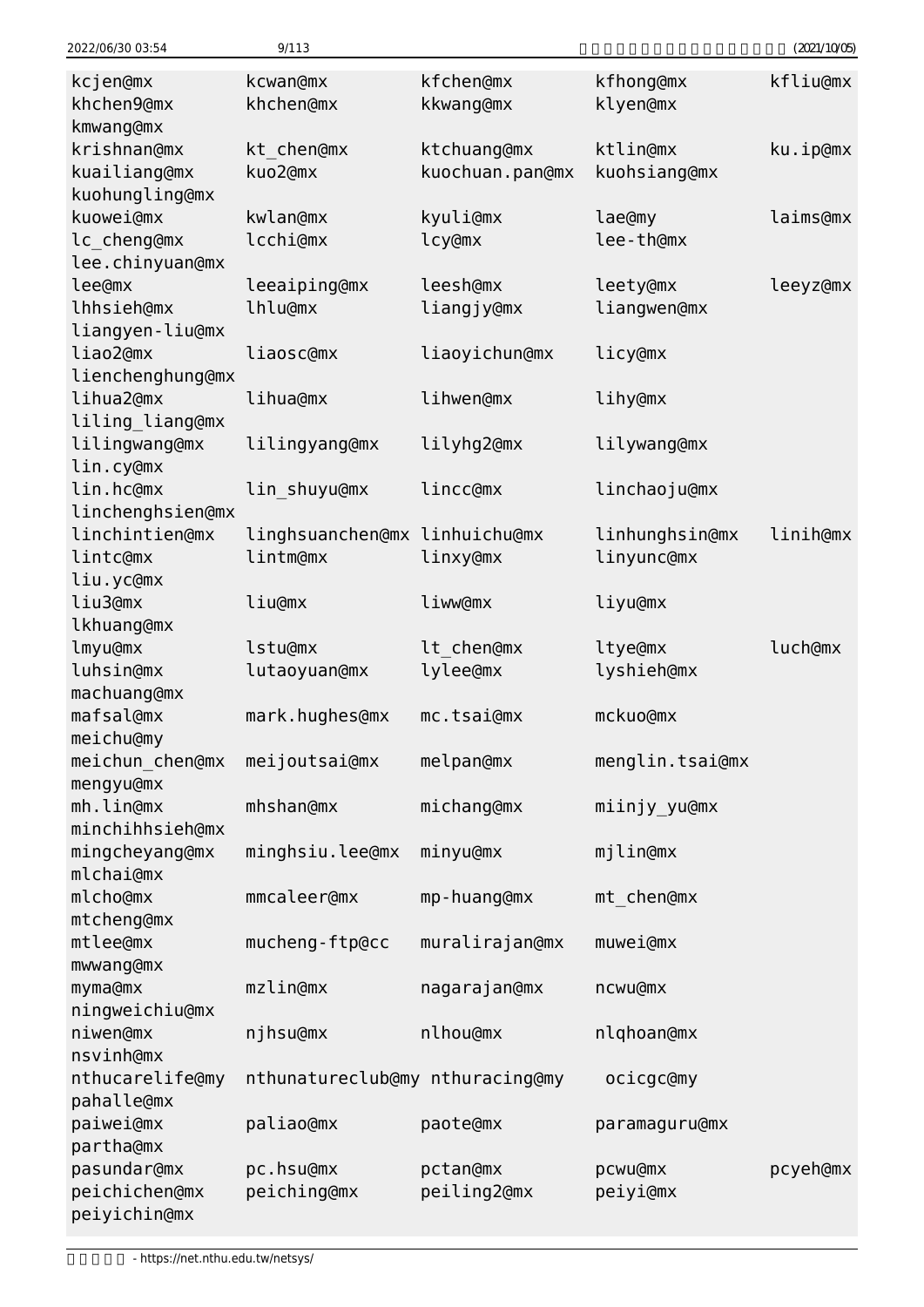| peng3@mx<br>pgrajamalli@mx<br>peng-tzuhsuan@mx peng2@mx<br>phcheng@mx    |          |
|--------------------------------------------------------------------------|----------|
| phchou@mx<br>phfang@mx<br>phlau@mx<br>phliao@mx<br>pichen@mx             |          |
| pijuskundu@mx<br>ping.chao@mx<br>pktsou@mx<br>pkyang@mx<br>pltseng@mx    |          |
| prakashs@mx<br>ps_chow@mx<br>pthuang@mx<br>poyao@mx                      | pwlee@mx |
| qixianhuang@mx<br>pychang@mx<br>pyhsieh@mx<br>pylee@mx                   |          |
| queuemon@cc                                                              |          |
| rajakannu@mx<br>ramachari@mx<br>rangadhar@mx<br>queuemon@mx              | rcluo@mx |
| revathi@mx<br>rhlin@mx<br>rlyang@mx<br>rdc@mx                            |          |
| rychang@mx                                                               |          |
| s100000008@m100<br>s100000016@m100<br>s100000031@m100<br>s100000033@m100 |          |
| s100000036@m100                                                          |          |
|                                                                          |          |
| s100002503@m100<br>s100002505@m100<br>s100002508@m100<br>s100002701@m100 |          |
| s100010003@m100                                                          |          |
| s100010007@m100<br>s100010012@m100<br>s100010013@m100<br>s100010014@m100 |          |
| s100010018@m100                                                          |          |
| s100010071@m100<br>s100011103@m100<br>s100011109@m100<br>s100011111@m100 |          |
| s100011112@m100                                                          |          |
| s100011113@m100<br>s100011114@m100<br>s100011117@m100<br>s100011118@m100 |          |
| s100011124@m100                                                          |          |
| s100011128@m100<br>s100011133@m100<br>s100011140@m100<br>s100011147@m100 |          |
| s100011201@m100                                                          |          |
| s100011206@m100<br>s100011210@m100<br>s100011220@m100<br>s100011221@m100 |          |
| s100011224@m100                                                          |          |
| s100011227@m100<br>s100011234@m100<br>s100011237@m100<br>s100011246@m100 |          |
| s100011248@m100                                                          |          |
| s100011250@m100<br>s100011509@m100<br>s100011511@m100<br>s100011253@m100 |          |
| s100011521@m100                                                          |          |
| s100011552@m100<br>s100011554@m100<br>s100011556@m100<br>s100011557@m100 |          |
| s100011562@m100                                                          |          |
| s100011813@m100<br>s100011881@m100<br>s100012002@m100<br>s100012014@m100 |          |
| s100012027@m100                                                          |          |
| s100012043@m100<br>s100012073@m100<br>s100012518@m100<br>s100012540@m100 |          |
| s100012803@m100                                                          |          |
| s100013506@m100<br>s100020010@m100<br>s100020024@m100<br>s100020031@m100 |          |
| s100020032@m100                                                          |          |
| s100020033@m100<br>s100021106@m100<br>s100021110@m100                    |          |
| s100021114@m100                                                          |          |
| s100021116@m100                                                          |          |
| s100021123@m100<br>s100021131@m100<br>s100021132@m100<br>s100021161@m100 |          |
| s100021171@m100                                                          |          |
| s100021221@m100<br>s100021223@m100<br>s100021224@m100<br>s100021271@m100 |          |
| s100021291@m100                                                          |          |
| s100021504@m100<br>s100021508@m100<br>s100021611@m100<br>s100022113@m100 |          |
| s100022120@m100                                                          |          |
| s100022122@m100<br>s100022129@m100<br>s100022203@m100<br>s100022206@m100 |          |
| s100022207@m100                                                          |          |
| s100022208@m100<br>s100022210@m100<br>s100022214@m100<br>s100022218@m100 |          |
| s100022219@m100                                                          |          |
| s100022220@m100<br>s100022221@m100<br>s100022466@m100<br>s100022514@m100 |          |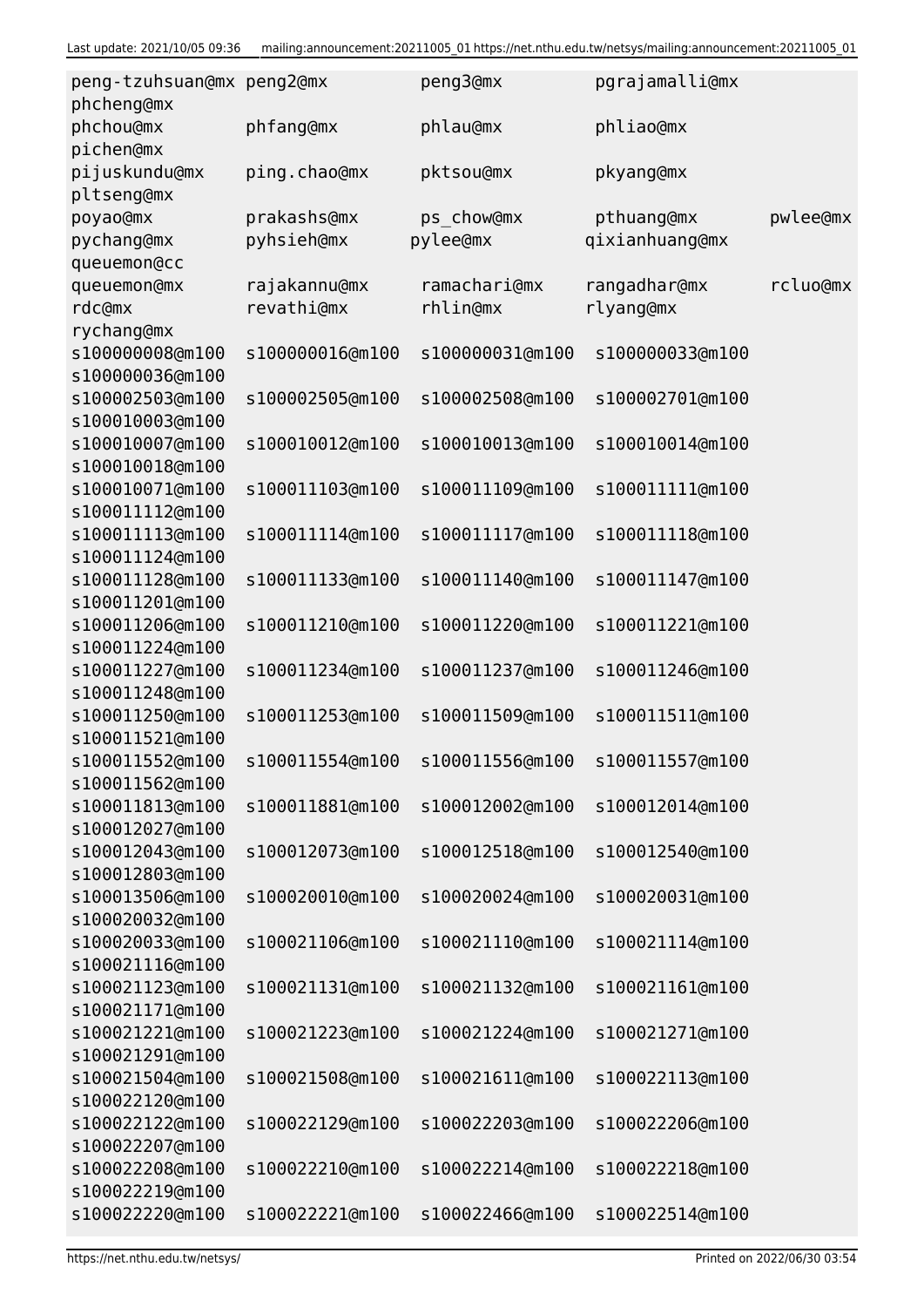| (2021/10/05) |
|--------------|
|--------------|

| s100022527@m100 |                 |                 |                 |
|-----------------|-----------------|-----------------|-----------------|
| s100022530@m100 | s100022540@m100 | s100022544@m100 | s100022545@m100 |
| s100022554@m100 |                 |                 |                 |
| s100022555@m100 | s100022812@m100 | s100022902@m100 | s100023005@m100 |
| s100023007@m100 |                 |                 |                 |
| s100023010@m100 | s100023012@m100 | s100023014@m100 | s100023017@m100 |
| s100023018@m100 |                 |                 |                 |
| s100023026@m100 | s100023027@m100 | s100023039@m100 | s100023041@m100 |
| s100023054@m100 |                 |                 |                 |
| s100023056@m100 | s100023060@m100 | s100023062@m100 | s100023072@m100 |
| s100023459@m100 |                 |                 |                 |
| s100023507@m100 | s100023514@m100 | s100023516@m100 | s100023528@m100 |
| s100023533@m100 |                 |                 |                 |
|                 |                 |                 |                 |
| s100023546@m100 | s100023547@m100 | s100023553@m100 | s100023556@m100 |
| s100023577@m100 |                 |                 |                 |
| s100023810@m100 | s100023877@m100 | s100023893@m100 | s100024502@m100 |
| s100024508@m100 |                 |                 |                 |
| s100024509@m100 | s100024515@m100 | s100024518@m100 | s100024802@m100 |
| s100025502@m100 |                 |                 |                 |
| s100030001@m100 | s100030002@m100 | s100030014@m100 | s100030017@m100 |
| s100030021@m100 |                 |                 |                 |
| s100030022@m100 | s100030028@m100 | s100030029@m100 | s100030030@m100 |
| s100030071@m100 |                 |                 |                 |
| s100030604@m100 | s100031101@m100 | s100031108@m100 | s100031113@m100 |
| s100031115@m100 |                 |                 |                 |
| s100031118@m100 | s100031124@m100 | s100031132@m100 | s100031134@m100 |
| s100031139@m100 |                 |                 |                 |
| s100031150@m100 | s100031204@m100 | s100031211@m100 | s100031217@m100 |
| s100031222@m100 |                 |                 |                 |
| s100031226@m100 | s100031230@m100 | s100031234@m100 | s100031235@m100 |
| s100031237@m100 |                 |                 |                 |
| s100031243@m100 | s100031401@m100 | s100031501@m100 | s100031508@m100 |
| s100031513@m100 |                 |                 |                 |
| s100031515@m100 | s100031537@m100 | s100031540@m100 | s100031544@m100 |
| s100031552@m100 |                 |                 |                 |
| s100031557@m100 | s100031577@m100 | s100031579@m100 | s100031581@m100 |
| s100031584@m100 |                 |                 |                 |
| s100031604@m100 | s100031801@m100 | s100031812@m100 | s100031821@m100 |
| s100031823@m100 |                 |                 |                 |
| s100031828@m100 | s100031831@m100 | s100032007@m100 | s100032008@m100 |
| s100032009@m100 |                 |                 |                 |
| s100032010@m100 | s100032012@m100 | s100032015@m100 | s100032050@m100 |
| s100032084@m100 |                 |                 |                 |
| s100032504@m100 | s100032505@m100 | s100032506@m100 | s100032511@m100 |
| s100032523@m100 |                 |                 |                 |
| s100032533@m100 | s100032534@m100 | s100032537@m100 | s100032538@m100 |
| s100032539@m100 |                 |                 |                 |
|                 |                 |                 |                 |
| s100032542@m100 | s100032550@m100 | s100032560@m100 | s100032561@m100 |
| s100032824@m100 |                 |                 |                 |
| s100032881@m100 | s100033105@m100 | s100033109@m100 | s100033114@m100 |
| s100033115@m100 |                 |                 |                 |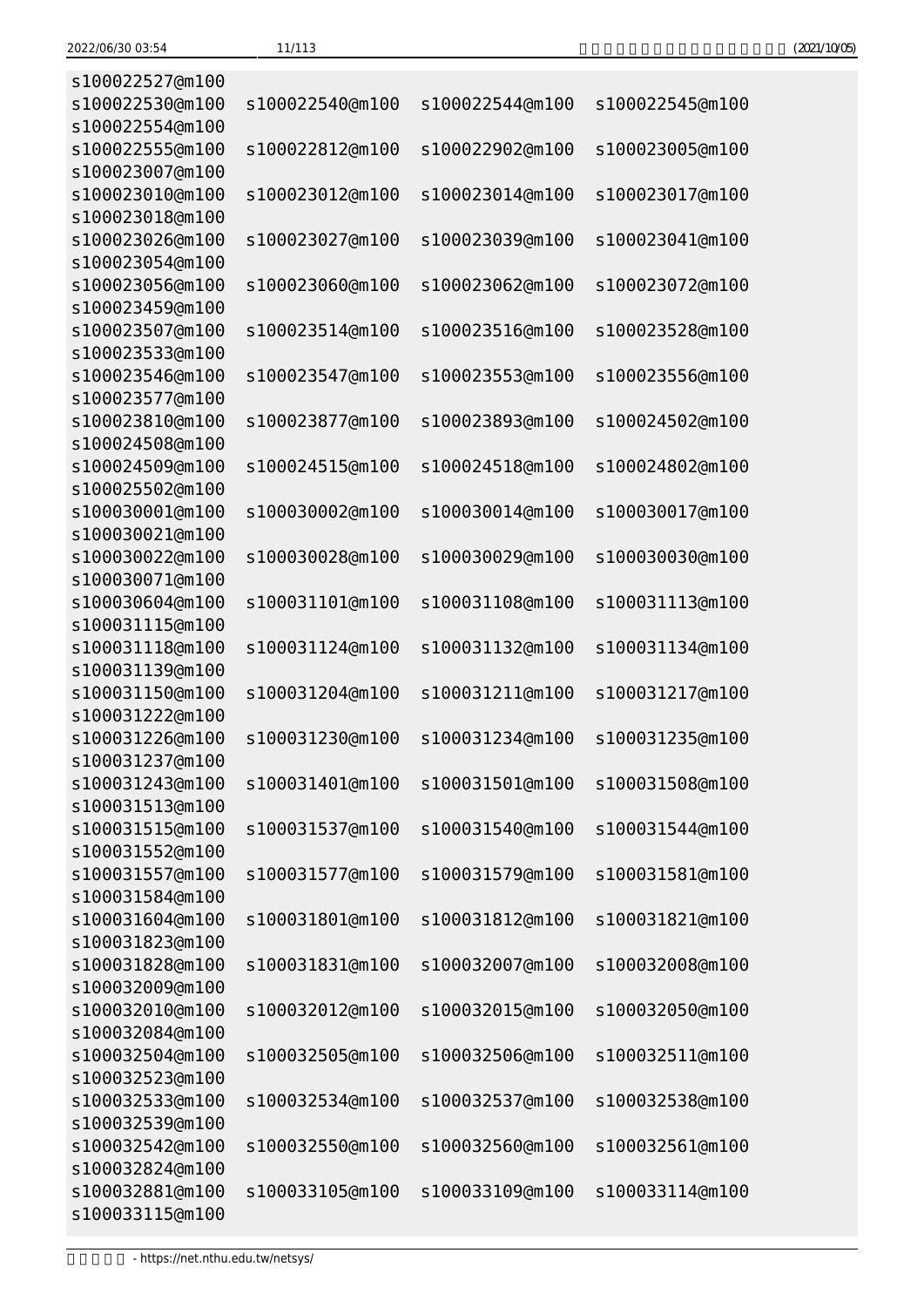| s100033117@m100<br>s100033136@m100 | s100033120@m100 | s100033121@m100 | s100033134@m100 |
|------------------------------------|-----------------|-----------------|-----------------|
| s100033138@m100<br>s100033150@m100 | s100033141@m100 | s100033144@m100 | s100033148@m100 |
| s100033151@m100<br>s100033215@m100 | s100033201@m100 | s100033206@m100 | s100033212@m100 |
| s100033230@m100<br>s100033237@m100 | s100033231@m100 | s100033232@m100 | s100033235@m100 |
| s100033243@m100<br>s100033504@m100 | s100033252@m100 | s100033271@m100 | s100033502@m100 |
| s100033513@m100<br>s100033602@m100 | s100033540@m100 | s100033588@m100 | s100033598@m100 |
| s100033703@m100<br>s100033814@m100 | s100033801@m100 | s100033807@m100 | s100033809@m100 |
| s100033820@m100<br>s100034054@m100 | s100034007@m100 | s100034017@m100 | s100034044@m100 |
| s100034073@m100<br>s100034552@m100 | s100034519@m100 | s100034532@m100 | s100034550@m100 |
| s100034617@m100<br>s100036514@m100 | s100035510@m100 | s100035512@m100 | s100036508@m100 |
| s100041007@m100<br>s100041037@m100 | s100041023@m100 | s100041026@m100 | s100041031@m100 |
| s100041045@m100<br>s100041512@m100 | s100041046@m100 | s100041466@m100 | s100041504@m100 |
| s100041802@m100<br>s100042034@m100 | s100042019@m100 | s100042026@m100 | s100042030@m100 |
| s100042037@m100<br>s100043605@m100 | s100042043@m100 | s100042063@m100 | s100043517@m100 |
| s100043881@m100<br>s100045512@m100 | s100044504@m100 | s100044506@m100 | s100044509@m100 |
| s100045609@m100<br>s100048120@m100 | s100046504@m100 | s100046510@m100 | s100048117@m100 |
| s100048124@m100<br>s100048204@m100 | s100048136@m100 | s100048137@m100 | s100048138@m100 |
| s100048207@m100<br>s100049505@m100 | s100048221@m100 | s100048229@m100 | s100048262@m100 |
| s100049507@m100<br>s100060010@m100 | s100049509@m100 | s100049701@m100 | s100060009@m100 |
| s100060025@m100<br>s100061155@m100 | s100061101@m100 | s100061134@m100 | s100061148@m100 |
| s100061173@m100<br>s100061219@m100 | s100061205@m100 | s100061208@m100 | s100061215@m100 |
| s100061225@m100<br>s100061235@m100 | s100061228@m100 | s100061233@m100 | s100061234@m100 |
| s100061238@m100<br>s100061250@m100 | s100061239@m100 | s100061245@m100 | s100061249@m100 |
| s100061507@m100<br>s100061535@m100 | s100061511@m100 | s100061519@m100 | s100061521@m100 |
| s100061547@m100<br>s100061607@m100 | s100061563@m100 | s100061571@m100 | s100061582@m100 |
| s100061629@m100                    | s100061815@m100 | s100062106@m100 | s100062111@m100 |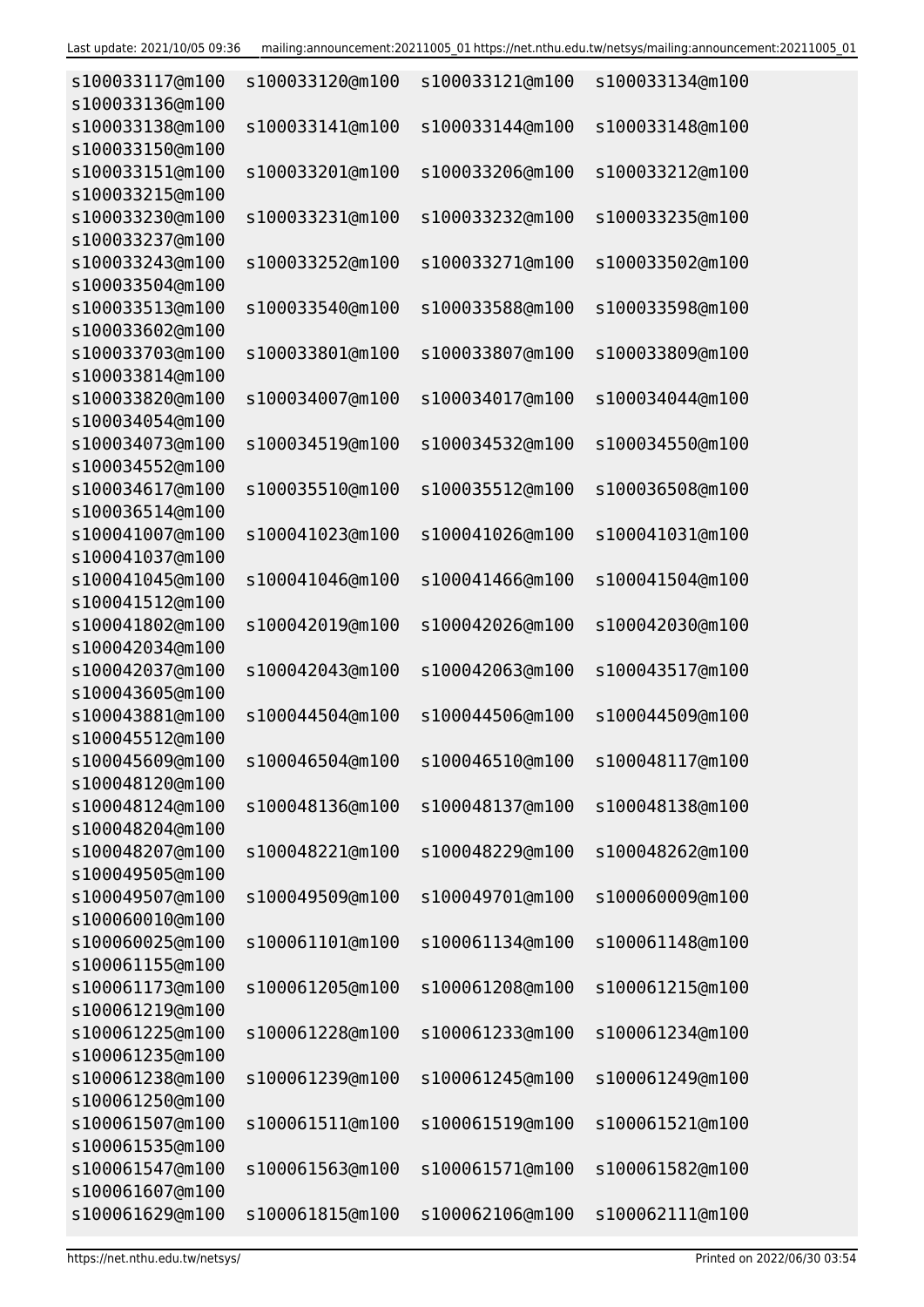| (2021/10/05) |
|--------------|
|--------------|

| s100062113@m100                    |                 |                 |                 |
|------------------------------------|-----------------|-----------------|-----------------|
| s100062116@m100                    | s100062130@m100 | s100062133@m100 | s100062173@m100 |
| s100062205@m100                    |                 |                 |                 |
| s100062208@m100                    | s100062209@m100 | s100062211@m100 | s100062221@m100 |
| s100062228@m100                    |                 |                 |                 |
| s100062233@m100                    | s100062241@m100 | s100062262@m100 | s100062306@m100 |
| s100062308@m100                    |                 |                 |                 |
| s100062309@m100                    | s100062315@m100 | s100062324@m100 | s100062330@m100 |
| s100062335@m100<br>s100062336@m100 |                 | s100062512@m100 | s100062519@m100 |
| s100062530@m100                    | s100062381@m100 |                 |                 |
| s100062536@m100                    | s100062544@m100 | s100062548@m100 | s100062565@m100 |
| s100062582@m100                    |                 |                 |                 |
| s100062584@m100                    | s100062596@m100 | s100062597@m100 | s100062603@m100 |
| s100062621@m100                    |                 |                 |                 |
| s100062624@m100                    | s100062630@m100 | s100062648@m100 | s100062701@m100 |
| s100062703@m100                    |                 |                 |                 |
| s100063518@m100                    | s100063540@m100 | s100063552@m100 | s100063558@m100 |
| s100063566@m100                    |                 |                 |                 |
| s100063702@m100                    | s100064501@m100 | s100064503@m100 | s100064515@m100 |
| s100064525@m100                    |                 |                 |                 |
| s100064702@m100                    | s100064703@m100 | s100064803@m100 | s100065427@m100 |
| s100065503@m100                    |                 |                 |                 |
| s100065520@m100                    | s100065525@m100 | s100065881@m100 | s100066505@m100 |
| s100066507@m100                    |                 |                 |                 |
| s100066513@m100                    | s100066531@m100 | s100066532@m100 | s100066803@m100 |
| s100070014@m100                    |                 |                 |                 |
| s100070016@m100<br>s100071009@m100 | s100070023@m100 | s100070030@m100 | s100070032@m100 |
| s100071021@m100                    | s100071023@m100 | s100071026@m100 | s100071030@m100 |
| s100071049@m100                    |                 |                 |                 |
| s100071050@m100                    | s100071053@m100 | s100072109@m100 | s100072115@m100 |
| s100072125@m100                    |                 |                 |                 |
| s100072132@m100                    | s100072133@m100 | s100072146@m100 | s100072149@m100 |
| s100072162@m100                    |                 |                 |                 |
| s100072186@m100                    | s100072201@m100 | s100072202@m100 | s100072207@m100 |
| s100072218@m100                    |                 |                 |                 |
| s100072220@m100                    | s100072222@m100 | s100072241@m100 | s100072249@m100 |
| s100072262@m100                    |                 |                 |                 |
| s100072271@m100                    | s100072502@m100 | s100073501@m100 | s100073803@m100 |
| s100074511@m100                    |                 |                 |                 |
| s100074513@m100                    | s100074602@m100 | s100074605@m100 | s100075541@m100 |
| s100076536@m100                    |                 |                 |                 |
| s100080024@m100                    | s100080504@m100 | s100080512@m100 | s100080542@m100 |
| s100080543@m100                    |                 |                 |                 |
| s100080556@m100<br>s100080594@m100 | s100080571@m100 | s100080578@m100 | s100080583@m100 |
| s100080610@m100                    | s100080801@m100 | s100080821@m100 | s100080843@m100 |
| s100081005@m100                    |                 |                 |                 |
| s100081013@m100                    | s100081022@m100 | s100081029@m100 | s100081030@m100 |
| s100081034@m100                    |                 |                 |                 |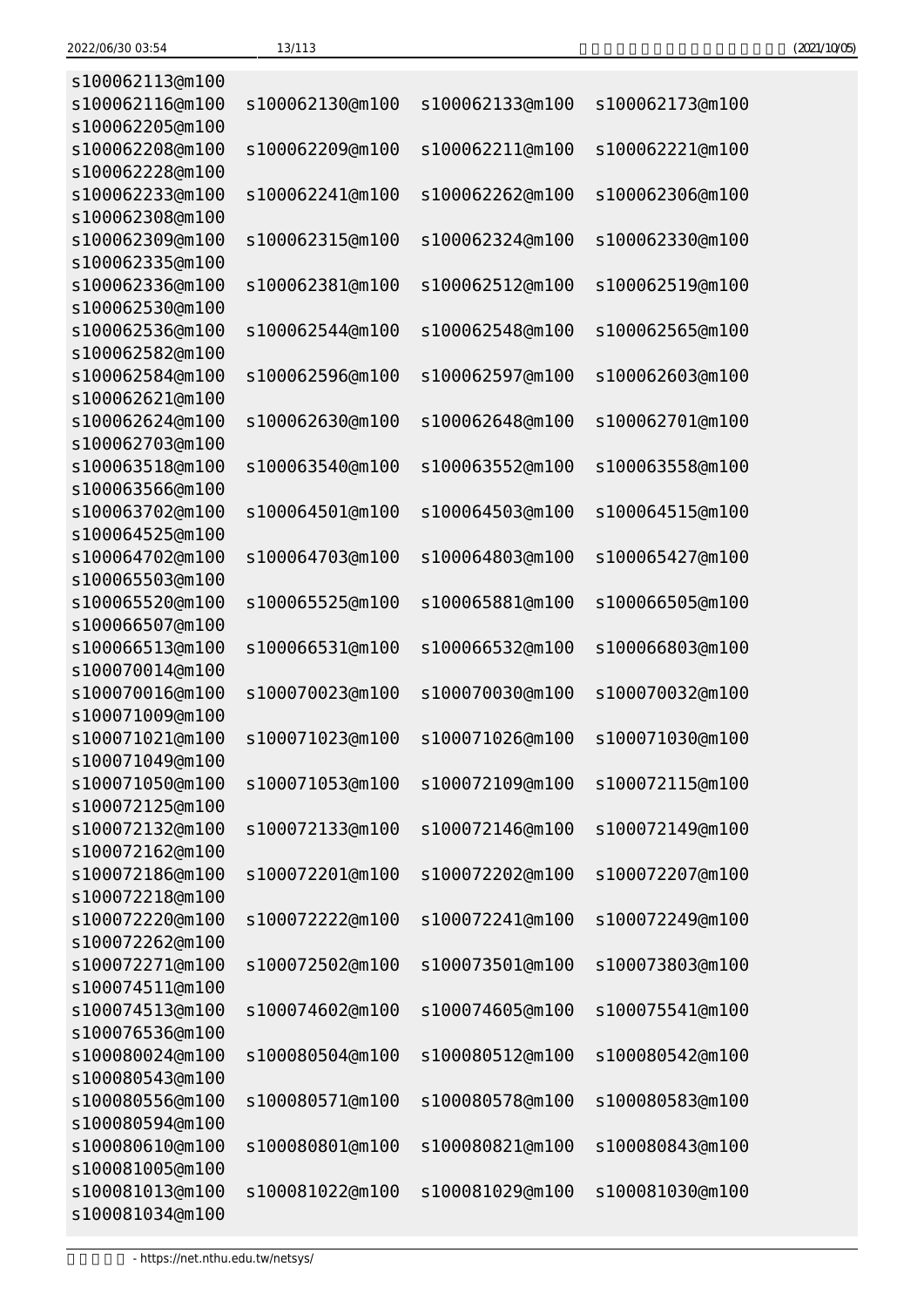| s100081038@m100<br>s100081081@m100 | s100081048@m100 | s100081058@m100                 | s100081078@m100 |
|------------------------------------|-----------------|---------------------------------|-----------------|
| s100082008@m100                    | s100082013@m100 | s100082017@m100                 | s100082072@m100 |
| s101000003@m101<br>s101000016@m101 | s101000017@m101 | s101000018@m101                 | s101000024@m101 |
| s101000028@m101                    |                 |                                 |                 |
| s101000810@m101                    | s101000811@m101 | s101000813@m101                 | s101002508@m101 |
| s101002511@m101                    |                 |                                 |                 |
| s101010001@m101                    | s101010002@m101 | s101010006@m101                 | s101010008@m101 |
| s101010009@m101                    |                 |                                 |                 |
| s101010010@m101                    | s101010013@m101 | s101010015@m101                 | s101010017@m101 |
| s101010018@m101                    |                 |                                 |                 |
| s101010019@m101<br>s101011104@m101 | s101010071@m101 | s101011101@m101                 | s101011103@m101 |
| s101011106@m101                    | s101011109@m101 | s101011120@m101                 | s101011123@m101 |
| s101011125@m101                    |                 |                                 |                 |
| s101011126@m101                    | s101011129@m101 | s101011131@m101                 | s101011132@m101 |
| s101011133@m101                    |                 |                                 |                 |
| s101011135@m101                    | s101011138@m101 | s101011140@m101                 | s101011142@m101 |
| s101011143@m101                    |                 |                                 |                 |
| s101011149@m101                    | s101011152@m101 | s101011172@m101                 | s101011175@m101 |
| s101011186@m101                    |                 |                                 |                 |
| s101011201@m101                    | s101011208@m101 | s101011212@m101                 | s101011213@m101 |
| s101011214@m101                    |                 |                                 |                 |
| s101011215@m101                    | s101011219@m101 | s101011226@m101                 | s101011227@m101 |
| s101011228@m101                    |                 |                                 |                 |
| s101011232@m101<br>s101011261@m101 | s101011245@m101 | s101011246@m101                 | s101011247@m101 |
| s101011262@m101                    | s101011275@m101 | s101011501@m101                 | s101011509@m101 |
| s101011515@m101                    |                 |                                 |                 |
| s101011522@m101                    | s101011533@m101 | s101011541@m101 s101011555@m101 |                 |
| s101011562@m101                    |                 |                                 |                 |
| s101011807@m101                    | s101011867@m101 | s101012002@m101                 | s101012003@m101 |
| s101012007@m101                    |                 |                                 |                 |
| s101012010@m101                    | s101012014@m101 | s101012015@m101                 | s101012016@m101 |
| s101012018@m101                    |                 |                                 |                 |
| s101012020@m101                    | s101012022@m101 | s101012030@m101                 | s101012033@m101 |
| s101012042@m101                    |                 |                                 |                 |
| s101012045@m101                    | s101012074@m101 | s101012086@m101                 | s101012506@m101 |
| s101012519@m101<br>s101012806@m101 | s101013509@m101 | s101013512@m101                 |                 |
| s101020001@m101                    |                 |                                 | s101013871@m101 |
| s101020002@m101                    | s101020004@m101 | s101020006@m101                 | s101020011@m101 |
| s101020023@m101                    |                 |                                 |                 |
| s101020031@m101                    | s101021103@m101 | s101021105@m101                 | s101021106@m101 |
| s101021107@m101                    |                 |                                 |                 |
| s101021110@m101                    | s101021113@m101 | s101021121@m101                 | s101021124@m101 |
| s101021125@m101                    |                 |                                 |                 |
| s101021127@m101                    | s101021129@m101 | s101021130@m101                 | s101021161@m101 |
| s101021202@m101                    |                 |                                 |                 |
| s101021205@m101                    | s101021210@m101 | s101021214@m101                 | s101021215@m101 |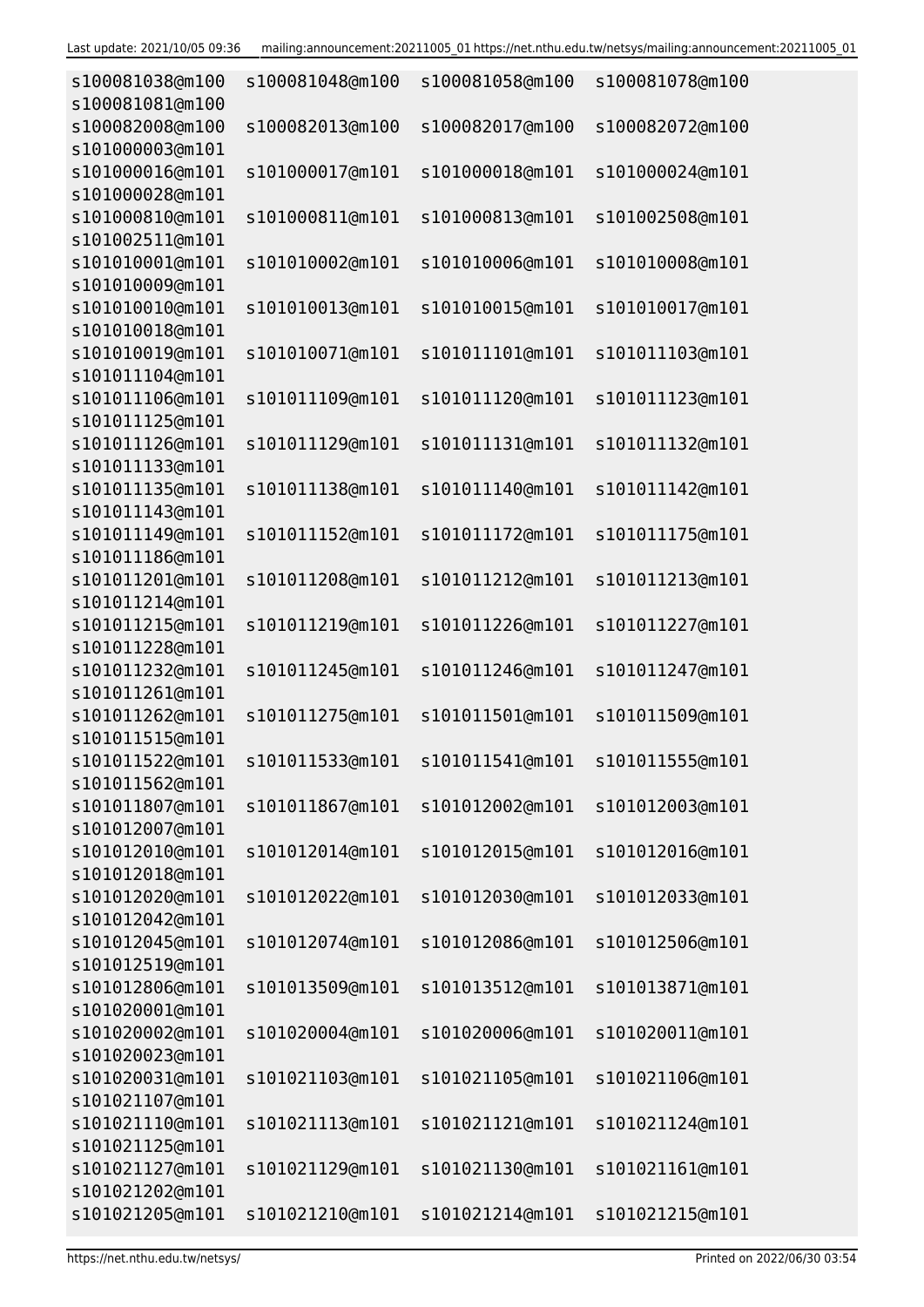| s101021221@m101                    |                 |                 |                 |
|------------------------------------|-----------------|-----------------|-----------------|
| s101021610@m101                    | s101021612@m101 | s101021801@m101 | s101022101@m101 |
| s101022107@m101                    |                 |                 |                 |
| s101022109@m101                    | s101022110@m101 | s101022112@m101 | s101022114@m101 |
| s101022116@m101                    |                 |                 |                 |
| s101022118@m101                    | s101022128@m101 | s101022131@m101 | s101022132@m101 |
| s101022138@m101                    |                 |                 |                 |
| s101022142@m101                    | s101022161@m101 | s101022171@m101 | s101022202@m101 |
| s101022204@m101                    |                 |                 |                 |
| s101022205@m101                    | s101022206@m101 | s101022207@m101 | s101022208@m101 |
| s101022218@m101                    |                 |                 |                 |
| s101022220@m101                    | s101022262@m101 | s101022502@m101 | s101022507@m101 |
| s101022515@m101                    |                 |                 |                 |
| s101022519@m101                    | s101022531@m101 | s101022535@m101 | s101022542@m101 |
| s101022548@m101                    |                 |                 |                 |
| s101022554@m101                    | s101022808@m101 | s101023001@m101 | s101023007@m101 |
| s101023008@m101<br>s101023009@m101 |                 |                 | s101023020@m101 |
| s101023021@m101                    | s101023010@m101 | s101023011@m101 |                 |
| s101023022@m101                    | s101023023@m101 | s101023025@m101 | s101023029@m101 |
| s101023030@m101                    |                 |                 |                 |
| s101023031@m101                    | s101023033@m101 | s101023036@m101 | s101023041@m101 |
| s101023044@m101                    |                 |                 |                 |
| s101023048@m101                    | s101023050@m101 | s101023057@m101 | s101023060@m101 |
| s101023064@m101                    |                 |                 |                 |
| s101023065@m101                    | s101023069@m101 | s101023070@m101 | s101023073@m101 |
| s101023074@m101                    |                 |                 |                 |
| s101023076@m101                    | s101023077@m101 | s101023078@m101 | s101023502@m101 |
| s101023510@m101                    |                 |                 |                 |
| s101023521@m101                    | s101023527@m101 | s101023528@m101 | s101023539@m101 |
| s101023541@m101                    |                 |                 |                 |
| s101023548@m101                    | s101023555@m101 | s101023560@m101 | s101023806@m101 |
| s101023815@m101                    |                 |                 |                 |
| s101023864@m101                    | s101023882@m101 | s101023884@m101 | s101023887@m101 |
| s101023888@m101                    |                 |                 |                 |
| s101023891@m101                    | s101024871@m101 | s101030001@m101 | s101030006@m101 |
| s101030025@m101                    |                 |                 |                 |
| s101030031@m101                    | s101030071@m101 | s101030072@m101 | s101030602@m101 |
| s101031101@m101<br>s101031106@m101 | s101031113@m101 | s101031117@m101 | s101031120@m101 |
| s101031122@m101                    |                 |                 |                 |
| s101031123@m101                    | s101031126@m101 | s101031128@m101 | s101031131@m101 |
| s101031133@m101                    |                 |                 |                 |
| s101031134@m101                    | s101031135@m101 | s101031139@m101 | s101031147@m101 |
| s101031148@m101                    |                 |                 |                 |
| s101031149@m101                    | s101031153@m101 | s101031171@m101 | s101031172@m101 |
| s101031173@m101                    |                 |                 |                 |
| s101031202@m101                    | s101031203@m101 | s101031204@m101 | s101031205@m101 |
| s101031207@m101                    |                 |                 |                 |
| s101031208@m101                    | s101031212@m101 | s101031213@m101 | s101031216@m101 |
| s101031218@m101                    |                 |                 |                 |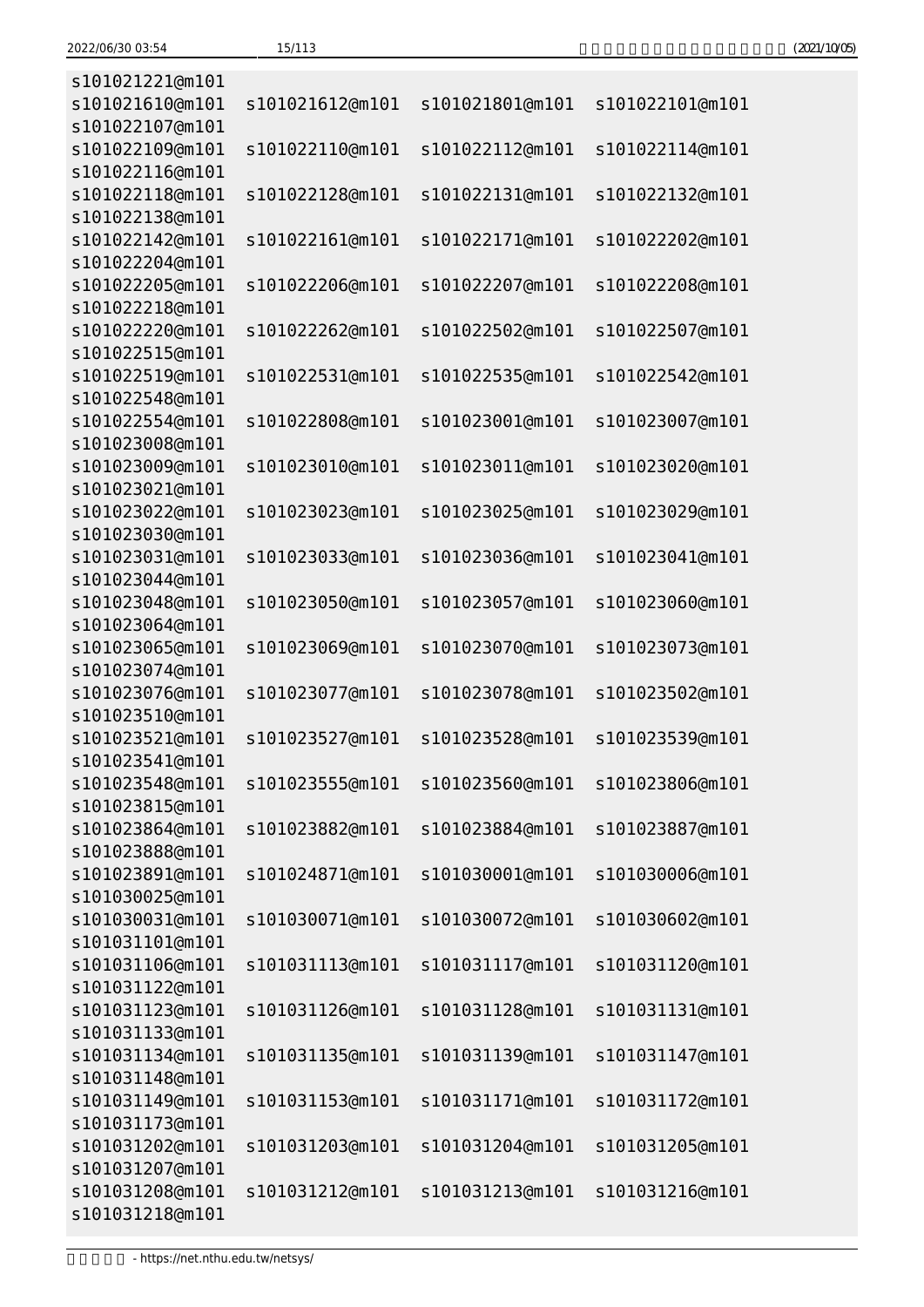| s101031224@m101                    | s101031225@m101 | s101031227@m101 | s101031232@m101 |
|------------------------------------|-----------------|-----------------|-----------------|
| s101031235@m101                    | s101031236@m101 | s101031242@m101 | s101031247@m101 |
| s101031251@m101                    |                 |                 |                 |
| s101031254@m101                    | s101031271@m101 | s101031273@m101 | s101031274@m101 |
| s101031275@m101                    |                 |                 |                 |
| s101031517@m101                    | s101031519@m101 | s101031542@m101 | s101031545@m101 |
| s101031551@m101                    |                 |                 |                 |
| s101031552@m101                    | s101031555@m101 | s101031565@m101 | s101031571@m101 |
| s101031573@m101                    |                 |                 |                 |
| s101031580@m101                    | s101031582@m101 | s101031809@m101 | s101031812@m101 |
| s101031819@m101                    |                 |                 |                 |
| s101031820@m101                    | s101031880@m101 | s101031901@m101 | s101031903@m101 |
| s101032007@m101                    |                 |                 |                 |
| s101032018@m101                    | s101032019@m101 | s101032025@m101 | s101032028@m101 |
| s101032033@m101                    |                 |                 |                 |
| s101032034@m101                    | s101032036@m101 | s101032042@m101 | s101032050@m101 |
| s101032059@m101                    |                 |                 |                 |
| s101032061@m101                    | s101032073@m101 | s101032501@m101 | s101032512@m101 |
| s101032542@m101<br>s101032547@m101 | s101032550@m101 | s101032803@m101 | s101032809@m101 |
| s101032811@m101                    |                 |                 |                 |
| s101032814@m101                    | s101032871@m101 | s101033102@m101 | s101033103@m101 |
| s101033109@m101                    |                 |                 |                 |
| s101033110@m101                    | s101033111@m101 | s101033113@m101 | s101033115@m101 |
| s101033119@m101                    |                 |                 |                 |
| s101033130@m101                    | s101033134@m101 | s101033135@m101 | s101033136@m101 |
| s101033140@m101                    |                 |                 |                 |
| s101033141@m101                    | s101033142@m101 | s101033143@m101 | s101033145@m101 |
| s101033146@m101                    |                 |                 |                 |
| s101033151@m101                    | s101033162@m101 | s101033171@m101 | s101033201@m101 |
| s101033203@m101                    |                 |                 |                 |
| s101033204@m101                    | s101033205@m101 | s101033210@m101 | s101033213@m101 |
| s101033216@m101                    |                 |                 |                 |
| s101033219@m101                    | s101033223@m101 | s101033229@m101 | s101033230@m101 |
| s101033234@m101                    |                 |                 |                 |
| s101033236@m101                    | s101033243@m101 | s101033245@m101 | s101033249@m101 |
| s101033507@m101                    |                 |                 |                 |
| s101033509@m101                    | s101033511@m101 | s101033535@m101 | s101033539@m101 |
| s101033542@m101                    |                 |                 |                 |
| s101033550@m101                    | s101033565@m101 | s101033566@m101 | s101033567@m101 |
| s101033575@m101                    |                 |                 |                 |
| s101033584@m101                    | s101033594@m101 | s101033597@m101 | s101033602@m101 |
| s101033604@m101                    |                 |                 |                 |
| s101033614@m101                    | s101033812@m101 | s101033814@m101 | s101033821@m101 |
| s101033871@m101                    |                 |                 |                 |
| s101034001@m101                    | s101034010@m101 | s101034011@m101 | s101034012@m101 |
| s101034016@m101                    |                 |                 |                 |
| s101034018@m101                    | s101034024@m101 | s101034026@m101 | s101034034@m101 |
| s101034036@m101                    |                 |                 |                 |
| s101034040@m101                    | s101034044@m101 | s101034046@m101 | s101034048@m101 |
| s101034056@m101                    |                 |                 |                 |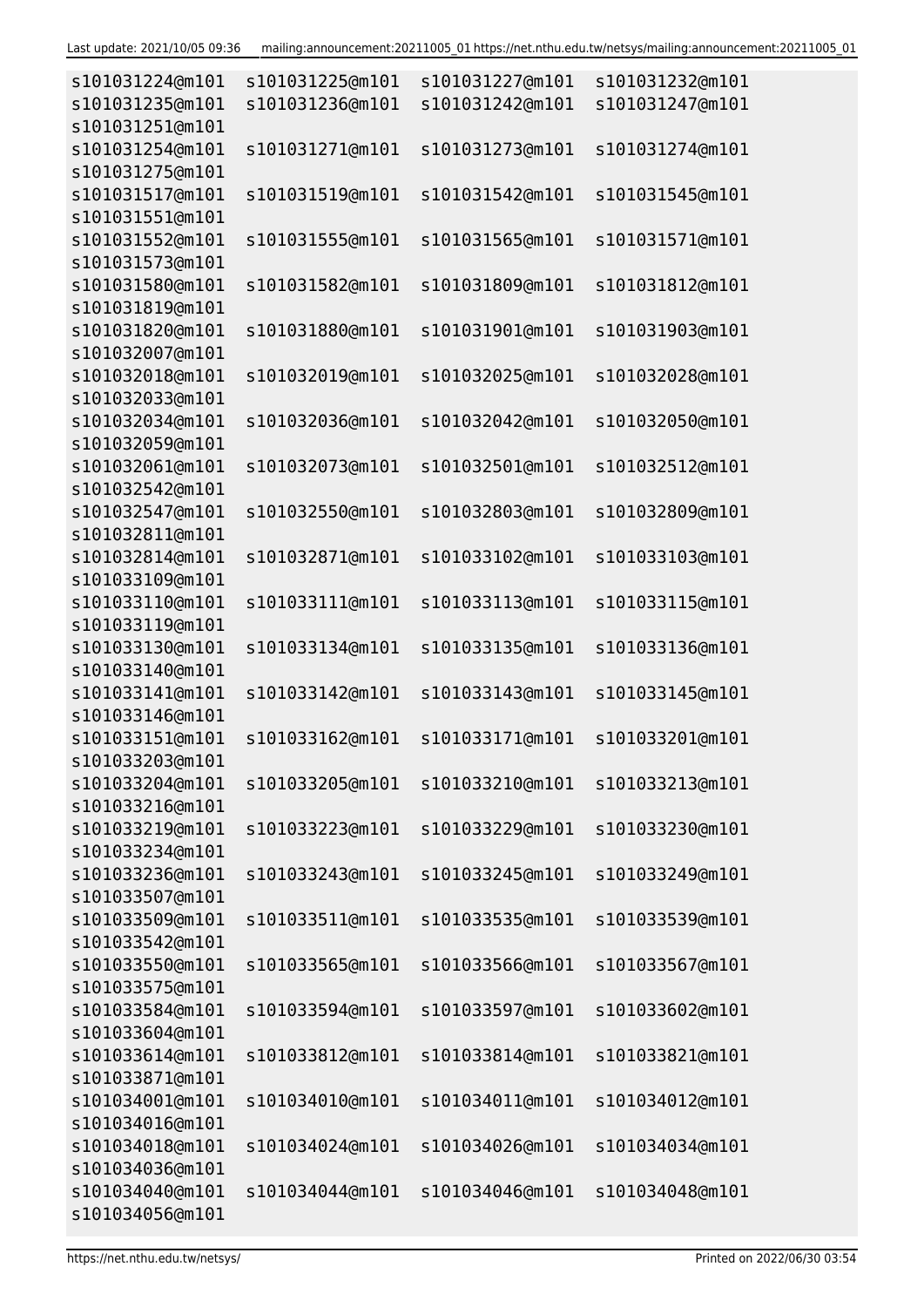| s101034057@m101<br>s101034069@m101 | s101034059@m101 | s101034063@m101 | s101034067@m101 |
|------------------------------------|-----------------|-----------------|-----------------|
| s101034071@m101                    | s101034073@m101 | s101034081@m101 | s101034504@m101 |
| s101034510@m101                    |                 |                 |                 |
| s101034511@m101                    | s101034535@m101 | s101034540@m101 | s101034546@m101 |
| s101034559@m101                    |                 |                 |                 |
| s101034803@m101<br>s101035810@m101 | s101034809@m101 | s101035421@m101 | s101035516@m101 |
| s101035880@m101                    | s101036505@m101 | s101038506@m101 | s101041003@m101 |
| s101041010@m101                    |                 |                 |                 |
| s101041011@m101                    | s101041014@m101 | s101041015@m101 | s101041016@m101 |
| s101041021@m101                    |                 |                 |                 |
| s101041022@m101                    | s101041023@m101 | s101041024@m101 | s101041025@m101 |
| s101041032@m101                    |                 |                 |                 |
| s101041036@m101                    | s101041037@m101 | s101041038@m101 | s101041044@m101 |
| s101041051@m101                    |                 |                 |                 |
| s101041064@m101                    | s101041501@m101 | s101041514@m101 | s101041515@m101 |
| s101041701@m101                    |                 |                 |                 |
| s101041807@m101                    | s101042002@m101 | s101042003@m101 | s101042004@m101 |
| s101042005@m101                    |                 |                 |                 |
| s101042008@m101                    | s101042009@m101 | s101042013@m101 | s101042017@m101 |
| s101042018@m101                    |                 |                 |                 |
| s101042019@m101                    | s101042020@m101 | s101042021@m101 | s101042022@m101 |
| s101042026@m101                    |                 |                 |                 |
| s101042036@m101                    | s101042042@m101 | s101042044@m101 | s101042045@m101 |
| s101042061@m101                    |                 |                 |                 |
| s101042062@m101                    | s101042081@m101 | s101042085@m101 | s101042604@m101 |
| s101042607@m101                    |                 |                 |                 |
| s101043401@m101                    | s101043510@m101 | s101043515@m101 | s101043601@m101 |
| s101043710@m101                    |                 |                 |                 |
| s101043804@m101                    | s101044504@m101 | s101044509@m101 | s101044513@m101 |
| s101044801@m101                    |                 |                 |                 |
| s101045466@m101                    | s101045505@m101 | s101045510@m101 | s101045513@m101 |
| s101045603@m101                    |                 |                 |                 |
| s101046503@m101                    | s101046509@m101 | s101048101@m101 | s101048103@m101 |
| s101048104@m101                    |                 |                 |                 |
| s101048106@m101                    | s101048108@m101 | s101048110@m101 | s101048113@m101 |
| s101048119@m101                    | s101048120@m101 | s101048124@m101 | s101048127@m101 |
| s101048133@m101                    |                 |                 |                 |
| s101048134@m101                    | s101048207@m101 | s101048210@m101 | s101048215@m101 |
| s101048222@m101                    |                 |                 |                 |
| s101048224@m101                    | s101048225@m101 | s101048232@m101 | s101048234@m101 |
| s101048236@m101                    |                 |                 |                 |
| s101048237@m101                    | s101048261@m101 | s101048271@m101 | s101049802@m101 |
| s101060002@m101                    |                 |                 |                 |
| s101060003@m101                    | s101060004@m101 | s101060005@m101 | s101060006@m101 |
| s101060009@m101                    |                 |                 |                 |
| s101060012@m101                    | s101060013@m101 | s101060018@m101 | s101061102@m101 |
| s101061106@m101                    |                 |                 |                 |
| s101061110@m101                    | s101061112@m101 | s101061114@m101 | s101061119@m101 |
| s101061120@m101                    |                 |                 |                 |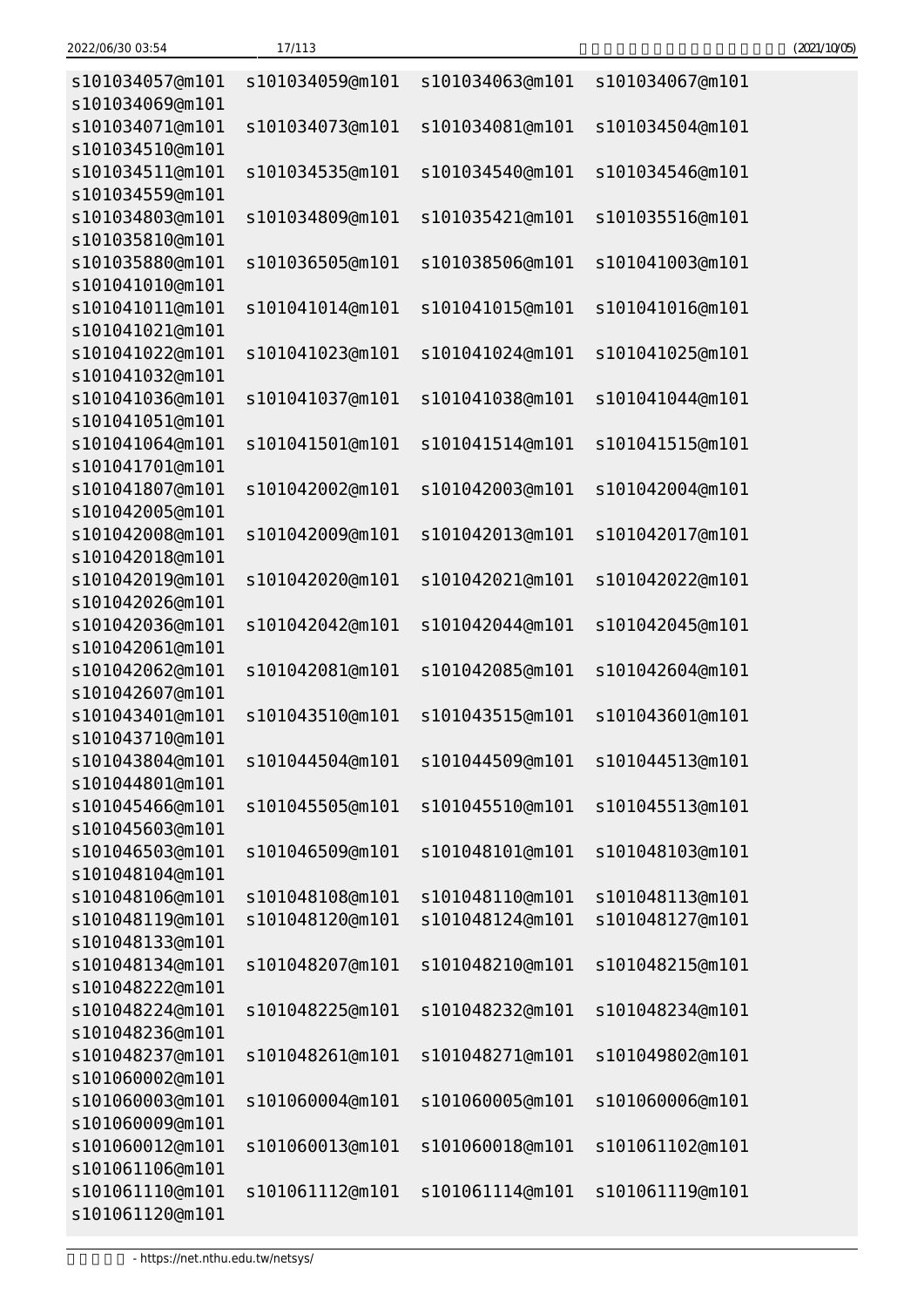| s101061121@m101                    | s101061123@m101 | s101061125@m101                 | s101061127@m101 |
|------------------------------------|-----------------|---------------------------------|-----------------|
| s101061132@m101<br>s101061138@m101 | s101061133@m101 | s101061135@m101                 | s101061137@m101 |
| s101061141@m101                    | s101061145@m101 | s101061148@m101                 | s101061153@m101 |
| s101061171@m101                    |                 |                                 |                 |
| s101061204@m101                    | s101061209@m101 | s101061210@m101                 | s101061211@m101 |
| s101061216@m101                    |                 |                                 |                 |
| s101061222@m101                    | s101061223@m101 | s101061229@m101                 | s101061230@m101 |
| s101061232@m101                    |                 |                                 |                 |
| s101061234@m101                    | s101061238@m101 | s101061271@m101                 | s101061272@m101 |
| s101061507@m101                    |                 |                                 |                 |
| s101061514@m101                    | s101061520@m101 | s101061521@m101                 | s101061531@m101 |
| s101061535@m101                    |                 |                                 |                 |
| s101061538@m101                    | s101061559@m101 | s101061563@m101                 | s101061565@m101 |
| s101061566@m101                    |                 |                                 |                 |
| s101061589@m101<br>s101061615@m101 | s101061591@m101 | s101061593@m101                 | s101061607@m101 |
| s101062101@m101                    | s101062102@m101 | s101062103@m101                 | s101062105@m101 |
| s101062109@m101                    | s101062112@m101 | s101062113@m101                 | s101062114@m101 |
| s101062115@m101                    |                 |                                 |                 |
| s101062123@m101                    | s101062124@m101 | s101062125@m101                 | s101062126@m101 |
| s101062128@m101                    |                 |                                 |                 |
| s101062130@m101                    | s101062133@m101 | s101062135@m101                 | s101062136@m101 |
| s101062141@m101                    |                 |                                 |                 |
| s101062161@m101                    | s101062172@m101 | s101062187@m101                 | s101062207@m101 |
| s101062208@m101                    |                 |                                 |                 |
| s101062217@m101                    | s101062220@m101 | s101062221@m101                 | s101062222@m101 |
| s101062223@m101                    |                 |                                 |                 |
| s101062229@m101<br>s101062234@m101 | s101062230@m101 | s101062231@m101                 | s101062232@m101 |
| s101062235@m101                    |                 | s101062237@m101 s101062241@m101 | s101062272@m101 |
| s101062301@m101                    |                 |                                 |                 |
| s101062302@m101                    | s101062308@m101 | s101062309@m101                 | s101062311@m101 |
| s101062314@m101                    |                 |                                 |                 |
| s101062315@m101                    | s101062319@m101 | s101062320@m101                 | s101062322@m101 |
| s101062323@m101                    |                 |                                 |                 |
| s101062324@m101                    | s101062325@m101 | s101062328@m101                 | s101062332@m101 |
| s101062335@m101                    |                 |                                 |                 |
| s101062340@m101                    | s101062342@m101 | s101062372@m101                 | s101062391@m101 |
| s101062504@m101                    |                 |                                 |                 |
| s101062510@m101                    | s101062517@m101 | s101062518@m101                 | s101062523@m101 |
| s101062524@m101                    |                 |                                 |                 |
| s101062525@m101                    | s101062529@m101 | s101062535@m101                 | s101062547@m101 |
| s101062569@m101<br>s101062573@m101 | s101062576@m101 | s101062581@m101                 | s101062586@m101 |
| s101062590@m101                    |                 |                                 |                 |
| s101062593@m101                    | s101062603@m101 | s101062610@m101                 | s101062611@m101 |
| s101062632@m101                    |                 |                                 |                 |
| s101062638@m101                    | s101062655@m101 | s101062701@m101                 | s101062703@m101 |
| s101062807@m101                    |                 |                                 |                 |
| s101062809@m101                    | s101062811@m101 | s101063502@m101                 | s101063503@m101 |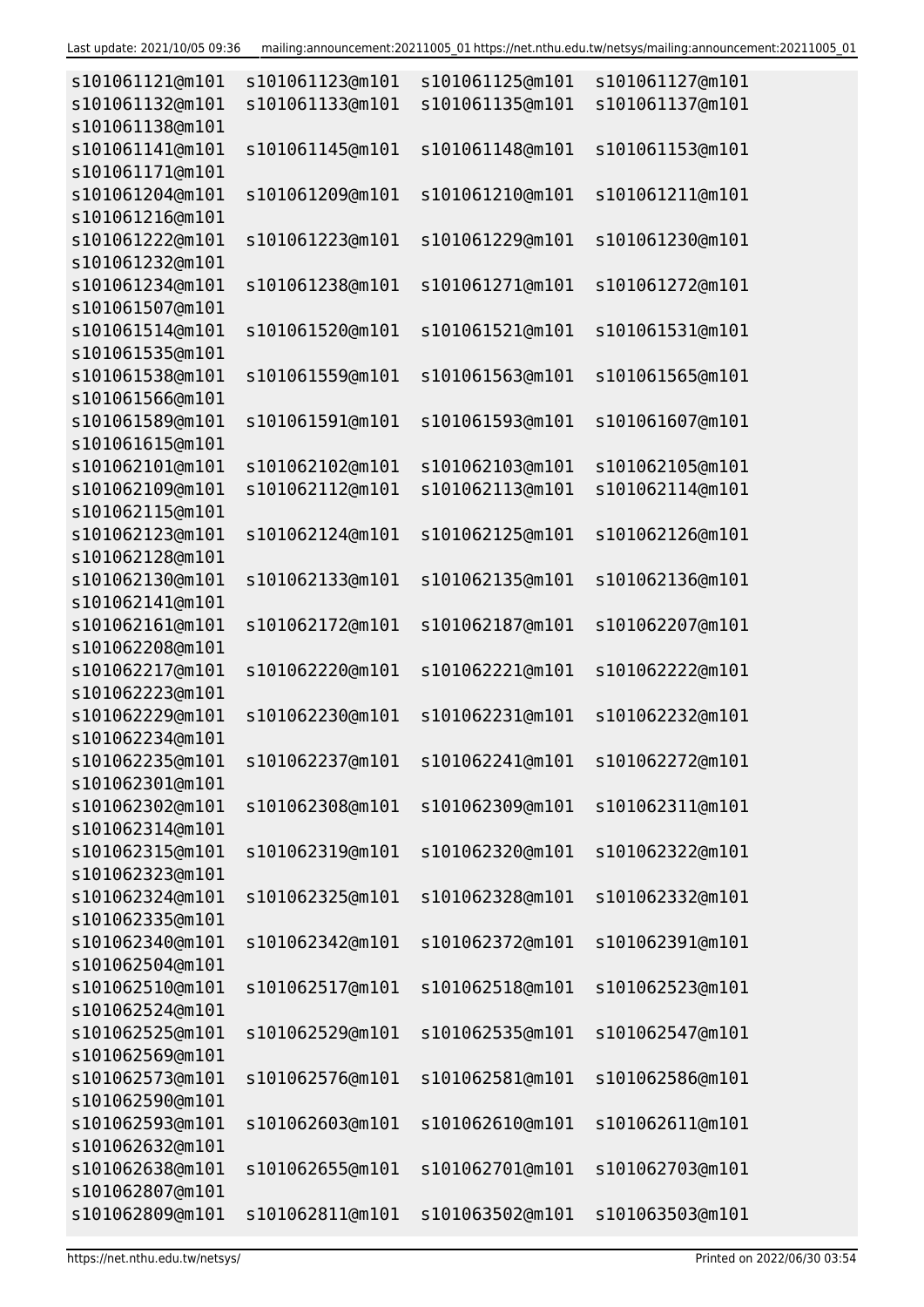| s101063510@m101                    |                 |                 |                 |
|------------------------------------|-----------------|-----------------|-----------------|
| s101063523@m101<br>s101063703@m101 | s101063538@m101 | s101063562@m101 | s101063563@m101 |
| s101063804@m101                    | s101063805@m101 | s101063807@m101 | s101063813@m101 |
| s101063815@m101                    |                 |                 |                 |
| s101063816@m101<br>s101064540@m101 | s101064507@m101 | s101064514@m101 | s101064520@m101 |
| s101064542@m101                    | s101064549@m101 | s101064702@m101 | s101065401@m101 |
| s101065426@m101                    |                 |                 |                 |
| s101065466@m101                    | s101065503@m101 | s101065506@m101 | s101065515@m101 |
| s101065517@m101                    | s101065803@m101 | s101065805@m101 | s101066523@m101 |
| s101066526@m101                    |                 |                 |                 |
| s101066538@m101                    | s101066541@m101 | s101066542@m101 | s101066802@m101 |
| s101066814@m101                    |                 |                 |                 |
| s101070007@m101                    | s101070009@m101 | s101070013@m101 | s101070014@m101 |
| s101070018@m101                    |                 |                 |                 |
| s101070020@m101                    | s101070022@m101 | s101070032@m101 | s101070035@m101 |
| s101070036@m101                    |                 |                 |                 |
| s101070038@m101<br>s101071003@m101 | s101070071@m101 | s101070072@m101 | s101070073@m101 |
| s101071006@m101                    | s101071018@m101 | s101071020@m101 | s101071021@m101 |
| s101071022@m101                    |                 |                 |                 |
| s101071023@m101                    | s101071027@m101 | s101071028@m101 | s101071029@m101 |
| s101071031@m101                    |                 |                 |                 |
| s101071032@m101                    | s101071036@m101 | s101071037@m101 | s101071042@m101 |
| s101071045@m101                    |                 |                 |                 |
| s101071048@m101                    | s101071049@m101 | s101071050@m101 | s101071051@m101 |
| s101071052@m101                    |                 |                 |                 |
| s101071072@m101                    | s101071073@m101 | s101071466@m101 | s101071504@m101 |
| s101072101@m101                    |                 |                 |                 |
| s101072108@m101                    | s101072109@m101 | s101072114@m101 | s101072115@m101 |
| s101072122@m101                    |                 |                 |                 |
| s101072126@m101<br>s101072144@m101 | s101072133@m101 | s101072140@m101 | s101072143@m101 |
| s101072145@m101                    | s101072146@m101 | s101072181@m101 | s101072187@m101 |
| s101072202@m101                    |                 |                 |                 |
| s101072203@m101                    | s101072213@m101 | s101072218@m101 | s101072222@m101 |
| s101072223@m101                    |                 |                 |                 |
| s101072227@m101                    | s101072228@m101 | s101072235@m101 | s101072238@m101 |
| s101072240@m101                    |                 |                 |                 |
| s101072243@m101                    | s101072245@m101 | s101072246@m101 | s101072248@m101 |
| s101072249@m101                    |                 |                 |                 |
| s101072503@m101                    | s101072509@m101 | s101073506@m101 | s101073524@m101 |
| s101073872@m101                    |                 |                 |                 |
| s101074503@m101                    | s101074506@m101 | s101074507@m101 | s101074511@m101 |
| s101074514@m101                    |                 |                 |                 |
| s101074603@m101                    | s101074606@m101 | s101075528@m101 | s101078516@m101 |
| s101080001@m101<br>s101080008@m101 | s101080011@m101 | s101080013@m101 | s101080014@m101 |
| s101080017@m101                    |                 |                 |                 |
| s101080018@m101                    | s101080019@m101 | s101080021@m101 | s101080023@m101 |
|                                    |                 |                 |                 |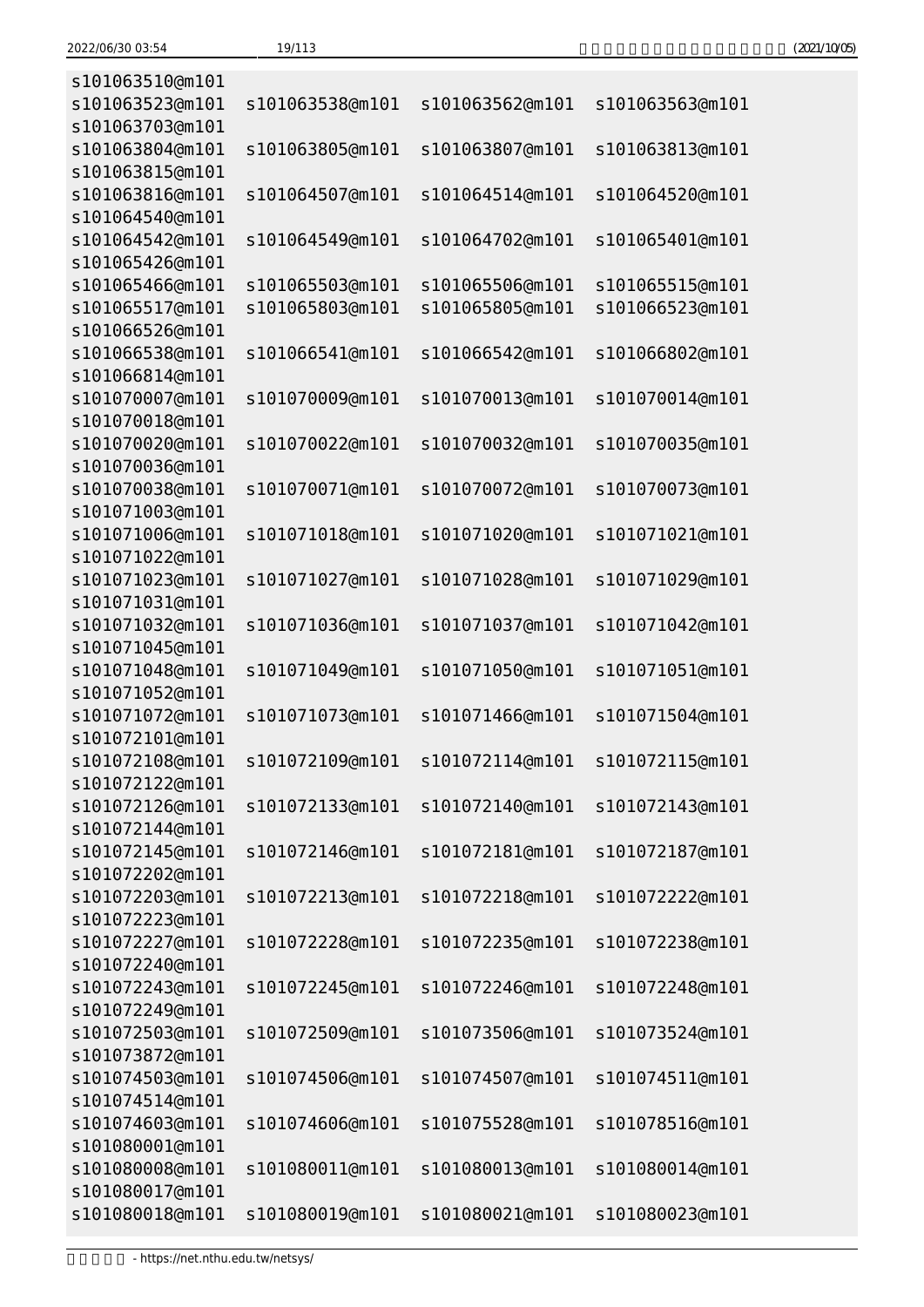| s101080061@m101 |                 |                 |                 |
|-----------------|-----------------|-----------------|-----------------|
| s101080421@m101 | s101080524@m101 | s101080526@m101 | s101080530@m101 |
| s101080531@m101 |                 |                 |                 |
| s101080539@m101 | s101080550@m101 | s101080554@m101 | s101080561@m101 |
| s101080598@m101 |                 |                 |                 |
| s101080599@m101 | s101080604@m101 | s101080804@m101 | s101080818@m101 |
| s101081004@m101 |                 |                 |                 |
| s101081009@m101 | s101081018@m101 | s101081023@m101 | s101081031@m101 |
| s101081032@m101 |                 |                 |                 |
|                 |                 |                 |                 |
| s101081034@m101 | s101081036@m101 | s101081043@m101 | s101081049@m101 |
| s101081054@m101 |                 |                 |                 |
| s101081055@m101 | s101081056@m101 | s101081062@m101 | s101081071@m101 |
| s101081072@m101 |                 |                 |                 |
| s101081075@m101 | s101081086@m101 | s101082003@m101 | s101082010@m101 |
| s101082015@m101 |                 |                 |                 |
| s101082062@m101 | s102000001@m102 | s102000003@m102 | s102000004@m102 |
| s102000005@m102 |                 |                 |                 |
| s102000006@m102 | s102000007@m102 | s102000009@m102 | s102000010@m102 |
| s102000011@m102 |                 |                 |                 |
| s102000012@m102 | s102000013@m102 | s102000014@m102 | s102000021@m102 |
| s102000022@m102 |                 |                 |                 |
| s102000023@m102 | s102000026@m102 | s102000027@m102 | s102000028@m102 |
| s102000030@m102 |                 |                 |                 |
| s102000031@m102 | s102000032@m102 | s102000034@m102 | s102000036@m102 |
| s102000037@m102 |                 |                 |                 |
| s102000040@m102 | s102000041@m102 | s102000042@m102 | s102000044@m102 |
| s102000045@m102 |                 |                 |                 |
| s102000048@m102 | s102000049@m102 | s102002502@m102 | s102002503@m102 |
| s102002510@m102 |                 |                 |                 |
| s102002511@m102 | s102010001@m102 | s102010004@m102 | s102010005@m102 |
| s102010007@m102 |                 |                 |                 |
| s102010013@m102 | s102010018@m102 | s102010021@m102 | s102011105@m102 |
| s102011107@m102 |                 |                 |                 |
| s102011108@m102 | s102011109@m102 | s102011110@m102 | s102011111@m102 |
| s102011112@m102 |                 |                 |                 |
| s102011114@m102 | s102011120@m102 | s102011124@m102 | s102011128@m102 |
| s102011129@m102 |                 |                 |                 |
| s102011131@m102 | s102011133@m102 |                 |                 |
|                 |                 | s102011138@m102 | s102011139@m102 |
| s102011140@m102 |                 |                 |                 |
| s102011144@m102 | s102011146@m102 | s102011148@m102 | s102011150@m102 |
| s102011154@m102 |                 |                 |                 |
| s102011161@m102 | s102011171@m102 | s102011172@m102 | s102011201@m102 |
| s102011202@m102 |                 |                 |                 |
| s102011203@m102 | s102011204@m102 | s102011206@m102 | s102011208@m102 |
| s102011209@m102 |                 |                 |                 |
| s102011210@m102 | s102011211@m102 | s102011213@m102 | s102011214@m102 |
| s102011217@m102 |                 |                 |                 |
| s102011218@m102 | s102011219@m102 | s102011220@m102 | s102011221@m102 |
| s102011222@m102 |                 |                 |                 |
| s102011224@m102 | s102011225@m102 | s102011227@m102 | s102011228@m102 |
| s102011232@m102 |                 |                 |                 |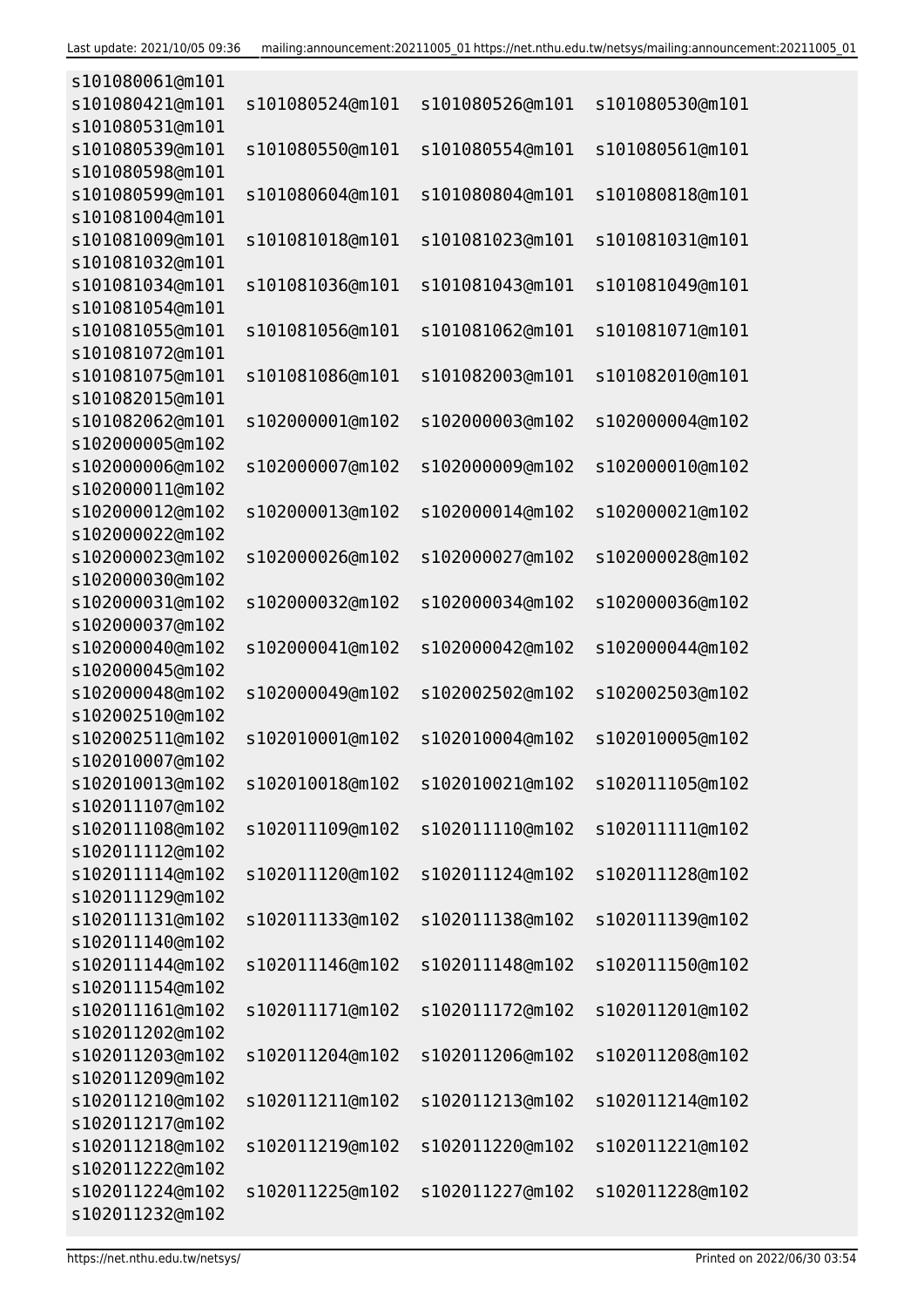| s102011233@m102<br>s102011245@m102                    | s102011235@m102 | s102011239@m102 | s102011244@m102 |
|-------------------------------------------------------|-----------------|-----------------|-----------------|
| s102011246@m102<br>s102011253@m102                    | s102011249@m102 | s102011251@m102 | s102011252@m102 |
| s102011254@m102<br>s102011421@m102                    | s102011255@m102 | s102011271@m102 | s102011272@m102 |
| s102011505@m102<br>s102011523@m102                    | s102011513@m102 | s102011517@m102 | s102011518@m102 |
| s102011524@m102                                       | s102011526@m102 | s102011532@m102 | s102011537@m102 |
| s102011541@m102<br>s102011543@m102                    | s102011546@m102 | s102011562@m102 | s102011701@m102 |
| s102011809@m102<br>s102011814@m102                    | s102011861@m102 | s102011865@m102 | s102011866@m102 |
| s102012002@m102<br>s102012003@m102                    | s102012004@m102 | s102012005@m102 | s102012006@m102 |
| s102012007@m102<br>s102012008@m102                    | s102012009@m102 | s102012010@m102 | s102012013@m102 |
| s102012014@m102<br>s102012015@m102                    | s102012016@m102 | s102012017@m102 | s102012022@m102 |
| s102012023@m102<br>s102012025@m102                    | s102012026@m102 | s102012028@m102 | s102012030@m102 |
| s102012031@m102<br>s102012032@m102                    | s102012034@m102 | s102012035@m102 | s102012036@m102 |
| s102012039@m102<br>s102012041@m102                    | s102012042@m102 | s102012045@m102 | s102012046@m102 |
| s102012071@m102<br>s102012082@m102                    | s102012501@m102 | s102012502@m102 | s102012504@m102 |
| s102012513@m102<br>s102012515@m102                    | s102012522@m102 | s102012525@m102 | s102012539@m102 |
| s102012546@m102<br>s102012701@m102                    | s102012802@m102 | s102013501@m102 | s102013506@m102 |
| s102013508@m102<br>s102013518@m102                    | s102013802@m102 | s102020001@m102 | s102020003@m102 |
| s102020005@m102<br>s102020008@m102                    | s102020012@m102 | s102020013@m102 | s102020014@m102 |
| s102020015@m102<br>s102020016@m102                    | s102020026@m102 | s102020027@m102 | s102020028@m102 |
| s102020030@m102<br>s102020031@m102                    | s102020032@m102 | s102021103@m102 | s102021104@m102 |
| s102021106@m102<br>s102021107@m102                    | s102021108@m102 | s102021109@m102 | s102021111@m102 |
| s102021112@m102<br>s102021116@m102                    | s102021120@m102 | s102021121@m102 | s102021124@m102 |
| s102021125@m102<br>s102021127@m102                    | s102021128@m102 | s102021129@m102 | s102021132@m102 |
| s102021133@m102<br>s102021161@m102                    | s102021204@m102 | s102021206@m102 | s102021215@m102 |
| s102021217@m102<br>s102021221@m102<br>s102021504@m102 | s102021222@m102 | s102021223@m102 | s102021224@m102 |
|                                                       |                 |                 |                 |

s102021601@m102 s102021602@m102 s102021604@m102 s102021607@m102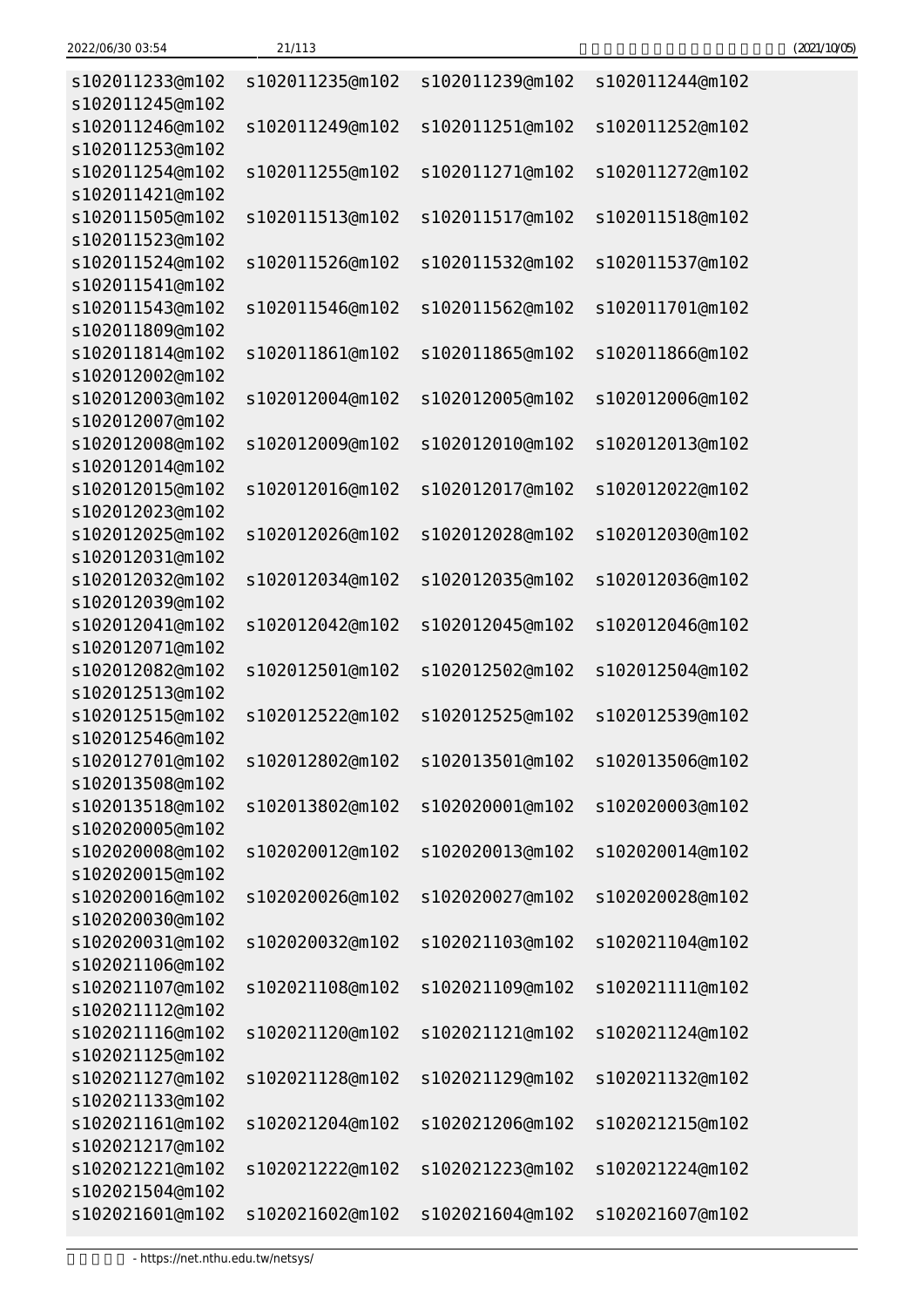| s102021608@m102                    |                 |                 |                 |
|------------------------------------|-----------------|-----------------|-----------------|
| s102021615@m102                    | s102021801@m102 | s102022101@m102 | s102022102@m102 |
| s102022103@m102                    |                 |                 |                 |
| s102022111@m102                    | s102022113@m102 | s102022114@m102 | s102022116@m102 |
| s102022118@m102                    |                 |                 |                 |
| s102022120@m102                    | s102022121@m102 | s102022122@m102 | s102022124@m102 |
| s102022125@m102                    |                 |                 |                 |
| s102022126@m102                    | s102022132@m102 | s102022133@m102 | s102022134@m102 |
| s102022136@m102<br>s102022137@m102 | s102022139@m102 | s102022140@m102 | s102022141@m102 |
| s102022171@m102                    |                 |                 |                 |
| s102022172@m102                    | s102022173@m102 | s102022191@m102 | s102022192@m102 |
| s102022204@m102                    |                 |                 |                 |
| s102022205@m102                    | s102022206@m102 | s102022208@m102 | s102022209@m102 |
| s102022210@m102                    |                 |                 |                 |
| s102022212@m102                    | s102022214@m102 | s102022215@m102 | s102022217@m102 |
| s102022261@m102                    |                 |                 |                 |
| s102022262@m102                    | s102022508@m102 | s102022514@m102 | s102022517@m102 |
| s102022528@m102                    |                 |                 |                 |
| s102022532@m102                    | s102022536@m102 | s102022543@m102 | s102022544@m102 |
| s102022546@m102                    |                 |                 |                 |
| s102022552@m102                    | s102022801@m102 | s102022802@m102 | s102023001@m102 |
| s102023003@m102                    |                 |                 |                 |
| s102023004@m102                    | s102023007@m102 | s102023011@m102 | s102023013@m102 |
| s102023014@m102                    |                 |                 |                 |
| s102023015@m102                    | s102023016@m102 | s102023018@m102 | s102023019@m102 |
| s102023021@m102<br>s102023024@m102 | s102023025@m102 | s102023027@m102 | s102023029@m102 |
| s102023033@m102                    |                 |                 |                 |
| s102023034@m102                    | s102023035@m102 | s102023036@m102 | s102023038@m102 |
| s102023039@m102                    |                 |                 |                 |
| s102023040@m102                    | s102023041@m102 | s102023043@m102 | s102023045@m102 |
| s102023046@m102                    |                 |                 |                 |
| s102023048@m102                    | s102023049@m102 | s102023051@m102 | s102023052@m102 |
| s102023054@m102                    |                 |                 |                 |
| s102023056@m102                    | s102023057@m102 | s102023059@m102 | s102023063@m102 |
| s102023068@m102                    |                 |                 |                 |
| s102023069@m102                    | s102023071@m102 | s102023072@m102 | s102023504@m102 |
| s102023515@m102                    |                 |                 |                 |
| s102023527@m102                    | s102023531@m102 | s102023533@m102 | s102023539@m102 |
| s102023549@m102                    |                 |                 |                 |
| s102023555@m102                    | s102023557@m102 | s102023563@m102 | s102023701@m102 |
| s102023810@m102                    |                 |                 |                 |
| s102023814@m102                    | s102023875@m102 | s102023880@m102 | s102023881@m102 |
| s102023882@m102<br>s102023885@m102 | s102024505@m102 | s102024516@m102 | s102024521@m102 |
| s102030004@m102                    |                 |                 |                 |
| s102030005@m102                    | s102030008@m102 | s102030009@m102 | s102030010@m102 |
| s102030013@m102                    |                 |                 |                 |
| s102030016@m102                    | s102030017@m102 | s102030018@m102 | s102030019@m102 |
| s102030021@m102                    |                 |                 |                 |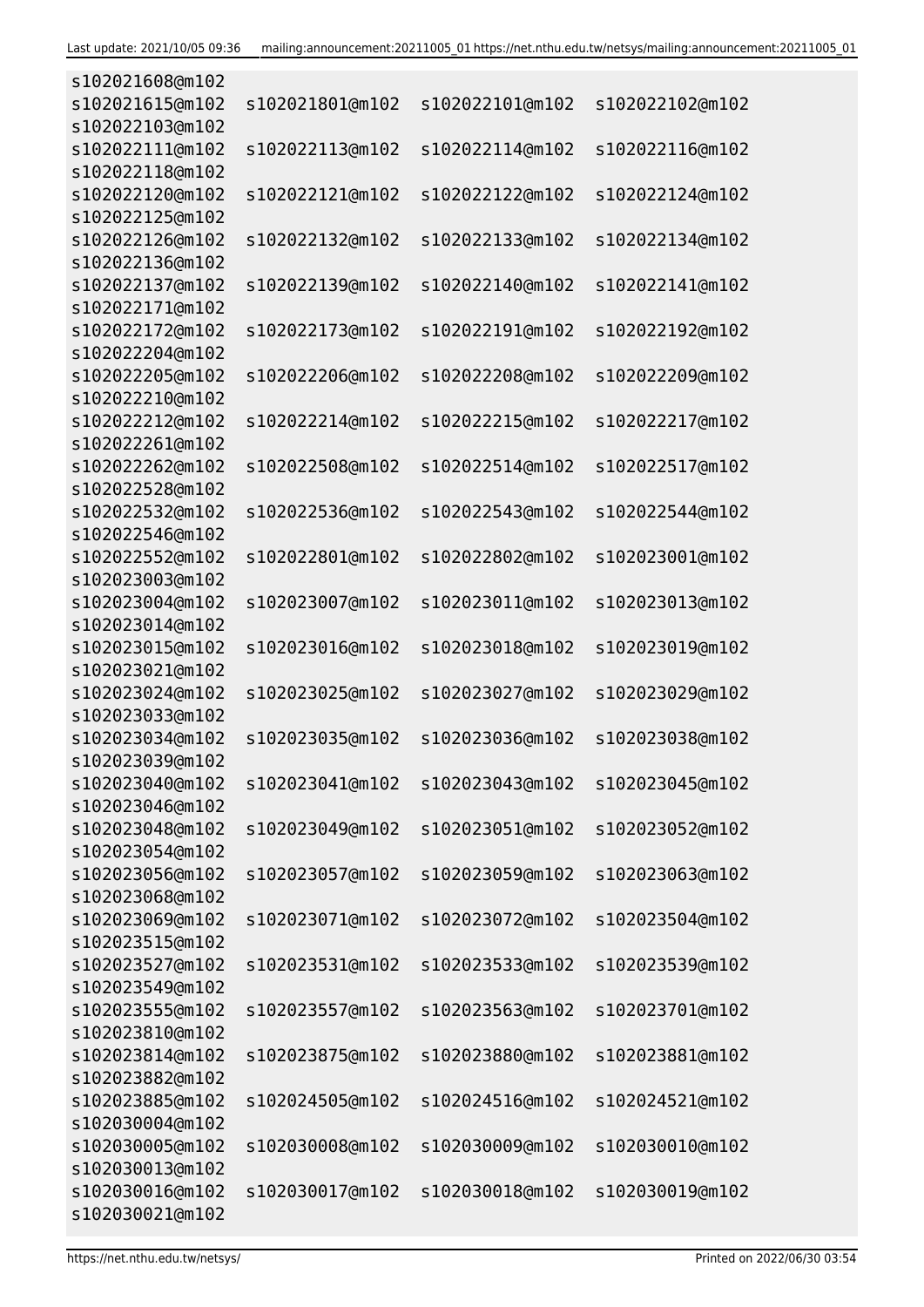| s102030027@m102 | s102030028@m102 | s102030031@m102 |
|-----------------|-----------------|-----------------|
|                 |                 |                 |
| s102030072@m102 | s102030073@m102 | s102031103@m102 |
|                 |                 |                 |
|                 |                 | s102031119@m102 |
|                 |                 |                 |
| s102031124@m102 | s102031125@m102 | s102031129@m102 |
|                 |                 |                 |
| s102031133@m102 | s102031136@m102 | s102031137@m102 |
|                 |                 |                 |
| s102031143@m102 | s102031146@m102 | s102031149@m102 |
|                 |                 |                 |
| s102031174@m102 | s102031186@m102 | s102031204@m102 |
|                 |                 |                 |
| s102031209@m102 | s102031210@m102 | s102031211@m102 |
|                 |                 |                 |
| s102031217@m102 | s102031218@m102 | s102031221@m102 |
|                 |                 |                 |
| s102031230@m102 | s102031231@m102 | s102031233@m102 |
|                 |                 |                 |
| s102031244@m102 | s102031245@m102 | s102031248@m102 |
|                 |                 |                 |
| s102031503@m102 | s102031506@m102 | s102031507@m102 |
|                 |                 |                 |
| s102031529@m102 | s102031537@m102 | s102031550@m102 |
|                 |                 |                 |
| s102031561@m102 | s102031575@m102 | s102031581@m102 |
|                 |                 |                 |
| s102031702@m102 | s102031806@m102 | s102031809@m102 |
|                 |                 |                 |
| s102032004@m102 | s102032006@m102 | s102032007@m102 |
|                 |                 |                 |
| s102032010@m102 | s102032016@m102 | s102032017@m102 |
|                 |                 |                 |
| s102032026@m102 | s102032029@m102 | s102032030@m102 |
|                 |                 |                 |
| s102032037@m102 | s102032043@m102 | s102032045@m102 |
|                 |                 |                 |
| s102032053@m102 | s102032054@m102 | s102032072@m102 |
|                 |                 |                 |
| s102032503@m102 | s102032511@m102 | s102032512@m102 |
|                 |                 |                 |
| s102032556@m102 | s102032558@m102 | s102032709@m102 |
|                 |                 |                 |
| s102032806@m102 | s102032879@m102 | s102033101@m102 |
|                 |                 |                 |
| s102033106@m102 | s102033107@m102 | s102033108@m102 |
|                 |                 |                 |
| s102033113@m102 | s102033114@m102 | s102033115@m102 |
|                 |                 |                 |
| s102033121@m102 | s102033123@m102 | s102033124@m102 |
|                 | s102031116@m102 | s102031118@m102 |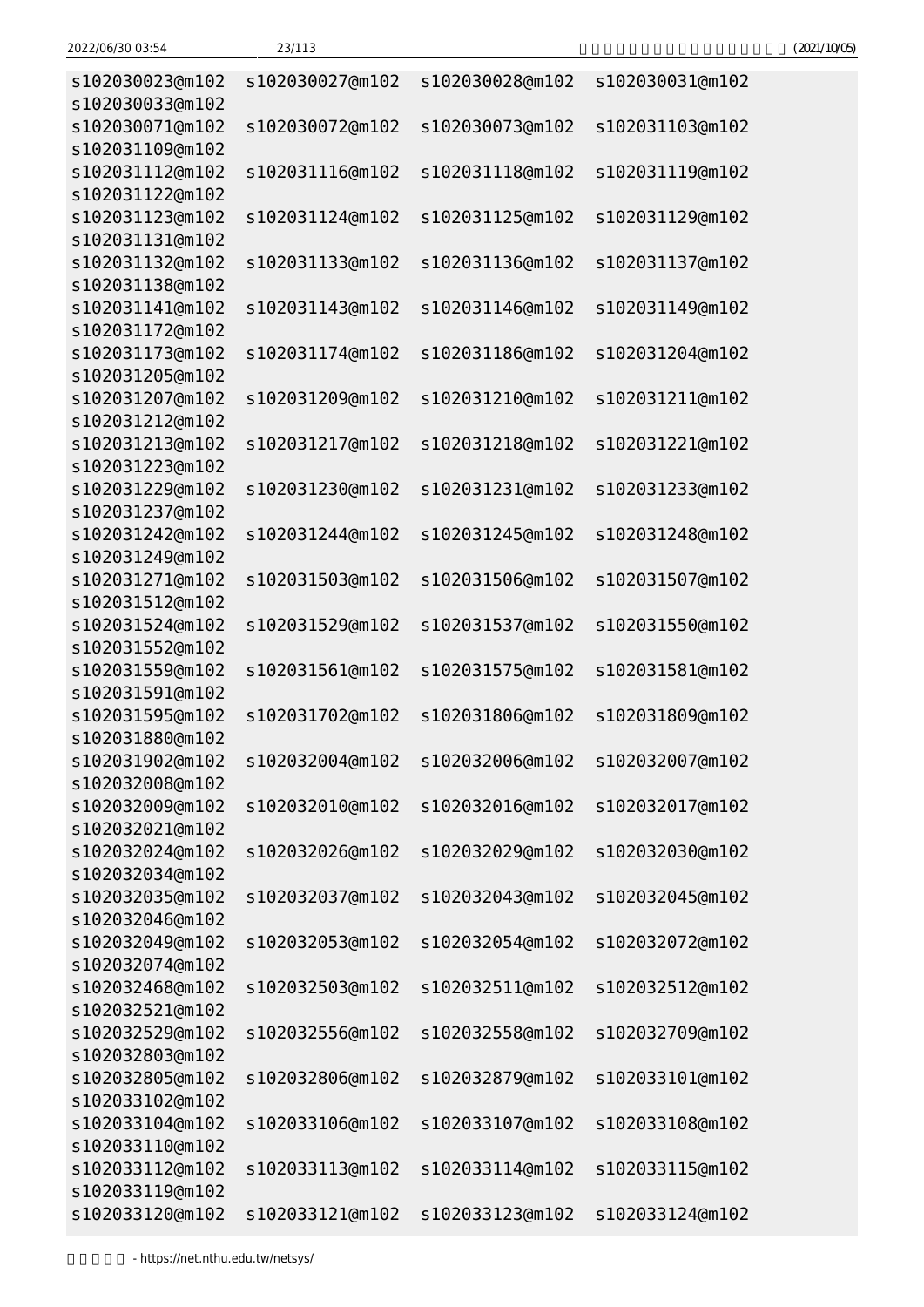| s102033126@m102                    |                 |                 |                 |
|------------------------------------|-----------------|-----------------|-----------------|
| s102033129@m102<br>s102033134@m102 | s102033130@m102 | s102033132@m102 | s102033133@m102 |
| s102033135@m102                    | s102033137@m102 | s102033139@m102 | s102033141@m102 |
| s102033143@m102                    |                 |                 |                 |
| s102033144@m102                    | s102033145@m102 | s102033146@m102 | s102033147@m102 |
| s102033162@m102                    |                 |                 |                 |
| s102033172@m102                    | s102033201@m102 | s102033204@m102 | s102033205@m102 |
| s102033206@m102                    |                 |                 |                 |
| s102033207@m102                    | s102033210@m102 | s102033216@m102 | s102033220@m102 |
| s102033222@m102                    |                 |                 |                 |
| s102033224@m102                    | s102033225@m102 | s102033226@m102 | s102033227@m102 |
| s102033228@m102                    |                 |                 |                 |
| s102033229@m102                    | s102033232@m102 | s102033234@m102 | s102033236@m102 |
| s102033239@m102                    |                 |                 |                 |
| s102033240@m102                    | s102033242@m102 | s102033243@m102 | s102033245@m102 |
| s102033246@m102                    |                 |                 |                 |
| s102033248@m102                    | s102033251@m102 | s102033252@m102 | s102033253@m102 |
| s102033261@m102<br>s102033262@m102 | s102033272@m102 | s102033404@m102 | s102033467@m102 |
| s102033468@m102                    |                 |                 |                 |
| s102033516@m102                    | s102033522@m102 | s102033525@m102 | s102033527@m102 |
| s102033539@m102                    |                 |                 |                 |
| s102033546@m102                    | s102033565@m102 | s102033575@m102 | s102033577@m102 |
| s102033582@m102                    |                 |                 |                 |
| s102033585@m102                    | s102033587@m102 | s102033595@m102 | s102033598@m102 |
| s102033604@m102                    |                 |                 |                 |
| s102033617@m102                    | s102033622@m102 | s102033701@m102 | s102033702@m102 |
| s102034002@m102                    |                 |                 |                 |
| s102034005@m102                    | s102034006@m102 | s102034007@m102 | s102034008@m102 |
| s102034011@m102                    |                 |                 |                 |
| s102034012@m102                    | s102034014@m102 | s102034018@m102 | s102034019@m102 |
| s102034020@m102                    |                 |                 |                 |
| s102034021@m102<br>s102034034@m102 | s102034025@m102 | s102034030@m102 | s102034031@m102 |
| s102034036@m102                    | s102034037@m102 | s102034038@m102 | s102034039@m102 |
| s102034040@m102                    |                 |                 |                 |
| s102034044@m102                    | s102034048@m102 | s102034049@m102 | s102034050@m102 |
| s102034053@m102                    |                 |                 |                 |
| s102034054@m102                    | s102034055@m102 | s102034057@m102 | s102034060@m102 |
| s102034062@m102                    |                 |                 |                 |
| s102034063@m102                    | s102034064@m102 | s102034065@m102 | s102034066@m102 |
| s102034067@m102                    |                 |                 |                 |
| s102034068@m102                    | s102034069@m102 | s102034071@m102 | s102034073@m102 |
| s102034082@m102                    |                 |                 |                 |
| s102034511@m102                    | s102034520@m102 | s102034542@m102 | s102034545@m102 |
| s102034546@m102                    |                 |                 |                 |
| s102034566@m102                    | s102034604@m102 | s102034751@m102 | s102034871@m102 |
| s102034882@m102<br>s102035466@m102 | s102035504@m102 | s102035505@m102 | s102035510@m102 |
| s102035512@m102                    |                 |                 |                 |
|                                    |                 |                 |                 |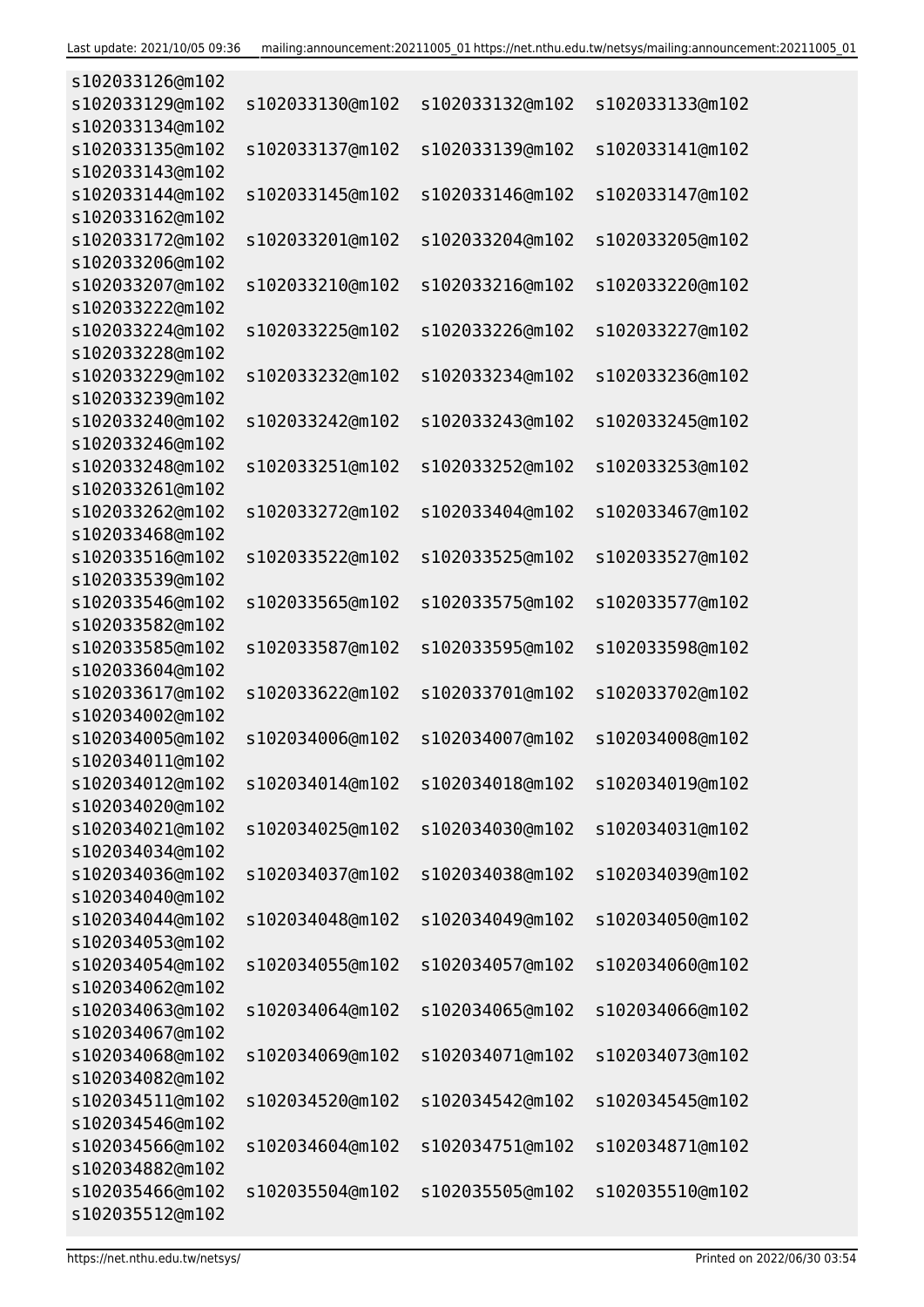| 2022/06/30 03:54 | 25/113 | (2021/10/05) |
|------------------|--------|--------------|
|------------------|--------|--------------|

| s102035513@m102<br>s102035801@m102 | s102035520@m102 | s102035523@m102                 | s102035701@m102 |
|------------------------------------|-----------------|---------------------------------|-----------------|
| s102035802@m102                    | s102035803@m102 | s102035805@m102                 | s102035882@m102 |
| s102036515@m102<br>s102036526@m102 | s102038510@m102 | s102038515@m102                 | s102038516@m102 |
| s102041002@m102                    |                 |                                 |                 |
| s102041003@m102                    | s102041007@m102 | s102041008@m102                 | s102041010@m102 |
| s102041011@m102                    |                 |                                 |                 |
| s102041013@m102                    | s102041017@m102 | s102041018@m102                 | s102041019@m102 |
| s102041020@m102                    |                 |                                 |                 |
| s102041021@m102                    | s102041023@m102 | s102041026@m102                 | s102041027@m102 |
| s102041028@m102                    |                 |                                 |                 |
| s102041029@m102                    | s102041030@m102 | s102041031@m102                 | s102041033@m102 |
| s102041036@m102                    |                 |                                 |                 |
| s102041037@m102                    | s102041038@m102 | s102041039@m102                 | s102041040@m102 |
| s102041042@m102<br>s102041046@m102 | s102041048@m102 | s102041049@m102                 | s102041050@m102 |
| s102041051@m102                    |                 |                                 |                 |
| s102041063@m102                    | s102041081@m102 | s102041082@m102                 | s102041083@m102 |
| s102041466@m102                    |                 |                                 |                 |
| s102041468@m102                    | s102041503@m102 | s102041509@m102                 | s102041513@m102 |
| s102041802@m102                    |                 |                                 |                 |
| s102041891@m102                    | s102042002@m102 | s102042003@m102                 | s102042004@m102 |
| s102042005@m102                    |                 |                                 |                 |
| s102042007@m102                    | s102042012@m102 | s102042018@m102                 | s102042021@m102 |
| s102042022@m102                    |                 |                                 |                 |
| s102042024@m102                    | s102042025@m102 | s102042028@m102                 | s102042029@m102 |
| s102042030@m102                    |                 |                                 |                 |
| s102042031@m102                    | s102042032@m102 | s102042034@m102                 | s102042035@m102 |
| s102042036@m102                    |                 |                                 |                 |
| s102042037@m102                    |                 | s102042038@m102 s102042041@m102 | s102042042@m102 |
| s102042043@m102                    |                 |                                 |                 |
| s102042044@m102                    | s102042045@m102 | s102042046@m102                 | s102042048@m102 |
| s102042049@m102                    |                 |                                 |                 |
| s102042061@m102<br>s102042501@m102 | s102042062@m102 | s102042081@m102                 | s102042091@m102 |
| s102042506@m102                    | s102042507@m102 | s102042508@m102                 | s102042601@m102 |
| s102042606@m102                    |                 |                                 |                 |
| s102043502@m102                    | s102043507@m102 | s102043607@m102                 | s102043803@m102 |
| s102044401@m102                    |                 |                                 |                 |
| s102044501@m102                    | s102044504@m102 | s102044511@m102                 | s102044512@m102 |
| s102044801@m102                    |                 |                                 |                 |
| s102045502@m102                    | s102045507@m102 | s102045512@m102                 | s102045513@m102 |
| s102045603@m102                    |                 |                                 |                 |
| s102045701@m102                    | s102046466@m102 | s102046503@m102                 | s102047507@m102 |
| s102048101@m102                    |                 |                                 |                 |
| s102048102@m102                    | s102048106@m102 | s102048109@m102                 | s102048110@m102 |
| s102048112@m102                    |                 |                                 |                 |
| s102048113@m102                    | s102048115@m102 | s102048116@m102                 | s102048118@m102 |
| s102048121@m102                    |                 |                                 |                 |
| s102048123@m102                    | s102048124@m102 | s102048126@m102                 | s102048127@m102 |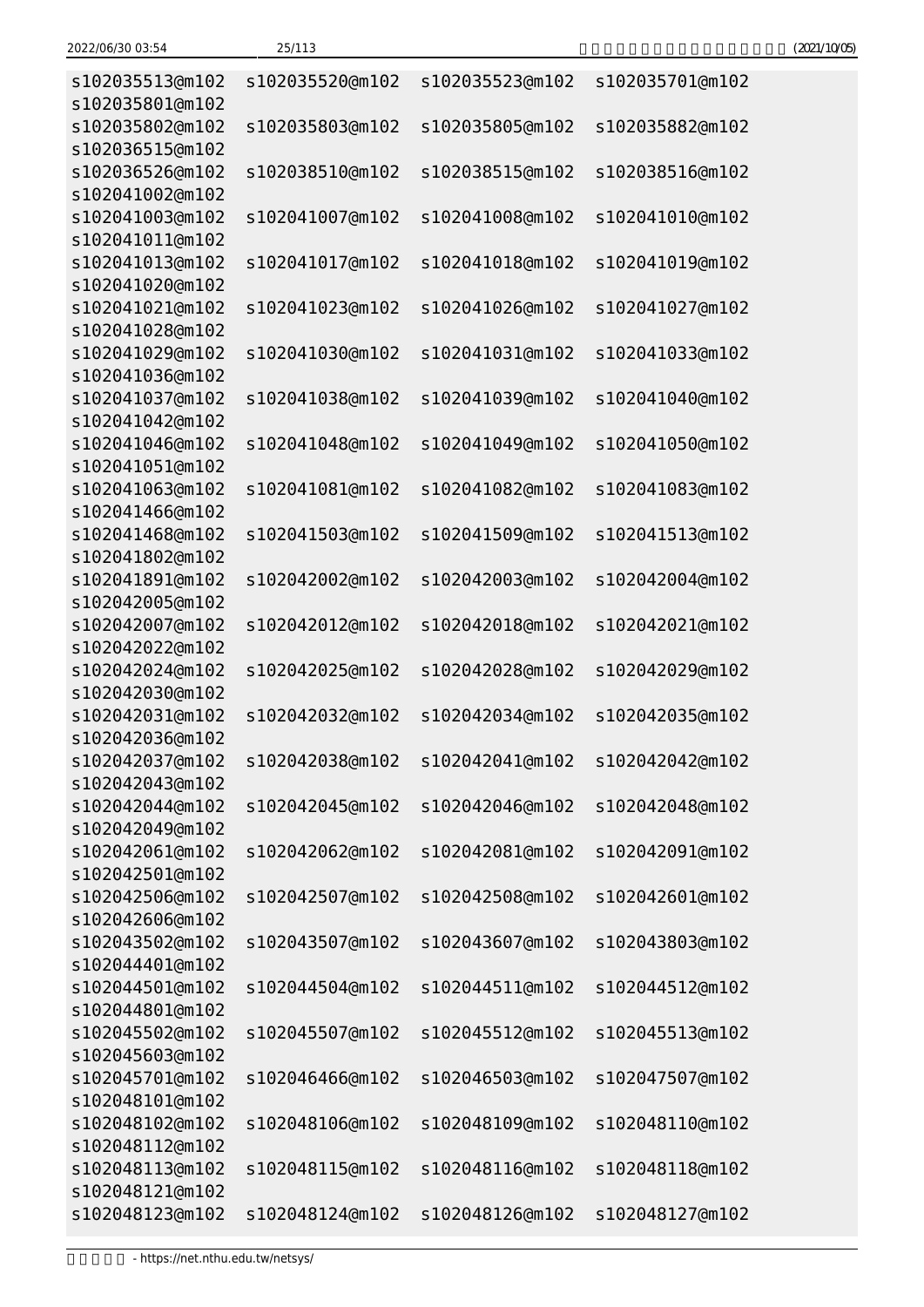| s102048128@m102 |                 |                 |                 |
|-----------------|-----------------|-----------------|-----------------|
| s102048130@m102 | s102048134@m102 | s102048135@m102 | s102048137@m102 |
| s102048138@m102 |                 |                 |                 |
| s102048139@m102 | s102048141@m102 | s102048162@m102 | s102048201@m102 |
| s102048202@m102 |                 |                 |                 |
| s102048204@m102 | s102048205@m102 | s102048207@m102 | s102048208@m102 |
| s102048209@m102 |                 |                 |                 |
| s102048210@m102 | s102048211@m102 | s102048213@m102 | s102048214@m102 |
| s102048217@m102 |                 |                 |                 |
| s102048220@m102 | s102048222@m102 | s102048229@m102 | s102048231@m102 |
| s102048233@m102 |                 |                 |                 |
| s102048234@m102 | s102048235@m102 | s102048238@m102 | s102048240@m102 |
| s102048241@m102 |                 |                 |                 |
| s102048261@m102 | s102049505@m102 | s102049509@m102 | s102049512@m102 |
| s102060003@m102 |                 |                 |                 |
| s102060005@m102 | s102060009@m102 | s102060010@m102 | s102060012@m102 |
| s102060013@m102 |                 |                 |                 |
| s102060014@m102 | s102060016@m102 | s102060018@m102 | s102060019@m102 |
| s102060020@m102 |                 |                 |                 |
| s102061103@m102 | s102061104@m102 | s102061105@m102 | s102061106@m102 |
| s102061108@m102 |                 |                 |                 |
| s102061110@m102 | s102061111@m102 | s102061113@m102 | s102061115@m102 |
| s102061116@m102 |                 |                 |                 |
| s102061119@m102 | s102061121@m102 | s102061122@m102 | s102061123@m102 |
| s102061124@m102 | s102061125@m102 | s102061126@m102 | s102061127@m102 |
| s102061128@m102 |                 |                 |                 |
| s102061129@m102 | s102061130@m102 | s102061132@m102 | s102061134@m102 |
| s102061135@m102 |                 |                 |                 |
| s102061136@m102 | s102061137@m102 | s102061139@m102 | s102061140@m102 |
| s102061142@m102 |                 |                 |                 |
| s102061143@m102 | s102061145@m102 | s102061146@m102 | s102061148@m102 |
| s102061149@m102 |                 |                 |                 |
| s102061150@m102 | s102061151@m102 | s102061153@m102 | s102061154@m102 |
| s102061161@m102 |                 |                 |                 |
| s102061172@m102 | s102061201@m102 | s102061203@m102 | s102061207@m102 |
| s102061212@m102 |                 |                 |                 |
| s102061213@m102 | s102061214@m102 | s102061215@m102 | s102061216@m102 |
| s102061217@m102 |                 |                 |                 |
| s102061218@m102 | s102061219@m102 | s102061223@m102 | s102061226@m102 |
| s102061227@m102 |                 |                 |                 |
| s102061228@m102 | s102061230@m102 | s102061235@m102 | s102061237@m102 |
| s102061239@m102 |                 |                 |                 |
| s102061240@m102 | s102061241@m102 | s102061242@m102 | s102061243@m102 |
| s102061244@m102 |                 |                 |                 |
| s102061246@m102 | s102061247@m102 | s102061251@m102 | s102061252@m102 |
| s102061254@m102 |                 |                 |                 |
| s102061255@m102 | s102061261@m102 | s102061271@m102 | s102061272@m102 |
| s102061273@m102 |                 |                 |                 |
| s102061505@m102 | s102061511@m102 | s102061522@m102 | s102061524@m102 |
| s102061525@m102 |                 |                 |                 |
| s102061526@m102 | s102061527@m102 | s102061528@m102 | s102061531@m102 |
|                 |                 |                 |                 |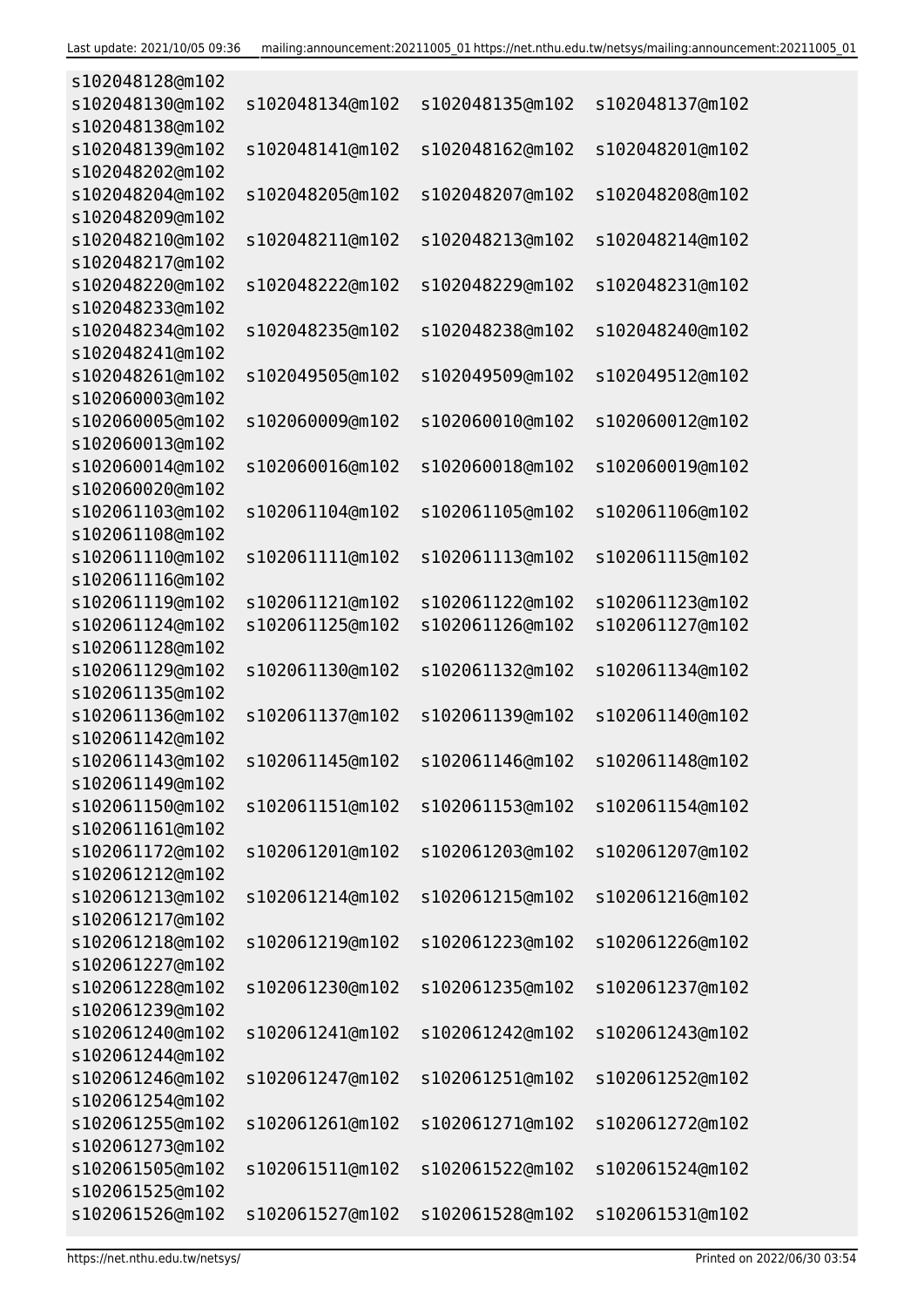| (2021/10/05) |
|--------------|
|--------------|

| s102061534@m102 |                 |                 |                 |
|-----------------|-----------------|-----------------|-----------------|
| s102061535@m102 | s102061536@m102 | s102061539@m102 | s102061542@m102 |
| s102061544@m102 |                 |                 |                 |
| s102061546@m102 | s102061547@m102 | s102061552@m102 | s102061554@m102 |
| s102061566@m102 |                 |                 |                 |
| s102061567@m102 | s102061568@m102 | s102061569@m102 | s102061571@m102 |
| s102061574@m102 |                 |                 |                 |
| s102061575@m102 | s102061576@m102 | s102061577@m102 | s102061578@m102 |
| s102061581@m102 |                 |                 |                 |
| s102061582@m102 | s102061586@m102 | s102061589@m102 | s102061590@m102 |
| s102061593@m102 |                 |                 |                 |
| s102061595@m102 | s102061596@m102 | s102061598@m102 | s102061601@m102 |
| s102061612@m102 |                 |                 |                 |
| s102061614@m102 | s102061620@m102 | s102061621@m102 | s102061630@m102 |
| s102061632@m102 |                 |                 |                 |
| s102062101@m102 | s102062104@m102 | s102062105@m102 | s102062108@m102 |
| s102062109@m102 |                 |                 |                 |
| s102062110@m102 | s102062115@m102 | s102062117@m102 | s102062118@m102 |
| s102062124@m102 |                 |                 |                 |
| s102062125@m102 | s102062126@m102 | s102062129@m102 | s102062130@m102 |
| s102062132@m102 |                 |                 |                 |
| s102062134@m102 | s102062135@m102 | s102062137@m102 | s102062138@m102 |
| s102062139@m102 |                 |                 |                 |
| s102062143@m102 | s102062171@m102 | s102062173@m102 | s102062174@m102 |
| s102062175@m102 |                 |                 |                 |
| s102062181@m102 | s102062186@m102 | s102062202@m102 | s102062204@m102 |
| s102062205@m102 |                 |                 |                 |
| s102062206@m102 | s102062207@m102 | s102062208@m102 | s102062209@m102 |
| s102062211@m102 |                 |                 |                 |
| s102062214@m102 | s102062216@m102 | s102062218@m102 | s102062221@m102 |
| s102062223@m102 |                 |                 |                 |
| s102062224@m102 | s102062230@m102 | s102062232@m102 | s102062239@m102 |
| s102062242@m102 |                 |                 |                 |
| s102062261@m102 | s102062271@m102 | s102062272@m102 | s102062303@m102 |
| s102062304@m102 |                 |                 |                 |
| s102062305@m102 | s102062307@m102 | s102062310@m102 | s102062320@m102 |
| s102062322@m102 |                 |                 |                 |
| s102062324@m102 | s102062327@m102 | s102062329@m102 | s102062331@m102 |
| s102062334@m102 |                 |                 |                 |
| s102062335@m102 | s102062337@m102 | s102062338@m102 | s102062340@m102 |
| s102062341@m102 |                 |                 |                 |
| s102062373@m102 | s102062511@m102 | s102062514@m102 | s102062535@m102 |
| s102062537@m102 |                 |                 |                 |
| s102062558@m102 | s102062560@m102 | s102062571@m102 | s102062572@m102 |
| s102062577@m102 |                 |                 |                 |
| s102062589@m102 | s102062596@m102 | s102062643@m102 | s102062644@m102 |
| s102062648@m102 |                 |                 |                 |
| s102062652@m102 | s102062656@m102 | s102062703@m102 | s102062704@m102 |
| s102062802@m102 |                 |                 |                 |
| s102062811@m102 | s102062881@m102 | s102063512@m102 | s102063526@m102 |
| s102063530@m102 |                 |                 |                 |
|                 |                 |                 |                 |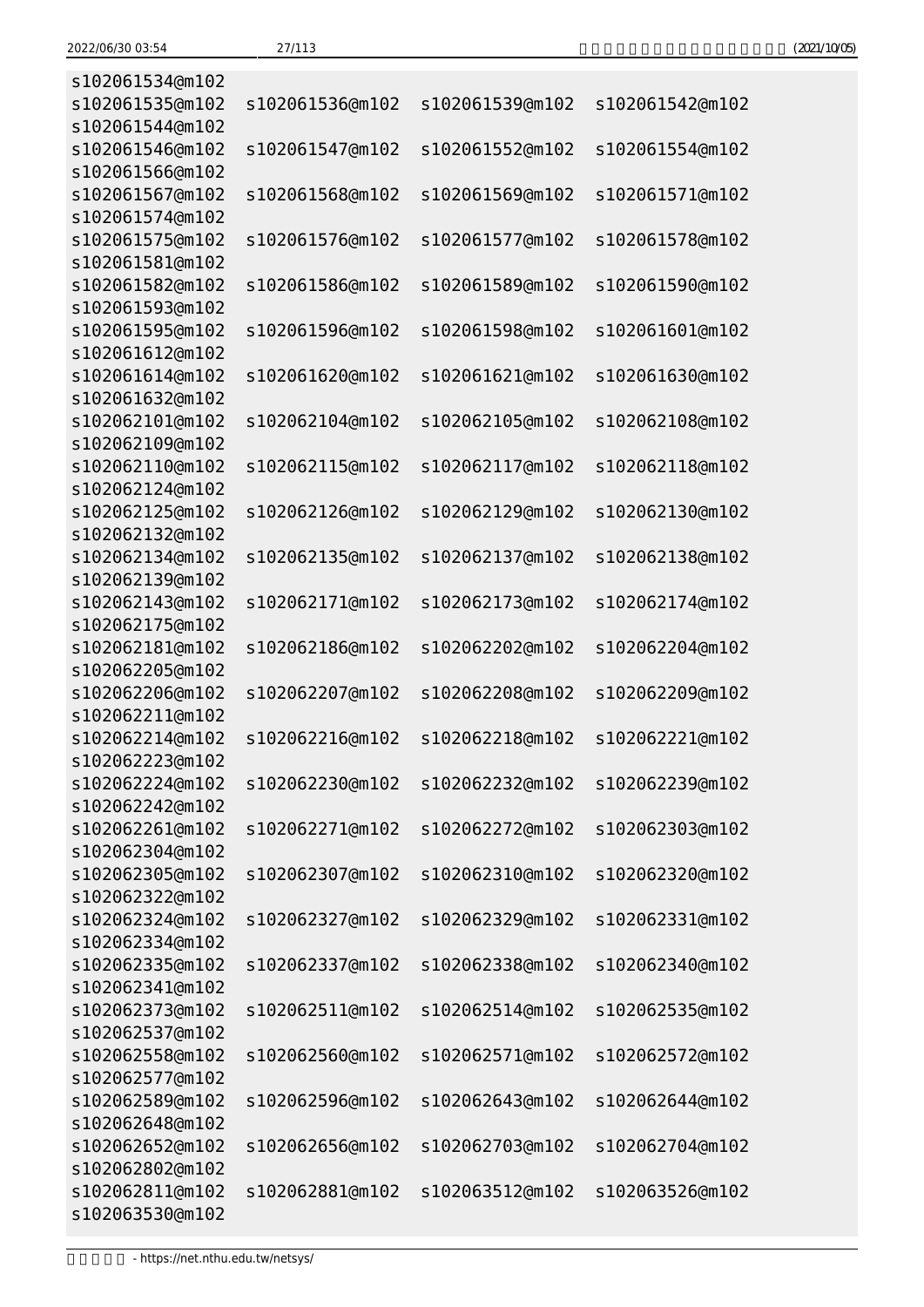| s102063541@m102                    | s102063544@m102 | s102063546@m102 | s102063549@m102 |
|------------------------------------|-----------------|-----------------|-----------------|
| s102063551@m102<br>s102063557@m102 | s102063562@m102 | s102063566@m102 | s102063704@m102 |
| s102063801@m102                    |                 |                 |                 |
| s102063810@m102                    | s102064520@m102 | s102064524@m102 | s102064526@m102 |
| s102064536@m102                    |                 |                 |                 |
| s102064541@m102                    | s102064546@m102 | s102064547@m102 | s102064548@m102 |
| s102064549@m102                    |                 |                 |                 |
| s102064552@m102                    | s102064701@m102 | s102065502@m102 | s102065515@m102 |
| s102065520@m102                    |                 |                 |                 |
| s102065522@m102                    | s102065523@m102 | s102065524@m102 | s102065533@m102 |
| s102066466@m102                    |                 |                 |                 |
| s102066502@m102                    | s102066504@m102 | s102066508@m102 | s102066524@m102 |
| s102066527@m102<br>s102066528@m102 | s102066533@m102 | s102066539@m102 | s102066541@m102 |
| s102066545@m102                    |                 |                 |                 |
| s102066701@m102                    | s102066803@m102 | s102066806@m102 | s102066809@m102 |
| s102066880@m102                    |                 |                 |                 |
| s102070001@m102                    | s102070005@m102 | s102070008@m102 | s102070009@m102 |
| s102070010@m102                    |                 |                 |                 |
| s102070011@m102                    | s102070012@m102 | s102070014@m102 | s102070016@m102 |
| s102070017@m102                    |                 |                 |                 |
| s102070018@m102                    | s102070019@m102 | s102070020@m102 | s102070021@m102 |
| s102070022@m102                    |                 |                 |                 |
| s102070023@m102                    | s102070024@m102 | s102070025@m102 | s102070027@m102 |
| s102070030@m102<br>s102070032@m102 | s102070036@m102 | s102070039@m102 | s102070071@m102 |
| s102071001@m102                    |                 |                 |                 |
| s102071003@m102                    | s102071004@m102 | s102071005@m102 | s102071009@m102 |
| s102071010@m102                    |                 |                 |                 |
| s102071012@m102                    | s102071013@m102 | s102071014@m102 | s102071015@m102 |
| s102071016@m102                    |                 |                 |                 |
| s102071019@m102                    | s102071020@m102 | s102071021@m102 | s102071023@m102 |
| s102071024@m102                    |                 |                 |                 |
| s102071025@m102                    | s102071028@m102 | s102071031@m102 | s102071033@m102 |
| s102071035@m102                    |                 |                 |                 |
| s102071038@m102                    | s102071039@m102 | s102071040@m102 | s102071041@m102 |
| s102071042@m102<br>s102071046@m102 | s102071048@m102 |                 | s102071050@m102 |
| s102071052@m102                    |                 | s102071049@m102 |                 |
| s102071470@m102                    | s102071516@m102 | s102071517@m102 | s102072101@m102 |
| s102072102@m102                    |                 |                 |                 |
| s102072103@m102                    | s102072104@m102 | s102072108@m102 | s102072109@m102 |
| s102072110@m102                    |                 |                 |                 |
| s102072111@m102                    | s102072118@m102 | s102072119@m102 | s102072120@m102 |
| s102072121@m102                    |                 |                 |                 |
| s102072122@m102                    | s102072124@m102 | s102072125@m102 | s102072129@m102 |
| s102072133@m102                    |                 |                 |                 |
| s102072135@m102                    | s102072136@m102 | s102072138@m102 | s102072139@m102 |
| s102072140@m102                    |                 |                 |                 |
| s102072141@m102                    | s102072145@m102 | s102072146@m102 | s102072147@m102 |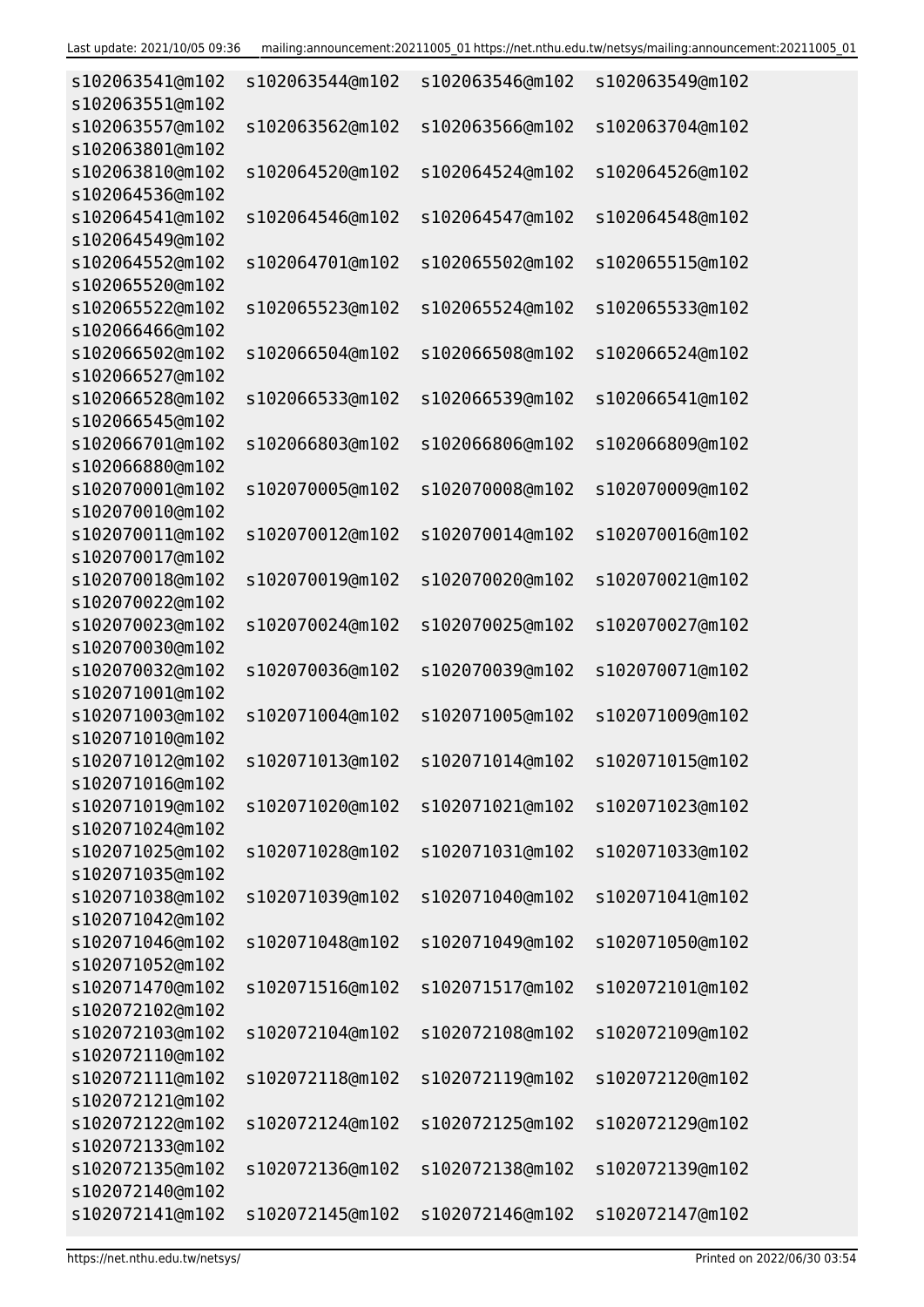| (2021/10/05) |
|--------------|
|--------------|

| s102072149@m102 |                 |                 |                 |
|-----------------|-----------------|-----------------|-----------------|
| s102072163@m102 | s102072172@m102 | s102072204@m102 | s102072205@m102 |
| s102072206@m102 |                 |                 |                 |
| s102072209@m102 | s102072210@m102 | s102072211@m102 | s102072220@m102 |
| s102072221@m102 |                 |                 |                 |
| s102072222@m102 | s102072223@m102 | s102072224@m102 | s102072226@m102 |
| s102072228@m102 |                 |                 |                 |
| s102072232@m102 | s102072233@m102 | s102072234@m102 | s102072237@m102 |
| s102072238@m102 |                 |                 |                 |
| s102072240@m102 | s102072241@m102 | s102072243@m102 | s102072244@m102 |
| s102072245@m102 |                 |                 |                 |
| s102072246@m102 | s102072248@m102 | s102072249@m102 | s102072263@m102 |
| s102073506@m102 |                 |                 |                 |
| s102073512@m102 | s102073523@m102 | s102073893@m102 | s102074468@m102 |
| s102074471@m102 |                 |                 |                 |
| s102074502@m102 | s102074505@m102 | s102074506@m102 | s102074509@m102 |
| s102074510@m102 |                 |                 |                 |
| s102074511@m102 | s102074512@m102 | s102074513@m102 | s102074602@m102 |
| s102074605@m102 |                 |                 |                 |
| s102074608@m102 | s102074609@m102 | s102076511@m102 | s102076515@m102 |
| s102077503@m102 |                 |                 |                 |
| s102078501@m102 | s102078508@m102 | s102080001@m102 | s102080003@m102 |
| s102080004@m102 |                 |                 |                 |
| s102080006@m102 | s102080007@m102 | s102080011@m102 | s102080013@m102 |
| s102080014@m102 |                 |                 |                 |
| s102080016@m102 | s102080020@m102 | s102080025@m102 | s102080027@m102 |
| s102080030@m102 |                 |                 |                 |
| s102080061@m102 | s102080402@m102 | s102080404@m102 | s102080405@m102 |
| s102080514@m102 |                 |                 |                 |
| s102080515@m102 | s102080524@m102 | s102080525@m102 | s102080533@m102 |
| s102080534@m102 |                 |                 |                 |
| s102080554@m102 | s102080558@m102 | s102080564@m102 | s102080567@m102 |
| s102080579@m102 |                 |                 |                 |
| s102080581@m102 | s102080598@m102 | s102080601@m102 | s102080602@m102 |
| s102080709@m102 |                 |                 |                 |
| s102080803@m102 | s102080818@m102 | s102081007@m102 | s102081008@m102 |
| s102081009@m102 |                 |                 |                 |
| s102081010@m102 | s102081011@m102 | s102081014@m102 | s102081016@m102 |
| s102081017@m102 |                 |                 |                 |
| s102081019@m102 | s102081021@m102 | s102081022@m102 | s102081024@m102 |
| s102081025@m102 |                 |                 |                 |
| s102081027@m102 | s102081028@m102 | s102081032@m102 | s102081033@m102 |
| s102081035@m102 |                 |                 |                 |
| s102081037@m102 | s102081038@m102 | s102081042@m102 | s102081046@m102 |
| s102081048@m102 |                 |                 |                 |
| s102081051@m102 | s102081053@m102 | s102081055@m102 | s102081061@m102 |
| s102081062@m102 |                 |                 |                 |
| s102081071@m102 | s102081073@m102 | s102081075@m102 | s102081081@m102 |
| s102082002@m102 |                 |                 |                 |
| s102082003@m102 | s102082004@m102 | s102082005@m102 | s102082006@m102 |
| s102082008@m102 |                 |                 |                 |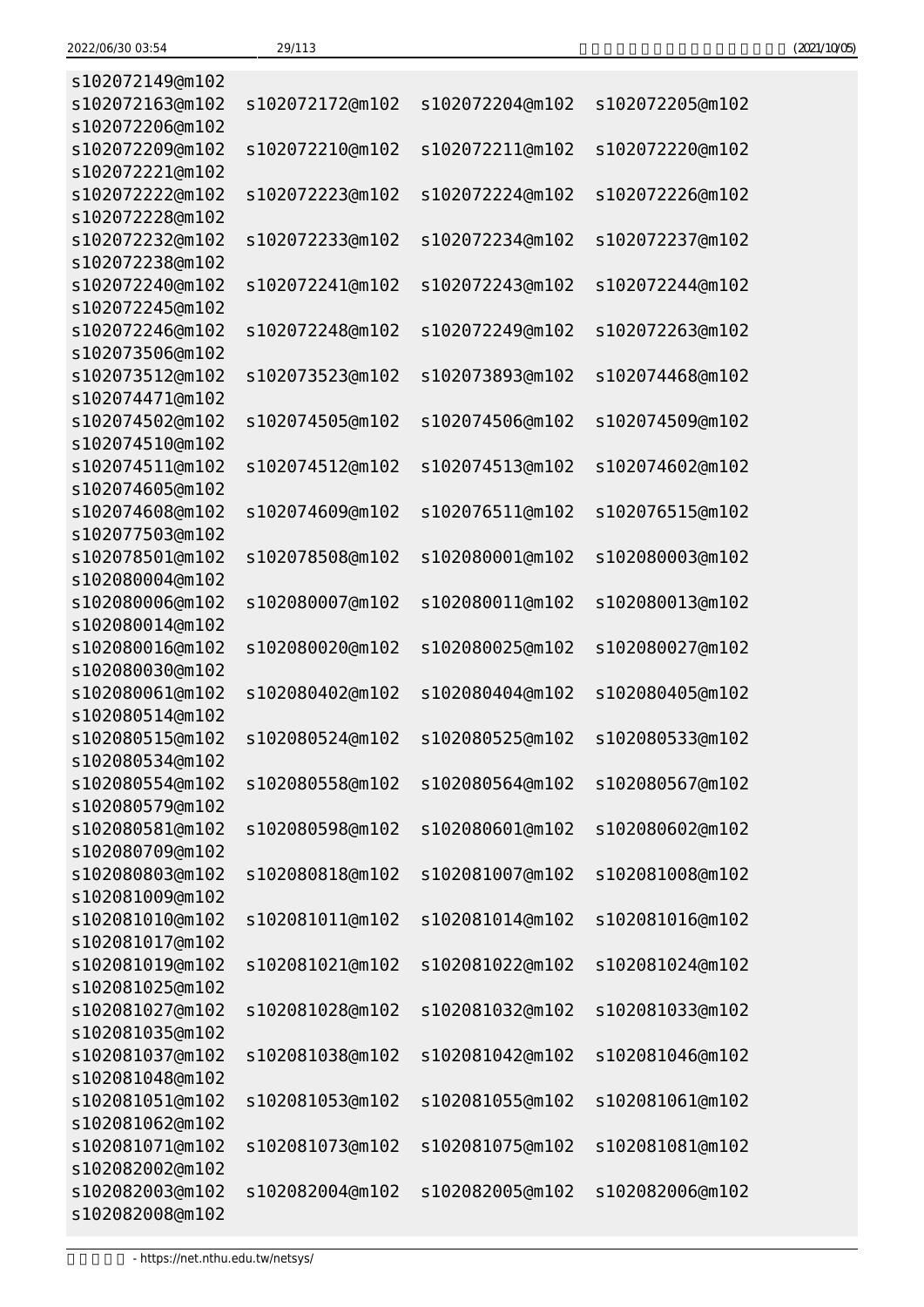| s102082016@m102<br>s103000005@m103 | s102082072@m102 | s103000002@m103 | s103000003@m103 |
|------------------------------------|-----------------|-----------------|-----------------|
| s103000007@m103                    | s103000010@m103 | s103000011@m103 | s103000015@m103 |
| s103000017@m103                    | s103000018@m103 | s103000021@m103 | s103000022@m103 |
| s103000023@m103                    |                 |                 |                 |
| s103000024@m103                    | s103000025@m103 | s103000026@m103 | s103000028@m103 |
| s103000029@m103                    |                 |                 |                 |
| s103000030@m103                    | s103000031@m103 | s103000032@m103 | s103000096@m103 |
| s103000098@m103                    |                 |                 |                 |
| s103000802@m103                    | s103001501@m103 | s103001502@m103 | s103002502@m103 |
| s103002503@m103                    |                 |                 |                 |
| s103002506@m103                    | s103002509@m103 | s103002510@m103 | s103002512@m103 |
| s103010001@m103                    |                 |                 |                 |
| s103010003@m103                    | s103010004@m103 | s103010006@m103 | s103010007@m103 |
| s103010008@m103                    |                 |                 |                 |
| s103010009@m103                    | s103010010@m103 | s103010011@m103 | s103010012@m103 |
| s103010014@m103                    |                 |                 |                 |
| s103010019@m103                    | s103011101@m103 | s103011103@m103 | s103011105@m103 |
| s103011108@m103                    |                 |                 |                 |
| s103011109@m103                    | s103011110@m103 | s103011111@m103 | s103011115@m103 |
| s103011117@m103                    |                 |                 |                 |
| s103011119@m103                    | s103011123@m103 | s103011127@m103 | s103011128@m103 |
| s103011133@m103                    |                 |                 |                 |
| s103011135@m103                    | s103011138@m103 | s103011139@m103 | s103011141@m103 |
| s103011143@m103                    |                 |                 |                 |
| s103011145@m103                    | s103011146@m103 | s103011148@m103 | s103011152@m103 |
| s103011153@m103                    |                 |                 |                 |
| s103011154@m103                    | s103011172@m103 | s103011202@m103 | s103011205@m103 |
| s103011207@m103                    |                 |                 |                 |
| s103011209@m103                    | s103011211@m103 | s103011213@m103 | s103011215@m103 |
| s103011216@m103                    |                 |                 |                 |
| s103011218@m103                    | s103011224@m103 | s103011225@m103 | s103011228@m103 |
| s103011229@m103                    |                 |                 |                 |
| s103011230@m103                    | s103011232@m103 | s103011233@m103 | s103011236@m103 |
| s103011237@m103<br>s103011238@m103 | s103011240@m103 | s103011242@m103 | s103011243@m103 |
| s103011246@m103                    |                 |                 |                 |
| s103011253@m103                    | s103011254@m103 | s103011272@m103 | s103011273@m103 |
| s103011501@m103                    |                 |                 |                 |
| s103011502@m103                    | s103011507@m103 | s103011509@m103 | s103011510@m103 |
| s103011511@m103                    |                 |                 |                 |
| s103011512@m103                    | s103011514@m103 | s103011517@m103 | s103011518@m103 |
| s103011521@m103                    |                 |                 |                 |
| s103011523@m103                    | s103011524@m103 | s103011525@m103 | s103011526@m103 |
| s103011527@m103                    |                 |                 |                 |
| s103011528@m103                    | s103011529@m103 | s103011530@m103 | s103011536@m103 |
| s103011540@m103                    |                 |                 |                 |
| s103011542@m103                    | s103011545@m103 | s103011548@m103 | s103011549@m103 |
| s103011551@m103                    |                 |                 |                 |
| s103011552@m103                    | s103011555@m103 | s103011558@m103 | s103011561@m103 |
| s103011562@m103                    |                 |                 |                 |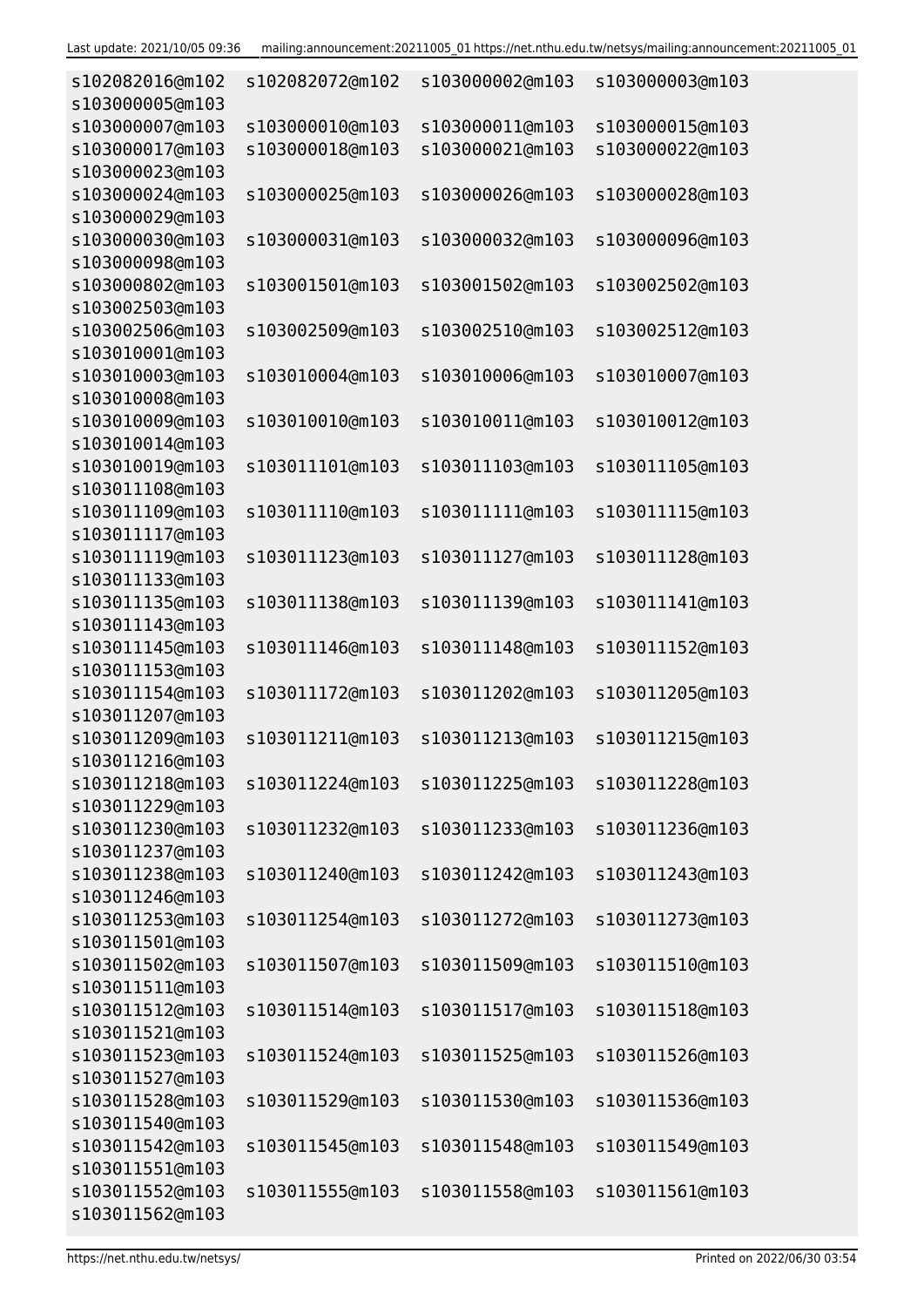| s103011564@m103                    | s103011566@m103 | s103011567@m103                    | s103011568@m103 |
|------------------------------------|-----------------|------------------------------------|-----------------|
| s103011570@m103<br>s103011571@m103 | s103011701@m103 | s103011703@m103                    | s103011867@m103 |
| s103011880@m103                    |                 |                                    |                 |
| s103012001@m103<br>s103012009@m103 | s103012002@m103 | s103012004@m103                    | s103012008@m103 |
| s103012013@m103                    | s103012020@m103 | s103012021@m103                    | s103012022@m103 |
| s103012023@m103                    |                 |                                    |                 |
| s103012024@m103                    | s103012025@m103 | s103012029@m103                    | s103012031@m103 |
| s103012033@m103                    |                 |                                    |                 |
| s103012034@m103                    | s103012035@m103 | s103012041@m103                    | s103012043@m103 |
| s103012044@m103                    |                 |                                    |                 |
| s103012045@m103                    | s103012046@m103 | s103012047@m103                    | s103012061@m103 |
| s103012072@m103                    |                 |                                    |                 |
| s103012073@m103                    | s103012075@m103 | s103012467@m103                    | s103012501@m103 |
| s103012502@m103                    |                 |                                    |                 |
| s103012504@m103                    | s103012508@m103 | s103012510@m103                    | s103012511@m103 |
| s103012515@m103<br>s103012516@m103 | s103012517@m103 | s103012519@m103                    | s103012521@m103 |
| s103012522@m103                    |                 |                                    |                 |
| s103012526@m103                    | s103012527@m103 | s103012531@m103                    | s103012534@m103 |
| s103012538@m103                    |                 |                                    |                 |
| s103012541@m103                    | s103012543@m103 | s103012544@m103                    | s103012701@m103 |
| s103012802@m103                    |                 |                                    |                 |
| s103012804@m103                    | s103012880@m103 | s103013505@m103                    | s103013506@m103 |
| s103013507@m103                    |                 |                                    |                 |
| s103013508@m103                    | s103013512@m103 | s103013517@m103                    | s103013519@m103 |
| s103013881@m103                    |                 |                                    |                 |
| s103020001@m103                    | s103020004@m103 | s103020006@m103                    | s103020007@m103 |
| s103020008@m103                    |                 |                                    |                 |
| s103020010@m103                    | s103020011@m103 | s103020015@m103                    | s103020019@m103 |
| s103020021@m103                    |                 |                                    |                 |
| s103020022@m103<br>s103020034@m103 | s103020025@m103 | s103020026@m103                    | s103020030@m103 |
| s103021102@m103                    | s103021104@m103 | s103021107@m103                    | s103021117@m103 |
| s103021120@m103                    |                 |                                    |                 |
| s103021125@m103                    | s103021127@m103 | s103021128@m103                    | s103021133@m103 |
| s103021134@m103                    |                 |                                    |                 |
| s103021201@m103                    | s103021202@m103 | s103021206@m103                    | s103021208@m103 |
| s103021210@m103                    |                 |                                    |                 |
| s103021216@m103                    | s103021219@m103 | s103021220@m103                    | s103021221@m103 |
| s103021223@m103                    |                 |                                    |                 |
| s103021225@m103                    | s103021261@m103 | s103021271@m103                    | s103021274@m103 |
| s103021466@m103                    |                 |                                    |                 |
| s103021501@m103                    | s103021502@m103 | s103021503@m103                    | s103021504@m103 |
| s103021507@m103                    |                 |                                    |                 |
| s103021508@m103                    | s103021601@m103 | s103021602@m103                    | s103021603@m103 |
| s103021607@m103                    |                 |                                    |                 |
| s103021610@m103                    | s103021611@m103 | s103022101@m103<br>s103022112@m103 | s103022105@m103 |
| s103022106@m103<br>s103022115@m103 | s103022110@m103 |                                    | s103022113@m103 |
|                                    |                 |                                    |                 |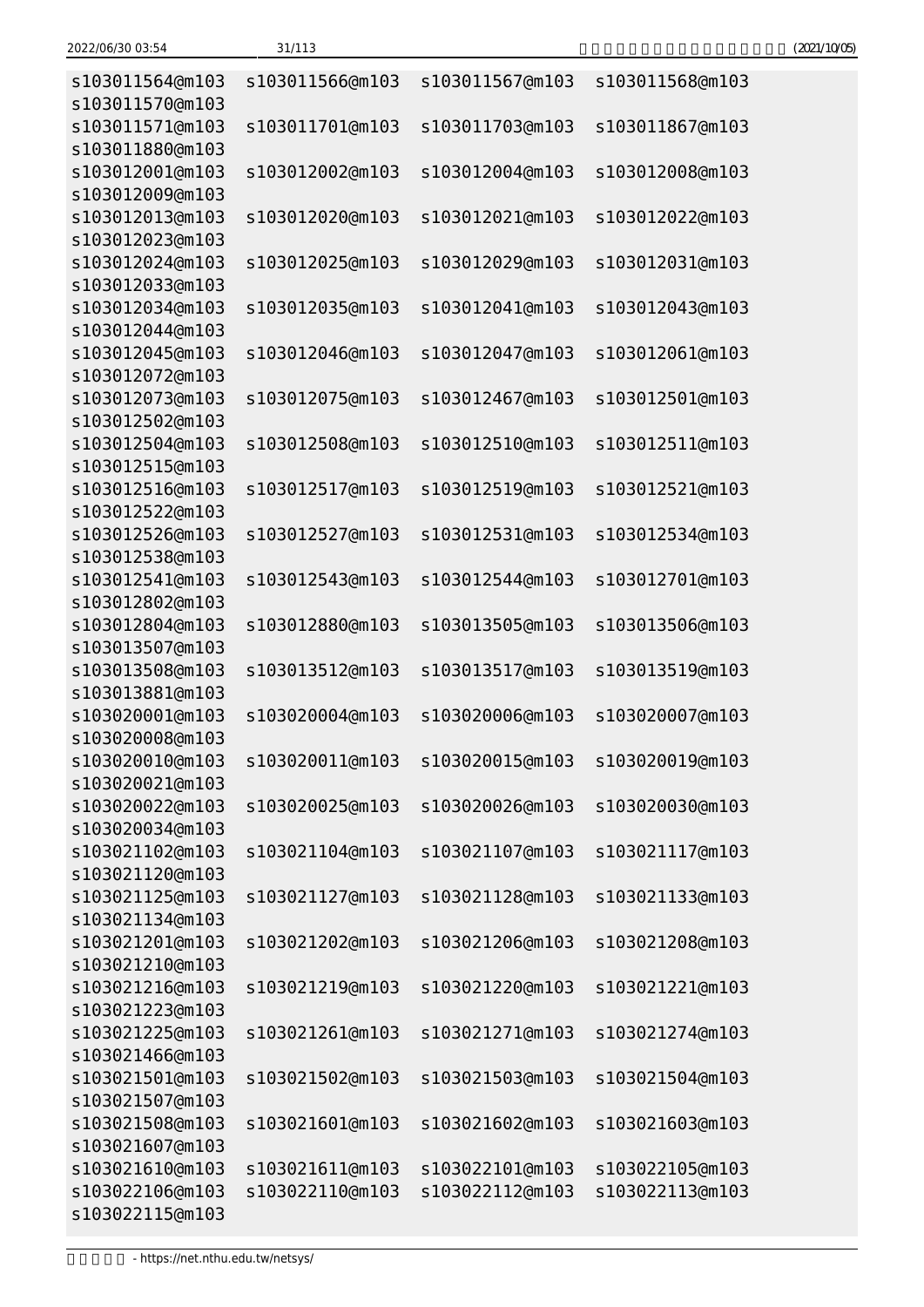| s103022117@m103                    | s103022118@m103 | s103022121@m103                 | s103022122@m103 |
|------------------------------------|-----------------|---------------------------------|-----------------|
| s103022123@m103<br>s103022125@m103 | s103022126@m103 | s103022127@m103                 | s103022132@m103 |
| s103022137@m103                    |                 |                                 |                 |
| s103022140@m103                    | s103022145@m103 | s103022162@m103                 | s103022163@m103 |
| s103022171@m103                    |                 |                                 |                 |
| s103022191@m103                    | s103022201@m103 | s103022202@m103                 | s103022204@m103 |
| s103022208@m103                    |                 |                                 |                 |
| s103022211@m103<br>s103022217@m103 | s103022212@m103 | s103022214@m103                 | s103022215@m103 |
| s103022218@m103                    | s103022219@m103 | s103022262@m103                 | s103022502@m103 |
| s103022503@m103                    |                 |                                 |                 |
| s103022506@m103                    | s103022512@m103 | s103022520@m103                 | s103022521@m103 |
| s103022522@m103                    |                 |                                 |                 |
| s103022527@m103                    | s103022528@m103 | s103022529@m103                 | s103022533@m103 |
| s103022537@m103                    |                 |                                 |                 |
| s103022539@m103                    | s103022544@m103 | s103022546@m103                 | s103022548@m103 |
| s103022549@m103                    |                 |                                 |                 |
| s103022551@m103<br>s103023001@m103 | s103022553@m103 | s103022555@m103                 | s103022805@m103 |
| s103023002@m103                    | s103023003@m103 | s103023006@m103                 | s103023007@m103 |
| s103023008@m103                    |                 |                                 |                 |
| s103023009@m103                    | s103023013@m103 | s103023015@m103                 | s103023016@m103 |
| s103023017@m103                    |                 |                                 |                 |
| s103023018@m103                    | s103023020@m103 | s103023021@m103                 | s103023022@m103 |
| s103023023@m103                    |                 |                                 |                 |
| s103023024@m103                    | s103023025@m103 | s103023027@m103                 | s103023029@m103 |
| s103023030@m103                    |                 |                                 |                 |
| s103023031@m103<br>s103023037@m103 | s103023032@m103 | s103023034@m103                 | s103023036@m103 |
| s103023046@m103                    |                 | s103023048@m103 s103023049@m103 | s103023053@m103 |
| s103023054@m103                    |                 |                                 |                 |
| s103023055@m103                    | s103023056@m103 | s103023059@m103                 | s103023060@m103 |
| s103023061@m103                    |                 |                                 |                 |
| s103023062@m103                    | s103023063@m103 | s103023064@m103                 | s103023068@m103 |
| s103023071@m103                    |                 |                                 |                 |
| s103023072@m103                    | s103023073@m103 | s103023074@m103                 | s103023421@m103 |
| s103023466@m103                    | s103023506@m103 |                                 |                 |
| s103023501@m103<br>s103023509@m103 |                 | s103023507@m103                 | s103023508@m103 |
| s103023511@m103                    | s103023513@m103 | s103023514@m103                 | s103023516@m103 |
| s103023519@m103                    |                 |                                 |                 |
| s103023521@m103                    | s103023522@m103 | s103023526@m103                 | s103023527@m103 |
| s103023528@m103                    |                 |                                 |                 |
| s103023529@m103                    | s103023531@m103 | s103023537@m103                 | s103023541@m103 |
| s103023544@m103                    |                 |                                 |                 |
| s103023545@m103                    | s103023547@m103 | s103023549@m103                 | s103023551@m103 |
| s103023556@m103                    |                 |                                 |                 |
| s103023561@m103<br>s103023802@m103 | s103023570@m103 | s103023572@m103                 | s103023577@m103 |
| s103023883@m103                    | s103023885@m103 | s103023886@m103                 | s103023897@m103 |
|                                    |                 |                                 |                 |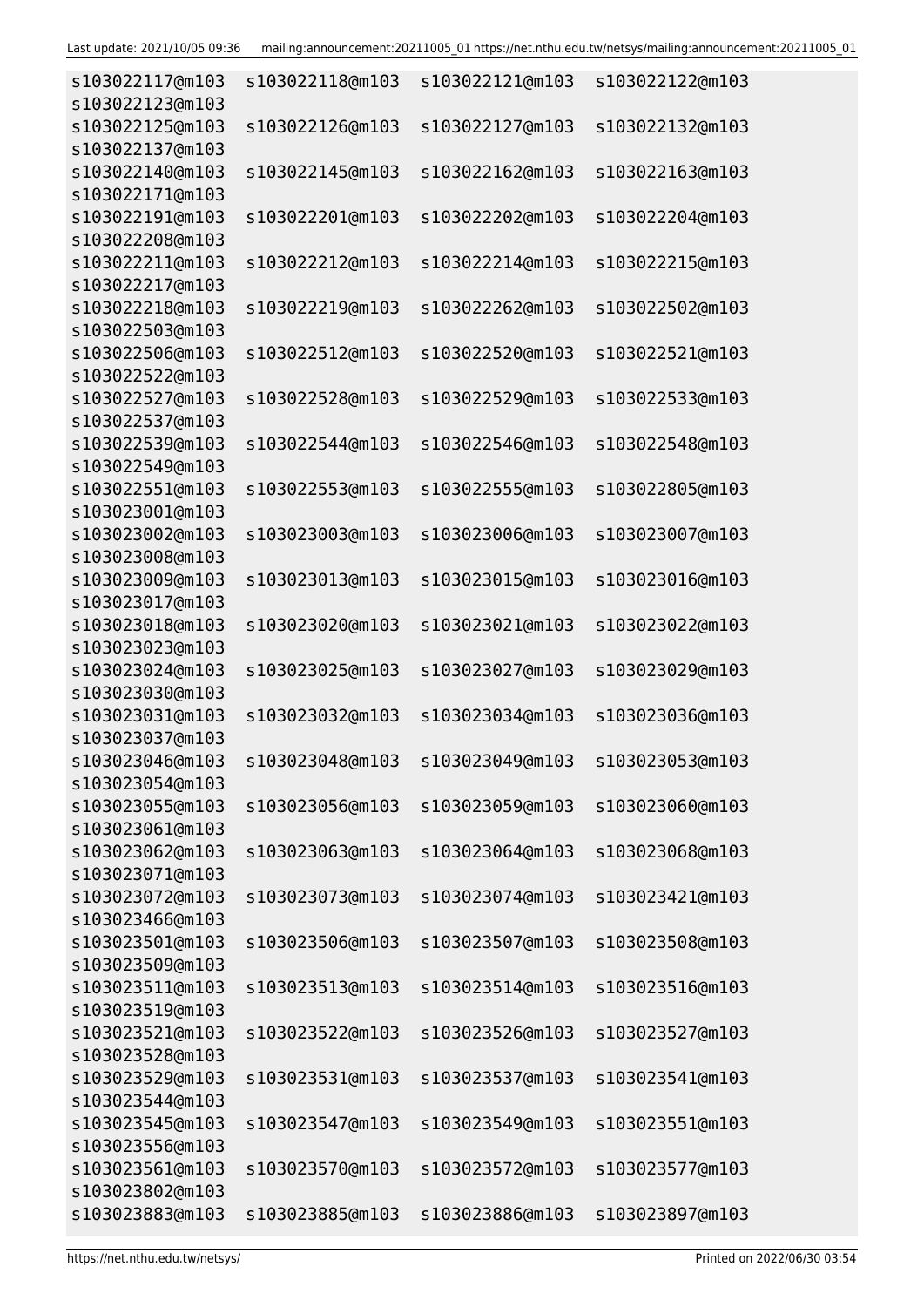| s103024508@m103                    |                 |                 |                 |
|------------------------------------|-----------------|-----------------|-----------------|
| s103024509@m103                    | s103024513@m103 | s103024515@m103 | s103024516@m103 |
| s103024519@m103                    |                 |                 |                 |
| s103024521@m103                    | s103024701@m103 | s103030001@m103 | s103030006@m103 |
| s103030007@m103                    |                 |                 |                 |
| s103030008@m103                    | s103030009@m103 | s103030010@m103 | s103030012@m103 |
| s103030013@m103                    |                 |                 |                 |
| s103030015@m103                    | s103030017@m103 | s103030018@m103 | s103030019@m103 |
| s103030020@m103                    |                 |                 |                 |
| s103030022@m103                    | s103030024@m103 | s103030027@m103 | s103030029@m103 |
| s103030030@m103                    |                 |                 |                 |
| s103030031@m103                    | s103030081@m103 | s103030602@m103 | s103030604@m103 |
| s103030606@m103                    |                 |                 |                 |
| s103031101@m103                    | s103031103@m103 | s103031108@m103 | s103031109@m103 |
| s103031110@m103                    |                 |                 |                 |
| s103031112@m103                    | s103031113@m103 | s103031114@m103 | s103031115@m103 |
| s103031116@m103                    |                 |                 |                 |
| s103031117@m103                    | s103031118@m103 | s103031119@m103 | s103031121@m103 |
| s103031122@m103                    |                 |                 |                 |
| s103031127@m103                    | s103031130@m103 | s103031132@m103 | s103031133@m103 |
| s103031134@m103                    |                 |                 |                 |
| s103031135@m103                    | s103031137@m103 | s103031139@m103 | s103031142@m103 |
| s103031143@m103                    |                 |                 |                 |
| s103031145@m103                    | s103031146@m103 | s103031162@m103 | s103031171@m103 |
| s103031203@m103                    |                 |                 |                 |
| s103031205@m103                    | s103031207@m103 | s103031208@m103 | s103031209@m103 |
| s103031211@m103                    |                 |                 |                 |
| s103031212@m103                    | s103031216@m103 | s103031217@m103 | s103031219@m103 |
| s103031221@m103                    |                 |                 |                 |
| s103031222@m103                    | s103031223@m103 | s103031224@m103 | s103031225@m103 |
| s103031226@m103                    |                 |                 |                 |
| s103031227@m103                    | s103031228@m103 | s103031229@m103 | s103031231@m103 |
| s103031232@m103                    |                 |                 |                 |
| s103031235@m103                    | s103031238@m103 | s103031244@m103 | s103031245@m103 |
| s103031246@m103                    | s103031401@m103 | s103031402@m103 | s103031466@m103 |
| s103031247@m103<br>s103031467@m103 | s103031468@m103 | s103031469@m103 | s103031501@m103 |
| s103031506@m103                    |                 |                 |                 |
| s103031507@m103                    | s103031509@m103 | s103031510@m103 | s103031516@m103 |
| s103031520@m103                    |                 |                 |                 |
| s103031521@m103                    | s103031523@m103 | s103031525@m103 | s103031528@m103 |
| s103031529@m103                    |                 |                 |                 |
| s103031531@m103                    | s103031533@m103 | s103031534@m103 | s103031538@m103 |
| s103031540@m103                    |                 |                 |                 |
| s103031542@m103                    | s103031548@m103 | s103031551@m103 | s103031552@m103 |
| s103031553@m103                    |                 |                 |                 |
| s103031555@m103                    | s103031562@m103 | s103031563@m103 | s103031564@m103 |
| s103031565@m103                    |                 |                 |                 |
| s103031566@m103                    | s103031568@m103 | s103031569@m103 | s103031570@m103 |
| s103031571@m103                    |                 |                 |                 |
| s103031573@m103                    | s103031574@m103 | s103031579@m103 | s103031581@m103 |
|                                    |                 |                 |                 |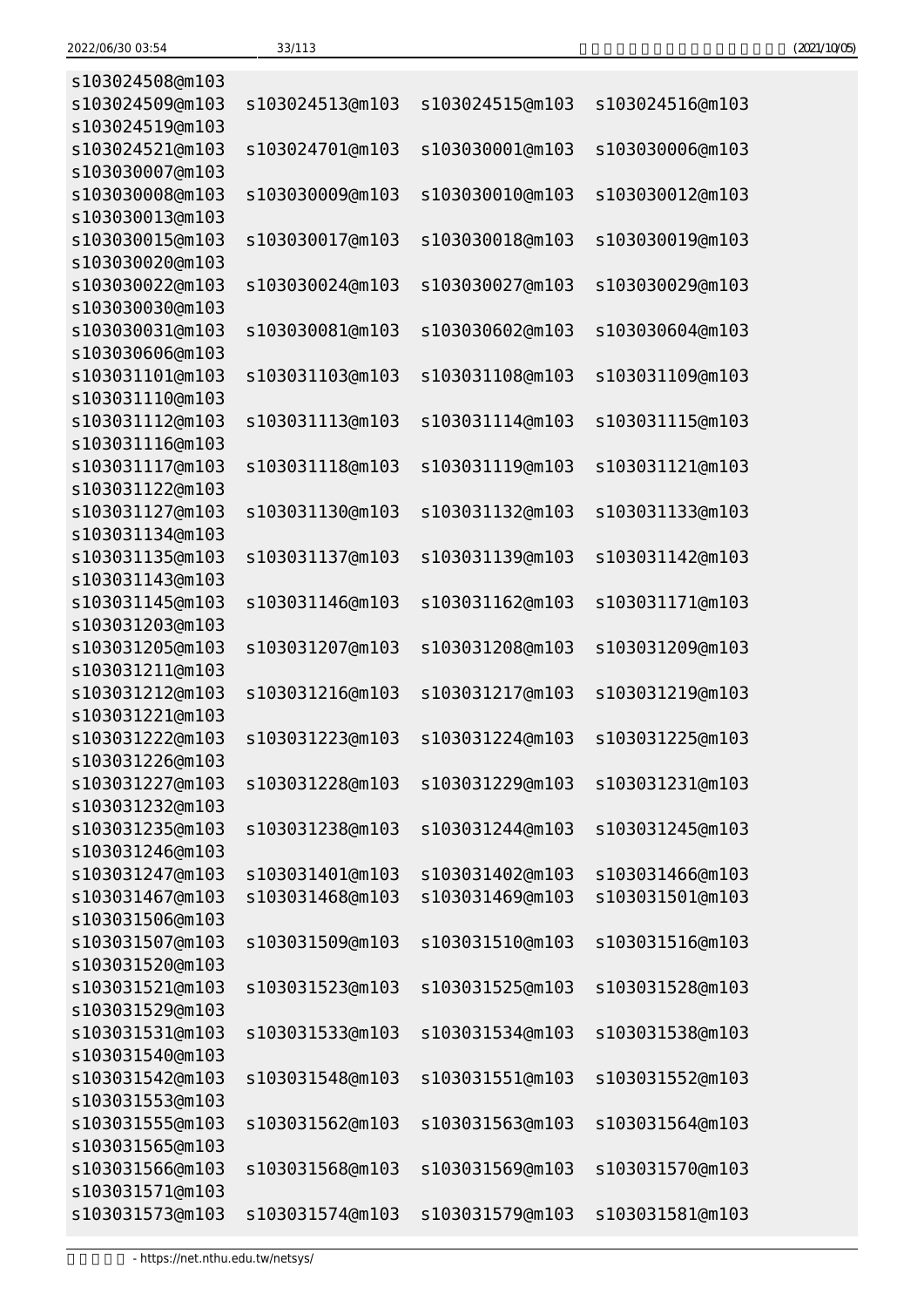| s103031583@m103 |                 |                 |                 |
|-----------------|-----------------|-----------------|-----------------|
| s103031586@m103 | s103031590@m103 | s103031592@m103 | s103031593@m103 |
| s103031594@m103 |                 |                 |                 |
| s103031595@m103 | s103031596@m103 | s103031597@m103 | s103031599@m103 |
| s103031601@m103 |                 |                 |                 |
| s103031602@m103 | s103031702@m103 | s103031805@m103 | s103031807@m103 |
| s103031881@m103 |                 |                 |                 |
| s103031883@m103 | s103031901@m103 | s103031908@m103 | s103031909@m103 |
| s103032002@m103 |                 |                 |                 |
| s103032005@m103 | s103032006@m103 | s103032007@m103 | s103032008@m103 |
| s103032009@m103 |                 |                 |                 |
| s103032014@m103 | s103032015@m103 | s103032016@m103 | s103032019@m103 |
| s103032021@m103 |                 |                 |                 |
| s103032022@m103 | s103032024@m103 | s103032025@m103 | s103032026@m103 |
| s103032028@m103 |                 |                 |                 |
| s103032029@m103 | s103032030@m103 | s103032031@m103 | s103032032@m103 |
| s103032033@m103 |                 |                 |                 |
| s103032034@m103 | s103032036@m103 | s103032037@m103 | s103032041@m103 |
| s103032042@m103 |                 |                 |                 |
| s103032043@m103 | s103032044@m103 | s103032045@m103 | s103032046@m103 |
| s103032047@m103 |                 |                 |                 |
| s103032048@m103 | s103032050@m103 | s103032052@m103 | s103032056@m103 |
| s103032061@m103 |                 |                 |                 |
| s103032072@m103 | s103032074@m103 | s103032091@m103 | s103032421@m103 |
| s103032422@m103 |                 |                 |                 |
| s103032501@m103 | s103032504@m103 | s103032518@m103 | s103032522@m103 |
| s103032523@m103 |                 |                 |                 |
| s103032526@m103 | s103032533@m103 | s103032535@m103 | s103032536@m103 |
| s103032539@m103 |                 |                 |                 |
| s103032540@m103 | s103032547@m103 | s103032550@m103 | s103032551@m103 |
| s103032552@m103 |                 |                 |                 |
| s103032553@m103 | s103032558@m103 | s103032701@m103 | s103032708@m103 |
| s103032802@m103 |                 |                 |                 |
| s103032807@m103 | s103032811@m103 | s103032818@m103 | s103032822@m103 |
| s103032872@m103 |                 |                 |                 |
| s103032882@m103 | s103033102@m103 | s103033103@m103 | s103033104@m103 |
| s103033113@m103 |                 |                 |                 |
| s103033118@m103 | s103033119@m103 | s103033123@m103 | s103033124@m103 |
| s103033125@m103 |                 |                 |                 |
| s103033126@m103 | s103033128@m103 | s103033129@m103 | s103033137@m103 |
| s103033140@m103 |                 |                 |                 |
| s103033144@m103 | s103033146@m103 | s103033149@m103 | s103033150@m103 |
| s103033151@m103 |                 |                 |                 |
| s103033152@m103 | s103033153@m103 | s103033171@m103 | s103033172@m103 |
| s103033175@m103 |                 |                 |                 |
| s103033202@m103 | s103033203@m103 | s103033205@m103 | s103033207@m103 |
| s103033208@m103 |                 |                 |                 |
| s103033209@m103 | s103033211@m103 | s103033212@m103 | s103033213@m103 |
| s103033217@m103 |                 |                 |                 |
| s103033218@m103 | s103033223@m103 | s103033224@m103 | s103033227@m103 |
| s103033228@m103 |                 |                 |                 |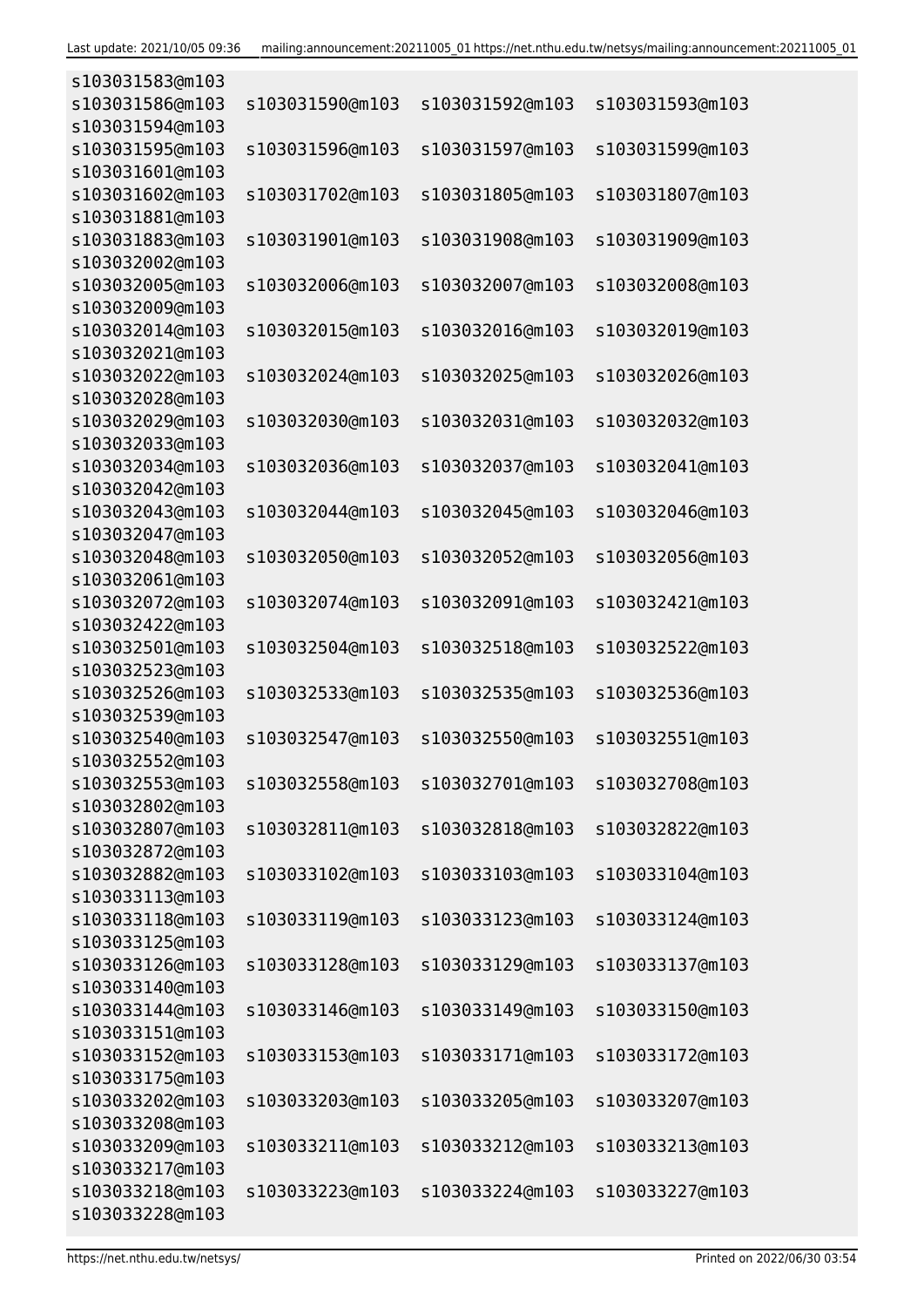| s103033232@m103                                       | s103033233@m103 | s103033235@m103                 | s103033237@m103 |
|-------------------------------------------------------|-----------------|---------------------------------|-----------------|
| s103033239@m103<br>s103033240@m103                    | s103033243@m103 | s103033246@m103                 | s103033247@m103 |
| s103033248@m103<br>s103033250@m103                    | s103033251@m103 | s103033261@m103                 | s103033272@m103 |
| s103033273@m103<br>s103033275@m103<br>s103033501@m103 | s103033421@m103 | s103033467@m103                 | s103033469@m103 |
| s103033502@m103<br>s103033511@m103                    | s103033504@m103 | s103033506@m103                 | s103033508@m103 |
| s103033515@m103<br>s103033526@m103                    | s103033516@m103 | s103033524@m103                 | s103033525@m103 |
| s103033527@m103<br>s103033539@m103                    | s103033532@m103 | s103033535@m103                 | s103033536@m103 |
| s103033540@m103<br>s103033555@m103                    | s103033544@m103 | s103033549@m103                 | s103033550@m103 |
| s103033557@m103<br>s103033564@m103                    | s103033560@m103 | s103033561@m103                 | s103033563@m103 |
| s103033565@m103<br>s103033578@m103                    | s103033567@m103 | s103033568@m103                 | s103033575@m103 |
| s103033579@m103<br>s103033589@m103                    | s103033581@m103 | s103033584@m103                 | s103033585@m103 |
| s103033590@m103<br>s103033595@m103                    | s103033591@m103 | s103033593@m103                 | s103033594@m103 |
| s103033596@m103<br>s103033601@m103                    | s103033598@m103 | s103033599@m103                 | s103033600@m103 |
| s103033603@m103<br>s103033612@m103                    | s103033607@m103 | s103033608@m103                 | s103033611@m103 |
| s103033614@m103<br>s103033704@m103                    | s103033616@m103 | s103033618@m103                 | s103033701@m103 |
| s103033709@m103<br>s103034003@m103                    |                 | s103033807@m103 s103033811@m103 | s103034002@m103 |
| s103034005@m103<br>s103034012@m103                    | s103034007@m103 | s103034009@m103                 | s103034011@m103 |
| s103034016@m103<br>s103034022@m103                    | s103034017@m103 | s103034018@m103                 | s103034020@m103 |
| s103034023@m103<br>s103034029@m103                    | s103034025@m103 | s103034027@m103                 | s103034028@m103 |
| s103034032@m103<br>s103034041@m103                    | s103034035@m103 | s103034037@m103                 | s103034039@m103 |
| s103034045@m103<br>s103034050@m103                    | s103034047@m103 | s103034048@m103                 | s103034049@m103 |
| s103034051@m103<br>s103034060@m103                    | s103034055@m103 | s103034056@m103                 | s103034057@m103 |
| s103034062@m103<br>s103034068@m103                    | s103034063@m103 | s103034065@m103                 | s103034067@m103 |
| s103034069@m103<br>s103034421@m103                    | s103034071@m103 | s103034072@m103                 | s103034402@m103 |
| s103034468@m103<br>s103034508@m103                    | s103034469@m103 | s103034503@m103                 | s103034507@m103 |
| s103034511@m103                                       | s103034514@m103 | s103034515@m103                 | s103034517@m103 |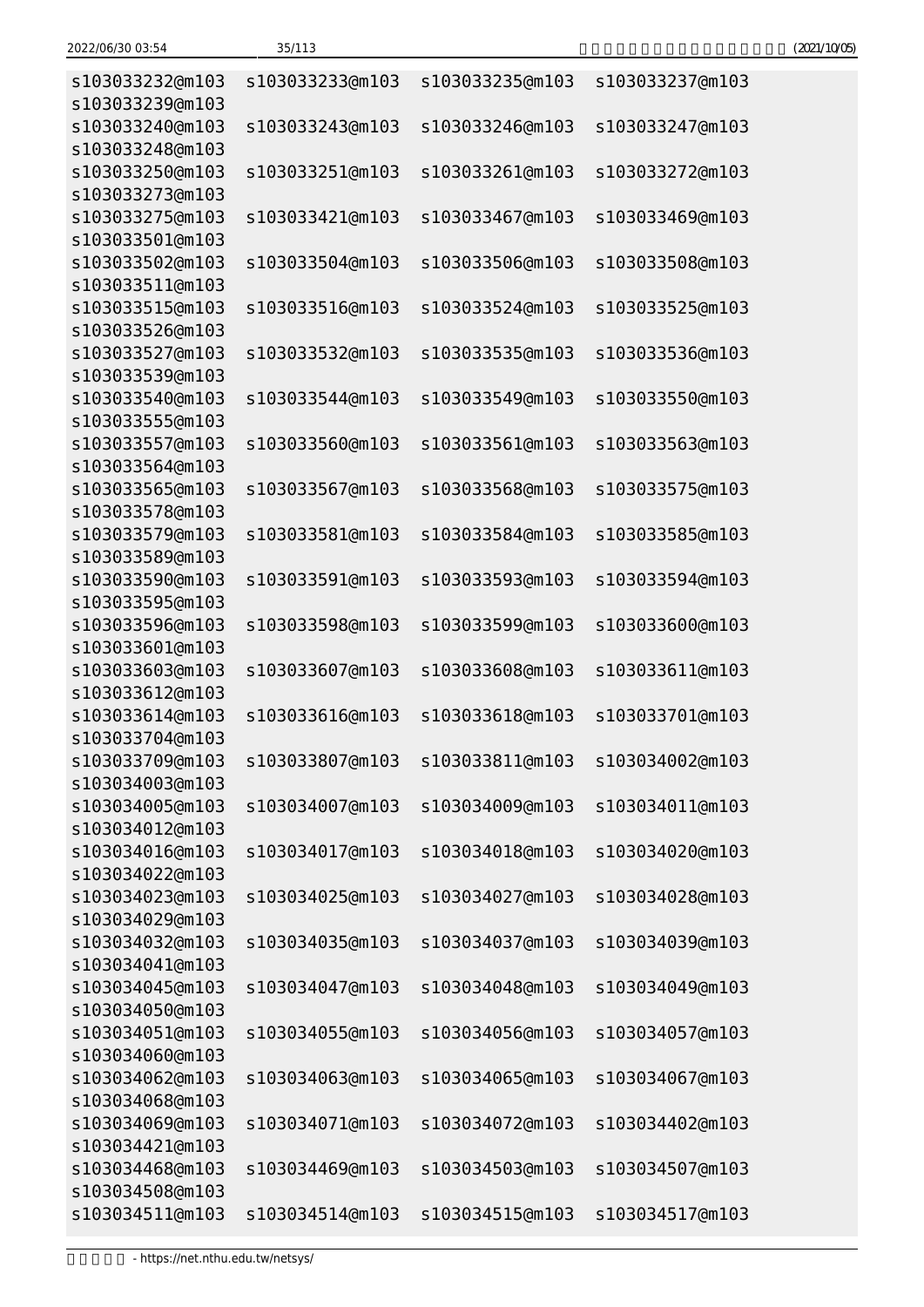| s103034519@m103                    |                 |                 |                 |
|------------------------------------|-----------------|-----------------|-----------------|
| s103034520@m103                    | s103034521@m103 | s103034527@m103 | s103034530@m103 |
| s103034533@m103                    |                 |                 |                 |
| s103034537@m103                    | s103034538@m103 | s103034540@m103 | s103034545@m103 |
| s103034546@m103                    |                 |                 |                 |
| s103034547@m103                    | s103034550@m103 | s103034552@m103 | s103034555@m103 |
| s103034558@m103                    |                 |                 |                 |
| s103034601@m103                    | s103034603@m103 | s103034608@m103 | s103034611@m103 |
| s103034702@m103                    |                 |                 |                 |
| s103034752@m103                    | s103034806@m103 | s103034808@m103 | s103034871@m103 |
| s103034880@m103                    |                 |                 |                 |
| s103034881@m103                    | s103035423@m103 | s103035501@m103 | s103035503@m103 |
| s103035504@m103                    |                 |                 |                 |
| s103035506@m103                    | s103035510@m103 | s103035513@m103 | s103035516@m103 |
| s103035517@m103                    |                 |                 |                 |
| s103035520@m103                    | s103035806@m103 | s103035807@m103 | s103036501@m103 |
| s103036502@m103                    |                 |                 |                 |
| s103036512@m103                    | s103036521@m103 | s103036522@m103 | s103036523@m103 |
| s103038503@m103                    |                 |                 |                 |
| s103038507@m103                    | s103038512@m103 | s103041002@m103 | s103041003@m103 |
| s103041004@m103                    | s103041005@m103 | s103041006@m103 | s103041008@m103 |
| s103041010@m103                    |                 |                 |                 |
| s103041012@m103                    | s103041013@m103 | s103041014@m103 | s103041015@m103 |
| s103041017@m103                    |                 |                 |                 |
| s103041018@m103                    | s103041021@m103 | s103041024@m103 | s103041025@m103 |
| s103041026@m103                    |                 |                 |                 |
| s103041027@m103                    | s103041029@m103 | s103041030@m103 | s103041031@m103 |
| s103041034@m103                    |                 |                 |                 |
| s103041035@m103                    | s103041036@m103 | s103041037@m103 | s103041038@m103 |
| s103041039@m103                    |                 |                 |                 |
| s103041040@m103                    |                 | s103041043@m103 |                 |
|                                    | s103041041@m103 |                 | s103041048@m103 |
| s103041049@m103<br>s103041062@m103 | s103041063@m103 | s103041064@m103 | s103041401@m103 |
| s103041421@m103                    |                 |                 |                 |
|                                    | s103041471@m103 |                 |                 |
| s103041468@m103                    |                 | s103041473@m103 | s103041501@m103 |
| s103041502@m103                    |                 | s103041509@m103 |                 |
| s103041503@m103<br>s103041514@m103 | s103041507@m103 |                 | s103041511@m103 |
|                                    |                 |                 |                 |
| s103041709@m103                    | s103041710@m103 | s103041801@m103 | s103041802@m103 |
| s103041809@m103                    |                 |                 |                 |
| s103042001@m103                    | s103042002@m103 | s103042003@m103 | s103042005@m103 |
| s103042006@m103                    |                 |                 |                 |
| s103042008@m103                    | s103042010@m103 | s103042011@m103 | s103042012@m103 |
| s103042015@m103                    |                 |                 |                 |
| s103042016@m103                    | s103042018@m103 | s103042020@m103 | s103042022@m103 |
| s103042023@m103                    |                 |                 |                 |
| s103042025@m103                    | s103042028@m103 | s103042029@m103 | s103042030@m103 |
| s103042031@m103                    |                 |                 |                 |
| s103042033@m103                    | s103042035@m103 | s103042036@m103 | s103042037@m103 |
| s103042038@m103                    |                 |                 |                 |
| s103042040@m103                    | s103042041@m103 | s103042042@m103 | s103042045@m103 |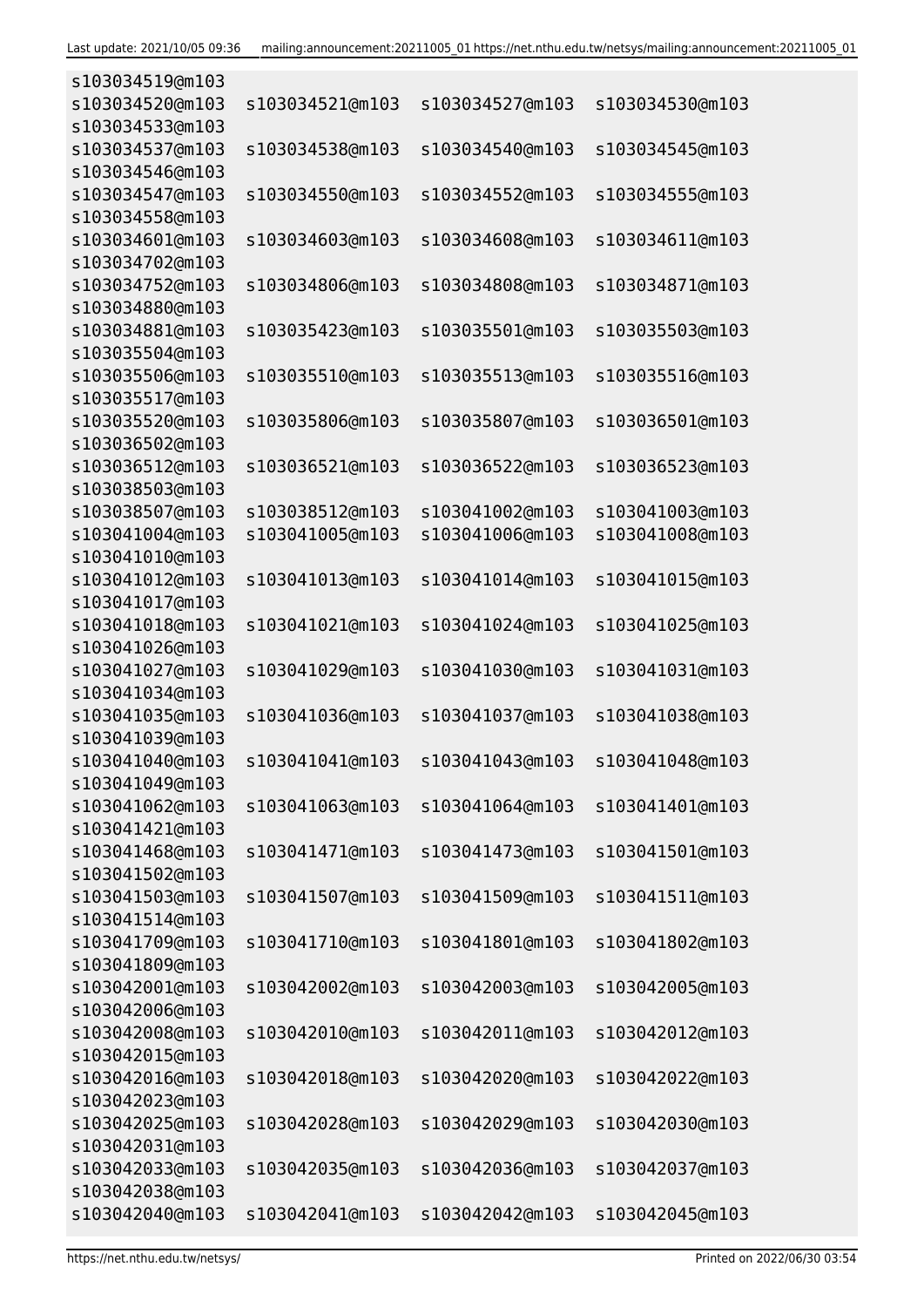| (2021/10/05) |
|--------------|
|--------------|

| s103042046@m103                    |                 |                 |                 |
|------------------------------------|-----------------|-----------------|-----------------|
| s103042048@m103                    | s103042062@m103 | s103042071@m103 | s103042421@m103 |
| s103042502@m103                    |                 |                 |                 |
| s103042504@m103                    | s103042505@m103 | s103042601@m103 | s103042602@m103 |
| s103042603@m103                    |                 |                 |                 |
| s103042604@m103                    | s103042605@m103 | s103042606@m103 | s103043466@m103 |
| s103043514@m103                    |                 |                 |                 |
| s103043603@m103                    | s103043701@m103 | s103044503@m103 | s103044514@m103 |
| s103045421@m103                    |                 |                 |                 |
| s103045515@m103                    | s103045603@m103 | s103045605@m103 | s103045609@m103 |
| s103045801@m103                    |                 |                 |                 |
| s103045802@m103                    | s103046401@m103 | s103046501@m103 | s103046502@m103 |
| s103046503@m103                    |                 |                 |                 |
| s103046505@m103                    | s103046509@m103 | s103046510@m103 | s103047466@m103 |
| s103047503@m103                    |                 |                 |                 |
| s103047504@m103                    | s103048105@m103 | s103048107@m103 | s103048109@m103 |
| s103048115@m103                    |                 |                 |                 |
| s103048116@m103                    | s103048119@m103 | s103048120@m103 | s103048124@m103 |
| s103048126@m103                    |                 |                 |                 |
| s103048127@m103                    | s103048129@m103 | s103048130@m103 | s103048131@m103 |
| s103048132@m103                    |                 |                 |                 |
| s103048133@m103                    | s103048134@m103 | s103048135@m103 | s103048136@m103 |
| s103048137@m103                    |                 |                 |                 |
| s103048139@m103                    | s103048162@m103 | s103048171@m103 | s103048172@m103 |
| s103048181@m103                    |                 |                 |                 |
| s103048201@m103                    | s103048202@m103 | s103048203@m103 | s103048208@m103 |
| s103048209@m103                    |                 |                 |                 |
| s103048210@m103                    | s103048214@m103 | s103048215@m103 | s103048216@m103 |
| s103048220@m103                    |                 |                 |                 |
| s103048222@m103                    | s103048227@m103 | s103048228@m103 | s103048229@m103 |
| s103048231@m103                    |                 |                 |                 |
| s103048233@m103                    | s103048234@m103 | s103048235@m103 | s103048237@m103 |
| s103048241@m103                    |                 |                 |                 |
| s103048281@m103                    | s103049466@m103 | s103049467@m103 | s103049503@m103 |
| s103049505@m103                    |                 |                 |                 |
| s103049507@m103                    | s103049508@m103 | s103049511@m103 | s103049801@m103 |
| s103060009@m103                    |                 |                 |                 |
| s103060010@m103                    | s103060012@m103 | s103060013@m103 | s103060019@m103 |
| s103060020@m103                    |                 |                 |                 |
| s103060023@m103                    | s103060025@m103 | s103061102@m103 | s103061103@m103 |
| s103061104@m103                    |                 |                 |                 |
| s103061105@m103                    | s103061108@m103 | s103061109@m103 | s103061110@m103 |
| s103061111@m103                    |                 |                 |                 |
| s103061112@m103                    | s103061114@m103 | s103061117@m103 | s103061118@m103 |
| s103061122@m103<br>s103061123@m103 |                 |                 |                 |
|                                    | s103061124@m103 | s103061125@m103 | s103061126@m103 |
| s103061127@m103<br>s103061128@m103 | s103061129@m103 | s103061130@m103 | s103061133@m103 |
| s103061134@m103                    |                 |                 |                 |
| s103061136@m103                    | s103061137@m103 | s103061138@m103 | s103061139@m103 |
| s103061144@m103                    |                 |                 |                 |
|                                    |                 |                 |                 |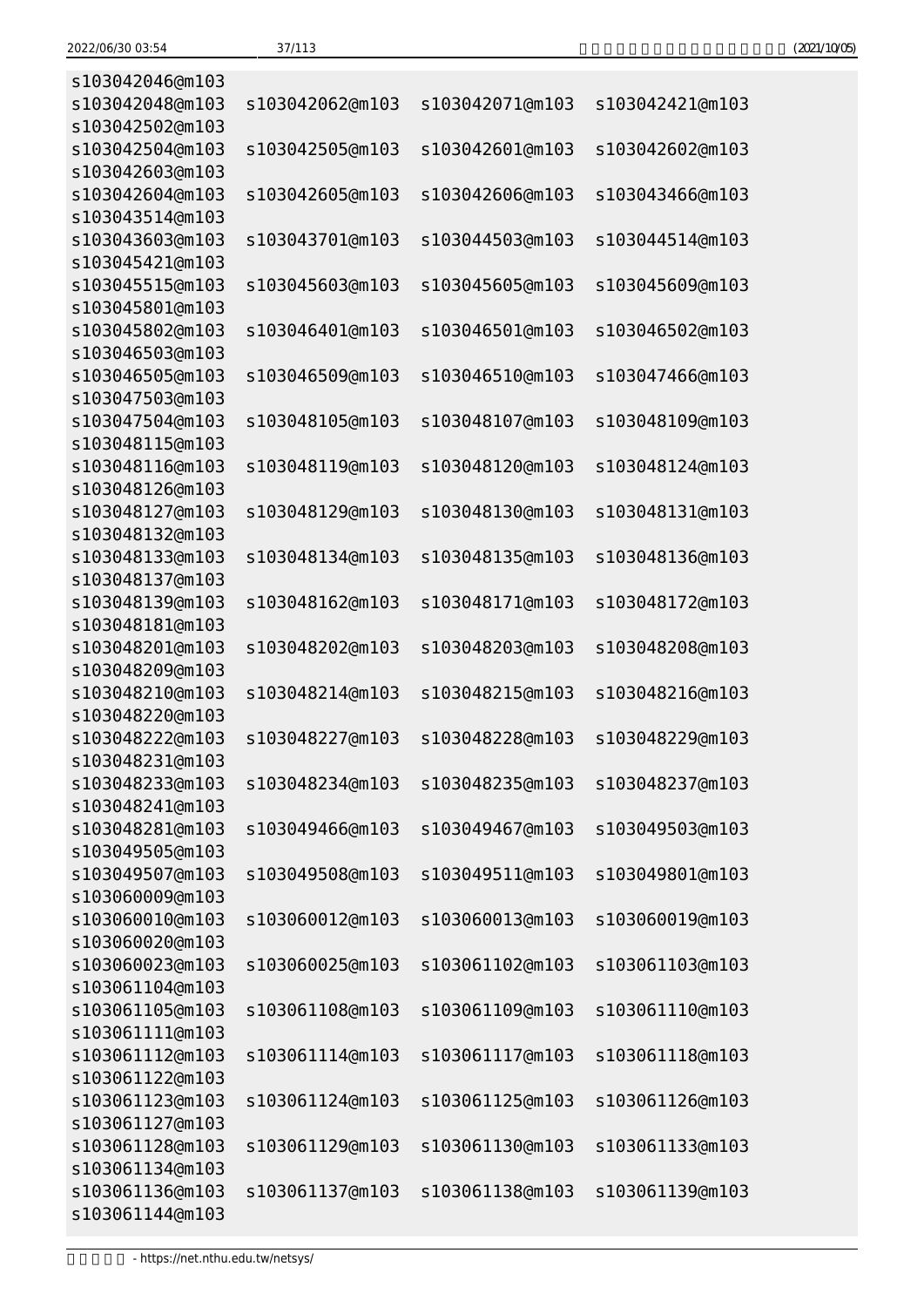| s103061145@m103<br>s103061153@m103 | s103061146@m103 | s103061148@m103 | s103061150@m103 |
|------------------------------------|-----------------|-----------------|-----------------|
| s103061155@m103<br>s103061206@m103 | s103061201@m103 | s103061203@m103 | s103061205@m103 |
| s103061210@m103                    | s103061211@m103 | s103061212@m103 | s103061215@m103 |
| s103061216@m103<br>s103061217@m103 | s103061219@m103 | s103061221@m103 | s103061222@m103 |
| s103061223@m103<br>s103061225@m103 | s103061226@m103 | s103061228@m103 | s103061229@m103 |
| s103061231@m103<br>s103061235@m103 | s103061241@m103 | s103061242@m103 | s103061243@m103 |
| s103061244@m103<br>s103061246@m103 | s103061248@m103 | s103061249@m103 | s103061250@m103 |
| s103061251@m103<br>s103061253@m103 | s103061272@m103 | s103061421@m103 | s103061467@m103 |
| s103061469@m103<br>s103061501@m103 | s103061502@m103 | s103061505@m103 | s103061506@m103 |
| s103061507@m103<br>s103061510@m103 | s103061511@m103 | s103061513@m103 | s103061516@m103 |
| s103061518@m103<br>s103061519@m103 | s103061520@m103 | s103061521@m103 | s103061522@m103 |
| s103061525@m103<br>s103061527@m103 | s103061528@m103 | s103061530@m103 | s103061531@m103 |
| s103061532@m103<br>s103061535@m103 | s103061537@m103 | s103061539@m103 | s103061541@m103 |
| s103061543@m103                    |                 |                 |                 |
| s103061545@m103<br>s103061550@m103 | s103061546@m103 | s103061547@m103 | s103061549@m103 |
| s103061551@m103<br>s103061557@m103 | s103061554@m103 | s103061555@m103 | s103061556@m103 |
| s103061558@m103<br>s103061563@m103 | s103061559@m103 | s103061560@m103 | s103061561@m103 |
| s103061566@m103<br>s103061571@m103 | s103061568@m103 | s103061569@m103 | s103061570@m103 |
| s103061573@m103<br>s103061578@m103 | s103061574@m103 | s103061576@m103 | s103061577@m103 |
| s103061579@m103<br>s103061583@m103 | s103061580@m103 | s103061581@m103 | s103061582@m103 |
| s103061585@m103<br>s103061589@m103 | s103061586@m103 | s103061587@m103 | s103061588@m103 |
| s103061590@m103<br>s103061602@m103 | s103061596@m103 | s103061598@m103 | s103061600@m103 |
| s103061603@m103<br>s103061614@m103 | s103061605@m103 | s103061612@m103 | s103061613@m103 |
| s103061616@m103                    | s103061619@m103 | s103061623@m103 | s103061624@m103 |
| s103061625@m103<br>s103061628@m103 | s103061629@m103 | s103061631@m103 | s103061632@m103 |
| s103061634@m103<br>s103061635@m103 | s103061637@m103 | s103061701@m103 | s103061702@m103 |
| s103061811@m103<br>s103061882@m103 | s103061902@m103 | s103062103@m103 | s103062104@m103 |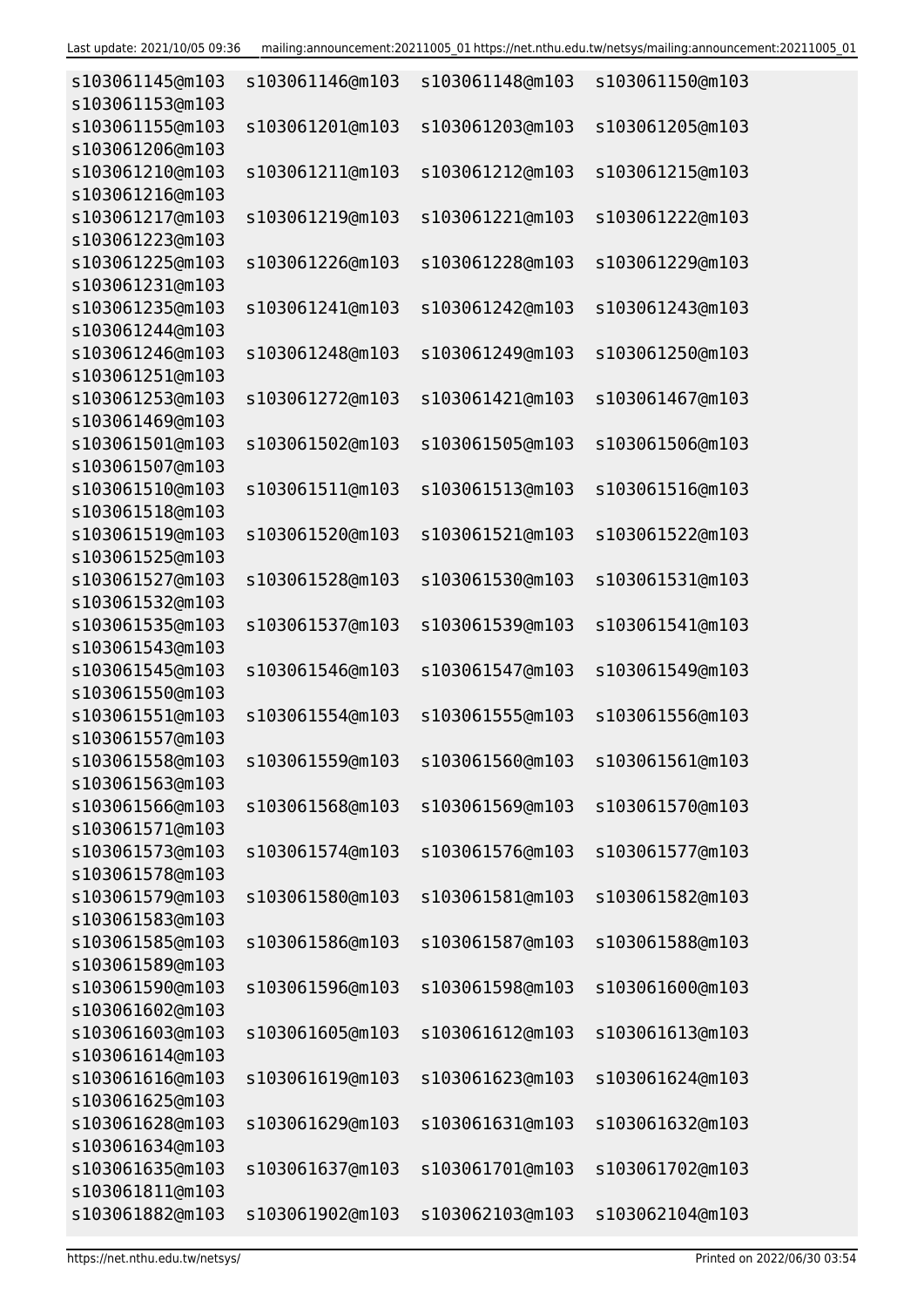| s103062107@m103                    |                 |                 |                 |
|------------------------------------|-----------------|-----------------|-----------------|
| s103062108@m103                    | s103062109@m103 | s103062111@m103 | s103062112@m103 |
| s103062115@m103                    |                 |                 |                 |
| s103062121@m103                    | s103062125@m103 | s103062126@m103 | s103062130@m103 |
| s103062131@m103                    |                 |                 |                 |
| s103062132@m103                    | s103062134@m103 | s103062136@m103 | s103062137@m103 |
| s103062161@m103                    |                 |                 |                 |
| s103062172@m103                    |                 |                 |                 |
| s103062181@m103                    | s103062201@m103 | s103062205@m103 | s103062206@m103 |
| s103062207@m103                    |                 |                 |                 |
| s103062208@m103                    | s103062209@m103 | s103062210@m103 | s103062211@m103 |
| s103062212@m103<br>s103062213@m103 | s103062214@m103 | s103062217@m103 | s103062218@m103 |
| s103062219@m103                    |                 |                 |                 |
| s103062220@m103                    | s103062221@m103 | s103062222@m103 | s103062224@m103 |
| s103062226@m103                    |                 |                 |                 |
| s103062227@m103                    | s103062228@m103 | s103062229@m103 | s103062230@m103 |
| s103062231@m103                    |                 |                 |                 |
| s103062233@m103                    | s103062235@m103 | s103062237@m103 | s103062239@m103 |
| s103062240@m103                    |                 |                 |                 |
| s103062272@m103                    | s103062301@m103 | s103062302@m103 | s103062303@m103 |
| s103062305@m103                    | s103062306@m103 | s103062310@m103 | s103062312@m103 |
| s103062313@m103                    |                 |                 |                 |
| s103062314@m103                    | s103062315@m103 | s103062317@m103 | s103062319@m103 |
| s103062320@m103                    |                 |                 |                 |
| s103062321@m103                    | s103062322@m103 | s103062324@m103 | s103062330@m103 |
| s103062331@m103                    |                 |                 |                 |
| s103062332@m103                    | s103062333@m103 | s103062335@m103 | s103062336@m103 |
| s103062337@m103                    |                 |                 |                 |
| s103062338@m103                    | s103062339@m103 | s103062341@m103 | s103062371@m103 |
| s103062372@m103                    |                 |                 |                 |
| s103062381@m103                    | s103062382@m103 | s103062391@m103 | s103062467@m103 |
| s103062469@m103                    |                 |                 |                 |
| s103062502@m103                    | s103062504@m103 | s103062505@m103 | s103062518@m103 |
| s103062520@m103                    |                 |                 |                 |
| s103062521@m103                    | s103062530@m103 | s103062531@m103 | s103062533@m103 |
| s103062539@m103                    |                 |                 |                 |
| s103062540@m103                    | s103062543@m103 | s103062544@m103 | s103062548@m103 |
| s103062554@m103                    |                 |                 |                 |
| s103062559@m103                    | s103062560@m103 | s103062564@m103 | s103062565@m103 |
| s103062566@m103                    |                 |                 |                 |
| s103062567@m103                    | s103062569@m103 | s103062570@m103 | s103062573@m103 |
| s103062576@m103                    |                 |                 |                 |
| s103062577@m103                    | s103062579@m103 | s103062582@m103 | s103062583@m103 |
| s103062584@m103                    |                 |                 |                 |
| s103062587@m103                    | s103062588@m103 | s103062593@m103 | s103062595@m103 |
| s103062602@m103                    |                 |                 |                 |
| s103062610@m103                    | s103062611@m103 | s103062616@m103 | s103062618@m103 |
| s103062619@m103                    |                 |                 |                 |
| s103062622@m103                    | s103062624@m103 | s103062625@m103 | s103062627@m103 |
| s103062628@m103                    |                 |                 |                 |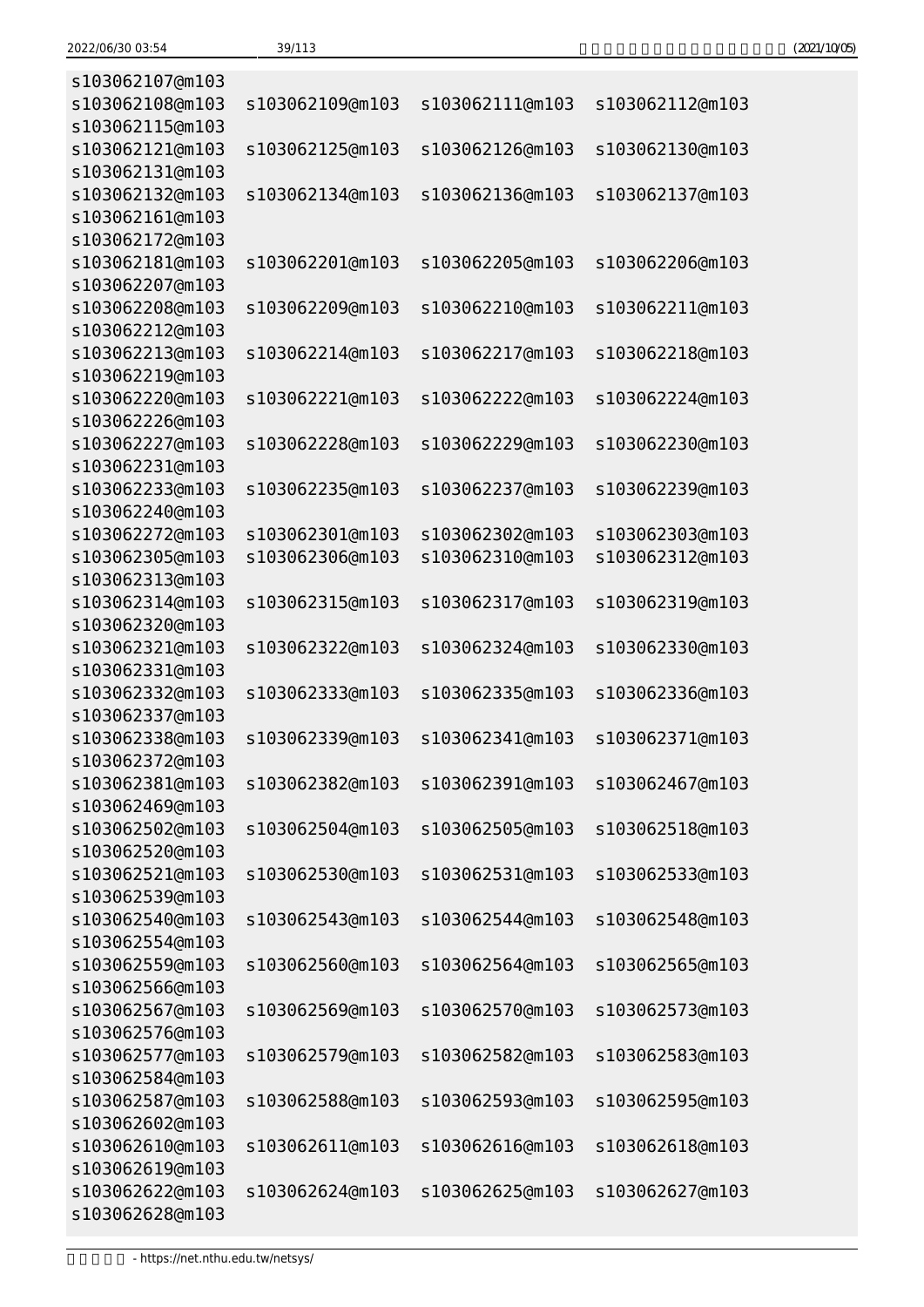| s103062630@m103<br>s103062642@m103 | s103062631@m103                    | s103062634@m103                    | s103062639@m103                    |
|------------------------------------|------------------------------------|------------------------------------|------------------------------------|
| s103062644@m103                    | s103062649@m103                    | s103062651@m103                    | s103062703@m103                    |
| s103062803@m103                    |                                    |                                    |                                    |
| s103062804@m103<br>s103063503@m103 | s103062808@m103                    | s103063501@m103                    | s103063502@m103                    |
| s103063504@m103<br>s103063510@m103 | s103063505@m103                    | s103063508@m103                    | s103063509@m103                    |
| s103063511@m103<br>s103063523@m103 | s103063515@m103                    | s103063517@m103                    | s103063521@m103                    |
| s103063525@m103                    | s103063526@m103                    | s103063529@m103                    | s103063530@m103                    |
| s103063531@m103                    |                                    |                                    |                                    |
| s103063532@m103                    | s103063533@m103                    | s103063535@m103                    | s103063537@m103                    |
| s103063538@m103                    |                                    |                                    |                                    |
| s103063539@m103                    | s103063540@m103                    | s103063542@m103                    | s103063544@m103                    |
| s103063545@m103                    |                                    |                                    |                                    |
| s103063546@m103                    | s103063549@m103                    | s103063552@m103                    | s103063554@m103                    |
| s103063556@m103                    | s103063558@m103                    | s103063560@m103                    | s103063561@m103                    |
| s103063562@m103                    |                                    |                                    |                                    |
| s103063564@m103                    | s103063566@m103                    | s103063701@m103                    | s103063808@m103                    |
| s103063814@m103                    |                                    |                                    |                                    |
| s103064466@m103                    | s103064502@m103                    | s103064504@m103                    | s103064508@m103                    |
| s103064511@m103                    |                                    |                                    |                                    |
| s103064515@m103                    | s103064516@m103                    | s103064517@m103                    | s103064521@m103                    |
| s103064524@m103                    |                                    |                                    |                                    |
| s103064525@m103                    | s103064526@m103                    | s103064527@m103                    | s103064531@m103                    |
| s103064537@m103                    |                                    |                                    |                                    |
| s103064541@m103                    | s103065429@m103                    | s103065433@m103                    | s103065434@m103                    |
| s103065435@m103                    |                                    |                                    |                                    |
| s103065437@m103                    | s103065506@m103                    | s103065512@m103                    | s103065517@m103                    |
| s103065520@m103<br>s103065521@m103 |                                    |                                    |                                    |
| s103066509@m103                    | s103065526@m103<br>s103066510@m103 | s103065701@m103<br>s103066511@m103 | s103066507@m103<br>s103066512@m103 |
| s103066515@m103                    |                                    |                                    |                                    |
| s103066516@m103                    | s103066518@m103                    | s103066519@m103                    | s103066520@m103                    |
| s103066522@m103                    |                                    |                                    |                                    |
| s103066526@m103                    | s103066527@m103                    | s103066529@m103                    | s103066530@m103                    |
| s103066531@m103                    |                                    |                                    |                                    |
| s103066535@m103                    | s103066536@m103                    | s103066537@m103                    | s103066538@m103                    |
| s103066539@m103                    |                                    |                                    |                                    |
| s103066540@m103                    | s103066541@m103                    | s103066543@m103                    | s103066544@m103                    |
| s103066545@m103                    |                                    |                                    |                                    |
| s103066702@m103                    | s103070001@m103                    | s103070005@m103                    | s103070006@m103                    |
| s103070007@m103                    |                                    |                                    |                                    |
| s103070008@m103                    | s103070011@m103                    | s103070012@m103                    | s103070013@m103                    |
| s103070014@m103                    |                                    |                                    |                                    |
| s103070015@m103                    | s103070016@m103                    | s103070017@m103                    | s103070019@m103                    |
| s103070021@m103                    |                                    |                                    |                                    |
| s103070023@m103                    | s103070024@m103                    | s103070027@m103                    | s103070028@m103                    |
| s103070030@m103                    |                                    |                                    |                                    |
| s103070032@m103                    | s103070033@m103                    | s103070034@m103                    | s103070036@m103                    |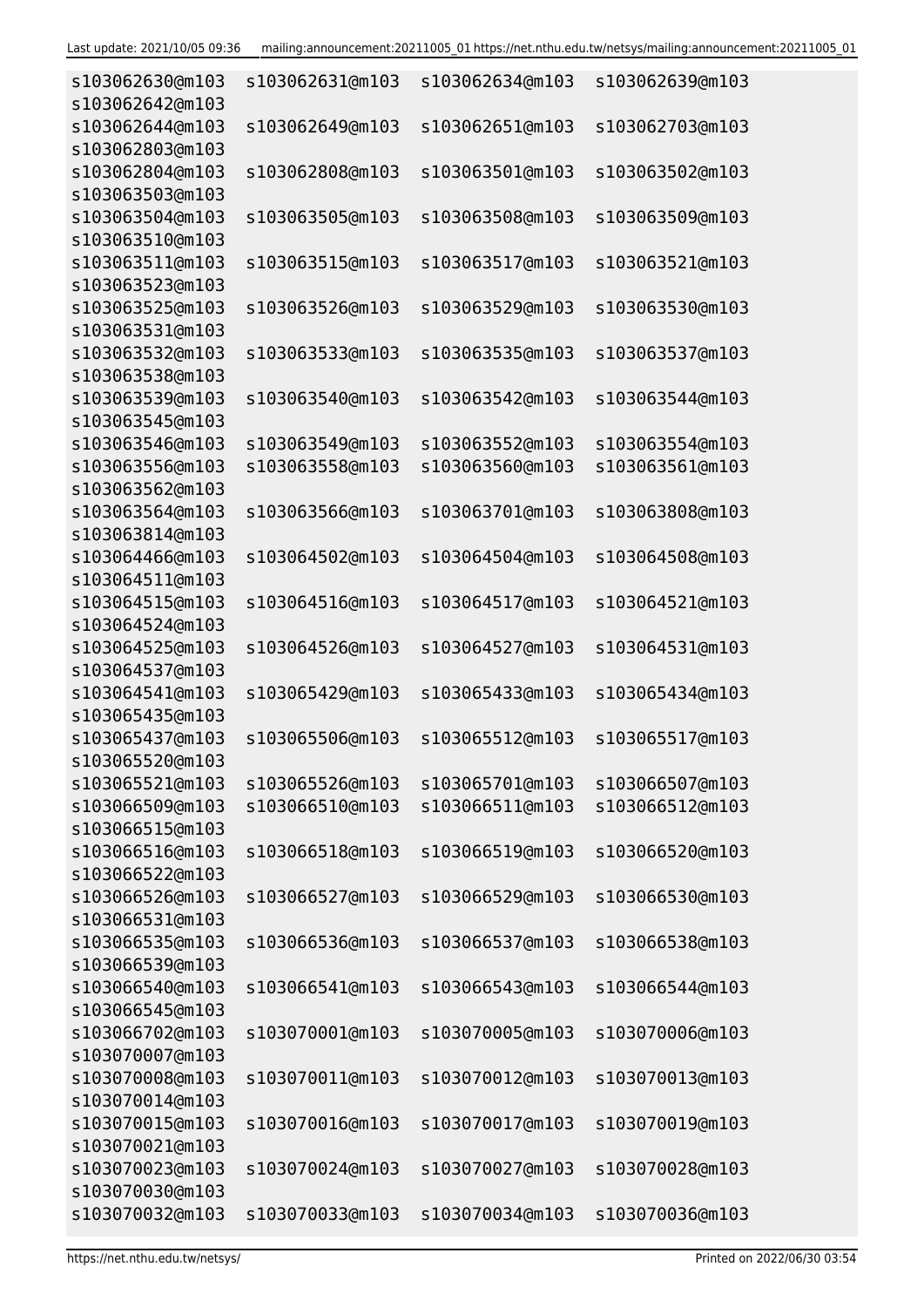| (2021/10/05) |
|--------------|
|--------------|

| s103070038@m103 |                 |                 |                 |
|-----------------|-----------------|-----------------|-----------------|
| s103070071@m103 | s103070072@m103 | s103070073@m103 | s103071001@m103 |
| s103071003@m103 |                 |                 |                 |
| s103071005@m103 | s103071006@m103 | s103071007@m103 | s103071008@m103 |
| s103071009@m103 |                 |                 |                 |
| s103071012@m103 | s103071013@m103 | s103071016@m103 | s103071017@m103 |
| s103071018@m103 |                 |                 |                 |
| s103071019@m103 | s103071021@m103 | s103071022@m103 | s103071023@m103 |
| s103071024@m103 |                 |                 |                 |
| s103071026@m103 | s103071027@m103 | s103071029@m103 | s103071030@m103 |
| s103071031@m103 |                 |                 |                 |
| s103071032@m103 | s103071033@m103 | s103071035@m103 | s103071037@m103 |
| s103071039@m103 |                 |                 |                 |
| s103071041@m103 | s103071043@m103 | s103071044@m103 | s103071047@m103 |
| s103071051@m103 |                 |                 |                 |
| s103071053@m103 | s103071072@m103 | s103071073@m103 | s103071468@m103 |
| s103071470@m103 |                 |                 |                 |
| s103071474@m103 | s103071501@m103 | s103071502@m103 | s103071506@m103 |
| s103071510@m103 |                 |                 |                 |
| s103071515@m103 | s103072101@m103 | s103072102@m103 | s103072103@m103 |
| s103072104@m103 |                 |                 |                 |
| s103072105@m103 | s103072106@m103 | s103072108@m103 | s103072110@m103 |
| s103072111@m103 |                 |                 |                 |
| s103072112@m103 | s103072113@m103 | s103072114@m103 | s103072115@m103 |
| s103072119@m103 |                 |                 |                 |
| s103072120@m103 | s103072122@m103 | s103072123@m103 | s103072124@m103 |
| s103072125@m103 |                 |                 |                 |
| s103072126@m103 | s103072127@m103 | s103072130@m103 | s103072131@m103 |
| s103072132@m103 |                 |                 |                 |
| s103072133@m103 | s103072134@m103 | s103072138@m103 | s103072141@m103 |
| s103072143@m103 |                 |                 |                 |
| s103072145@m103 | s103072146@m103 | s103072147@m103 | s103072148@m103 |
| s103072150@m103 |                 |                 |                 |
| s103072151@m103 | s103072162@m103 | s103072172@m103 | s103072186@m103 |
| s103072202@m103 |                 |                 |                 |
| s103072206@m103 | s103072207@m103 | s103072208@m103 | s103072209@m103 |
| s103072210@m103 |                 |                 |                 |
| s103072212@m103 | s103072214@m103 | s103072215@m103 | s103072216@m103 |
| s103072217@m103 |                 |                 |                 |
| s103072218@m103 | s103072219@m103 | s103072220@m103 | s103072221@m103 |
| s103072222@m103 |                 |                 |                 |
| s103072223@m103 | s103072224@m103 | s103072226@m103 | s103072227@m103 |
| s103072231@m103 |                 |                 |                 |
| s103072232@m103 | s103072234@m103 | s103072239@m103 | s103072240@m103 |
| s103072241@m103 |                 |                 |                 |
| s103072242@m103 | s103072243@m103 | s103072244@m103 | s103072245@m103 |
| s103072246@m103 |                 |                 |                 |
| s103072247@m103 | s103072249@m103 | s103072251@m103 | s103072466@m103 |
| s103072518@m103 |                 |                 |                 |
| s103072522@m103 | s103072881@m103 | s103073505@m103 | s103073506@m103 |
| s103073507@m103 |                 |                 |                 |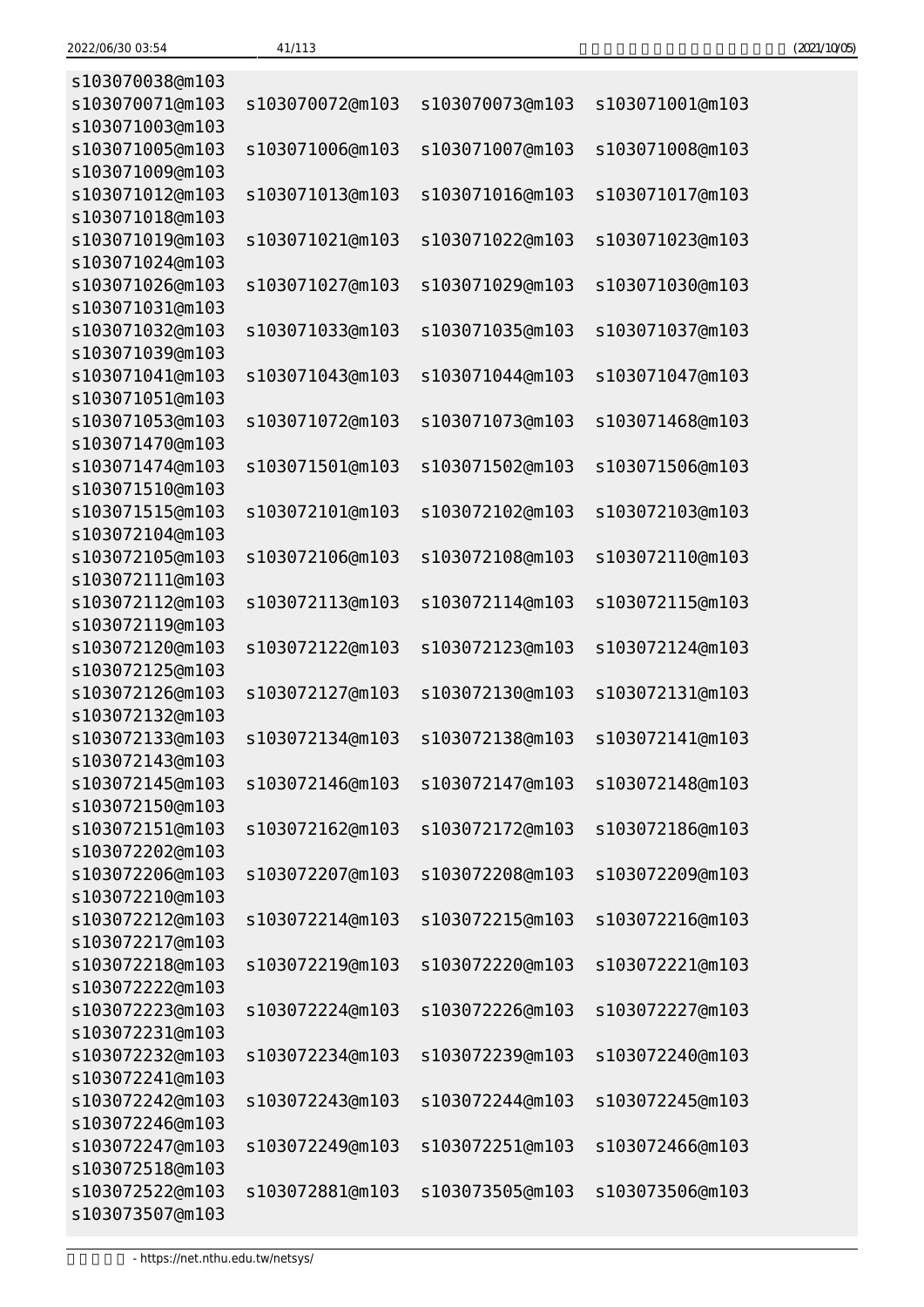| s103073508@m103                    | s103073509@m103 | s103073511@m103 | s103073517@m103 |
|------------------------------------|-----------------|-----------------|-----------------|
| s103073525@m103<br>s103073526@m103 | s103073527@m103 | s103073704@m103 | s103074466@m103 |
| s103074467@m103                    |                 |                 |                 |
| s103074502@m103                    | s103074503@m103 | s103074508@m103 | s103074509@m103 |
| s103074511@m103                    |                 |                 |                 |
| s103074513@m103                    | s103074514@m103 | s103074515@m103 | s103074602@m103 |
| s103074605@m103                    |                 |                 |                 |
| s103074607@m103                    | s103074608@m103 | s103074609@m103 | s103074610@m103 |
| s103075524@m103                    |                 |                 |                 |
| s103075534@m103                    | s103076507@m103 | s103076511@m103 | s103076513@m103 |
| s103076521@m103<br>s103076528@m103 | s103076532@m103 | s103076536@m103 | s103076537@m103 |
| s103077430@m103                    |                 |                 |                 |
| s103077431@m103                    | s103077433@m103 | s103077434@m103 | s103077435@m103 |
| s103077438@m103                    |                 |                 |                 |
| s103077439@m103                    | s103077442@m103 | s103078466@m103 | s103078467@m103 |
| s103078518@m103                    |                 |                 |                 |
| s103078801@m103                    | s103080003@m103 | s103080006@m103 | s103080007@m103 |
| s103080008@m103                    |                 |                 |                 |
| s103080009@m103                    | s103080010@m103 | s103080012@m103 | s103080013@m103 |
| s103080017@m103                    |                 |                 |                 |
| s103080018@m103                    | s103080022@m103 | s103080072@m103 | s103080073@m103 |
| s103080401@m103                    |                 |                 |                 |
| s103080403@m103<br>s103080505@m103 | s103080421@m103 | s103080466@m103 | s103080503@m103 |
| s103080506@m103                    | s103080507@m103 | s103080514@m103 | s103080517@m103 |
| s103080519@m103                    |                 |                 |                 |
| s103080522@m103                    | s103080525@m103 | s103080527@m103 | s103080528@m103 |
| s103080530@m103                    |                 |                 |                 |
| s103080531@m103                    | s103080532@m103 | s103080533@m103 | s103080534@m103 |
| s103080539@m103                    |                 |                 |                 |
| s103080542@m103                    | s103080543@m103 | s103080544@m103 | s103080547@m103 |
| s103080550@m103                    |                 |                 |                 |
| s103080551@m103                    | s103080553@m103 | s103080554@m103 | s103080556@m103 |
| s103080562@m103                    |                 |                 |                 |
| s103080569@m103<br>s103080584@m103 | s103080571@m103 | s103080572@m103 | s103080577@m103 |
| s103080585@m103                    | s103080589@m103 | s103080590@m103 | s103080591@m103 |
| s103080596@m103                    |                 |                 |                 |
| s103080598@m103                    | s103080599@m103 | s103080600@m103 | s103080602@m103 |
| s103080608@m103                    |                 |                 |                 |
| s103080701@m103                    | s103080710@m103 | s103080803@m103 | s103080817@m103 |
| s103080823@m103                    |                 |                 |                 |
| s103080861@m103                    | s103080862@m103 | s103081001@m103 | s103081002@m103 |
| s103081004@m103                    |                 |                 |                 |
| s103081005@m103                    | s103081007@m103 | s103081008@m103 | s103081009@m103 |
| s103081011@m103                    |                 |                 |                 |
| s103081013@m103<br>s103081021@m103 | s103081018@m103 | s103081019@m103 | s103081020@m103 |
| s103081023@m103                    | s103081026@m103 | s103081028@m103 | s103081030@m103 |
|                                    |                 |                 |                 |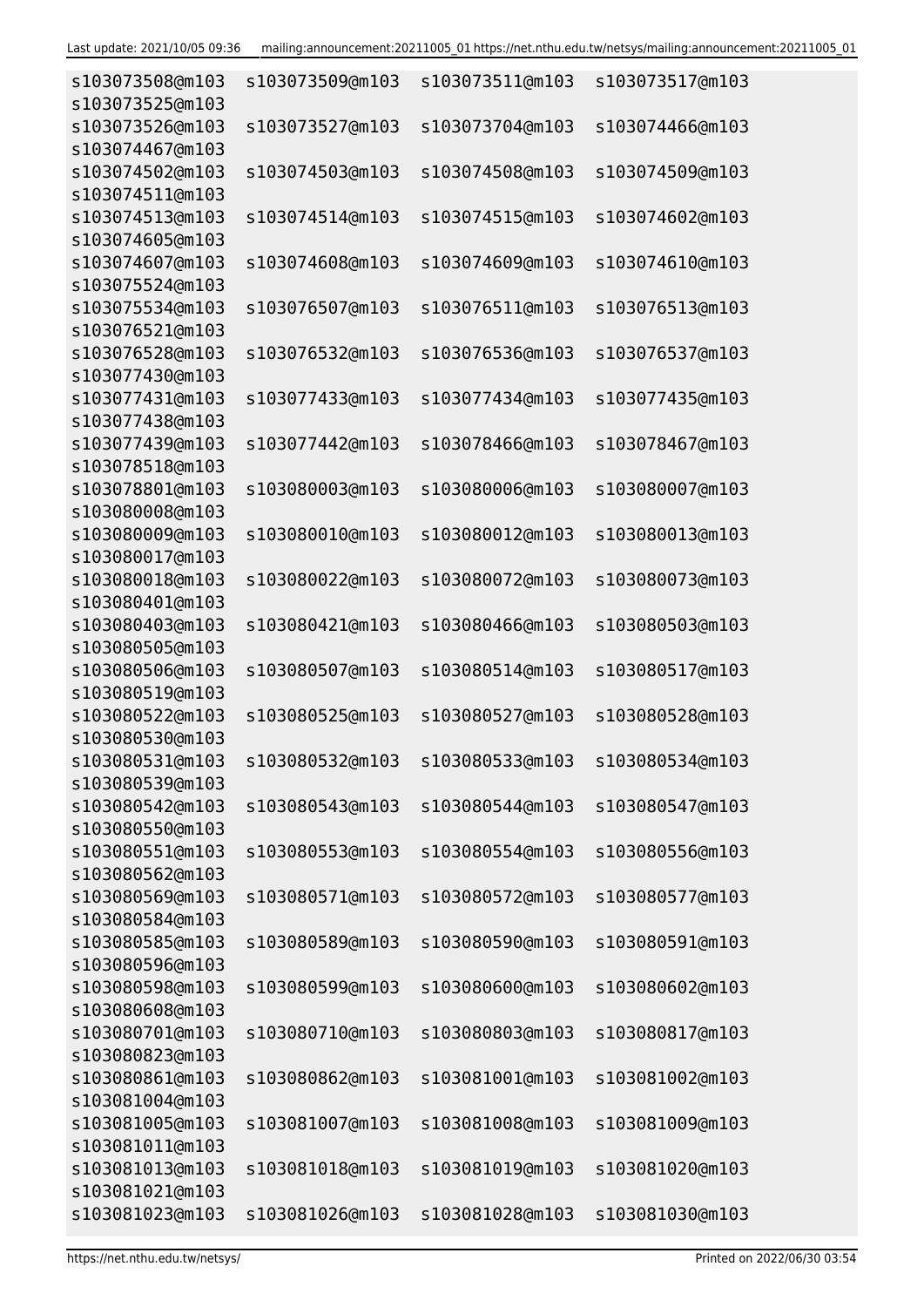| (2021/10/05) |
|--------------|
|--------------|

| s103081031@m103                    |                 |                 |                 |
|------------------------------------|-----------------|-----------------|-----------------|
| s103081032@m103<br>s103081046@m103 | s103081035@m103 | s103081036@m103 | s103081037@m103 |
| s103081051@m103                    | s103081053@m103 | s103081054@m103 | s103081071@m103 |
| s103081074@m103                    |                 |                 |                 |
| s103082002@m103                    | s103082006@m103 | s103082007@m103 | s103082008@m103 |
| s103082010@m103                    |                 |                 |                 |
| s103082011@m103                    | s103082012@m103 | s103082013@m103 | s103082014@m103 |
| s103082017@m103                    |                 |                 |                 |
| s103082062@m103                    | s103082072@m103 | s103082073@m103 | s103141507@m103 |
| s103141508@m103                    |                 |                 |                 |
| s103142501@m103                    | s103162867@m103 | s104000001@m104 | s104000005@m104 |
| s104000007@m104                    |                 |                 |                 |
| s104000008@m104                    | s104000009@m104 | s104000013@m104 | s104000014@m104 |
| s104000015@m104                    |                 |                 |                 |
| s104000017@m104                    | s104000020@m104 | s104000021@m104 | s104000022@m104 |
| s104000023@m104                    |                 |                 |                 |
| s104000024@m104                    | s104000025@m104 | s104000026@m104 | s104000027@m104 |
| s104000028@m104                    |                 |                 |                 |
| s104000029@m104                    | s104000033@m104 | s104000034@m104 | s104000035@m104 |
| s104000037@m104<br>s104000039@m104 | s104000043@m104 | s104000044@m104 | s104000045@m104 |
| s104000047@m104                    |                 |                 |                 |
| s104000048@m104                    | s104000050@m104 | s104000055@m104 | s104000056@m104 |
| s104000059@m104                    |                 |                 |                 |
| s104000061@m104                    | s104000064@m104 | s104000096@m104 | s104000097@m104 |
| s104000098@m104                    |                 |                 |                 |
| s104000801@m104                    | s104000871@m104 | s104001502@m104 | s104001503@m104 |
| s104001504@m104                    |                 |                 |                 |
| s104001602@m104                    | s104002501@m104 | s104002508@m104 | s104002510@m104 |
| s104002512@m104                    |                 |                 |                 |
| s104002513@m104                    | s104003802@m104 | s104003805@m104 | s104003806@m104 |
| s104003880@m104                    |                 |                 |                 |
| s104003891@m104                    | s104010003@m104 | s104010004@m104 | s104010005@m104 |
| s104010008@m104                    |                 |                 |                 |
| s104010018@m104                    | s104010019@m104 | s104010020@m104 | s104011101@m104 |
| s104011102@m104                    |                 |                 |                 |
| s104011106@m104<br>s104011112@m104 | s104011107@m104 | s104011108@m104 | s104011109@m104 |
| s104011114@m104                    | s104011115@m104 | s104011116@m104 | s104011117@m104 |
| s104011118@m104                    |                 |                 |                 |
| s104011119@m104                    | s104011123@m104 | s104011126@m104 | s104011127@m104 |
| s104011128@m104                    |                 |                 |                 |
| s104011129@m104                    | s104011131@m104 | s104011137@m104 | s104011138@m104 |
| s104011142@m104                    |                 |                 |                 |
| s104011145@m104                    | s104011146@m104 | s104011147@m104 | s104011152@m104 |
| s104011153@m104                    |                 |                 |                 |
| s104011154@m104                    | s104011155@m104 | s104011173@m104 | s104011201@m104 |
| s104011203@m104                    |                 |                 |                 |
| s104011207@m104                    | s104011209@m104 | s104011211@m104 | s104011212@m104 |
| s104011213@m104                    |                 |                 |                 |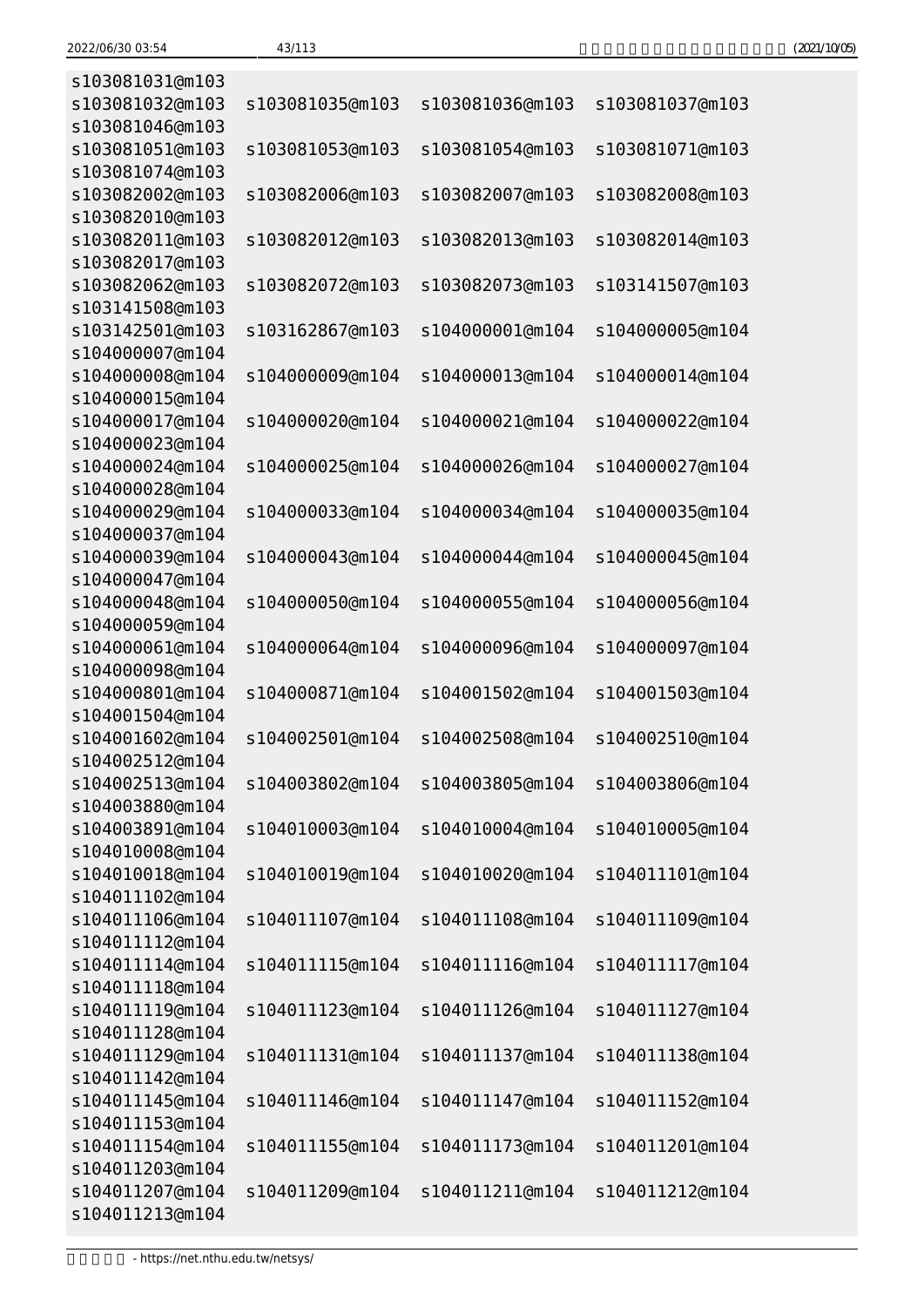| s104011219@m104<br>s104011228@m104 | s104011222@m104                    | s104011223@m104                    | s104011226@m104                    |
|------------------------------------|------------------------------------|------------------------------------|------------------------------------|
| s104011229@m104                    | s104011231@m104                    | s104011232@m104                    | s104011234@m104                    |
| s104011235@m104                    |                                    |                                    |                                    |
| s104011241@m104<br>s104011247@m104 | s104011244@m104<br>s104011249@m104 | s104011245@m104<br>s104011253@m104 | s104011246@m104<br>s104011254@m104 |
| s104011271@m104                    |                                    |                                    |                                    |
| s104011272@m104                    |                                    | s104011402@m104                    |                                    |
| s104011503@m104                    | s104011273@m104                    |                                    | s104011502@m104                    |
| s104011505@m104                    | s104011506@m104                    | s104011507@m104                    | s104011508@m104                    |
| s104011509@m104                    |                                    |                                    |                                    |
| s104011514@m104                    | s104011515@m104                    | s104011516@m104                    | s104011518@m104                    |
| s104011521@m104                    |                                    |                                    |                                    |
| s104011522@m104                    | s104011523@m104                    | s104011524@m104                    | s104011528@m104                    |
| s104011529@m104                    |                                    |                                    |                                    |
| s104011531@m104                    | s104011532@m104                    | s104011533@m104                    | s104011537@m104                    |
| s104011538@m104                    |                                    |                                    |                                    |
| s104011541@m104                    | s104011543@m104                    | s104011547@m104                    | s104011548@m104                    |
| s104011549@m104                    |                                    |                                    |                                    |
| s104011550@m104                    | s104011551@m104                    | s104011553@m104                    | s104011557@m104                    |
| s104011558@m104                    |                                    |                                    |                                    |
| s104011560@m104                    | s104011564@m104                    | s104011565@m104                    | s104011568@m104                    |
| s104011569@m104                    |                                    |                                    |                                    |
| s104011570@m104                    | s104011571@m104                    | s104011572@m104                    | s104011573@m104                    |
| s104011701@m104                    |                                    |                                    |                                    |
| s104011702@m104                    | s104011703@m104                    | s104011805@m104                    | s104011806@m104                    |
| s104011862@m104                    |                                    |                                    |                                    |
| s104011865@m104                    | s104011881@m104                    | s104011891@m104                    | s104011892@m104                    |
| s104011895@m104                    |                                    |                                    |                                    |
| s104012002@m104<br>s104012006@m104 | s104012003@m104                    | s104012004@m104                    | s104012005@m104                    |
| s104012007@m104                    | s104012009@m104                    | s104012010@m104                    | s104012012@m104                    |
| s104012014@m104                    |                                    |                                    |                                    |
| s104012015@m104                    | s104012017@m104                    | s104012018@m104                    | s104012019@m104                    |
| s104012022@m104                    |                                    |                                    |                                    |
| s104012024@m104                    | s104012025@m104                    | s104012026@m104                    | s104012028@m104                    |
| s104012030@m104                    |                                    |                                    |                                    |
| s104012031@m104                    | s104012034@m104                    | s104012035@m104                    | s104012039@m104                    |
| s104012040@m104                    |                                    |                                    |                                    |
| s104012042@m104                    | s104012043@m104                    | s104012044@m104                    | s104012046@m104                    |
| s104012047@m104                    |                                    |                                    |                                    |
| s104012064@m104                    | s104012071@m104                    | s104012072@m104                    | s104012503@m104                    |
| s104012509@m104                    | s104012510@m104                    | s104012512@m104                    | s104012515@m104                    |
| s104012516@m104                    |                                    |                                    |                                    |
| s104012518@m104                    | s104012520@m104                    | s104012521@m104                    | s104012522@m104                    |
| s104012523@m104                    |                                    |                                    |                                    |
| s104012526@m104                    | s104012528@m104                    | s104012530@m104                    | s104012532@m104                    |
| s104012533@m104                    |                                    |                                    |                                    |
| s104012535@m104                    | s104012536@m104                    | s104012538@m104                    | s104012539@m104                    |
| s104012540@m104                    |                                    |                                    |                                    |
| s104012541@m104                    | s104012542@m104                    | s104012544@m104                    | s104012545@m104                    |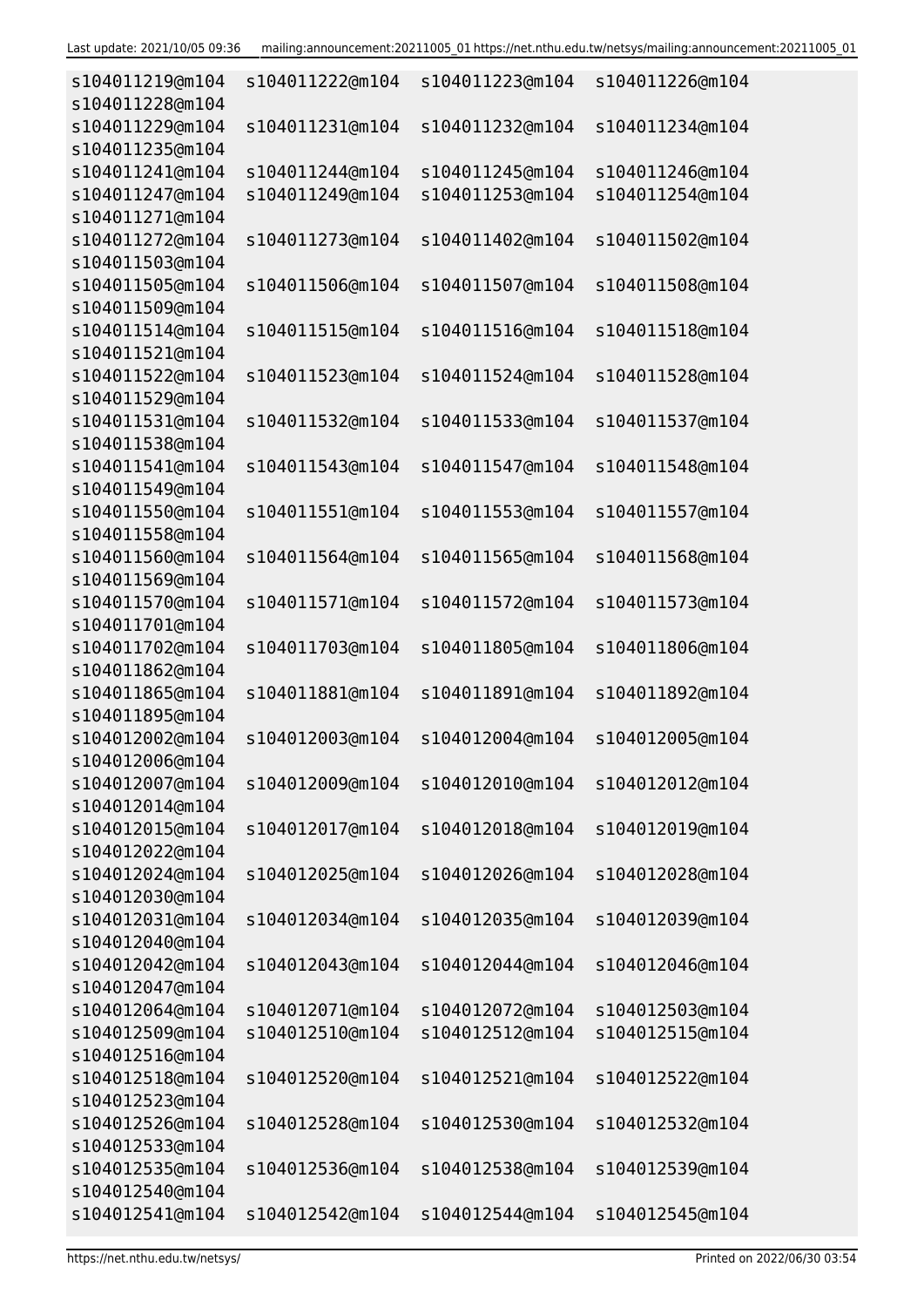| (2021/10/05) |  |
|--------------|--|
|--------------|--|

| s104012802@m104                    |                 |                 |                 |
|------------------------------------|-----------------|-----------------|-----------------|
| s104013501@m104                    | s104013502@m104 | s104013504@m104 | s104013508@m104 |
| s104013509@m104                    |                 |                 |                 |
| s104013510@m104                    | s104013515@m104 | s104013518@m104 | s104013519@m104 |
| s104013520@m104                    |                 |                 |                 |
| s104013521@m104                    | s104013891@m104 | s104020004@m104 | s104020005@m104 |
| s104020008@m104                    |                 |                 |                 |
| s104020010@m104                    | s104020011@m104 | s104020012@m104 | s104020013@m104 |
| s104020015@m104                    |                 |                 |                 |
| s104020018@m104                    | s104020022@m104 | s104020023@m104 | s104020024@m104 |
| s104021101@m104<br>s104021102@m104 | s104021103@m104 | s104021107@m104 | s104021108@m104 |
| s104021109@m104                    |                 |                 |                 |
| s104021113@m104                    | s104021114@m104 | s104021119@m104 | s104021120@m104 |
| s104021122@m104                    |                 |                 |                 |
| s104021123@m104                    | s104021124@m104 | s104021126@m104 | s104021127@m104 |
| s104021128@m104                    |                 |                 |                 |
| s104021130@m104                    | s104021132@m104 | s104021162@m104 | s104021201@m104 |
| s104021208@m104                    |                 |                 |                 |
| s104021210@m104                    | s104021211@m104 | s104021213@m104 | s104021214@m104 |
| s104021217@m104                    |                 |                 |                 |
| s104021218@m104                    | s104021220@m104 | s104021221@m104 | s104021222@m104 |
| s104021225@m104                    |                 |                 |                 |
| s104021229@m104                    | s104021272@m104 | s104021501@m104 | s104021502@m104 |
| s104021503@m104                    |                 |                 |                 |
| s104021505@m104                    | s104021507@m104 | s104021602@m104 | s104021603@m104 |
| s104021605@m104                    |                 |                 |                 |
| s104021606@m104                    | s104021751@m104 | s104022101@m104 | s104022104@m104 |
| s104022105@m104                    |                 |                 |                 |
| s104022107@m104                    | s104022109@m104 | s104022114@m104 | s104022115@m104 |
| s104022119@m104                    |                 |                 |                 |
| s104022120@m104                    | s104022122@m104 | s104022124@m104 | s104022129@m104 |
| s104022130@m104<br>s104022131@m104 | s104022133@m104 | s104022134@m104 | s104022135@m104 |
| s104022136@m104                    |                 |                 |                 |
| s104022137@m104                    | s104022140@m104 | s104022162@m104 | s104022163@m104 |
| s104022191@m104                    |                 |                 |                 |
| s104022192@m104                    | s104022203@m104 | s104022204@m104 | s104022205@m104 |
| s104022206@m104                    |                 |                 |                 |
| s104022207@m104                    | s104022208@m104 | s104022209@m104 | s104022210@m104 |
| s104022211@m104                    |                 |                 |                 |
| s104022216@m104                    | s104022218@m104 | s104022220@m104 | s104022221@m104 |
| s104022261@m104                    |                 |                 |                 |
| s104022272@m104                    | s104022273@m104 | s104022274@m104 | s104022401@m104 |
| s104022466@m104                    |                 |                 |                 |
| s104022467@m104                    | s104022501@m104 | s104022502@m104 | s104022504@m104 |
| s104022506@m104                    |                 |                 |                 |
| s104022507@m104                    | s104022508@m104 | s104022514@m104 | s104022517@m104 |
| s104022518@m104                    |                 |                 |                 |
| s104022519@m104                    | s104022523@m104 | s104022525@m104 | s104022526@m104 |
| s104022534@m104                    |                 |                 |                 |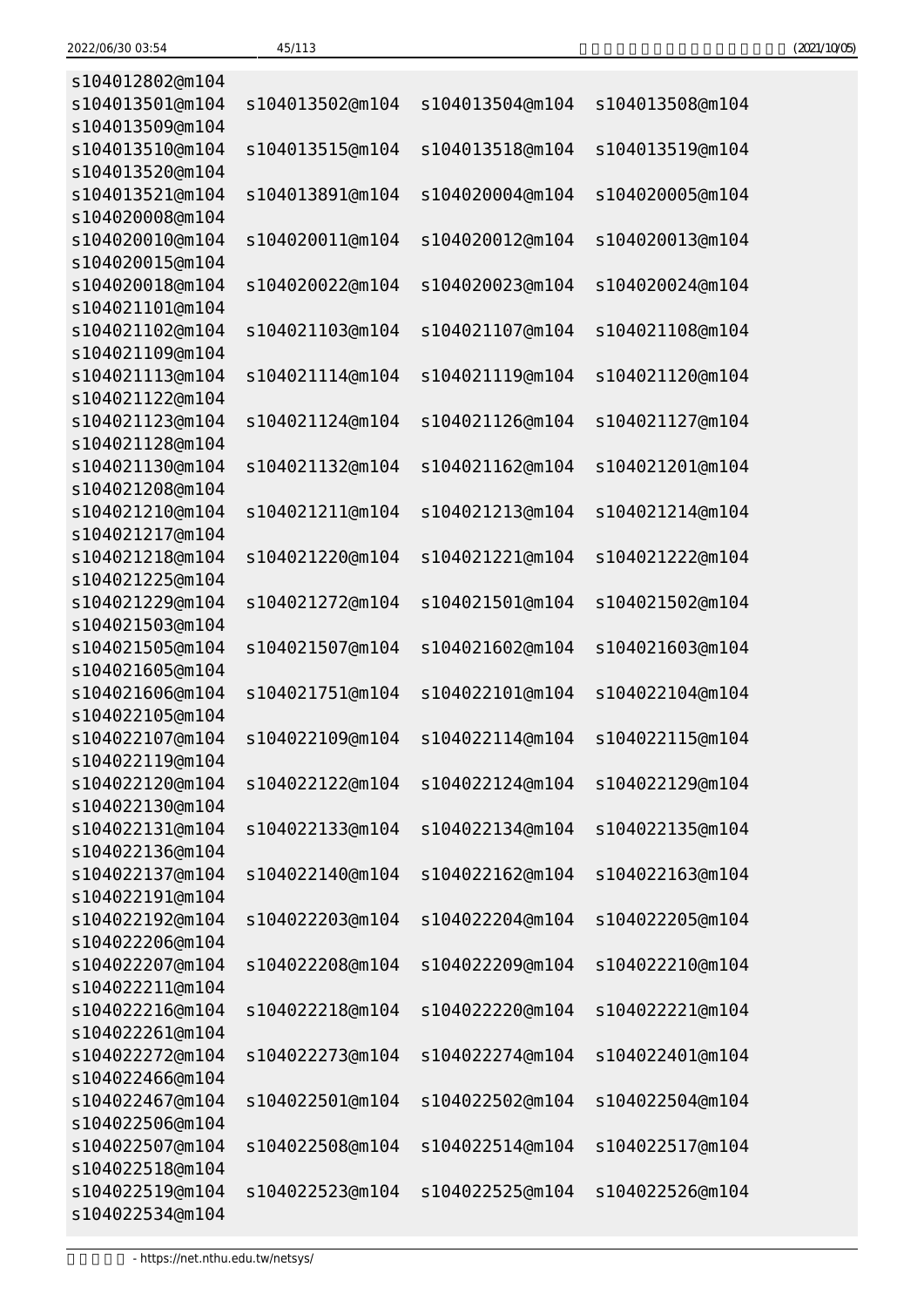| s104022535@m104<br>s104022543@m104 | s104022536@m104                    | s104022537@m104                    | s104022539@m104                    |
|------------------------------------|------------------------------------|------------------------------------|------------------------------------|
| s104022549@m104                    | s104022551@m104                    | s104022552@m104                    | s104022554@m104                    |
| s104022555@m104                    |                                    |                                    |                                    |
| s104022806@m104                    | s104022901@m104                    | s104023002@m104                    | s104023004@m104                    |
| s104023005@m104                    |                                    |                                    |                                    |
| s104023006@m104                    | s104023009@m104                    | s104023011@m104                    | s104023012@m104                    |
| s104023013@m104                    |                                    |                                    |                                    |
| s104023014@m104                    | s104023017@m104                    | s104023019@m104                    | s104023020@m104                    |
| s104023022@m104                    |                                    |                                    |                                    |
| s104023024@m104<br>s104023029@m104 | s104023025@m104                    | s104023027@m104                    | s104023028@m104                    |
| s104023030@m104                    | s104023032@m104                    | s104023034@m104                    | s104023036@m104                    |
| s104023037@m104                    |                                    |                                    |                                    |
| s104023039@m104                    | s104023040@m104                    | s104023044@m104                    | s104023045@m104                    |
| s104023047@m104                    |                                    |                                    |                                    |
| s104023049@m104                    | s104023050@m104                    | s104023051@m104                    | s104023054@m104                    |
| s104023055@m104                    |                                    |                                    |                                    |
| s104023056@m104                    | s104023057@m104                    | s104023058@m104                    | s104023060@m104                    |
| s104023065@m104                    |                                    |                                    |                                    |
| s104023067@m104                    | s104023069@m104                    | s104023071@m104                    | s104023073@m104                    |
| s104023091@m104                    |                                    |                                    |                                    |
| s104023403@m104                    | s104023456@m104                    | s104023502@m104                    | s104023504@m104                    |
| s104023505@m104                    |                                    |                                    |                                    |
| s104023506@m104                    | s104023508@m104                    | s104023509@m104                    | s104023511@m104                    |
| s104023513@m104<br>s104023517@m104 | s104023518@m104                    | s104023519@m104                    | s104023520@m104                    |
| s104023522@m104                    |                                    |                                    |                                    |
| s104023523@m104                    | s104023524@m104                    | s104023527@m104                    | s104023528@m104                    |
| s104023529@m104                    |                                    |                                    |                                    |
| s104023533@m104                    | s104023534@m104                    | s104023535@m104                    | s104023536@m104                    |
| s104023537@m104                    |                                    |                                    |                                    |
| s104023542@m104                    | s104023545@m104                    | s104023546@m104                    | s104023547@m104                    |
| s104023553@m104                    |                                    |                                    |                                    |
| s104023554@m104                    | s104023558@m104                    | s104023559@m104                    | s104023560@m104                    |
| s104023561@m104                    |                                    |                                    |                                    |
| s104023562@m104                    | s104023563@m104                    | s104023564@m104                    | s104023566@m104                    |
| s104023567@m104                    |                                    |                                    |                                    |
| s104023568@m104                    | s104023569@m104                    | s104023571@m104                    | s104023572@m104                    |
| s104023573@m104                    |                                    |                                    |                                    |
| s104023574@m104                    | s104023577@m104<br>s104023802@m104 | s104023578@m104<br>s104023873@m104 | s104023701@m104<br>s104023874@m104 |
| s104023702@m104<br>s104023876@m104 |                                    |                                    |                                    |
| s104023877@m104                    | s104023878@m104                    | s104024401@m104                    | s104024504@m104                    |
| s104024507@m104                    |                                    |                                    |                                    |
| s104024509@m104                    | s104024510@m104                    | s104024511@m104                    | s104024512@m104                    |
| s104024516@m104                    |                                    |                                    |                                    |
| s104024519@m104                    | s104024521@m104                    | s104024522@m104                    | s104024523@m104                    |
| s104024701@m104                    |                                    |                                    |                                    |
| s104025401@m104                    | s104025701@m104                    | s104030002@m104                    | s104030003@m104                    |
| s104030004@m104                    |                                    |                                    |                                    |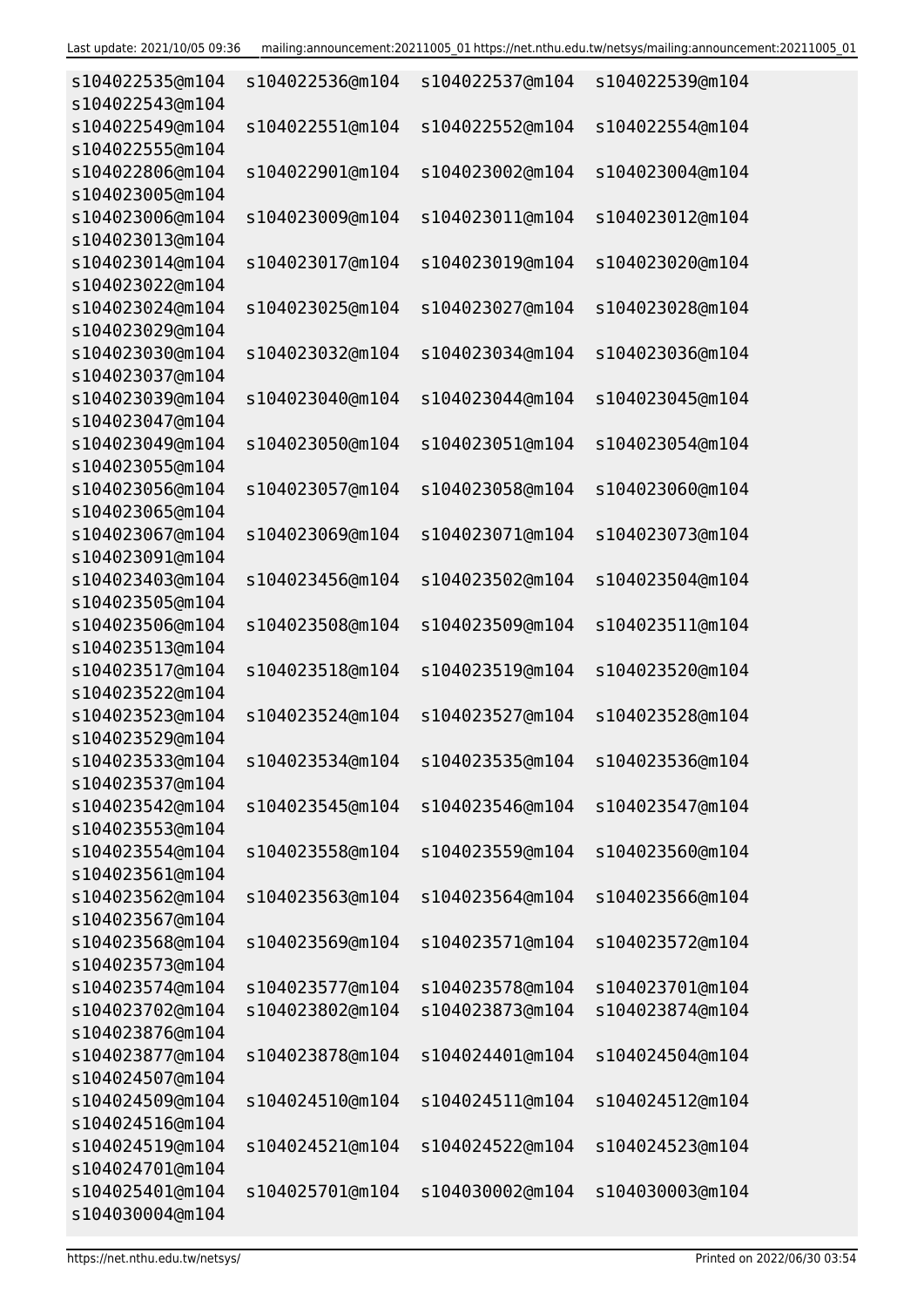| 2022/06/30 03:54 | 47/113<br>____ | (2021/10/05) |
|------------------|----------------|--------------|
|------------------|----------------|--------------|

| s104030007@m104<br>s104030014@m104 | s104030009@m104 | s104030010@m104 | s104030012@m104 |
|------------------------------------|-----------------|-----------------|-----------------|
| s104030017@m104<br>s104030026@m104 | s104030020@m104 | s104030022@m104 | s104030025@m104 |
| s104030027@m104                    | s104030029@m104 | s104030030@m104 | s104030032@m104 |
| s104030072@m104                    |                 |                 |                 |
| s104030601@m104<br>s104030606@m104 | s104030603@m104 | s104030604@m104 | s104030605@m104 |
| s104031103@m104<br>s104031112@m104 | s104031104@m104 | s104031106@m104 | s104031107@m104 |
| s104031113@m104<br>s104031118@m104 | s104031114@m104 | s104031116@m104 | s104031117@m104 |
| s104031119@m104                    | s104031121@m104 | s104031125@m104 | s104031127@m104 |
| s104031129@m104                    |                 |                 |                 |
| s104031130@m104                    | s104031131@m104 | s104031132@m104 | s104031134@m104 |
| s104031135@m104                    |                 |                 |                 |
| s104031136@m104                    | s104031141@m104 | s104031142@m104 | s104031143@m104 |
| s104031145@m104                    | s104031146@m104 | s104031147@m104 | s104031171@m104 |
| s104031172@m104                    |                 |                 |                 |
| s104031202@m104                    | s104031203@m104 | s104031205@m104 | s104031206@m104 |
| s104031207@m104                    |                 |                 |                 |
| s104031208@m104                    | s104031209@m104 | s104031211@m104 | s104031212@m104 |
| s104031215@m104                    |                 |                 |                 |
| s104031216@m104                    | s104031217@m104 | s104031218@m104 | s104031219@m104 |
| s104031223@m104<br>s104031224@m104 | s104031228@m104 | s104031230@m104 | s104031232@m104 |
| s104031234@m104                    |                 |                 |                 |
| s104031236@m104                    | s104031237@m104 | s104031239@m104 | s104031240@m104 |
| s104031242@m104                    |                 |                 |                 |
| s104031243@m104                    | s104031246@m104 | s104031248@m104 | s104031249@m104 |
| s104031271@m104                    |                 |                 |                 |
| s104031272@m104                    | s104031466@m104 | s104031501@m104 | s104031507@m104 |
| s104031509@m104                    |                 |                 |                 |
| s104031510@m104                    | s104031511@m104 | s104031513@m104 | s104031518@m104 |
| s104031519@m104                    |                 |                 |                 |
| s104031520@m104                    | s104031521@m104 | s104031523@m104 | s104031524@m104 |
| s104031525@m104                    |                 |                 |                 |
| s104031528@m104                    | s104031530@m104 | s104031531@m104 | s104031532@m104 |
| s104031533@m104                    |                 |                 |                 |
| s104031534@m104                    | s104031535@m104 | s104031536@m104 | s104031541@m104 |
| s104031544@m104                    |                 |                 |                 |
| s104031545@m104                    | s104031546@m104 | s104031549@m104 | s104031550@m104 |
| s104031551@m104                    |                 |                 |                 |
| s104031552@m104                    | s104031553@m104 | s104031554@m104 | s104031560@m104 |
| s104031564@m104<br>s104031565@m104 | s104031566@m104 | s104031567@m104 |                 |
| s104031571@m104                    |                 |                 | s104031570@m104 |
| s104031578@m104                    | s104031581@m104 | s104031582@m104 | s104031586@m104 |
| s104031589@m104                    |                 |                 |                 |
| s104031590@m104                    | s104031592@m104 | s104031596@m104 | s104031597@m104 |
| s104031599@m104                    |                 |                 |                 |
|                                    |                 |                 |                 |

- https://net.nthu.edu.tw/netsys/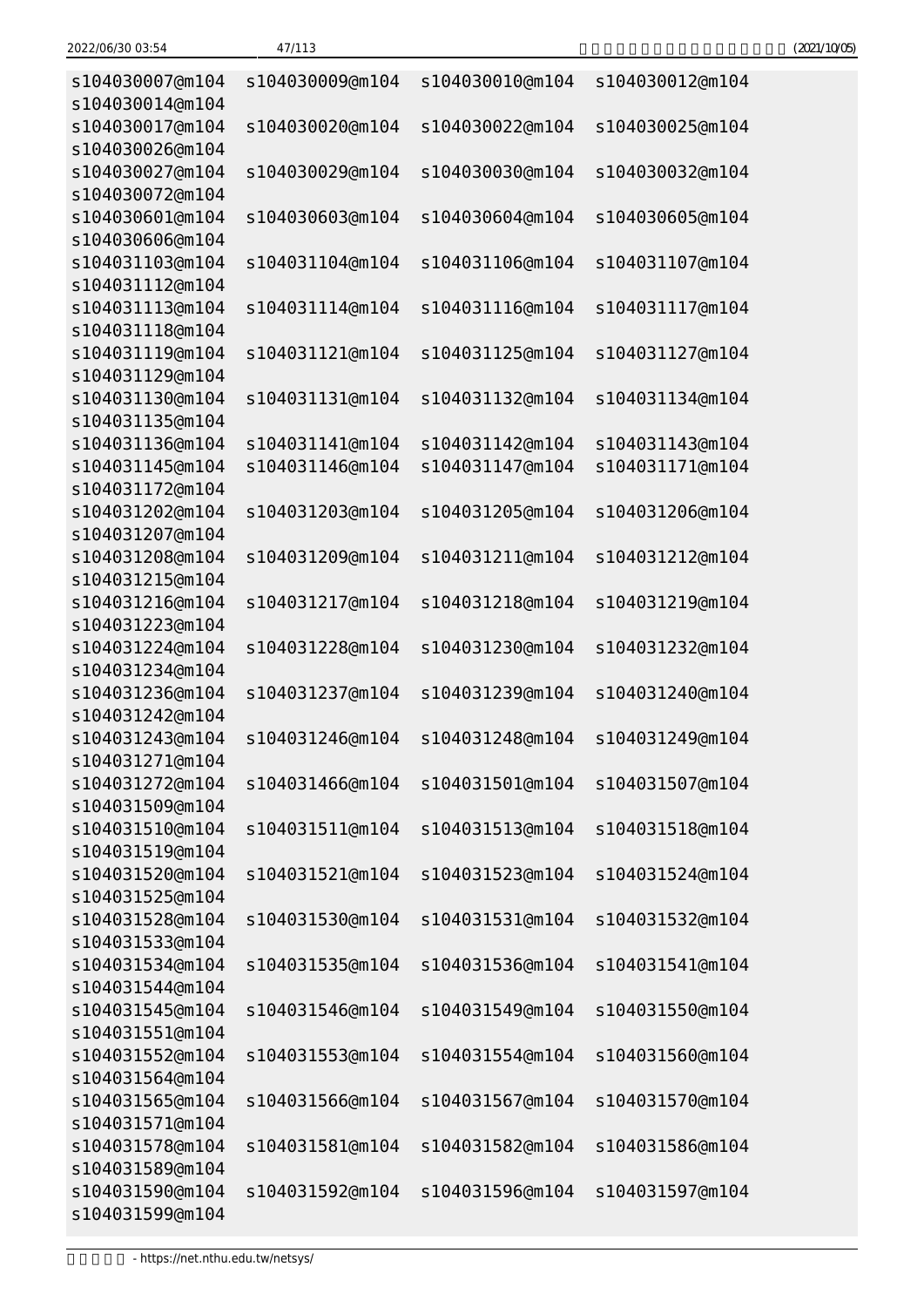| s104031601@m104<br>s104031805@m104 | s104031602@m104 | s104031603@m104 | s104031604@m104 |
|------------------------------------|-----------------|-----------------|-----------------|
| s104031814@m104                    | s104031818@m104 | s104031901@m104 | s104032001@m104 |
| s104032002@m104                    |                 |                 |                 |
| s104032003@m104<br>s104032011@m104 | s104032004@m104 | s104032008@m104 | s104032010@m104 |
| s104032012@m104<br>s104032020@m104 | s104032013@m104 | s104032018@m104 | s104032019@m104 |
| s104032021@m104                    | s104032022@m104 | s104032023@m104 | s104032024@m104 |
| s104032025@m104                    |                 |                 |                 |
| s104032028@m104                    | s104032030@m104 | s104032031@m104 | s104032032@m104 |
| s104032034@m104                    |                 |                 |                 |
| s104032038@m104                    | s104032040@m104 | s104032041@m104 | s104032043@m104 |
| s104032050@m104                    |                 |                 |                 |
| s104032052@m104                    | s104032053@m104 | s104032055@m104 | s104032061@m104 |
| s104032072@m104                    |                 |                 |                 |
| s104032073@m104                    | s104032421@m104 | s104032422@m104 | s104032424@m104 |
| s104032502@m104                    |                 |                 |                 |
| s104032506@m104                    | s104032507@m104 | s104032508@m104 | s104032510@m104 |
| s104032513@m104                    | s104032514@m104 | s104032515@m104 | s104032517@m104 |
| s104032519@m104                    |                 |                 |                 |
| s104032522@m104                    | s104032525@m104 | s104032526@m104 | s104032531@m104 |
| s104032533@m104                    |                 |                 |                 |
| s104032535@m104                    | s104032536@m104 | s104032538@m104 | s104032540@m104 |
| s104032541@m104                    |                 |                 |                 |
| s104032542@m104                    | s104032545@m104 | s104032547@m104 | s104032548@m104 |
| s104032549@m104                    |                 |                 |                 |
| s104032550@m104                    | s104032551@m104 | s104032552@m104 | s104032554@m104 |
| s104032555@m104                    |                 |                 |                 |
| s104032556@m104                    | s104032558@m104 | s104032559@m104 | s104032560@m104 |
| s104032562@m104                    |                 |                 |                 |
| s104032564@m104                    | s104032565@m104 | s104032709@m104 | s104032710@m104 |
| s104032801@m104                    |                 |                 |                 |
| s104032810@m104                    | s104032891@m104 | s104032892@m104 | s104033106@m104 |
| s104033109@m104                    |                 |                 |                 |
| s104033113@m104<br>s104033122@m104 | s104033114@m104 | s104033117@m104 | s104033118@m104 |
| s104033125@m104                    | s104033127@m104 | s104033129@m104 | s104033130@m104 |
| s104033133@m104                    |                 |                 |                 |
| s104033134@m104                    | s104033136@m104 | s104033139@m104 | s104033141@m104 |
| s104033142@m104                    |                 |                 |                 |
| s104033148@m104                    | s104033149@m104 | s104033150@m104 | s104033151@m104 |
| s104033152@m104                    |                 |                 |                 |
| s104033161@m104                    | s104033162@m104 | s104033163@m104 | s104033172@m104 |
| s104033174@m104                    |                 |                 |                 |
| s104033202@m104                    | s104033205@m104 | s104033210@m104 | s104033211@m104 |
| s104033214@m104                    |                 |                 |                 |
| s104033216@m104                    | s104033220@m104 | s104033221@m104 | s104033225@m104 |
| s104033228@m104                    |                 |                 |                 |
| s104033231@m104                    | s104033237@m104 | s104033244@m104 | s104033246@m104 |
| s104033248@m104                    |                 |                 |                 |
|                                    |                 |                 |                 |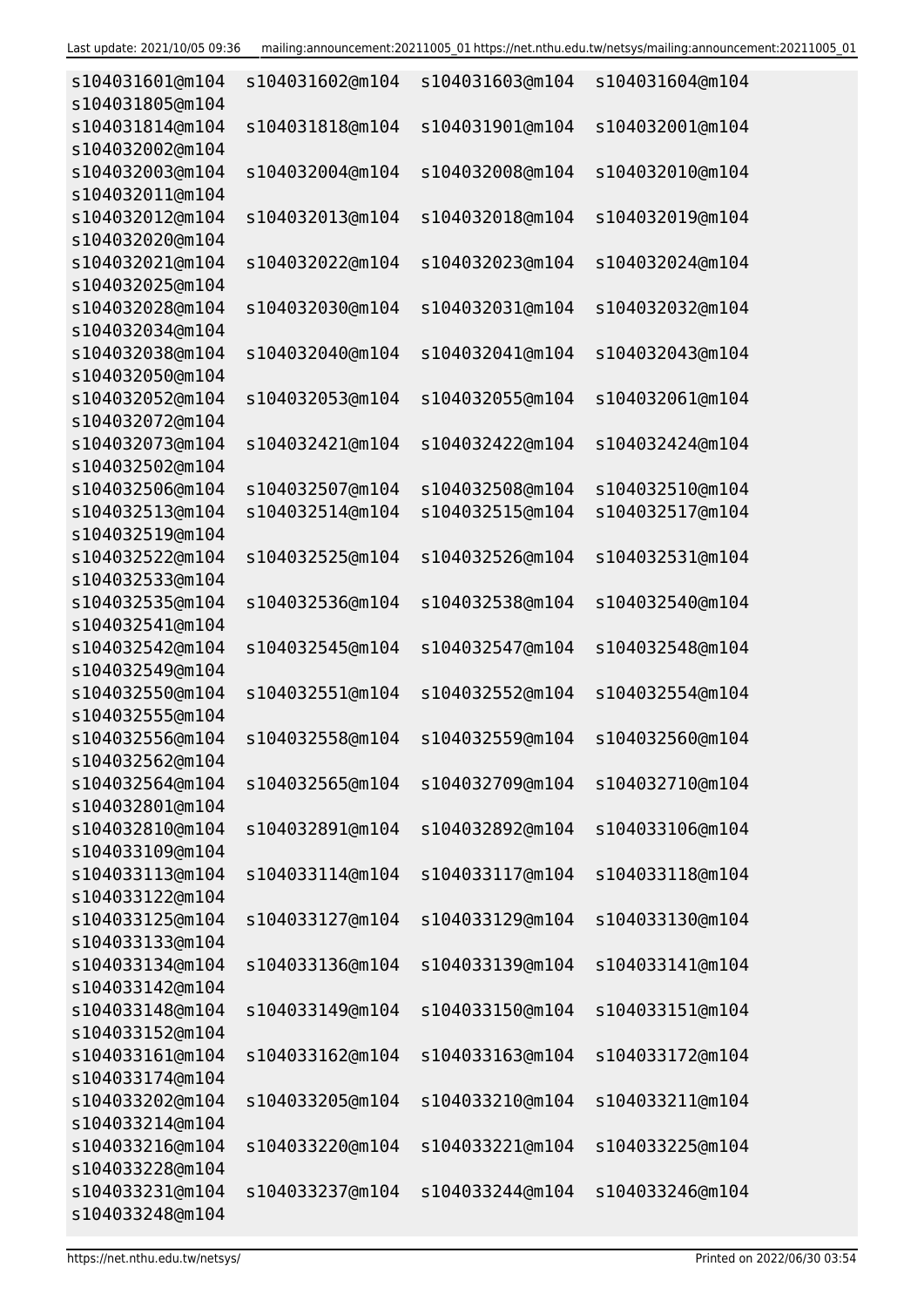| 2022/06/30 03:54 | 49/113 | (2021/10/05) |
|------------------|--------|--------------|
|                  |        |              |

| s104033250@m104<br>s104033401@m104 | s104033252@m104 | s104033271@m104 | s104033273@m104 |
|------------------------------------|-----------------|-----------------|-----------------|
| s104033466@m104                    | s104033468@m104 | s104033469@m104 | s104033503@m104 |
| s104033504@m104<br>s104033505@m104 | s104033506@m104 | s104033507@m104 | s104033508@m104 |
| s104033509@m104                    |                 |                 |                 |
| s104033510@m104<br>s104033519@m104 | s104033511@m104 | s104033512@m104 | s104033517@m104 |
| s104033520@m104                    | s104033524@m104 | s104033531@m104 | s104033533@m104 |
| s104033535@m104                    | s104033536@m104 | s104033538@m104 | s104033540@m104 |
| s104033543@m104                    |                 |                 |                 |
| s104033546@m104                    | s104033547@m104 | s104033548@m104 | s104033550@m104 |
| s104033551@m104                    |                 |                 |                 |
| s104033552@m104                    | s104033555@m104 | s104033556@m104 | s104033558@m104 |
| s104033559@m104                    |                 |                 |                 |
| s104033561@m104                    | s104033563@m104 | s104033564@m104 | s104033565@m104 |
| s104033567@m104                    |                 |                 |                 |
| s104033568@m104                    | s104033570@m104 | s104033571@m104 | s104033573@m104 |
| s104033575@m104                    |                 |                 |                 |
| s104033576@m104                    | s104033578@m104 | s104033585@m104 | s104033587@m104 |
| s104033589@m104                    |                 |                 |                 |
| s104033590@m104<br>s104033596@m104 | s104033592@m104 | s104033593@m104 | s104033595@m104 |
| s104033602@m104                    | s104033603@m104 | s104033605@m104 | s104033606@m104 |
| s104033607@m104                    |                 |                 |                 |
| s104033608@m104                    | s104033612@m104 | s104033613@m104 | s104033614@m104 |
| s104033616@m104                    |                 |                 |                 |
| s104033617@m104                    | s104033710@m104 | s104033802@m104 | s104033803@m104 |
| s104033807@m104                    |                 |                 |                 |
| s104033810@m104                    | s104033871@m104 | s104034001@m104 | s104034004@m104 |
| s104034005@m104                    |                 |                 |                 |
| s104034006@m104                    | s104034007@m104 | s104034009@m104 | s104034011@m104 |
| s104034012@m104                    |                 |                 |                 |
| s104034013@m104                    | s104034014@m104 | s104034015@m104 | s104034016@m104 |
| s104034017@m104                    |                 |                 |                 |
| s104034018@m104                    | s104034020@m104 | s104034022@m104 | s104034023@m104 |
| s104034025@m104                    |                 |                 |                 |
| s104034026@m104                    | s104034027@m104 | s104034029@m104 | s104034031@m104 |
| s104034032@m104                    |                 |                 |                 |
| s104034033@m104                    | s104034035@m104 | s104034037@m104 | s104034038@m104 |
| s104034039@m104                    |                 |                 |                 |
| s104034041@m104                    | s104034044@m104 | s104034045@m104 | s104034047@m104 |
| s104034049@m104                    |                 |                 |                 |
| s104034050@m104                    | s104034051@m104 | s104034052@m104 | s104034054@m104 |
| s104034056@m104                    |                 |                 |                 |
| s104034058@m104                    | s104034066@m104 | s104034068@m104 | s104034075@m104 |
| s104034077@m104                    |                 | s104034091@m104 | s104034401@m104 |
| s104034081@m104                    | s104034083@m104 |                 |                 |

s104034502@m104 s104034505@m104 s104034510@m104 s104034514@m104

s104034466@m104

s104034515@m104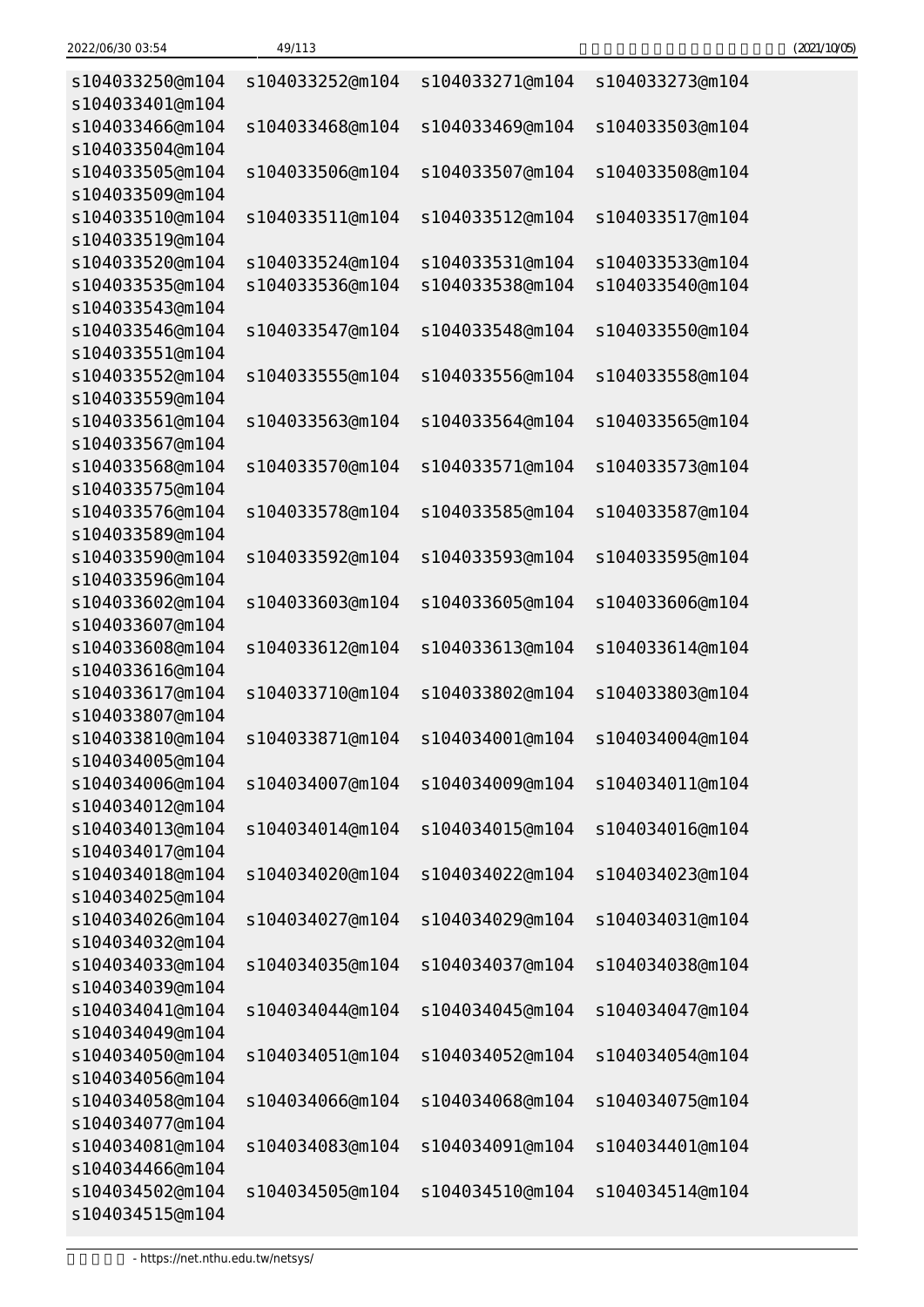| s104034517@m104<br>s104034525@m104 | s104034520@m104 | s104034522@m104 | s104034524@m104 |
|------------------------------------|-----------------|-----------------|-----------------|
| s104034527@m104                    | s104034531@m104 | s104034532@m104 | s104034534@m104 |
| s104034535@m104<br>s104034536@m104 |                 |                 |                 |
| s104034544@m104                    | s104034541@m104 | s104034542@m104 | s104034543@m104 |
| s104034545@m104                    | s104034548@m104 | s104034549@m104 | s104034557@m104 |
| s104034560@m104                    |                 |                 |                 |
| s104034561@m104                    | s104034563@m104 | s104034564@m104 | s104034565@m104 |
| s104034566@m104                    |                 |                 |                 |
| s104034603@m104<br>s104034703@m104 | s104034606@m104 | s104034608@m104 | s104034702@m104 |
| s104035501@m104                    | s104035503@m104 | s104035504@m104 | s104035507@m104 |
| s104035508@m104                    |                 |                 |                 |
| s104035509@m104                    | s104035511@m104 | s104035513@m104 | s104035514@m104 |
| s104035515@m104                    |                 |                 |                 |
| s104035516@m104                    | s104035517@m104 | s104035522@m104 | s104035523@m104 |
| s104035710@m104                    |                 |                 |                 |
| s104035805@m104                    | s104035806@m104 | s104035871@m104 | s104035878@m104 |
| s104035880@m104                    |                 |                 |                 |
| s104035892@m104                    | s104035893@m104 | s104036521@m104 | s104036525@m104 |
| s104036526@m104                    |                 |                 |                 |
| s104036527@m104                    | s104036531@m104 | s104038501@m104 | s104038504@m104 |
| s104038505@m104                    |                 |                 |                 |
| s104038510@m104                    | s104038511@m104 | s104038512@m104 | s104038513@m104 |
| s104038514@m104                    |                 |                 |                 |
| s104038515@m104                    | s104041001@m104 | s104041002@m104 | s104041004@m104 |
| s104041005@m104                    |                 |                 |                 |
| s104041007@m104<br>s104041016@m104 | s104041008@m104 | s104041013@m104 | s104041014@m104 |
| s104041018@m104                    | s104041019@m104 | s104041023@m104 | s104041025@m104 |
| s104041028@m104                    |                 |                 |                 |
| s104041032@m104                    | s104041033@m104 | s104041036@m104 | s104041041@m104 |
| s104041042@m104                    |                 |                 |                 |
| s104041045@m104                    | s104041047@m104 | s104041048@m104 | s104041049@m104 |
| s104041071@m104                    |                 |                 |                 |
| s104041072@m104                    | s104041073@m104 | s104041401@m104 | s104041467@m104 |
| s104041468@m104                    |                 |                 |                 |
| s104041470@m104                    | s104041471@m104 | s104041501@m104 | s104041502@m104 |
| s104041507@m104                    |                 |                 |                 |
| s104041512@m104                    | s104041806@m104 | s104042001@m104 | s104042002@m104 |
| s104042003@m104                    |                 |                 |                 |
| s104042004@m104                    | s104042005@m104 | s104042006@m104 | s104042008@m104 |
| s104042009@m104                    |                 |                 |                 |
| s104042010@m104                    | s104042012@m104 | s104042013@m104 | s104042014@m104 |
| s104042016@m104                    |                 |                 |                 |
| s104042017@m104<br>s104042027@m104 | s104042020@m104 | s104042022@m104 | s104042026@m104 |
| s104042028@m104                    | s104042029@m104 | s104042032@m104 | s104042034@m104 |
| s104042035@m104                    |                 |                 |                 |
| s104042036@m104                    | s104042038@m104 | s104042041@m104 | s104042042@m104 |
|                                    |                 |                 |                 |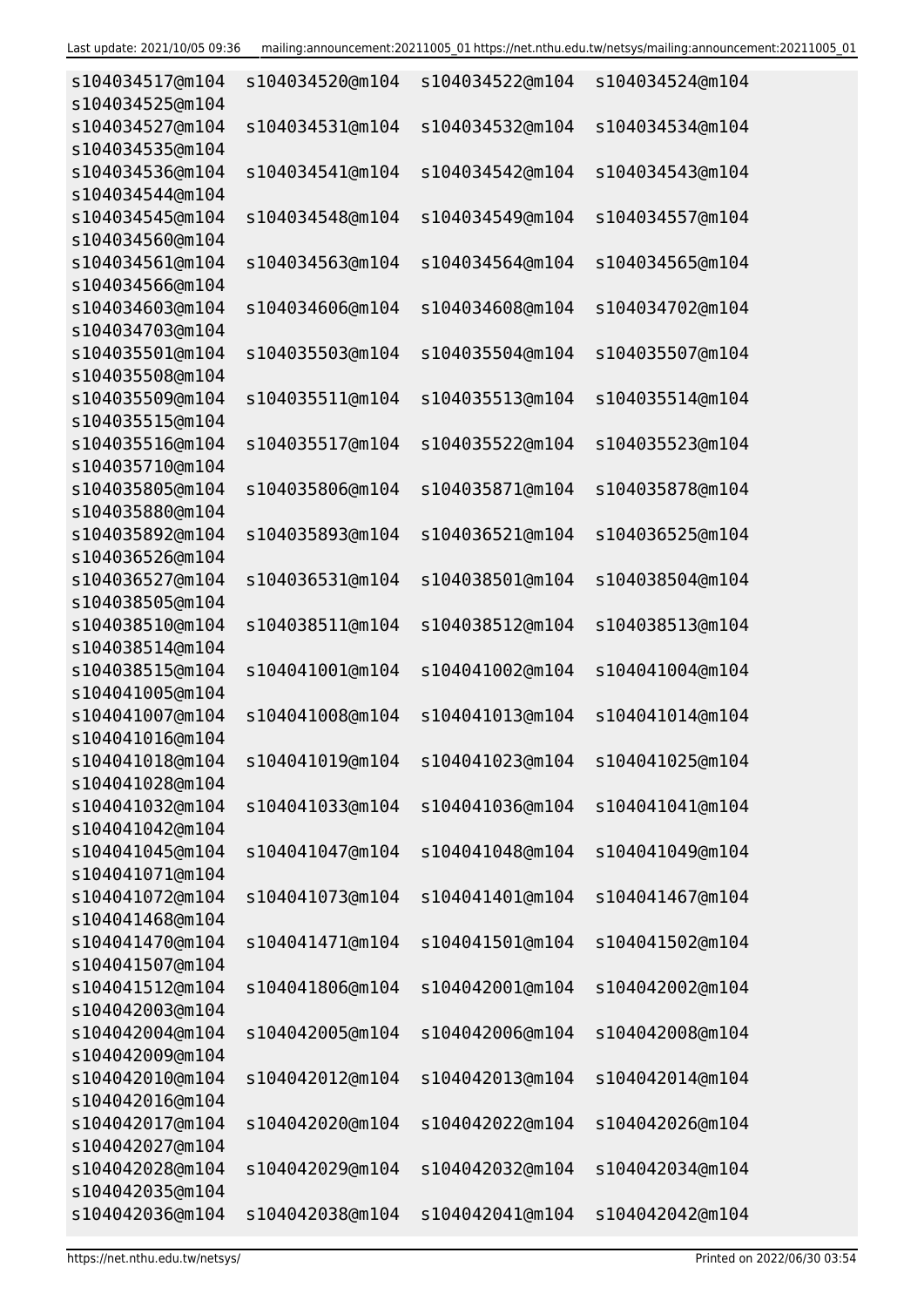| (2021/10/05) |
|--------------|
|--------------|

| s104042043@m104                    |                 |                 |                 |
|------------------------------------|-----------------|-----------------|-----------------|
| s104042044@m104                    | s104042045@m104 | s104042061@m104 | s104042062@m104 |
| s104042071@m104                    |                 |                 |                 |
| s104042072@m104                    | s104042421@m104 | s104042502@m104 | s104042504@m104 |
| s104042505@m104                    |                 |                 |                 |
| s104042604@m104                    | s104042606@m104 | s104042609@m104 | s104042610@m104 |
| s104042701@m104                    |                 |                 |                 |
| s104043467@m104                    | s104043468@m104 | s104043501@m104 | s104043602@m104 |
| s104043607@m104                    |                 |                 |                 |
| s104044501@m104                    | s104044504@m104 | s104044506@m104 | s104044509@m104 |
| s104044512@m104                    |                 |                 |                 |
| s104045466@m104                    | s104045503@m104 | s104045512@m104 | s104045704@m104 |
| s104046466@m104                    |                 |                 |                 |
| s104046501@m104                    | s104046502@m104 | s104046503@m104 | s104046506@m104 |
| s104046891@m104                    |                 |                 |                 |
| s104047507@m104                    | s104048106@m104 | s104048107@m104 | s104048108@m104 |
| s104048109@m104                    |                 |                 |                 |
| s104048110@m104                    | s104048112@m104 | s104048113@m104 | s104048115@m104 |
| s104048116@m104                    |                 |                 |                 |
| s104048117@m104                    | s104048120@m104 | s104048121@m104 | s104048122@m104 |
| s104048123@m104                    |                 |                 |                 |
| s104048124@m104                    | s104048125@m104 | s104048126@m104 | s104048127@m104 |
| s104048129@m104                    |                 |                 |                 |
| s104048130@m104                    | s104048131@m104 | s104048134@m104 | s104048136@m104 |
| s104048138@m104                    |                 |                 |                 |
| s104048139@m104                    | s104048140@m104 | s104048141@m104 | s104048161@m104 |
| s104048162@m104                    |                 |                 |                 |
| s104048202@m104                    | s104048203@m104 | s104048205@m104 | s104048206@m104 |
| s104048208@m104                    |                 |                 |                 |
| s104048209@m104                    | s104048210@m104 | s104048211@m104 | s104048215@m104 |
| s104048216@m104                    |                 |                 |                 |
| s104048217@m104                    | s104048219@m104 | s104048220@m104 | s104048221@m104 |
| s104048222@m104                    |                 |                 |                 |
| s104048224@m104                    | s104048225@m104 | s104048229@m104 | s104048230@m104 |
| s104048231@m104                    |                 |                 |                 |
| s104048233@m104                    | s104048234@m104 | s104048236@m104 | s104048237@m104 |
| s104048238@m104                    |                 |                 |                 |
| s104048240@m104                    | s104048261@m104 | s104048271@m104 | s104049466@m104 |
| s104049503@m104<br>s104049509@m104 |                 |                 |                 |
| s104060004@m104                    | s104049511@m104 | s104049801@m104 | s104060001@m104 |
| s104060008@m104                    | s104060009@m104 | s104060014@m104 | s104060017@m104 |
| s104060024@m104                    |                 |                 |                 |
| s104060026@m104                    | s104061107@m104 | s104061108@m104 | s104061110@m104 |
| s104061113@m104                    |                 |                 |                 |
| s104061116@m104                    | s104061119@m104 | s104061122@m104 | s104061123@m104 |
| s104061124@m104                    |                 |                 |                 |
| s104061125@m104                    | s104061127@m104 | s104061130@m104 | s104061132@m104 |
| s104061133@m104                    |                 |                 |                 |
| s104061135@m104                    | s104061136@m104 | s104061137@m104 | s104061139@m104 |
| s104061142@m104                    |                 |                 |                 |
|                                    |                 |                 |                 |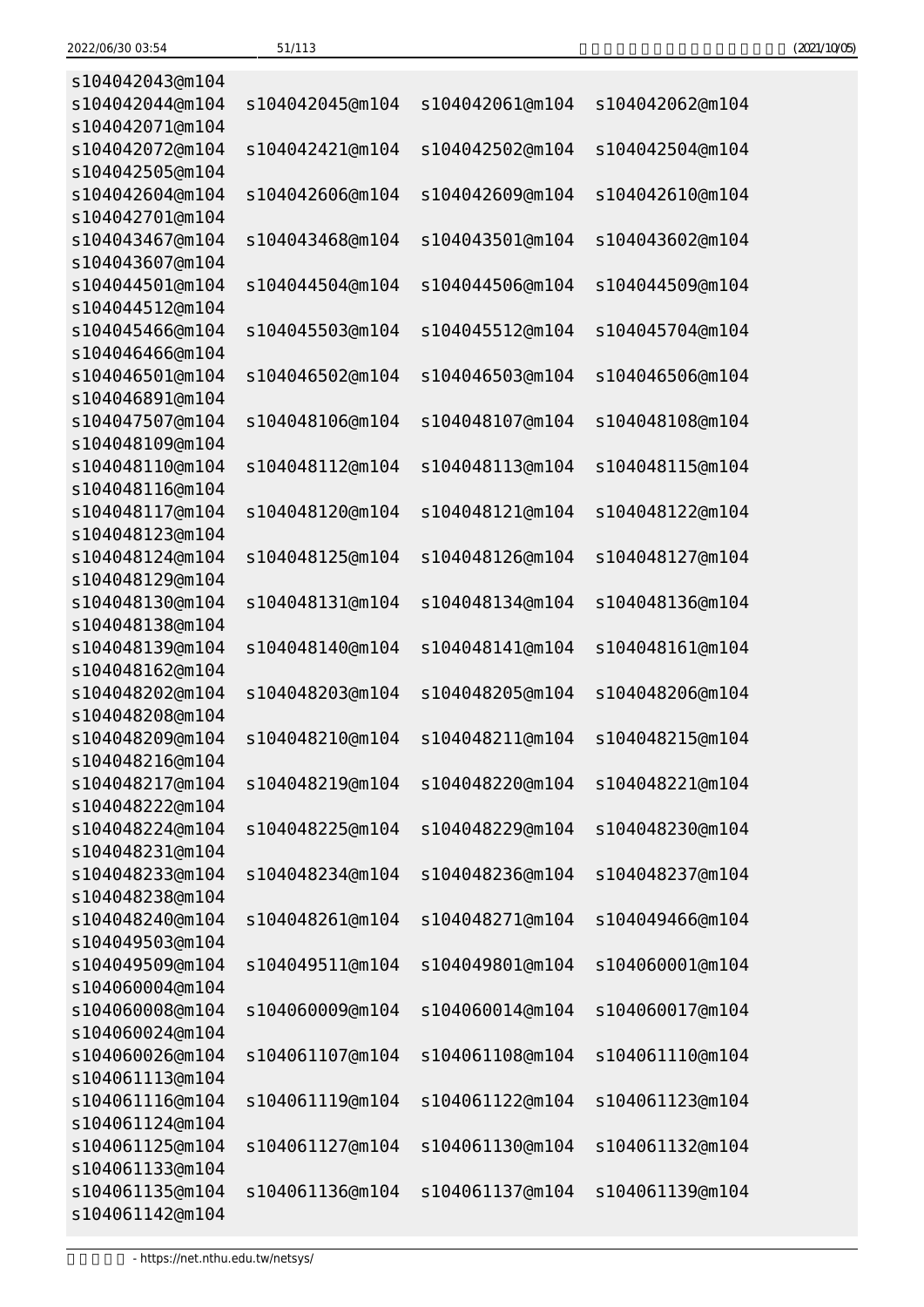| s104061145@m104<br>s104061153@m104 | s104061148@m104 | s104061149@m104 | s104061152@m104 |
|------------------------------------|-----------------|-----------------|-----------------|
| s104061155@m104<br>s104061209@m104 | s104061201@m104 | s104061203@m104 | s104061208@m104 |
| s104061211@m104<br>s104061230@m104 | s104061217@m104 | s104061222@m104 | s104061227@m104 |
| s104061232@m104                    | s104061234@m104 | s104061235@m104 | s104061237@m104 |
| s104061238@m104<br>s104061240@m104 | s104061243@m104 | s104061248@m104 | s104061250@m104 |
| s104061421@m104<br>s104061466@m104 | s104061467@m104 | s104061468@m104 | s104061469@m104 |
| s104061501@m104<br>s104061502@m104 | s104061503@m104 | s104061504@m104 | s104061505@m104 |
| s104061506@m104<br>s104061507@m104 | s104061509@m104 | s104061510@m104 | s104061513@m104 |
| s104061514@m104<br>s104061515@m104 | s104061517@m104 | s104061519@m104 | s104061520@m104 |
| s104061521@m104<br>s104061526@m104 | s104061527@m104 | s104061528@m104 | s104061533@m104 |
| s104061534@m104<br>s104061537@m104 | s104061539@m104 | s104061540@m104 | s104061543@m104 |
| s104061544@m104<br>s104061545@m104 | s104061547@m104 | s104061548@m104 | s104061550@m104 |
| s104061551@m104<br>s104061554@m104 | s104061556@m104 | s104061558@m104 | s104061559@m104 |
| s104061561@m104<br>s104061562@m104 | s104061564@m104 | s104061565@m104 | s104061567@m104 |
| s104061569@m104<br>s104061571@m104 | s104061572@m104 | s104061574@m104 | s104061579@m104 |
| s104061580@m104<br>s104061581@m104 |                 |                 |                 |
| s104061589@m104<br>s104061590@m104 | s104061591@m104 | s104061594@m104 | s104061595@m104 |
| s104061598@m104<br>s104061600@m104 | s104061603@m104 | s104061605@m104 | s104061607@m104 |
| s104061609@m104                    |                 |                 |                 |
| s104061610@m104<br>s104061615@m104 | s104061611@m104 | s104061613@m104 | s104061614@m104 |
| s104061616@m104<br>s104061621@m104 | s104061617@m104 | s104061619@m104 | s104061620@m104 |
| s104061623@m104<br>s104061627@m104 | s104061624@m104 | s104061625@m104 | s104061626@m104 |
| s104061628@m104<br>s104061704@m104 | s104061629@m104 | s104061630@m104 | s104061703@m104 |
| s104061813@m104<br>s104062112@m104 | s104062103@m104 | s104062105@m104 | s104062106@m104 |
| s104062114@m104<br>s104062125@m104 | s104062116@m104 | s104062119@m104 | s104062122@m104 |
| s104062126@m104<br>s104062133@m104 | s104062128@m104 | s104062130@m104 | s104062132@m104 |
| s104062134@m104                    | s104062135@m104 | s104062136@m104 | s104062137@m104 |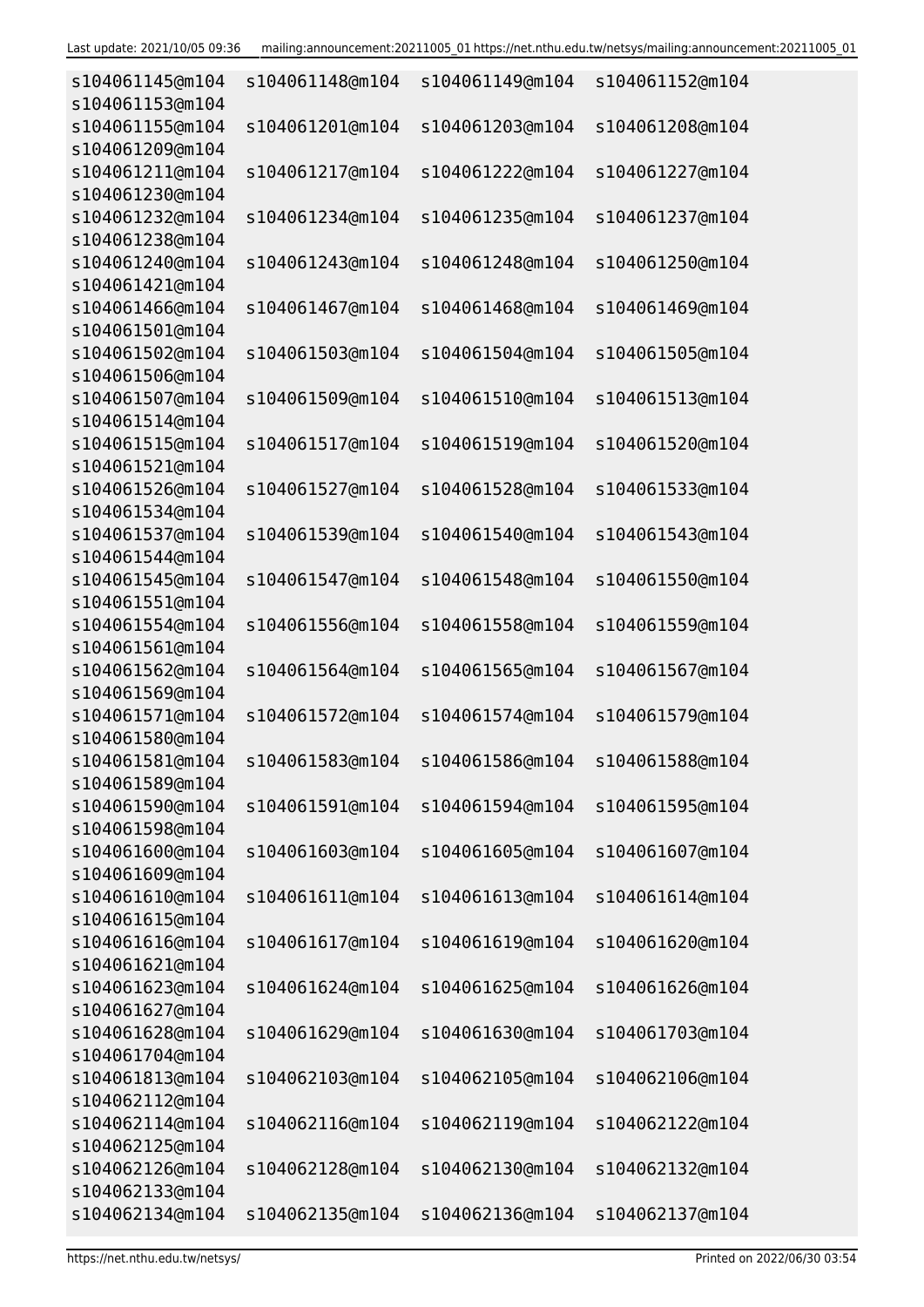| (2021/10/05) |
|--------------|
|--------------|

| s104062140@m104 |                 |                 |                 |
|-----------------|-----------------|-----------------|-----------------|
| s104062181@m104 | s104062209@m104 | s104062210@m104 | s104062211@m104 |
| s104062212@m104 |                 |                 |                 |
| s104062214@m104 | s104062216@m104 | s104062217@m104 | s104062219@m104 |
| s104062222@m104 |                 |                 |                 |
| s104062225@m104 | s104062227@m104 | s104062229@m104 | s104062230@m104 |
| s104062232@m104 |                 |                 |                 |
| s104062233@m104 | s104062234@m104 | s104062237@m104 | s104062242@m104 |
| s104062271@m104 |                 |                 |                 |
| s104062303@m104 | s104062304@m104 | s104062307@m104 | s104062312@m104 |
| s104062314@m104 |                 |                 |                 |
| s104062317@m104 | s104062322@m104 | s104062323@m104 | s104062324@m104 |
| s104062325@m104 |                 |                 |                 |
| s104062329@m104 | s104062330@m104 | s104062331@m104 | s104062334@m104 |
| s104062467@m104 |                 |                 |                 |
| s104062505@m104 | s104062507@m104 | s104062509@m104 | s104062511@m104 |
| s104062513@m104 |                 |                 |                 |
| s104062514@m104 | s104062516@m104 | s104062520@m104 | s104062521@m104 |
| s104062523@m104 |                 |                 |                 |
| s104062525@m104 | s104062526@m104 | s104062529@m104 | s104062530@m104 |
|                 |                 |                 |                 |
| s104062533@m104 |                 |                 |                 |
| s104062534@m104 | s104062536@m104 | s104062537@m104 | s104062538@m104 |
| s104062540@m104 |                 |                 |                 |
| s104062541@m104 | s104062543@m104 | s104062544@m104 | s104062545@m104 |
| s104062546@m104 |                 |                 |                 |
| s104062547@m104 | s104062549@m104 | s104062550@m104 | s104062551@m104 |
| s104062553@m104 |                 |                 |                 |
| s104062554@m104 | s104062555@m104 | s104062556@m104 | s104062557@m104 |
| s104062562@m104 |                 |                 |                 |
| s104062564@m104 | s104062565@m104 | s104062566@m104 | s104062568@m104 |
| s104062572@m104 |                 |                 |                 |
| s104062574@m104 | s104062578@m104 | s104062579@m104 | s104062581@m104 |
| s104062582@m104 |                 |                 |                 |
| s104062583@m104 | s104062585@m104 | s104062588@m104 | s104062589@m104 |
| s104062590@m104 |                 |                 |                 |
| s104062591@m104 | s104062592@m104 | s104062593@m104 | s104062594@m104 |
| s104062595@m104 |                 |                 |                 |
| s104062598@m104 | s104062600@m104 | s104062601@m104 | s104062602@m104 |
| s104062603@m104 |                 |                 |                 |
| s104062607@m104 | s104062608@m104 | s104062610@m104 | s104062612@m104 |
| s104062613@m104 |                 |                 |                 |
| s104062622@m104 | s104062623@m104 | s104062624@m104 | s104062626@m104 |
| s104062627@m104 |                 |                 |                 |
| s104062633@m104 | s104062638@m104 | s104062639@m104 | s104062640@m104 |
| s104062641@m104 |                 |                 |                 |
| s104062642@m104 | s104062644@m104 | s104062648@m104 | s104062649@m104 |
| s104062701@m104 |                 |                 |                 |
| s104062702@m104 | s104062703@m104 | s104062804@m104 | s104062806@m104 |
| s104062892@m104 |                 |                 |                 |
| s104063467@m104 | s104063501@m104 | s104063502@m104 | s104063503@m104 |
| s104063507@m104 |                 |                 |                 |

- https://net.nthu.edu.tw/netsys/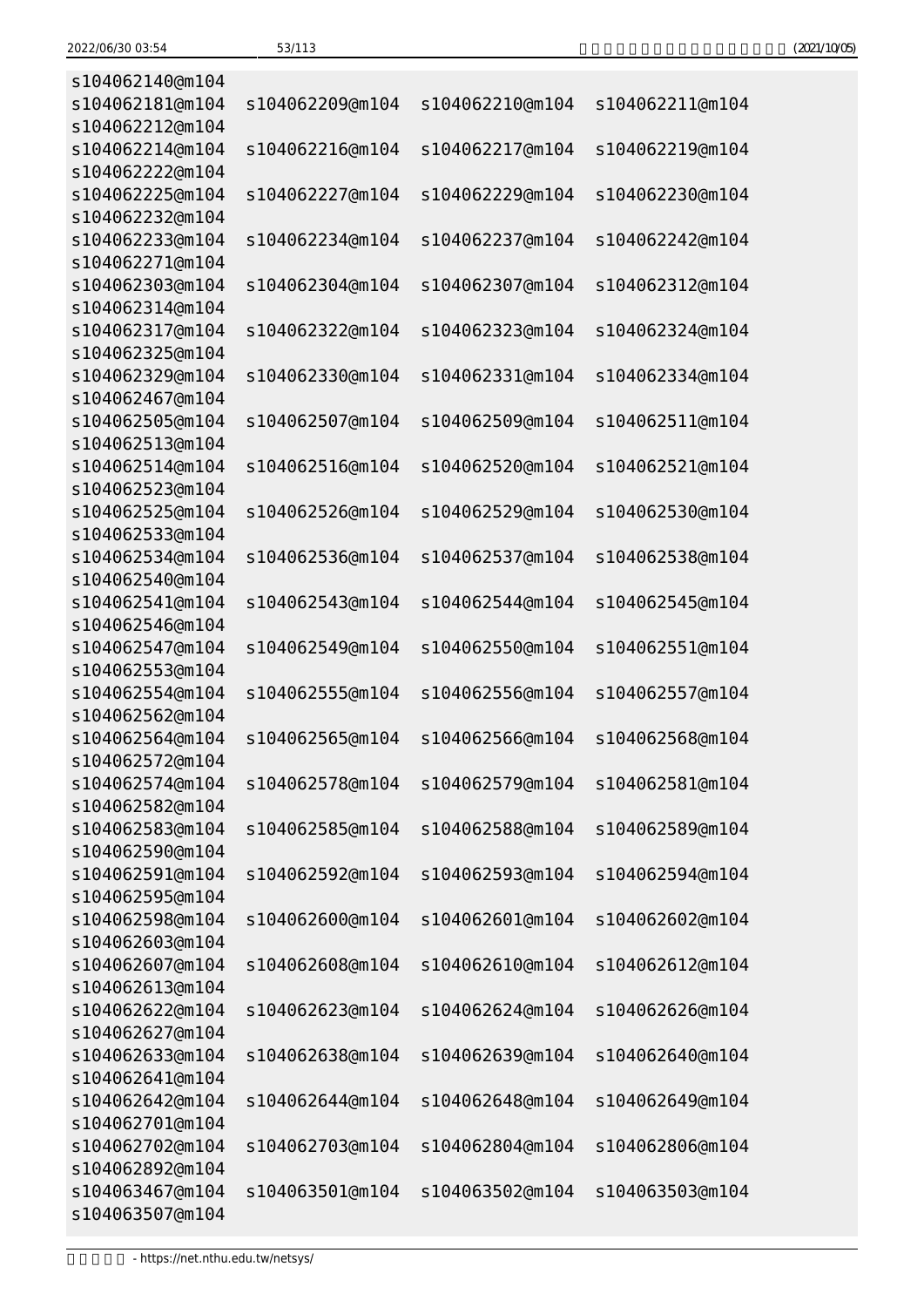| s104063509@m104<br>s104063515@m104 | s104063510@m104 | s104063511@m104 | s104063512@m104 |
|------------------------------------|-----------------|-----------------|-----------------|
| s104063517@m104                    | s104063519@m104 | s104063522@m104 | s104063526@m104 |
| s104063529@m104                    |                 |                 |                 |
| s104063530@m104<br>s104063538@m104 | s104063534@m104 | s104063535@m104 | s104063537@m104 |
| s104063540@m104                    | s104063541@m104 | s104063542@m104 | s104063543@m104 |
| s104063546@m104                    |                 |                 |                 |
| s104063547@m104                    | s104063549@m104 | s104063550@m104 | s104063551@m104 |
| s104063552@m104<br>s104063554@m104 | s104063555@m104 | s104063559@m104 |                 |
| s104063563@m104                    |                 |                 | s104063562@m104 |
| s104063564@m104                    | s104063565@m104 | s104063566@m104 | s104063567@m104 |
| s104063568@m104                    |                 |                 |                 |
| s104063701@m104                    | s104063702@m104 | s104063703@m104 | s104063705@m104 |
| s104064466@m104                    |                 |                 |                 |
| s104064501@m104                    | s104064502@m104 | s104064504@m104 | s104064505@m104 |
| s104064507@m104                    |                 |                 |                 |
| s104064509@m104                    | s104064511@m104 | s104064513@m104 | s104064514@m104 |
| s104064518@m104                    |                 |                 |                 |
| s104064519@m104                    | s104064522@m104 | s104064523@m104 | s104064525@m104 |
| s104064529@m104                    |                 |                 |                 |
| s104064533@m104                    | s104064534@m104 | s104064537@m104 | s104064538@m104 |
| s104064544@m104                    |                 |                 |                 |
| s104064545@m104                    | s104064547@m104 | s104064548@m104 | s104064551@m104 |
| s104064707@m104                    |                 |                 |                 |
| s104065421@m104                    | s104065425@m104 | s104065426@m104 | s104065427@m104 |
| s104065428@m104                    |                 |                 |                 |
| s104065432@m104                    | s104065436@m104 | s104065468@m104 | s104065505@m104 |
| s104065507@m104                    |                 |                 |                 |
| s104065509@m104                    | s104065510@m104 | s104065511@m104 | s104065515@m104 |
| s104065516@m104                    |                 |                 |                 |
| s104065517@m104                    | s104065520@m104 | s104065521@m104 | s104065522@m104 |
| s104065523@m104                    |                 |                 |                 |
| s104065524@m104                    | s104065525@m104 | s104065526@m104 | s104065528@m104 |
| s104065529@m104                    |                 |                 |                 |
| s104065533@m104<br>s104066504@m104 | s104065802@m104 | s104065891@m104 | s104066401@m104 |
| s104066505@m104                    | s104066507@m104 | s104066508@m104 | s104066509@m104 |
| s104066513@m104                    |                 |                 |                 |
| s104066514@m104                    | s104066515@m104 | s104066516@m104 | s104066518@m104 |
| s104066519@m104                    |                 |                 |                 |
| s104066522@m104                    | s104066523@m104 | s104066524@m104 | s104066525@m104 |
| s104066526@m104                    |                 |                 |                 |
| s104066528@m104                    | s104066529@m104 | s104066531@m104 | s104066533@m104 |
| s104066534@m104                    |                 |                 |                 |
| s104066535@m104                    | s104066536@m104 | s104066537@m104 | s104066540@m104 |
| s104066541@m104                    |                 |                 |                 |
| s104066542@m104                    | s104066543@m104 | s104066804@m104 | s104066871@m104 |
| s104070003@m104                    |                 |                 |                 |
| s104070004@m104                    | s104070006@m104 | s104070011@m104 | s104070013@m104 |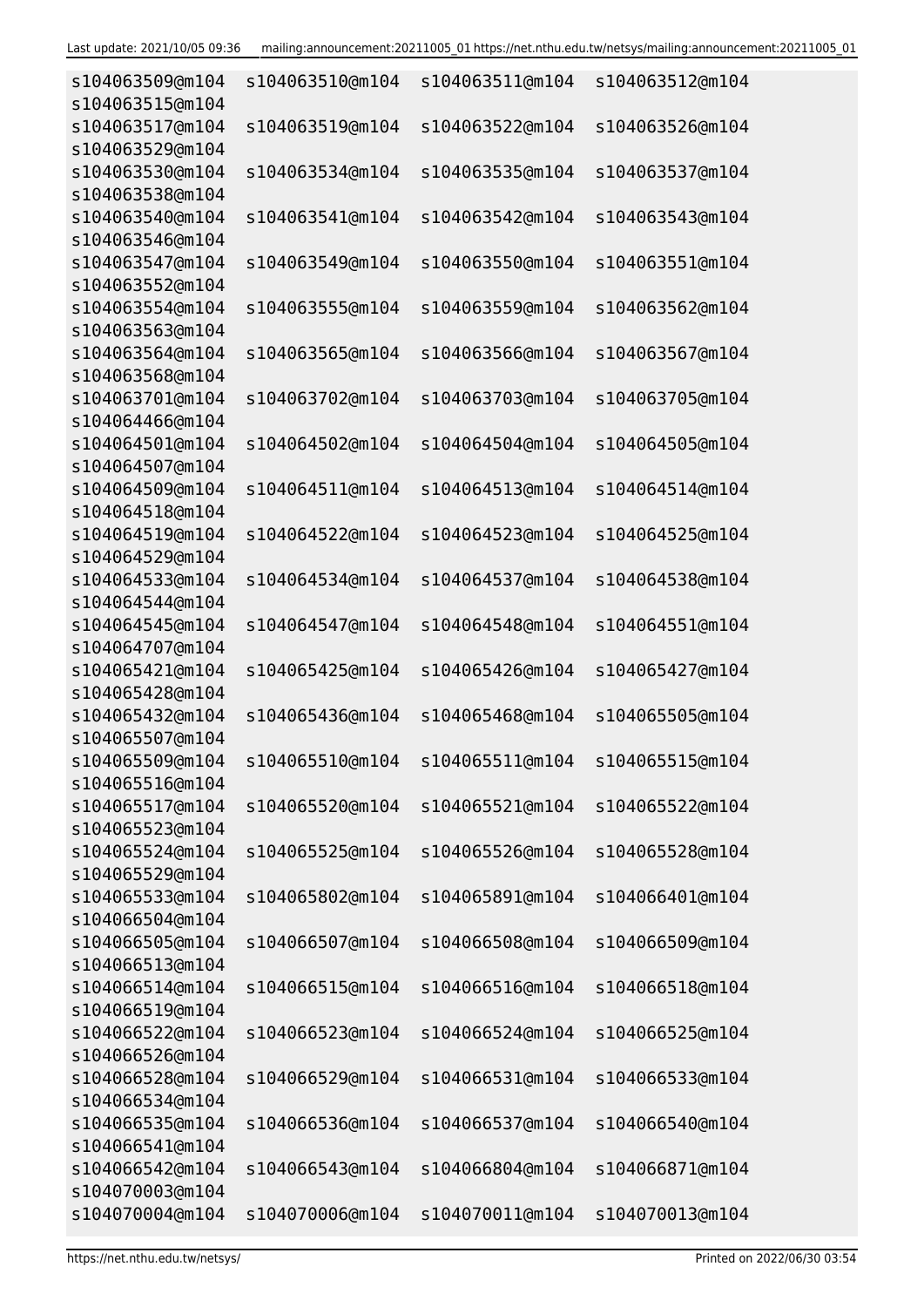| (2021/10/05) |
|--------------|
|--------------|

| s104070014@m104<br>s104070017@m104 | s104070018@m104 | s104070019@m104 | s104070020@m104 |
|------------------------------------|-----------------|-----------------|-----------------|
| s104070021@m104                    |                 |                 |                 |
| s104070022@m104<br>s104070039@m104 | s104070024@m104 | s104070032@m104 | s104070036@m104 |
| s104070071@m104                    | s104070074@m104 | s104071001@m104 | s104071002@m104 |
| s104071003@m104<br>s104071005@m104 | s104071008@m104 | s104071009@m104 | s104071010@m104 |
| s104071011@m104                    |                 |                 |                 |
| s104071012@m104<br>s104071016@m104 | s104071013@m104 | s104071014@m104 | s104071015@m104 |
| s104071018@m104                    | s104071019@m104 | s104071020@m104 | s104071021@m104 |
| s104071022@m104                    |                 |                 |                 |
| s104071023@m104<br>s104071031@m104 | s104071024@m104 | s104071025@m104 | s104071027@m104 |
| s104071038@m104                    | s104071043@m104 | s104071044@m104 | s104071046@m104 |
| s104071047@m104                    |                 |                 |                 |
| s104071050@m104                    | s104071052@m104 | s104071053@m104 | s104071071@m104 |
| s104071072@m104<br>s104071073@m104 | s104071466@m104 | s104071469@m104 | s104071470@m104 |
| s104071471@m104                    |                 |                 |                 |
| s104071472@m104                    | s104071473@m104 | s104071501@m104 | s104071502@m104 |
| s104071503@m104                    | s104071504@m104 | s104071505@m104 | s104071506@m104 |
| s104071509@m104                    |                 |                 |                 |
| s104071511@m104<br>s104072106@m104 | s104071512@m104 | s104071513@m104 | s104072105@m104 |
| s104072107@m104                    | s104072110@m104 | s104072116@m104 | s104072119@m104 |
| s104072120@m104                    |                 |                 |                 |
| s104072123@m104                    | s104072124@m104 | s104072127@m104 | s104072128@m104 |
| s104072129@m104<br>s104072130@m104 | s104072133@m104 | s104072135@m104 | s104072136@m104 |
| s104072138@m104                    |                 |                 |                 |
| s104072140@m104                    | s104072141@m104 | s104072146@m104 | s104072147@m104 |
| s104072150@m104                    |                 |                 |                 |
| s104072151@m104                    | s104072161@m104 | s104072162@m104 | s104072181@m104 |
| s104072186@m104                    |                 |                 |                 |
| s104072201@m104<br>s104072206@m104 | s104072202@m104 | s104072203@m104 | s104072204@m104 |
| s104072207@m104                    | s104072208@m104 | s104072209@m104 | s104072211@m104 |
| s104072212@m104                    |                 |                 |                 |
| s104072213@m104                    | s104072216@m104 | s104072219@m104 | s104072220@m104 |
| s104072221@m104                    |                 |                 |                 |
| s104072223@m104                    | s104072224@m104 | s104072225@m104 | s104072226@m104 |
| s104072227@m104<br>s104072228@m104 | s104072231@m104 | s104072233@m104 | s104072234@m104 |
| s104072235@m104                    |                 |                 |                 |
| s104072237@m104                    | s104072240@m104 | s104072241@m104 | s104072242@m104 |
| s104072243@m104                    |                 |                 |                 |
| s104072245@m104                    | s104072246@m104 | s104072247@m104 | s104072250@m104 |
| s104072261@m104                    |                 |                 |                 |
| s104072271@m104                    | s104072281@m104 | s104072282@m104 | s104072286@m104 |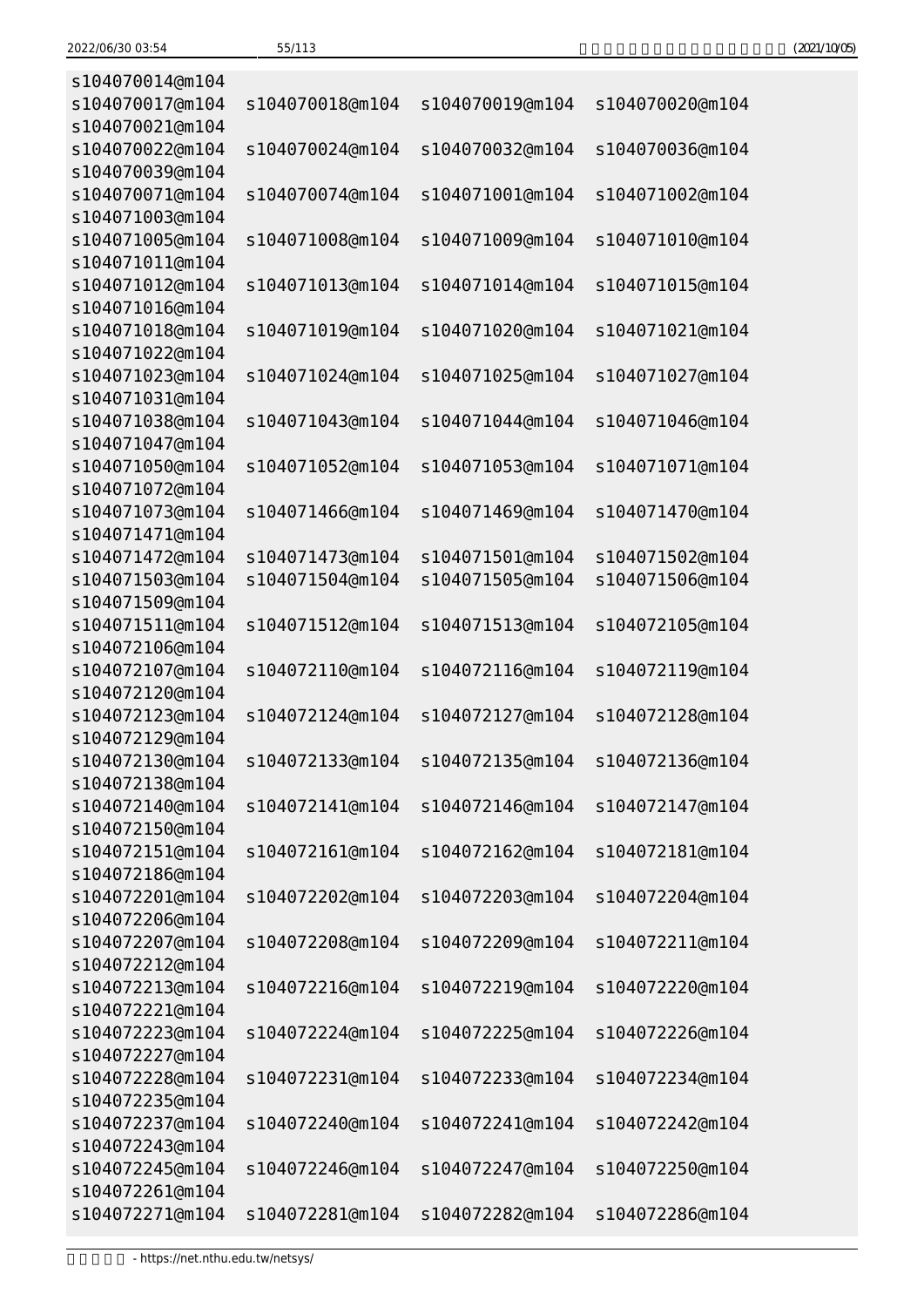| s104072470@m104                    |                 |                 |                 |
|------------------------------------|-----------------|-----------------|-----------------|
| s104072505@m104                    | s104072508@m104 | s104072511@m104 | s104072514@m104 |
| s104072515@m104                    | s104072523@m104 | s104072901@m104 | s104073501@m104 |
| s104073503@m104                    |                 |                 |                 |
| s104073505@m104                    | s104073506@m104 | s104073510@m104 | s104073512@m104 |
| s104073513@m104                    |                 |                 |                 |
| s104073514@m104                    | s104073517@m104 | s104073520@m104 | s104073523@m104 |
| s104073524@m104                    |                 |                 |                 |
| s104073881@m104                    | s104073882@m104 | s104074505@m104 | s104074508@m104 |
| s104074509@m104                    |                 |                 |                 |
| s104074512@m104                    | s104074513@m104 | s104074514@m104 | s104074515@m104 |
| s104074603@m104                    |                 |                 |                 |
| s104074607@m104                    | s104074608@m104 | s104075502@m104 | s104075508@m104 |
| s104075519@m104                    |                 |                 |                 |
| s104075538@m104                    | s104075540@m104 | s104076501@m104 | s104076506@m104 |
| s104076507@m104                    |                 |                 |                 |
| s104076510@m104                    | s104076511@m104 | s104076512@m104 | s104076513@m104 |
| s104076517@m104                    |                 |                 |                 |
| s104076522@m104                    | s104076524@m104 | s104076529@m104 | s104076536@m104 |
| s104076539@m104                    |                 |                 |                 |
| s104076543@m104                    | s104076550@m104 | s104076554@m104 | s104076556@m104 |
| s104076557@m104                    |                 |                 |                 |
| s104077421@m104                    | s104077422@m104 | s104077423@m104 | s104077424@m104 |
| s104077425@m104                    |                 |                 |                 |
| s104077427@m104                    | s104077428@m104 | s104077429@m104 | s104077431@m104 |
| s104077433@m104                    |                 |                 |                 |
| s104077438@m104                    | s104077439@m104 | s104077440@m104 | s104077442@m104 |
| s104077446@m104                    |                 |                 |                 |
| s104077449@m104                    | s104077450@m104 | s104077452@m104 | s104077453@m104 |
| s104077503@m104                    |                 |                 |                 |
| s104077506@m104                    | s104077507@m104 | s104078501@m104 | s104078502@m104 |
| s104078503@m104                    | s104078511@m104 |                 |                 |
| s104078507@m104<br>s104078701@m104 |                 | s104078512@m104 | s104078514@m104 |
| s104078891@m104                    | s104080001@m104 | s104080002@m104 | s104080003@m104 |
| s104080004@m104                    |                 |                 |                 |
| s104080005@m104                    | s104080006@m104 | s104080007@m104 | s104080008@m104 |
| s104080009@m104                    |                 |                 |                 |
| s104080010@m104                    | s104080011@m104 | s104080013@m104 | s104080016@m104 |
| s104080018@m104                    |                 |                 |                 |
| s104080019@m104                    | s104080020@m104 | s104080021@m104 | s104080022@m104 |
| s104080024@m104                    |                 |                 |                 |
| s104080061@m104                    | s104080072@m104 | s104080073@m104 | s104080466@m104 |
| s104080501@m104                    |                 |                 |                 |
| s104080503@m104                    | s104080510@m104 | s104080511@m104 | s104080512@m104 |
| s104080514@m104                    |                 |                 |                 |
| s104080516@m104                    | s104080517@m104 | s104080523@m104 | s104080526@m104 |
| s104080531@m104                    |                 |                 |                 |
| s104080532@m104                    | s104080537@m104 | s104080538@m104 | s104080541@m104 |
| s104080542@m104                    |                 |                 |                 |
| s104080543@m104                    | s104080544@m104 | s104080545@m104 | s104080546@m104 |
|                                    |                 |                 |                 |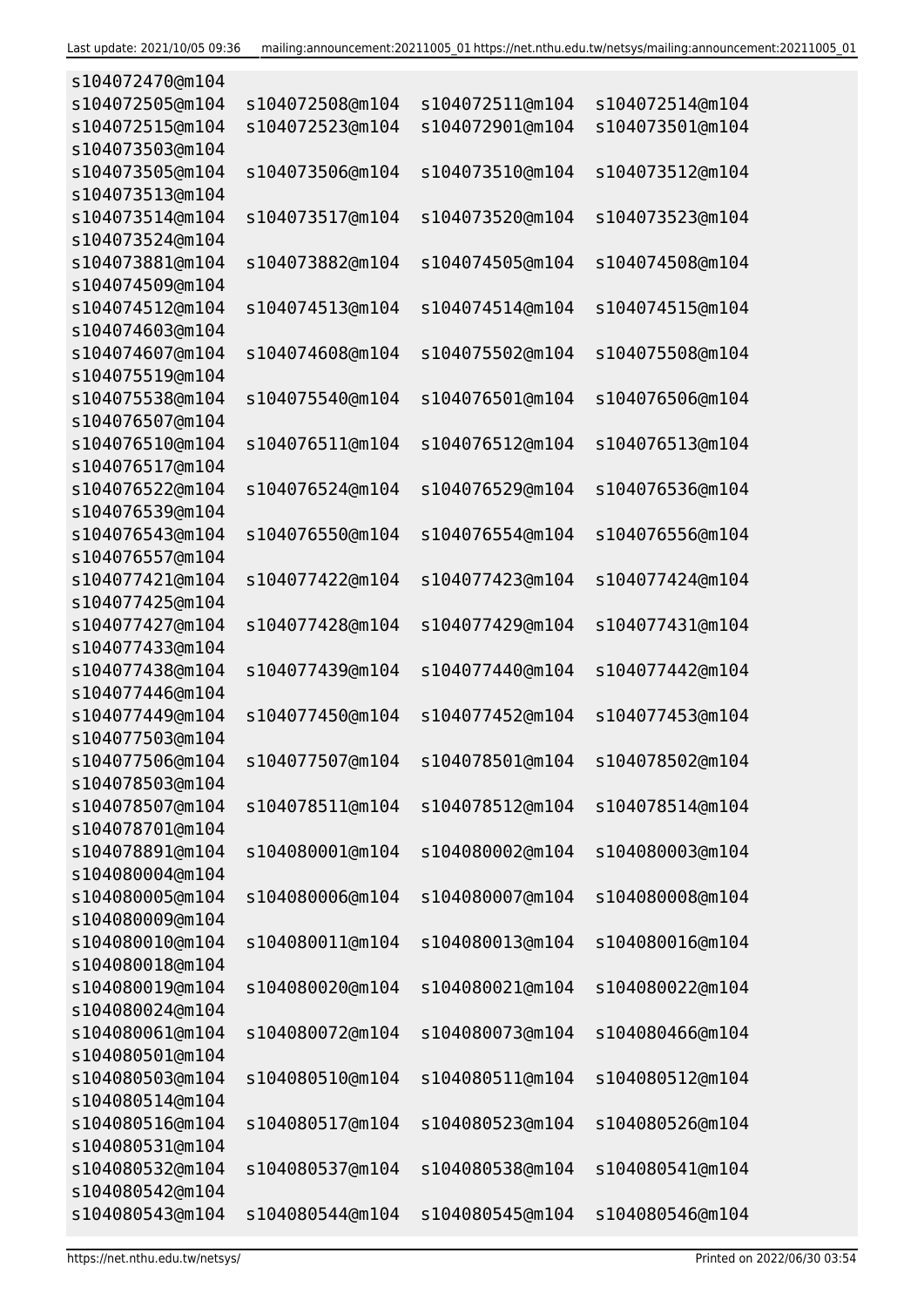|  | (2021/10/05) |
|--|--------------|
|--|--------------|

| s104080548@m104 |                 |                 |                 |
|-----------------|-----------------|-----------------|-----------------|
| s104080550@m104 | s104080553@m104 | s104080554@m104 | s104080556@m104 |
| s104080558@m104 |                 |                 |                 |
| s104080559@m104 | s104080563@m104 | s104080565@m104 | s104080570@m104 |
| s104080573@m104 |                 |                 |                 |
| s104080575@m104 | s104080576@m104 | s104080577@m104 | s104080582@m104 |
| s104080583@m104 |                 |                 |                 |
| s104080584@m104 | s104080588@m104 | s104080591@m104 | s104080592@m104 |
| s104080596@m104 |                 |                 |                 |
|                 |                 |                 |                 |
| s104080597@m104 | s104080600@m104 | s104080603@m104 | s104080605@m104 |
| s104080606@m104 |                 |                 |                 |
| s104080607@m104 | s104080809@m104 | s104080820@m104 | s104081001@m104 |
| s104081002@m104 |                 |                 |                 |
| s104081003@m104 | s104081004@m104 | s104081006@m104 | s104081007@m104 |
| s104081008@m104 |                 |                 |                 |
| s104081009@m104 | s104081010@m104 | s104081011@m104 | s104081012@m104 |
| s104081014@m104 |                 |                 |                 |
| s104081015@m104 | s104081019@m104 | s104081021@m104 | s104081022@m104 |
| s104081023@m104 |                 |                 |                 |
| s104081024@m104 | s104081027@m104 | s104081029@m104 | s104081031@m104 |
| s104081033@m104 |                 |                 |                 |
| s104081034@m104 | s104081035@m104 | s104081039@m104 | s104081040@m104 |
| s104081042@m104 |                 |                 |                 |
| s104081043@m104 | s104081044@m104 | s104081046@m104 | s104081061@m104 |
| s104081073@m104 |                 |                 |                 |
| s104081074@m104 | s104081075@m104 | s104082003@m104 | s104082004@m104 |
| s104082005@m104 |                 |                 |                 |
| s104082006@m104 | s104082007@m104 | s104082009@m104 | s104082012@m104 |
| s104082013@m104 |                 |                 |                 |
| s104082014@m104 | s104082015@m104 | s104082016@m104 | s104082017@m104 |
| s104082018@m104 |                 |                 |                 |
| s104082019@m104 | s104082061@m104 | s104141503@m104 | s104141516@m104 |
| s104142421@m104 |                 |                 |                 |
| s104142466@m104 | s105000000@m105 | s105000006@m105 | s105000008@m105 |
| s105000011@m105 |                 |                 |                 |
| s105000012@m105 | s105000015@m105 | s105000020@m105 | s105000021@m105 |
| s105000023@m105 |                 |                 |                 |
| s105000026@m105 | s105000030@m105 | s105000032@m105 | s105000035@m105 |
| s105000037@m105 |                 |                 |                 |
| s105000044@m105 | s105000045@m105 | s105000046@m105 | s105000061@m105 |
| s105000099@m105 |                 |                 |                 |
| s105001501@m105 | s105001503@m105 | s105001504@m105 | s105001505@m105 |
| s105001602@m105 |                 |                 |                 |
|                 |                 |                 |                 |
| s105002502@m105 | s105002503@m105 | s105002504@m105 | s105002507@m105 |
| s105003805@m105 |                 |                 |                 |
| s105003858@m105 | s105003859@m105 | s105010001@m105 | s105010010@m105 |
| s105010013@m105 |                 |                 |                 |
| s105010015@m105 | s105011106@m105 | s105011108@m105 | s105011111@m105 |
| s105011114@m105 |                 |                 |                 |
| s105011118@m105 | s105011121@m105 | s105011122@m105 | s105011123@m105 |
| s105011124@m105 |                 |                 |                 |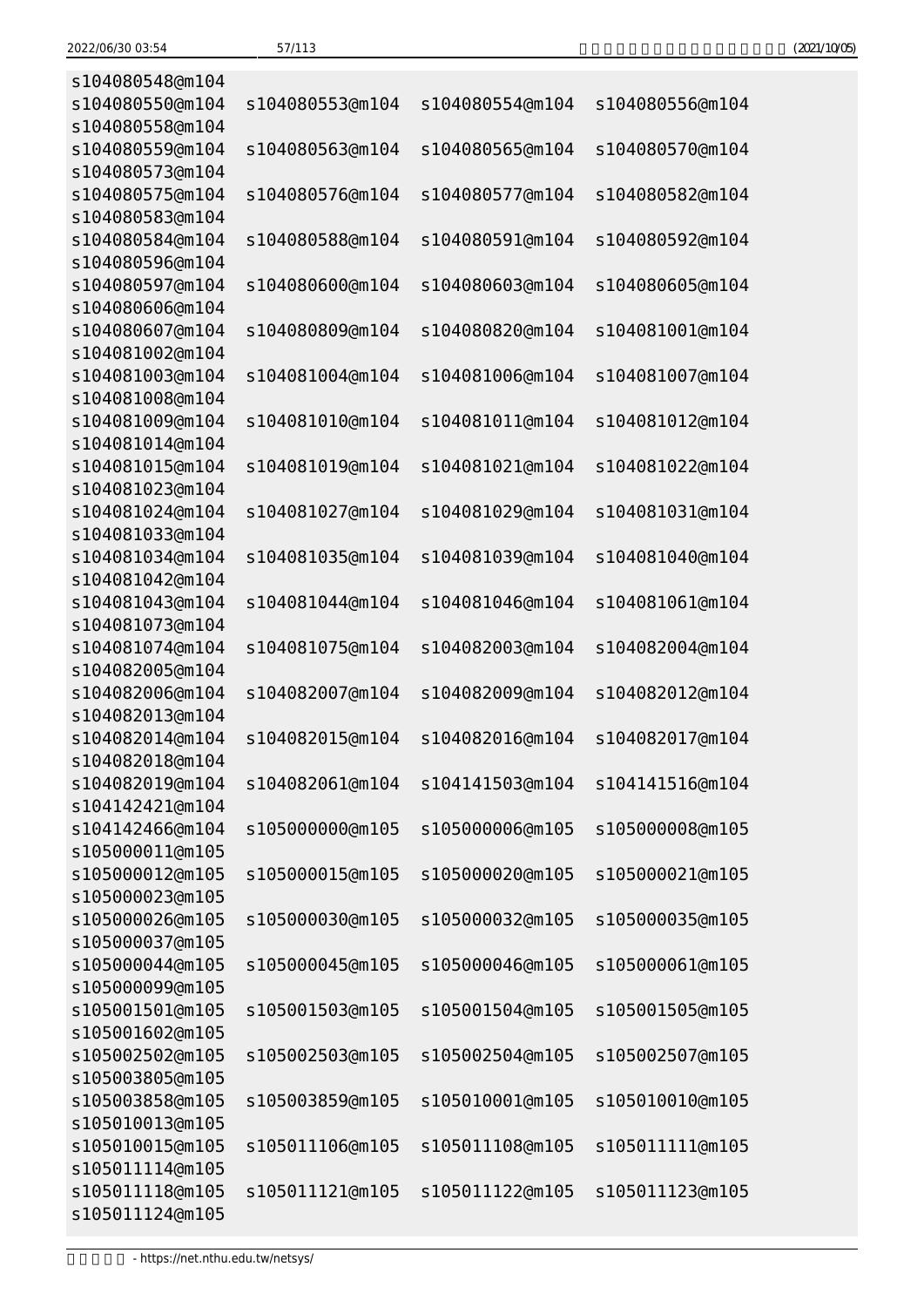| s105011128@m105<br>s105011144@m105 | s105011133@m105 | s105011140@m105                                 | s105011142@m105 |
|------------------------------------|-----------------|-------------------------------------------------|-----------------|
| s105011145@m105<br>s105011202@m105 | s105011146@m105 | s105011152@m105                                 | s105011153@m105 |
| s105011209@m105                    | s105011218@m105 | s105011219@m105                                 | s105011222@m105 |
| s105011224@m105<br>s105011231@m105 | s105011235@m105 | s105011236@m105                                 | s105011238@m105 |
| s105011240@m105<br>s105011241@m105 | s105011242@m105 | s105011247@m105                                 | s105011248@m105 |
| s105011249@m105<br>s105011250@m105 | s105011251@m105 | s105011252@m105                                 | s105011253@m105 |
| s105011501@m105                    |                 |                                                 |                 |
| s105011503@m105<br>s105011509@m105 | s105011504@m105 | s105011506@m105                                 | s105011507@m105 |
| s105011510@m105<br>s105011515@m105 | s105011511@m105 | s105011513@m105                                 | s105011514@m105 |
| s105011517@m105<br>s105011522@m105 | s105011518@m105 | s105011519@m105                                 | s105011521@m105 |
| s105011523@m105                    | s105011524@m105 | s105011527@m105                                 | s105011528@m105 |
| s105011532@m105<br>s105011533@m105 | s105011534@m105 | s105011535@m105                                 | s105011536@m105 |
| s105011538@m105<br>s105011539@m105 | s105011540@m105 | s105011542@m105                                 | s105011543@m105 |
| s105011544@m105<br>s105011545@m105 | s105011546@m105 | s105011548@m105                                 | s105011549@m105 |
| s105011551@m105<br>s105011552@m105 | s105011553@m105 | s105011558@m105                                 | s105011562@m105 |
| s105011564@m105                    |                 |                                                 |                 |
| s105011565@m105<br>s105011572@m105 | s105011568@m105 | s105011569@m105                                 | s105011570@m105 |
| s105011573@m105<br>s105011580@m105 |                 | s105011574@m105 s105011578@m105 s105011579@m105 |                 |
| s105011702@m105<br>s105011804@m105 | s105011703@m105 | s105011801@m105                                 | s105011802@m105 |
| s105011806@m105<br>s105011895@m105 | s105011851@m105 | s105011863@m105                                 | s105011871@m105 |
| s105011896@m105                    | s105012004@m105 | s105012011@m105                                 | s105012016@m105 |
| s105012025@m105<br>s105012037@m105 | s105012039@m105 | s105012042@m105                                 | s105012043@m105 |
| s105012047@m105<br>s105012061@m105 | s105012062@m105 | s105012064@m105                                 | s105012502@m105 |
| s105012504@m105<br>s105012505@m105 | s105012506@m105 | s105012509@m105                                 | s105012510@m105 |
| s105012511@m105<br>s105012513@m105 | s105012514@m105 | s105012515@m105                                 | s105012516@m105 |
| s105012517@m105                    |                 |                                                 |                 |
| s105012519@m105<br>s105012525@m105 | s105012520@m105 | s105012521@m105                                 | s105012524@m105 |
| s105012526@m105<br>s105012531@m105 | s105012527@m105 | s105012528@m105                                 | s105012530@m105 |
| s105012533@m105                    | s105012534@m105 | s105012535@m105                                 | s105012543@m105 |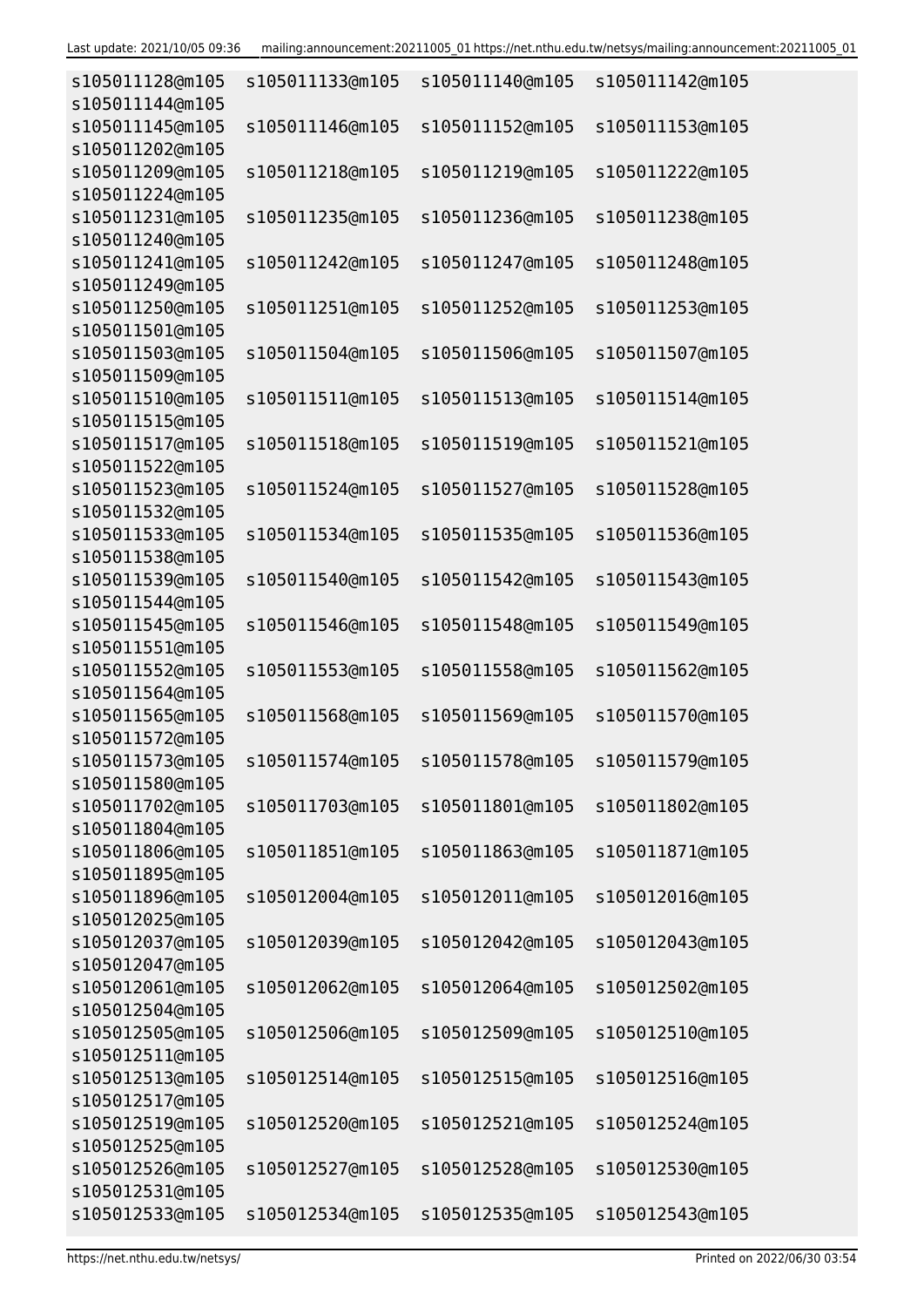| s105012545@m105                    |                 |                 |                 |
|------------------------------------|-----------------|-----------------|-----------------|
| s105012708@m105                    | s105012801@m105 | s105012803@m105 | s105012871@m105 |
| s105013503@m105<br>s105013509@m105 | s105013514@m105 | s105013518@m105 | s105013519@m105 |
| s105013520@m105                    |                 |                 |                 |
| s105013521@m105                    | s105013701@m105 | s105013801@m105 | s105020004@m105 |
| s105020005@m105                    |                 |                 |                 |
| s105020007@m105                    | s105020008@m105 | s105020009@m105 | s105020013@m105 |
| s105020022@m105                    |                 |                 |                 |
| s105021102@m105                    | s105021106@m105 | s105021107@m105 | s105021109@m105 |
| s105021121@m105                    |                 |                 |                 |
| s105021123@m105                    | s105021130@m105 | s105021132@m105 | s105021205@m105 |
| s105021206@m105<br>s105021209@m105 | s105021210@m105 | s105021211@m105 | s105021213@m105 |
| s105021214@m105                    |                 |                 |                 |
| s105021218@m105                    | s105021220@m105 | s105021222@m105 | s105021223@m105 |
| s105021225@m105                    |                 |                 |                 |
| s105021272@m105                    | s105021401@m105 | s105021501@m105 | s105021506@m105 |
| s105021601@m105                    |                 |                 |                 |
| s105021604@m105                    | s105021607@m105 | s105021609@m105 | s105021611@m105 |
| s105021701@m105                    |                 |                 |                 |
| s105021802@m105                    | s105022103@m105 | s105022106@m105 | s105022110@m105 |
| s105022112@m105                    |                 |                 |                 |
| s105022116@m105                    | s105022117@m105 | s105022118@m105 | s105022120@m105 |
| s105022122@m105                    |                 |                 |                 |
| s105022125@m105                    | s105022126@m105 | s105022130@m105 | s105022134@m105 |
| s105022172@m105<br>s105022202@m105 | s105022208@m105 | s105022210@m105 | s105022213@m105 |
| s105022214@m105                    |                 |                 |                 |
| s105022216@m105                    | s105022220@m105 | s105022222@m105 | s105022261@m105 |
| s105022468@m105                    |                 |                 |                 |
| s105022469@m105                    | s105022501@m105 | s105022502@m105 | s105022503@m105 |
| s105022504@m105                    |                 |                 |                 |
| s105022505@m105                    | s105022508@m105 | s105022509@m105 | s105022511@m105 |
| s105022513@m105                    |                 |                 |                 |
| s105022515@m105                    | s105022517@m105 | s105022519@m105 | s105022520@m105 |
| s105022521@m105                    |                 |                 |                 |
| s105022522@m105                    | s105022523@m105 | s105022524@m105 | s105022525@m105 |
| s105022526@m105<br>s105022528@m105 | s105022529@m105 | s105022531@m105 | s105022532@m105 |
| s105022533@m105                    |                 |                 |                 |
| s105022534@m105                    | s105022535@m105 | s105022538@m105 | s105022539@m105 |
| s105022540@m105                    |                 |                 |                 |
| s105022541@m105                    | s105022544@m105 | s105022548@m105 | s105022549@m105 |
| s105022550@m105                    |                 |                 |                 |
| s105022551@m105                    | s105022552@m105 | s105022554@m105 | s105022555@m105 |
| s105022556@m105                    |                 |                 |                 |
| s105022710@m105                    | s105022801@m105 | s105022859@m105 | s105022901@m105 |
| s105023005@m105                    |                 |                 |                 |
| s105023006@m105                    | s105023012@m105 | s105023021@m105 | s105023024@m105 |
| s105023026@m105                    |                 |                 |                 |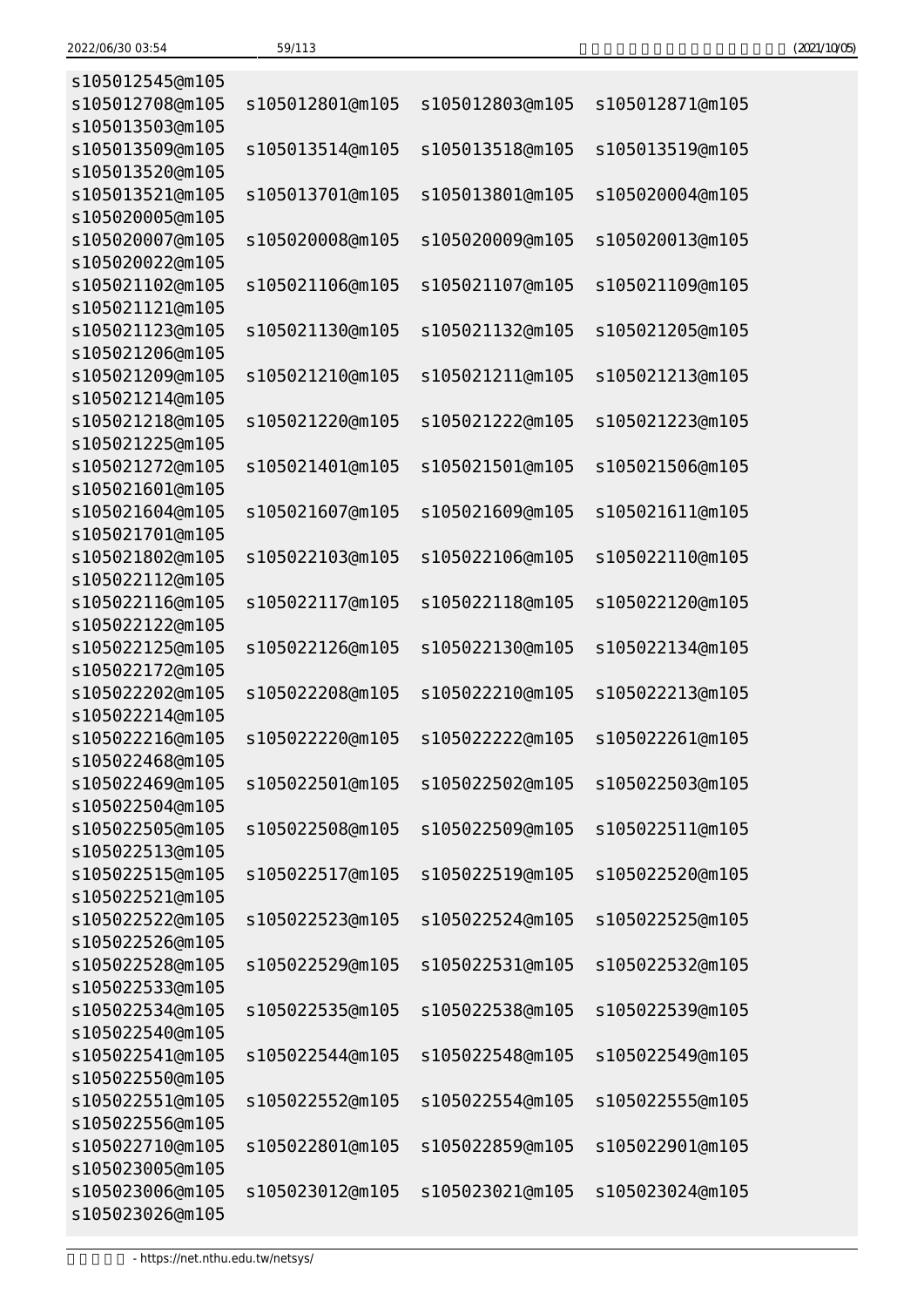| s105023028@m105<br>s105023035@m105 | s105023029@m105 | s105023032@m105 | s105023033@m105 |
|------------------------------------|-----------------|-----------------|-----------------|
| s105023036@m105<br>s105023042@m105 | s105023037@m105 | s105023038@m105 | s105023040@m105 |
| s105023050@m105<br>s105023068@m105 | s105023055@m105 | s105023058@m105 | s105023060@m105 |
| s105023072@m105<br>s105023504@m105 | s105023073@m105 | s105023421@m105 | s105023502@m105 |
| s105023506@m105<br>s105023515@m105 | s105023509@m105 | s105023511@m105 | s105023514@m105 |
| s105023516@m105<br>s105023521@m105 | s105023517@m105 | s105023518@m105 | s105023520@m105 |
| s105023522@m105<br>s105023527@m105 | s105023524@m105 | s105023525@m105 | s105023526@m105 |
| s105023528@m105<br>s105023535@m105 | s105023529@m105 | s105023530@m105 | s105023531@m105 |
| s105023536@m105<br>s105023541@m105 | s105023538@m105 | s105023539@m105 | s105023540@m105 |
| s105023543@m105<br>s105023549@m105 | s105023544@m105 | s105023545@m105 | s105023546@m105 |
| s105023550@m105<br>s105023555@m105 | s105023551@m105 | s105023553@m105 | s105023554@m105 |
| s105023556@m105<br>s105023562@m105 | s105023559@m105 | s105023560@m105 | s105023561@m105 |
| s105023564@m105<br>s105023569@m105 | s105023566@m105 | s105023567@m105 | s105023568@m105 |
| s105023571@m105<br>s105023577@m105 | s105023573@m105 | s105023574@m105 | s105023575@m105 |
| s105023578@m105<br>s105024501@m105 | s105023860@m105 | s105023893@m105 | s105023902@m105 |
| s105024503@m105<br>s105024513@m105 | s105024504@m105 | s105024508@m105 | s105024511@m105 |
| s105024514@m105<br>s105024518@m105 | s105024515@m105 | s105024516@m105 | s105024517@m105 |
| s105024519@m105<br>s105024523@m105 | s105024520@m105 | s105024521@m105 | s105024522@m105 |
| s105024702@m105<br>s105030007@m105 | s105024801@m105 | s105030004@m105 | s105030005@m105 |
| s105030012@m105<br>s105030030@m105 | s105030017@m105 | s105030025@m105 | s105030026@m105 |
| s105030032@m105<br>s105030604@m105 | s105030601@m105 | s105030602@m105 | s105030603@m105 |
| s105030605@m105<br>s105031122@m105 | s105031105@m105 | s105031110@m105 | s105031120@m105 |
| s105031124@m105<br>s105031131@m105 | s105031126@m105 | s105031127@m105 | s105031130@m105 |
| s105031145@m105<br>s105031210@m105 | s105031149@m105 | s105031171@m105 | s105031174@m105 |
| s105031211@m105<br>s105031232@m105 | s105031215@m105 | s105031220@m105 | s105031221@m105 |
| s105031234@m105                    | s105031242@m105 | s105031244@m105 | s105031248@m105 |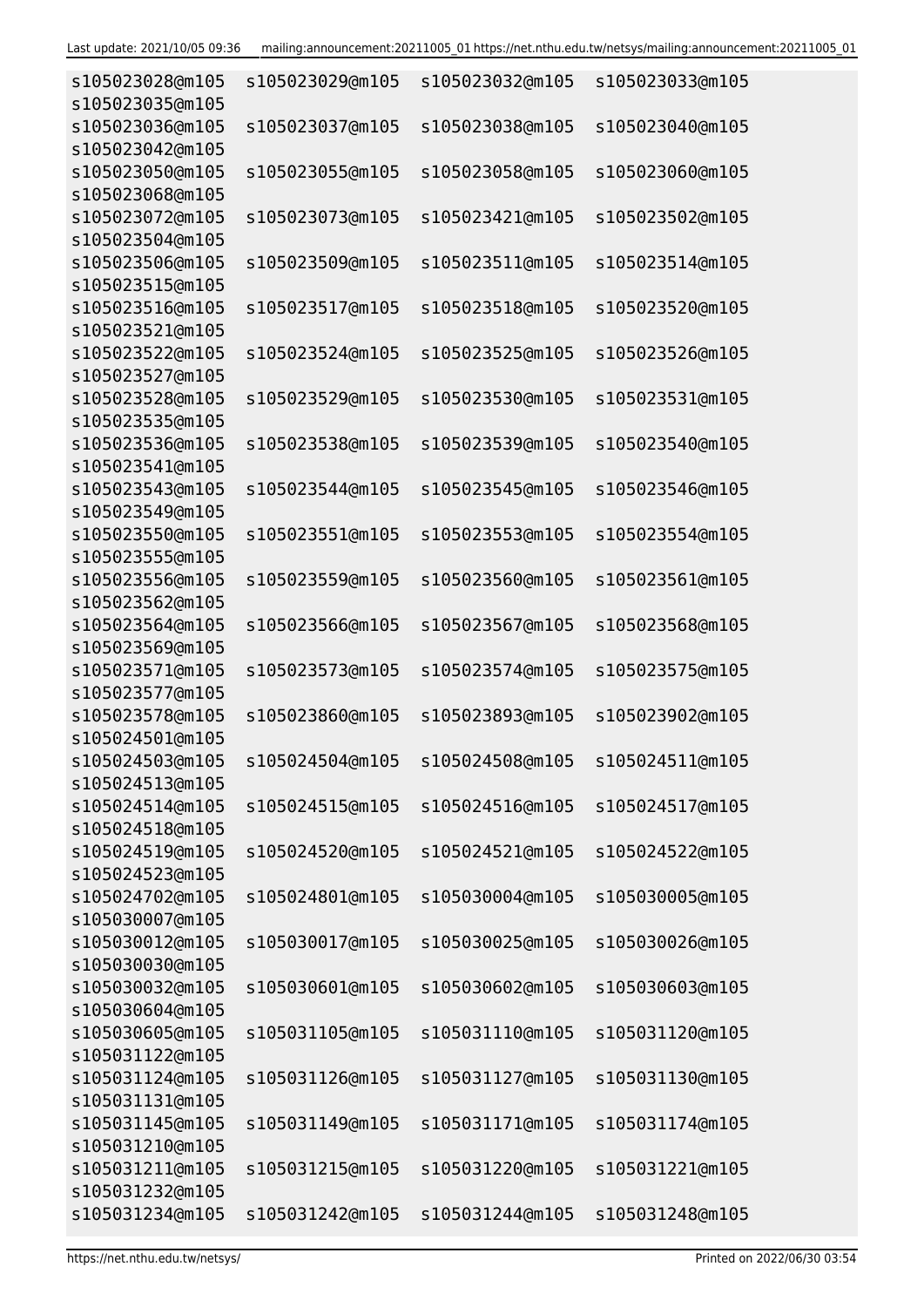| (2021/10/05) |
|--------------|
|--------------|

| s105031261@m105                    |                 |                 |                 |
|------------------------------------|-----------------|-----------------|-----------------|
| s105031273@m105                    | s105031501@m105 | s105031502@m105 | s105031503@m105 |
| s105031504@m105<br>s105031505@m105 | s105031508@m105 | s105031509@m105 | s105031510@m105 |
| s105031511@m105                    |                 |                 |                 |
| s105031514@m105                    | s105031516@m105 | s105031519@m105 | s105031520@m105 |
| s105031521@m105                    |                 |                 |                 |
| s105031523@m105                    | s105031527@m105 | s105031528@m105 | s105031531@m105 |
| s105031532@m105                    |                 |                 |                 |
| s105031535@m105<br>s105031541@m105 | s105031536@m105 | s105031539@m105 | s105031540@m105 |
| s105031543@m105                    | s105031544@m105 | s105031549@m105 | s105031551@m105 |
| s105031554@m105                    |                 |                 |                 |
| s105031557@m105                    | s105031561@m105 | s105031562@m105 | s105031563@m105 |
| s105031564@m105                    |                 |                 |                 |
| s105031565@m105                    | s105031568@m105 | s105031569@m105 | s105031571@m105 |
| s105031572@m105                    |                 |                 |                 |
| s105031573@m105                    | s105031574@m105 | s105031575@m105 | s105031577@m105 |
| s105031578@m105                    |                 |                 |                 |
| s105031579@m105                    | s105031580@m105 | s105031583@m105 | s105031584@m105 |
| s105031587@m105                    |                 |                 |                 |
| s105031590@m105                    | s105031592@m105 | s105031593@m105 | s105031594@m105 |
| s105031597@m105<br>s105031598@m105 | s105031599@m105 | s105031601@m105 | s105031602@m105 |
| s105031606@m105                    |                 |                 |                 |
| s105031607@m105                    | s105031608@m105 | s105031609@m105 | s105031610@m105 |
| s105031612@m105                    |                 |                 |                 |
| s105031701@m105                    | s105031703@m105 | s105031704@m105 | s105031705@m105 |
| s105031706@m105                    |                 |                 |                 |
| s105031803@m105                    | s105031809@m105 | s105031851@m105 | s105031892@m105 |
| s105031902@m105                    |                 |                 |                 |
| s105031907@m105                    | s105031908@m105 | s105032003@m105 | s105032011@m105 |
| s105032013@m105                    |                 |                 |                 |
| s105032016@m105                    | s105032027@m105 | s105032031@m105 | s105032033@m105 |
| s105032040@m105<br>s105032041@m105 | s105032046@m105 | s105032050@m105 | s105032063@m105 |
| s105032071@m105                    |                 |                 |                 |
| s105032077@m105                    | s105032401@m105 | s105032421@m105 | s105032501@m105 |
| s105032503@m105                    |                 |                 |                 |
| s105032504@m105                    | s105032505@m105 | s105032507@m105 | s105032508@m105 |
| s105032510@m105                    |                 |                 |                 |
| s105032512@m105                    | s105032513@m105 | s105032514@m105 | s105032516@m105 |
| s105032517@m105                    |                 |                 |                 |
| s105032518@m105                    | s105032519@m105 | s105032520@m105 | s105032521@m105 |
| s105032522@m105                    |                 |                 |                 |
| s105032523@m105<br>s105032528@m105 | s105032524@m105 | s105032525@m105 | s105032526@m105 |
| s105032529@m105                    | s105032530@m105 | s105032531@m105 | s105032532@m105 |
| s105032533@m105                    |                 |                 |                 |
| s105032535@m105                    | s105032539@m105 | s105032540@m105 | s105032543@m105 |
| s105032545@m105                    |                 |                 |                 |
|                                    |                 |                 |                 |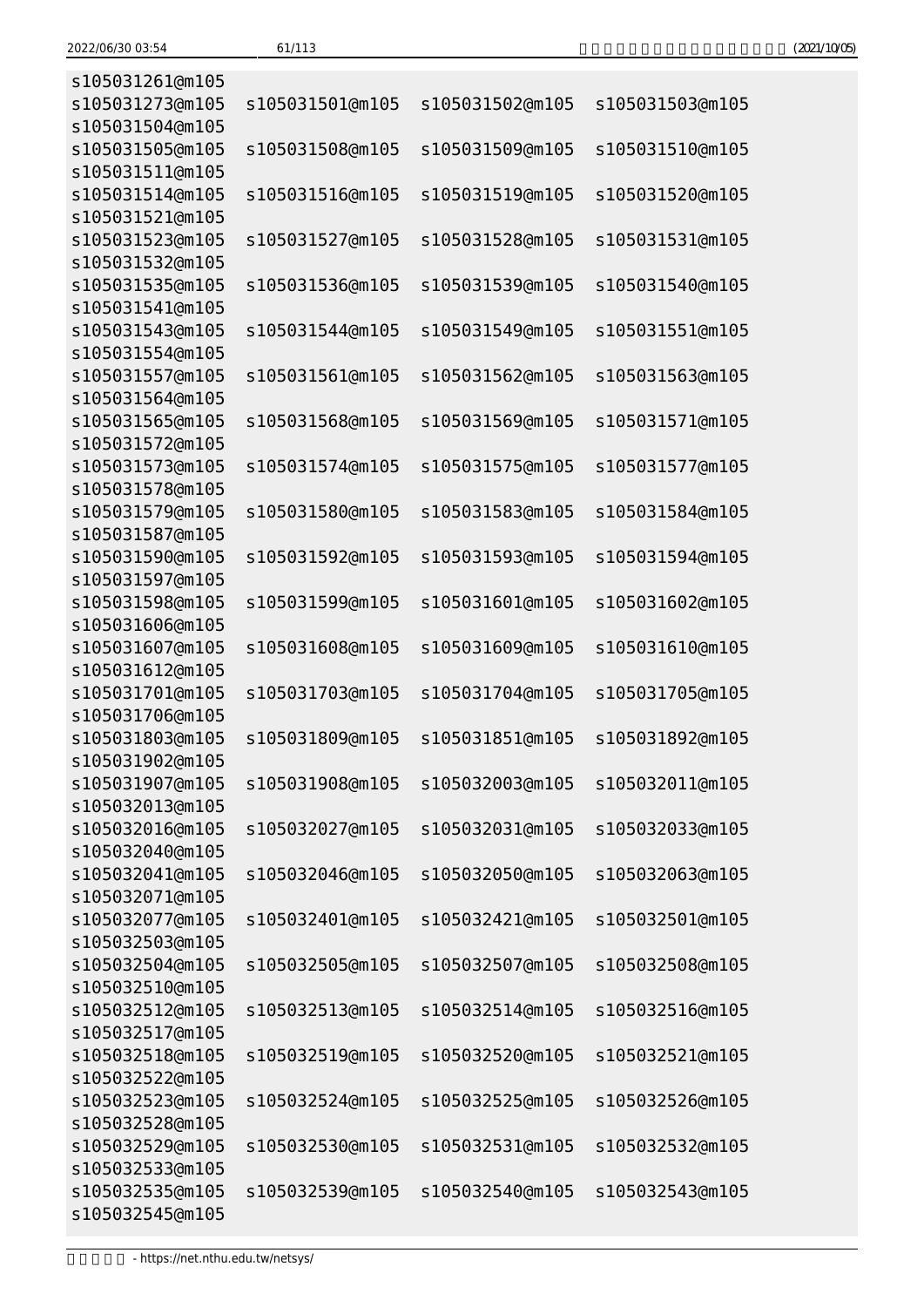| s105032548@m105<br>s105032554@m105 | s105032549@m105 | s105032550@m105                 | s105032551@m105 |
|------------------------------------|-----------------|---------------------------------|-----------------|
| s105032556@m105                    | s105032557@m105 | s105032558@m105                 | s105032560@m105 |
| s105032561@m105                    |                 |                                 |                 |
| s105032562@m105<br>s105032566@m105 | s105032563@m105 | s105032564@m105                 | s105032565@m105 |
| s105032710@m105                    | s105032803@m105 | s105032806@m105                 | s105032807@m105 |
| s105032851@m105                    |                 |                                 |                 |
| s105032894@m105<br>s105033127@m105 | s105033116@m105 | s105033117@m105                 | s105033125@m105 |
| s105033130@m105                    | s105033135@m105 | s105033137@m105                 | s105033138@m105 |
| s105033143@m105                    |                 |                                 |                 |
| s105033148@m105                    | s105033151@m105 | s105033171@m105                 | s105033172@m105 |
| s105033201@m105                    |                 |                                 |                 |
| s105033203@m105                    | s105033204@m105 | s105033225@m105                 | s105033235@m105 |
| s105033236@m105                    |                 |                                 |                 |
| s105033240@m105                    | s105033244@m105 | s105033466@m105                 | s105033469@m105 |
| s105033501@m105                    |                 |                                 |                 |
| s105033505@m105                    | s105033506@m105 | s105033507@m105                 | s105033509@m105 |
| s105033511@m105                    |                 |                                 |                 |
| s105033512@m105                    | s105033513@m105 | s105033514@m105                 | s105033517@m105 |
| s105033519@m105                    |                 |                                 |                 |
| s105033520@m105                    | s105033522@m105 | s105033523@m105                 | s105033525@m105 |
| s105033526@m105                    |                 |                                 |                 |
| s105033527@m105                    | s105033528@m105 | s105033529@m105                 | s105033530@m105 |
| s105033532@m105                    |                 |                                 |                 |
| s105033535@m105                    | s105033536@m105 | s105033537@m105                 | s105033538@m105 |
| s105033541@m105                    |                 |                                 |                 |
| s105033542@m105                    | s105033543@m105 | s105033544@m105                 | s105033545@m105 |
| s105033546@m105                    |                 |                                 |                 |
| s105033547@m105                    | s105033548@m105 | s105033550@m105 s105033554@m105 |                 |
| s105033555@m105                    |                 |                                 |                 |
| s105033557@m105                    | s105033558@m105 | s105033559@m105                 | s105033560@m105 |
| s105033561@m105                    |                 |                                 |                 |
| s105033562@m105<br>s105033567@m105 | s105033563@m105 | s105033564@m105                 | s105033566@m105 |
| s105033568@m105                    | s105033569@m105 | s105033570@m105                 | s105033571@m105 |
| s105033572@m105                    |                 |                                 |                 |
| s105033573@m105                    | s105033574@m105 | s105033575@m105                 | s105033576@m105 |
| s105033577@m105                    |                 |                                 |                 |
| s105033578@m105                    | s105033579@m105 | s105033580@m105                 | s105033581@m105 |
| s105033584@m105                    |                 |                                 |                 |
| s105033585@m105                    | s105033587@m105 | s105033588@m105                 | s105033590@m105 |
| s105033591@m105                    |                 |                                 |                 |
| s105033593@m105                    | s105033598@m105 | s105033599@m105                 | s105033601@m105 |
| s105033606@m105                    |                 |                                 |                 |
| s105033607@m105                    | s105033608@m105 | s105033610@m105                 | s105033611@m105 |
| s105033612@m105                    |                 |                                 |                 |
| s105033615@m105                    | s105033616@m105 | s105033617@m105                 | s105033618@m105 |
| s105033619@m105                    |                 |                                 |                 |
| s105033620@m105                    | s105033621@m105 | s105033701@m105                 | s105033801@m105 |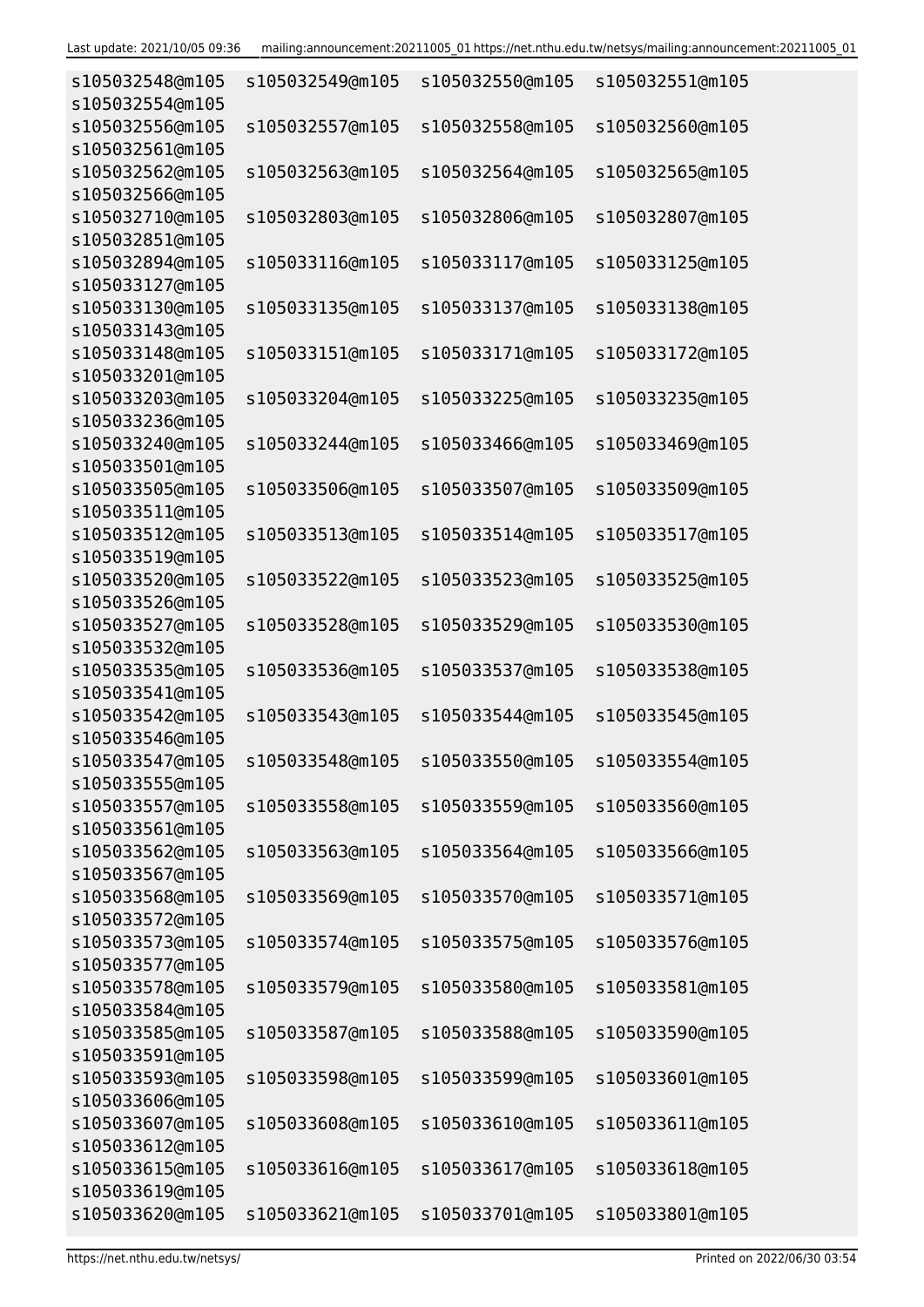| (2021/10/05) |
|--------------|
|--------------|

| s105033803@m105 |                 |                 |                 |
|-----------------|-----------------|-----------------|-----------------|
| s105033804@m105 | s105033812@m105 | s105033859@m105 | s105033860@m105 |
| s105033892@m105 |                 |                 |                 |
| s105034002@m105 | s105034003@m105 | s105034005@m105 | s105034006@m105 |
| s105034008@m105 |                 |                 |                 |
| s105034012@m105 | s105034015@m105 | s105034018@m105 | s105034021@m105 |
| s105034023@m105 |                 |                 |                 |
| s105034027@m105 | s105034028@m105 | s105034037@m105 | s105034038@m105 |
| s105034039@m105 |                 |                 |                 |
| s105034040@m105 | s105034041@m105 | s105034042@m105 | s105034044@m105 |
| s105034046@m105 |                 |                 |                 |
| s105034048@m105 | s105034058@m105 | s105034060@m105 | s105034071@m105 |
| s105034072@m105 |                 |                 |                 |
| s105034082@m105 | s105034084@m105 | s105034421@m105 | s105034424@m105 |
| s105034469@m105 |                 |                 |                 |
| s105034470@m105 | s105034501@m105 |                 |                 |
|                 |                 | s105034502@m105 | s105034504@m105 |
| s105034505@m105 |                 |                 |                 |
| s105034507@m105 | s105034508@m105 | s105034509@m105 | s105034512@m105 |
| s105034513@m105 |                 |                 |                 |
| s105034514@m105 | s105034515@m105 | s105034518@m105 | s105034519@m105 |
| s105034520@m105 |                 |                 |                 |
| s105034521@m105 | s105034522@m105 | s105034528@m105 | s105034529@m105 |
| s105034530@m105 |                 |                 |                 |
| s105034531@m105 | s105034532@m105 | s105034533@m105 | s105034534@m105 |
| s105034535@m105 |                 |                 |                 |
| s105034536@m105 | s105034537@m105 | s105034538@m105 | s105034540@m105 |
| s105034541@m105 |                 |                 |                 |
| s105034542@m105 | s105034544@m105 | s105034546@m105 | s105034547@m105 |
| s105034548@m105 |                 |                 |                 |
| s105034549@m105 | s105034550@m105 | s105034551@m105 | s105034552@m105 |
| s105034553@m105 |                 |                 |                 |
| s105034554@m105 | s105034555@m105 | s105034556@m105 | s105034557@m105 |
| s105034558@m105 |                 |                 |                 |
| s105034559@m105 | s105034560@m105 | s105034561@m105 | s105034562@m105 |
| s105034566@m105 |                 |                 |                 |
| s105034568@m105 | s105034569@m105 | s105034570@m105 | s105034573@m105 |
| s105034574@m105 |                 |                 |                 |
| s105034602@m105 | s105034605@m105 | s105034606@m105 | s105034608@m105 |
| s105034702@m105 |                 |                 |                 |
| s105034891@m105 | s105035421@m105 | s105035424@m105 | s105035466@m105 |
| s105035501@m105 |                 |                 |                 |
| s105035503@m105 | s105035504@m105 | s105035508@m105 | s105035509@m105 |
| s105035512@m105 |                 |                 |                 |
| s105035513@m105 | s105035514@m105 | s105035515@m105 | s105035517@m105 |
| s105035518@m105 |                 |                 |                 |
| s105035520@m105 | s105035523@m105 | s105035708@m105 | s105035710@m105 |
| s105035802@m105 |                 |                 |                 |
| s105035804@m105 | s105035891@m105 | s105036501@m105 | s105036502@m105 |
| s105036504@m105 |                 |                 |                 |
| s105036505@m105 | s105036507@m105 | s105036511@m105 | s105036513@m105 |
| s105036521@m105 |                 |                 |                 |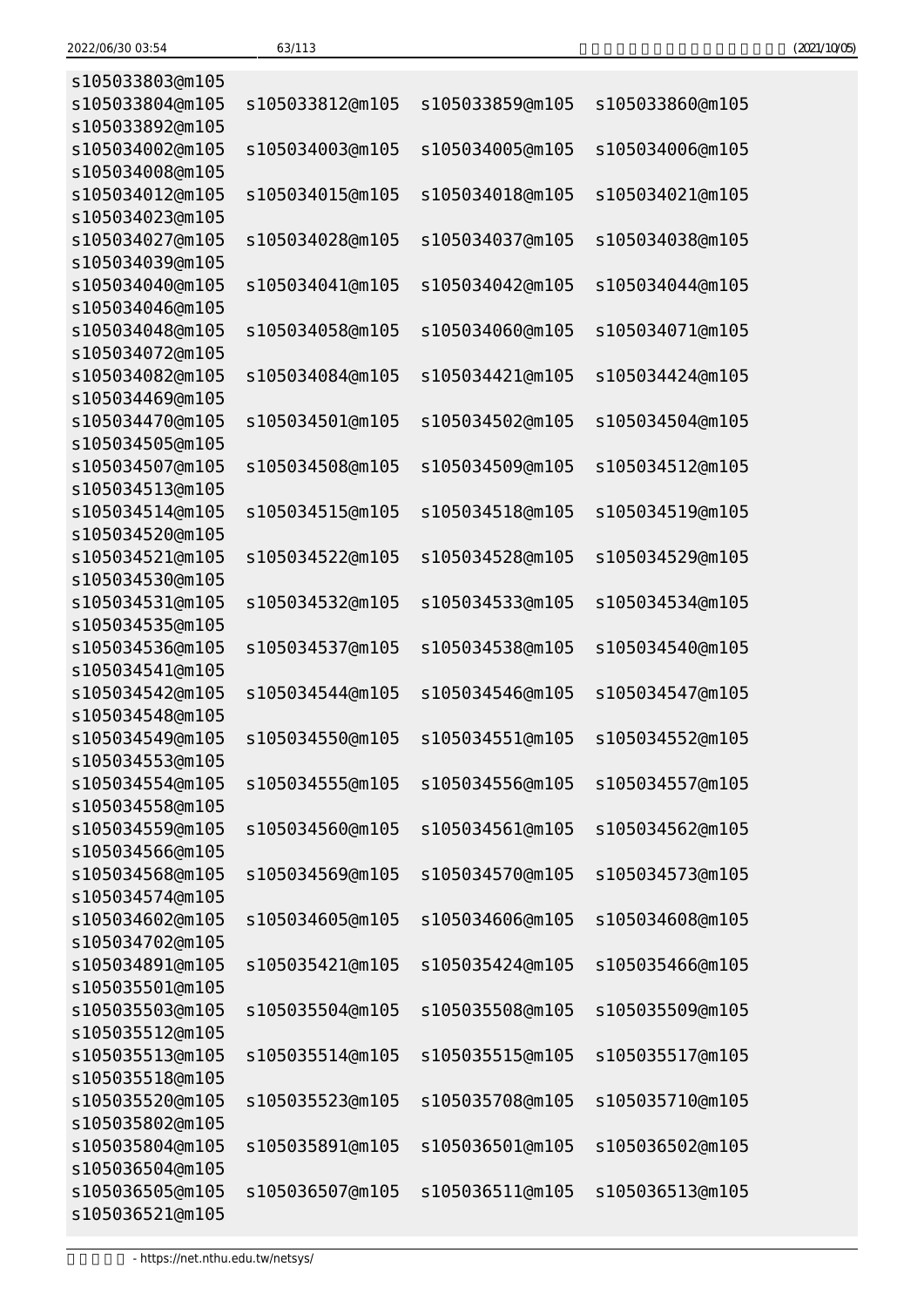| s105036523@m105<br>s105036533@m105 | s105036524@m105 | s105036525@m105 | s105036532@m105 |
|------------------------------------|-----------------|-----------------|-----------------|
| s105036535@m105<br>s105038501@m105 | s105036536@m105 | s105036603@m105 | s105036605@m105 |
| s105038503@m105<br>s105038510@m105 | s105038504@m105 | s105038506@m105 | s105038508@m105 |
| s105038511@m105<br>s105039502@m105 | s105038512@m105 | s105038891@m105 | s105039501@m105 |
| s105039507@m105<br>s105041012@m105 | s105041001@m105 | s105041004@m105 | s105041008@m105 |
| s105041013@m105<br>s105041024@m105 | s105041017@m105 | s105041021@m105 | s105041023@m105 |
| s105041027@m105<br>s105041037@m105 | s105041028@m105 | s105041030@m105 | s105041035@m105 |
| s105041038@m105<br>s105041064@m105 | s105041040@m105 | s105041041@m105 | s105041061@m105 |
| s105041081@m105<br>s105041466@m105 | s105041083@m105 | s105041401@m105 | s105041423@m105 |
| s105041467@m105<br>s105041801@m105 | s105041504@m105 | s105041515@m105 | s105041710@m105 |
| s105041806@m105<br>s105042009@m105 | s105041871@m105 | s105042002@m105 | s105042008@m105 |
| s105042010@m105<br>s105042022@m105 | s105042012@m105 | s105042018@m105 | s105042019@m105 |
| s105042025@m105<br>s105042031@m105 | s105042028@m105 | s105042029@m105 | s105042030@m105 |
| s105042033@m105<br>s105042041@m105 | s105042035@m105 | s105042036@m105 | s105042040@m105 |
| s105042042@m105<br>s105042402@m105 | s105042047@m105 | s105042061@m105 | s105042401@m105 |
| s105042421@m105<br>s105042606@m105 | s105042505@m105 | s105042506@m105 | s105042601@m105 |
| s105042701@m105<br>s105043508@m105 | s105043466@m105 | s105043504@m105 | s105043507@m105 |
| s105043603@m105<br>s105044422@m105 | s105043802@m105 | s105043871@m105 | s105044421@m105 |
| s105044481@m105<br>s105044508@m105 | s105044502@m105 | s105044503@m105 | s105044504@m105 |
| s105044509@m105<br>s105045467@m105 | s105044511@m105 | s105044512@m105 | s105045466@m105 |
| s105045503@m105<br>s105045604@m105 | s105045504@m105 | s105045509@m105 | s105045601@m105 |
| s105045605@m105<br>s105046503@m105 | s105045702@m105 | s105045703@m105 | s105046501@m105 |
| s105046508@m105<br>s105046801@m105 | s105046509@m105 | s105046510@m105 | s105046511@m105 |
| s105046802@m105<br>s105048102@m105 | s105047501@m105 | s105047502@m105 | s105047504@m105 |
| s105048105@m105<br>s105048111@m105 | s105048107@m105 | s105048109@m105 | s105048110@m105 |
| s105048115@m105                    | s105048118@m105 | s105048120@m105 | s105048121@m105 |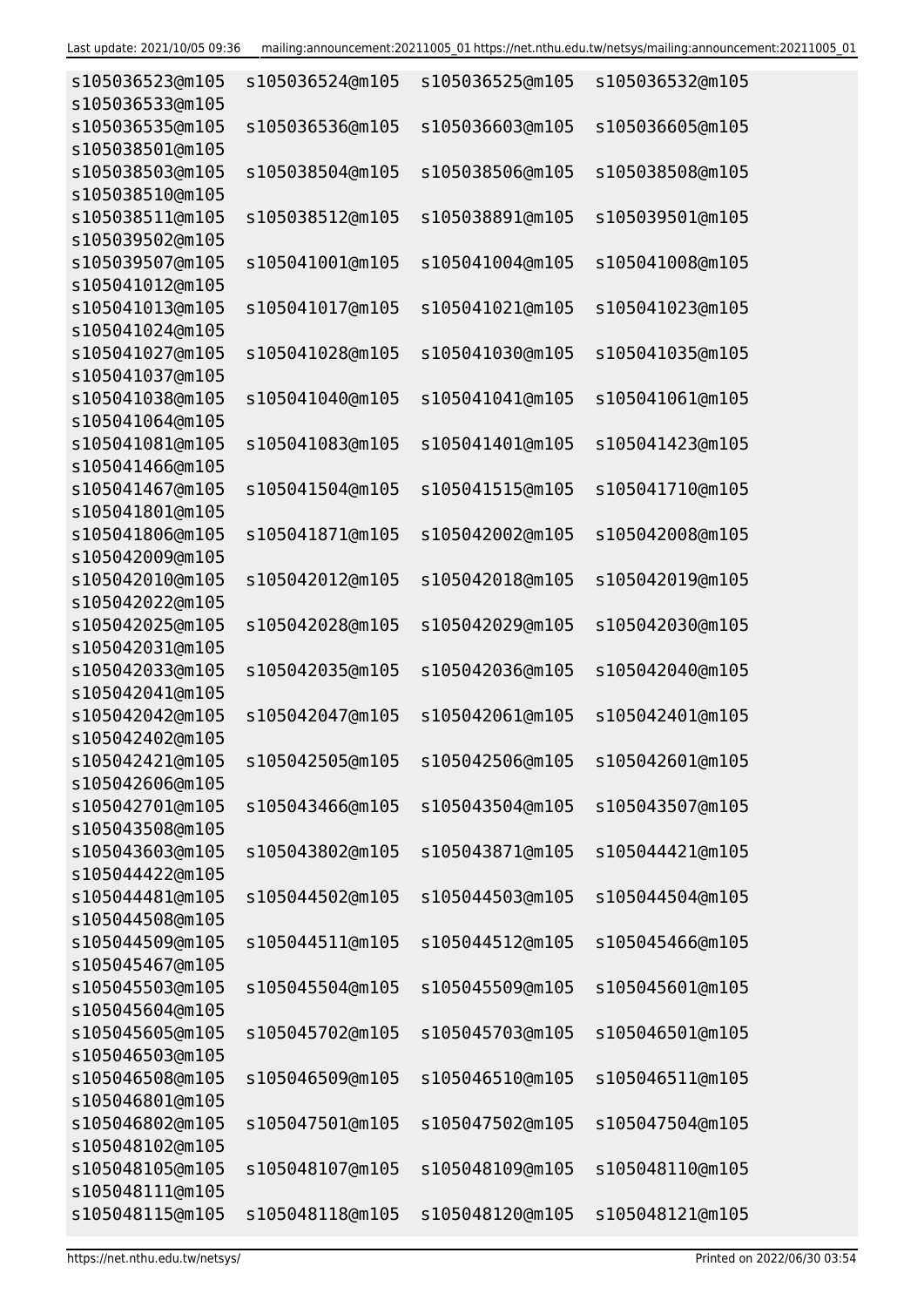| (2021/10/05) |  |
|--------------|--|
|--------------|--|

| s105048127@m105                    |                 |                 |                 |
|------------------------------------|-----------------|-----------------|-----------------|
| s105048131@m105                    | s105048132@m105 | s105048162@m105 | s105048203@m105 |
| s105048207@m105                    |                 |                 |                 |
| s105048210@m105                    | s105048212@m105 | s105048213@m105 | s105048216@m105 |
| s105048219@m105                    |                 |                 |                 |
| s105048220@m105                    | s105048222@m105 | s105048224@m105 | s105048226@m105 |
| s105048227@m105                    |                 |                 |                 |
| s105048228@m105                    | s105048229@m105 | s105048230@m105 | s105048234@m105 |
| s105048235@m105                    |                 |                 |                 |
| s105048237@m105                    | s105048238@m105 | s105049468@m105 | s105049502@m105 |
| s105049505@m105                    |                 |                 |                 |
| s105049509@m105                    | s105049701@m105 | s105049801@m105 | s105049802@m105 |
| s105049873@m105                    |                 |                 |                 |
| s105060002@m105                    | s105060004@m105 | s105060013@m105 | s105060017@m105 |
| s105060018@m105                    |                 |                 |                 |
| s105060021@m105                    | s105060023@m105 | s105060024@m105 | s105061107@m105 |
| s105061128@m105                    |                 |                 |                 |
| s105061142@m105                    | s105061143@m105 | s105061145@m105 | s105061148@m105 |
| s105061209@m105                    |                 |                 |                 |
| s105061233@m105                    | s105061241@m105 | s105061467@m105 | s105061468@m105 |
| s105061469@m105<br>s105061470@m105 | s105061501@m105 | s105061502@m105 | s105061503@m105 |
| s105061505@m105                    |                 |                 |                 |
| s105061508@m105                    | s105061509@m105 | s105061510@m105 | s105061512@m105 |
| s105061513@m105                    |                 |                 |                 |
| s105061514@m105                    | s105061515@m105 | s105061516@m105 | s105061519@m105 |
| s105061520@m105                    |                 |                 |                 |
| s105061521@m105                    | s105061522@m105 | s105061524@m105 | s105061525@m105 |
| s105061528@m105                    |                 |                 |                 |
| s105061529@m105                    | s105061530@m105 | s105061531@m105 | s105061532@m105 |
| s105061534@m105                    |                 |                 |                 |
| s105061535@m105                    | s105061536@m105 | s105061538@m105 | s105061544@m105 |
| s105061548@m105                    |                 |                 |                 |
| s105061549@m105                    | s105061552@m105 | s105061553@m105 | s105061554@m105 |
| s105061556@m105                    |                 |                 |                 |
| s105061558@m105                    | s105061561@m105 | s105061562@m105 | s105061563@m105 |
| s105061564@m105                    |                 |                 |                 |
| s105061565@m105                    | s105061567@m105 | s105061568@m105 | s105061574@m105 |
| s105061578@m105                    |                 |                 |                 |
| s105061581@m105                    | s105061583@m105 | s105061584@m105 | s105061585@m105 |
| s105061586@m105                    |                 |                 |                 |
| s105061590@m105                    | s105061591@m105 | s105061595@m105 | s105061597@m105 |
| s105061598@m105                    |                 |                 |                 |
| s105061599@m105                    | s105061600@m105 | s105061601@m105 | s105061602@m105 |
| s105061604@m105                    |                 |                 |                 |
| s105061606@m105                    | s105061608@m105 | s105061609@m105 | s105061615@m105 |
| s105061617@m105                    |                 |                 |                 |
| s105061622@m105                    | s105061623@m105 | s105061624@m105 | s105061625@m105 |
| s105061626@m105<br>s105061627@m105 | s105061632@m105 | s105061634@m105 |                 |
| s105061709@m105                    |                 |                 | s105061636@m105 |
|                                    |                 |                 |                 |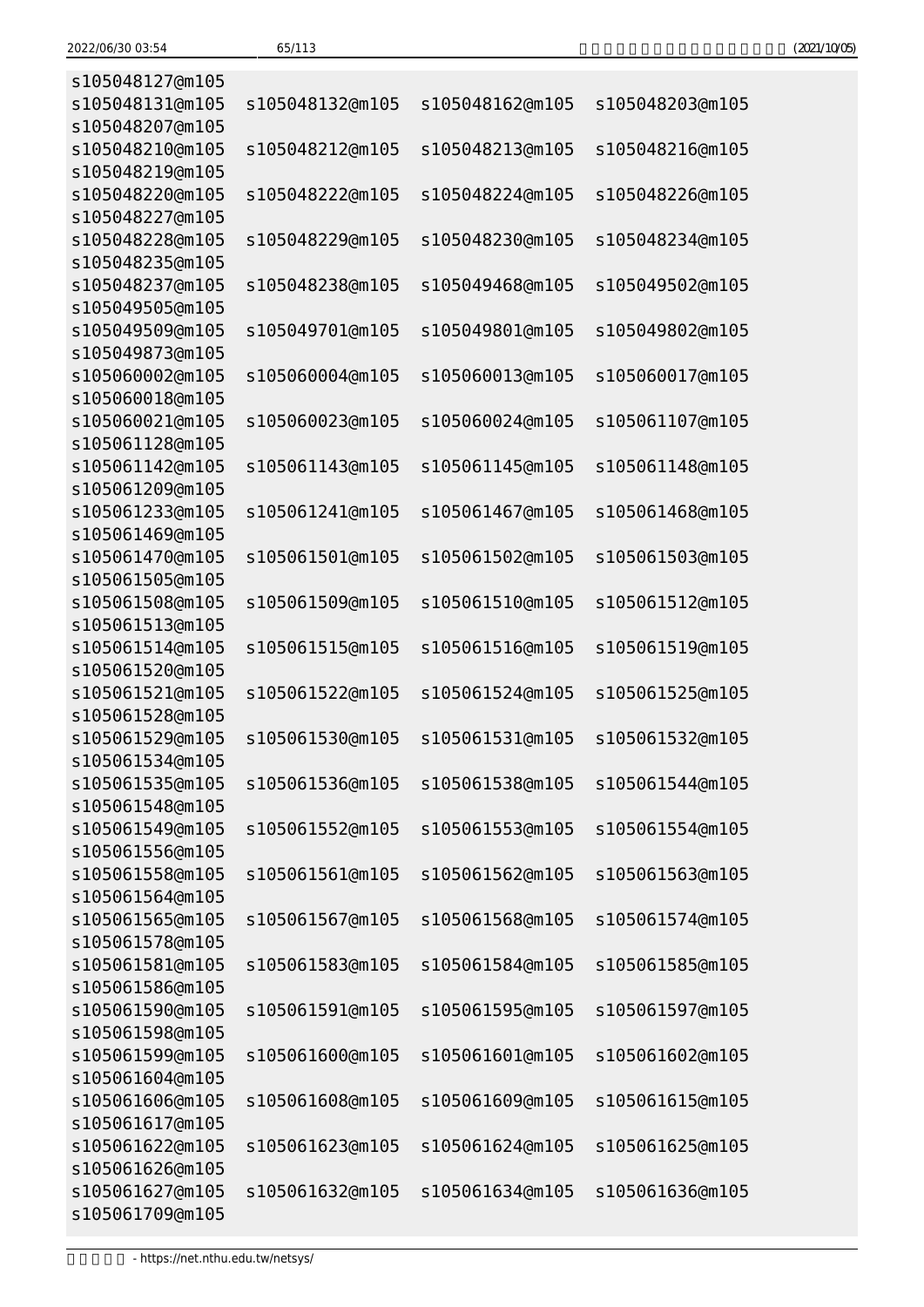| s105061801@m105<br>s105062103@m105 | s105061804@m105 | s105061807@m105                 | s105061860@m105 |
|------------------------------------|-----------------|---------------------------------|-----------------|
| s105062108@m105<br>s105062119@m105 | s105062109@m105 | s105062110@m105                 | s105062115@m105 |
| s105062126@m105<br>s105062135@m105 | s105062130@m105 | s105062131@m105                 | s105062133@m105 |
| s105062140@m105                    | s105062141@m105 | s105062181@m105                 | s105062209@m105 |
| s105062211@m105<br>s105062212@m105 | s105062215@m105 | s105062217@m105                 | s105062224@m105 |
| s105062232@m105<br>s105062234@m105 | s105062236@m105 | s105062239@m105                 | s105062240@m105 |
| s105062301@m105<br>s105062307@m105 | s105062308@m105 | s105062312@m105                 | s105062316@m105 |
| s105062320@m105<br>s105062322@m105 | s105062324@m105 | s105062326@m105                 | s105062328@m105 |
| s105062332@m105<br>s105062333@m105 | s105062335@m105 | s105062339@m105                 | s105062371@m105 |
| s105062422@m105<br>s105062467@m105 | s105062502@m105 | s105062506@m105                 | s105062507@m105 |
| s105062508@m105<br>s105062509@m105 | s105062510@m105 | s105062511@m105                 | s105062513@m105 |
| s105062514@m105<br>s105062515@m105 | s105062519@m105 | s105062521@m105                 | s105062522@m105 |
| s105062524@m105<br>s105062525@m105 | s105062527@m105 | s105062528@m105                 | s105062530@m105 |
| s105062531@m105<br>s105062532@m105 | s105062536@m105 | s105062537@m105                 | s105062538@m105 |
| s105062539@m105<br>s105062541@m105 | s105062542@m105 | s105062543@m105                 | s105062544@m105 |
| s105062545@m105<br>s105062546@m105 |                 | s105062547@m105 s105062548@m105 | s105062553@m105 |
| s105062555@m105<br>s105062556@m105 | s105062557@m105 | s105062559@m105                 | s105062560@m105 |
| s105062561@m105<br>s105062562@m105 | s105062565@m105 | s105062567@m105                 | s105062568@m105 |
| s105062570@m105<br>s105062572@m105 | s105062573@m105 | s105062574@m105                 | s105062575@m105 |
| s105062576@m105<br>s105062577@m105 | s105062580@m105 | s105062581@m105                 | s105062582@m105 |
| s105062583@m105<br>s105062585@m105 | s105062586@m105 | s105062588@m105                 | s105062591@m105 |
| s105062593@m105<br>s105062595@m105 | s105062597@m105 | s105062600@m105                 | s105062601@m105 |
| s105062603@m105<br>s105062610@m105 | s105062611@m105 | s105062615@m105                 | s105062617@m105 |
| s105062618@m105<br>s105062621@m105 | s105062623@m105 | s105062625@m105                 | s105062626@m105 |
| s105062627@m105<br>s105062632@m105 | s105062634@m105 | s105062636@m105                 | s105062637@m105 |
| s105062642@m105<br>s105062643@m105 | s105062646@m105 | s105062648@m105                 | s105062649@m105 |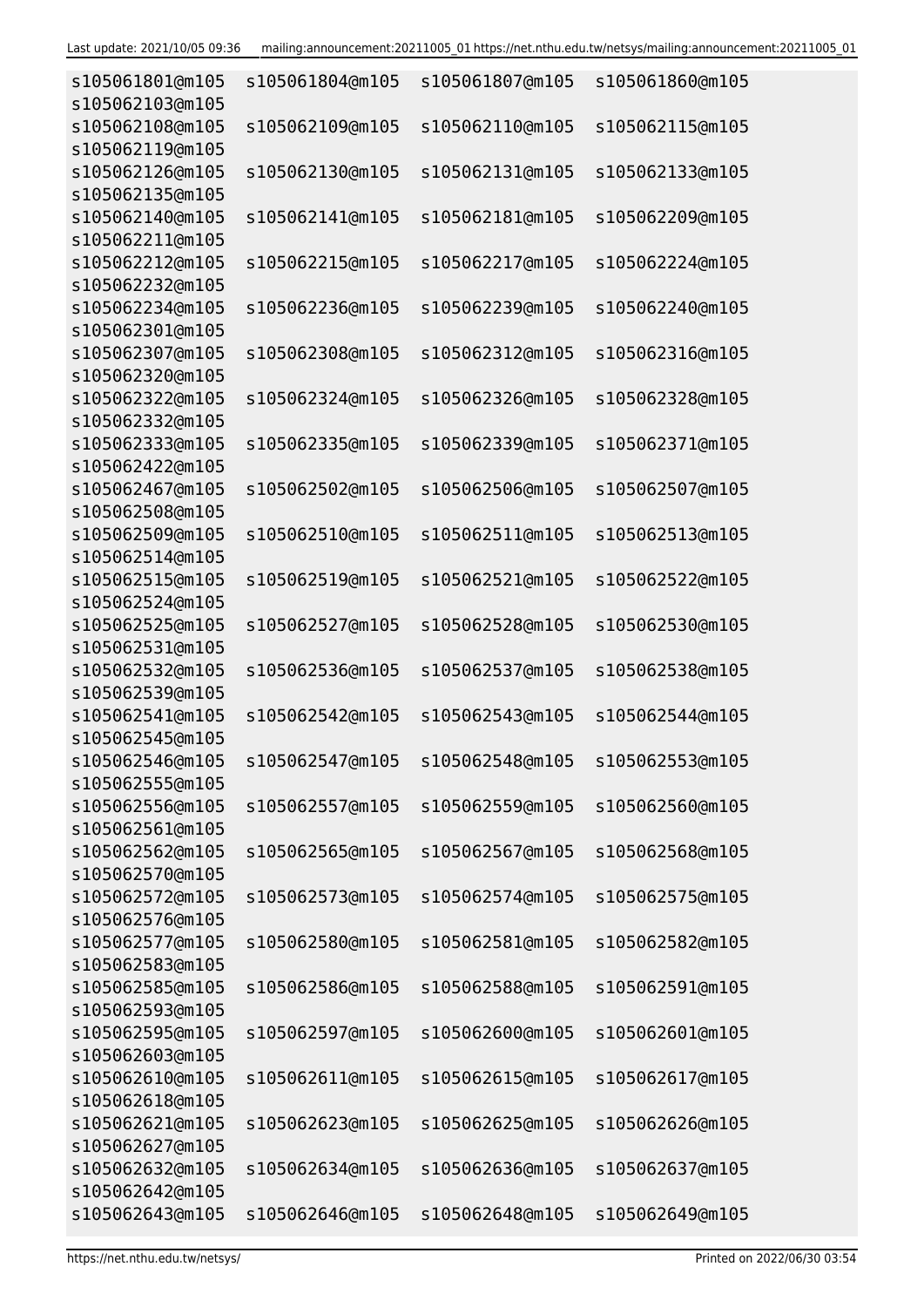| (2021/10/05) |
|--------------|
|--------------|

| s105062650@m105                    |                 |                 |                 |
|------------------------------------|-----------------|-----------------|-----------------|
| s105062801@m105<br>s105063503@m105 | s105062851@m105 | s105063467@m105 | s105063502@m105 |
| s105063506@m105                    | s105063507@m105 | s105063510@m105 | s105063511@m105 |
| s105063512@m105                    |                 |                 |                 |
| s105063514@m105                    | s105063515@m105 | s105063516@m105 | s105063520@m105 |
| s105063522@m105                    |                 |                 |                 |
| s105063524@m105                    | s105063525@m105 | s105063526@m105 | s105063529@m105 |
| s105063530@m105                    |                 |                 |                 |
| s105063531@m105                    | s105063532@m105 | s105063533@m105 | s105063537@m105 |
| s105063538@m105                    |                 |                 |                 |
| s105063539@m105                    | s105063541@m105 | s105063542@m105 | s105063544@m105 |
| s105063545@m105                    |                 |                 |                 |
| s105063546@m105                    | s105063548@m105 | s105063549@m105 | s105063553@m105 |
| s105063554@m105                    |                 |                 |                 |
| s105063555@m105                    | s105063556@m105 | s105063558@m105 | s105063559@m105 |
| s105063561@m105<br>s105063565@m105 |                 | s105063568@m105 | s105063569@m105 |
| s105063570@m105                    | s105063567@m105 |                 |                 |
| s105063701@m105                    | s105063703@m105 | s105064421@m105 | s105064422@m105 |
| s105064425@m105                    |                 |                 |                 |
| s105064466@m105                    | s105064502@m105 | s105064504@m105 | s105064506@m105 |
| s105064509@m105                    |                 |                 |                 |
| s105064511@m105                    | s105064512@m105 | s105064513@m105 | s105064514@m105 |
| s105064515@m105                    |                 |                 |                 |
| s105064518@m105                    | s105064519@m105 | s105064520@m105 | s105064521@m105 |
| s105064522@m105                    |                 |                 |                 |
| s105064523@m105                    | s105064525@m105 | s105064527@m105 | s105064528@m105 |
| s105064529@m105                    |                 |                 |                 |
| s105064532@m105                    | s105064533@m105 | s105064534@m105 | s105064535@m105 |
| s105064536@m105                    |                 |                 |                 |
| s105064537@m105                    | s105064540@m105 | s105064542@m105 | s105064543@m105 |
| s105064544@m105                    | s105064548@m105 |                 |                 |
| s105064546@m105<br>s105064702@m105 |                 | s105064550@m105 | s105064552@m105 |
| s105065421@m105                    | s105065423@m105 | s105065426@m105 | s105065429@m105 |
| s105065430@m105                    |                 |                 |                 |
| s105065431@m105                    | s105065501@m105 | s105065506@m105 | s105065507@m105 |
| s105065509@m105                    |                 |                 |                 |
| s105065510@m105                    | s105065512@m105 | s105065514@m105 | s105065515@m105 |
| s105065516@m105                    |                 |                 |                 |
| s105065517@m105                    | s105065518@m105 | s105065521@m105 | s105065522@m105 |
| s105065523@m105                    |                 |                 |                 |
| s105065525@m105                    | s105065526@m105 | s105065527@m105 | s105065528@m105 |
| s105065529@m105                    |                 |                 |                 |
| s105065531@m105                    | s105065532@m105 | s105065534@m105 | s105065701@m105 |
| s105065703@m105                    |                 |                 |                 |
| s105066504@m105                    | s105066505@m105 | s105066508@m105 | s105066514@m105 |
| s105066516@m105<br>s105066518@m105 | s105066519@m105 | s105066520@m105 | s105066521@m105 |
| s105066522@m105                    |                 |                 |                 |
|                                    |                 |                 |                 |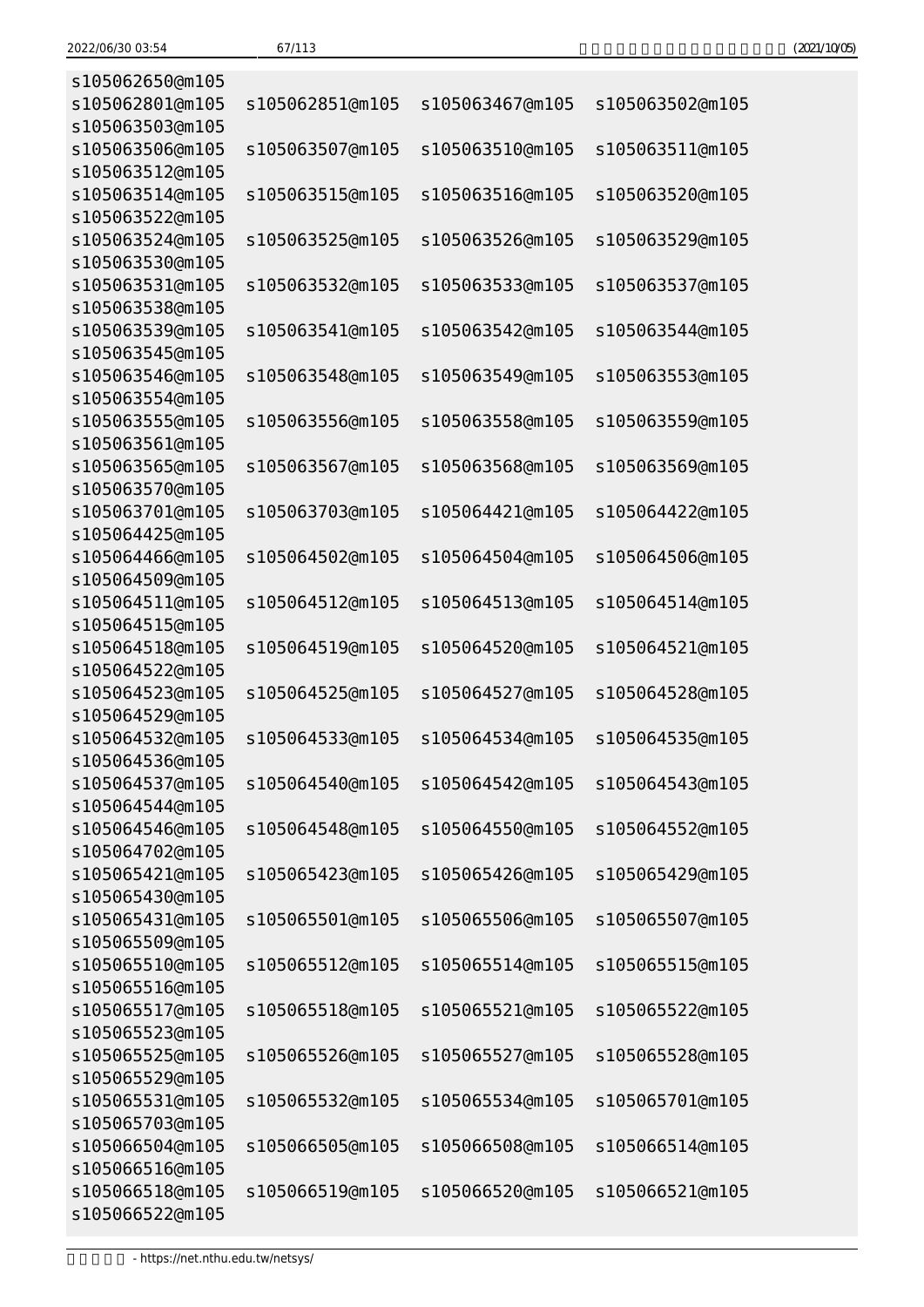| s105066524@m105<br>s105066532@m105 | s105066526@m105 | s105066529@m105                 | s105066531@m105 |
|------------------------------------|-----------------|---------------------------------|-----------------|
| s105066533@m105<br>s105066540@m105 | s105066534@m105 | s105066538@m105                 | s105066539@m105 |
| s105066541@m105                    | s105066542@m105 | s105066543@m105                 | s105066544@m105 |
| s105066702@m105<br>s105070007@m105 | s105070008@m105 | s105070009@m105                 | s105070011@m105 |
| s105070014@m105<br>s105070015@m105 | s105070018@m105 | s105070019@m105                 | s105070023@m105 |
| s105070024@m105<br>s105070025@m105 | s105070027@m105 | s105070030@m105                 | s105070033@m105 |
| s105070038@m105<br>s105070071@m105 | s105070075@m105 | s105071003@m105                 | s105071006@m105 |
| s105071007@m105<br>s105071016@m105 | s105071018@m105 | s105071022@m105                 | s105071029@m105 |
| s105071031@m105<br>s105071032@m105 | s105071033@m105 | s105071039@m105                 | s105071045@m105 |
| s105071046@m105<br>s105071047@m105 | s105071466@m105 | s105071467@m105                 | s105071468@m105 |
| s105071501@m105<br>s105071503@m105 | s105071504@m105 | s105071505@m105                 | s105071506@m105 |
| s105071509@m105<br>s105071511@m105 | s105071512@m105 | s105071513@m105                 | s105071514@m105 |
| s105071518@m105<br>s105072102@m105 | s105072106@m105 | s105072107@m105                 | s105072110@m105 |
| s105072112@m105<br>s105072113@m105 | s105072114@m105 | s105072115@m105                 | s105072119@m105 |
| s105072124@m105<br>s105072126@m105 | s105072129@m105 | s105072132@m105                 | s105072137@m105 |
| s105072139@m105<br>s105072143@m105 | s105072149@m105 | s105072151@m105 s105072172@m105 |                 |
| s105072182@m105<br>s105072202@m105 | s105072203@m105 | s105072206@m105                 | s105072207@m105 |
| s105072210@m105                    |                 |                                 |                 |
| s105072212@m105<br>s105072228@m105 | s105072219@m105 | s105072223@m105                 | s105072226@m105 |
| s105072229@m105<br>s105072241@m105 | s105072231@m105 | s105072232@m105                 | s105072235@m105 |
| s105072242@m105<br>s105072281@m105 | s105072246@m105 | s105072249@m105                 | s105072272@m105 |
| s105072466@m105<br>s105072503@m105 | s105072467@m105 | s105072470@m105                 | s105072501@m105 |
| s105072504@m105<br>s105072510@m105 | s105072505@m105 | s105072508@m105                 | s105072509@m105 |
| s105072511@m105<br>s105072520@m105 | s105072516@m105 | s105072517@m105                 | s105072518@m105 |
| s105072523@m105<br>s105072892@m105 | s105072524@m105 | s105072525@m105                 | s105072871@m105 |
| s105072901@m105<br>s105073469@m105 | s105073466@m105 | s105073467@m105                 | s105073468@m105 |
| s105073501@m105                    | s105073502@m105 | s105073504@m105                 | s105073505@m105 |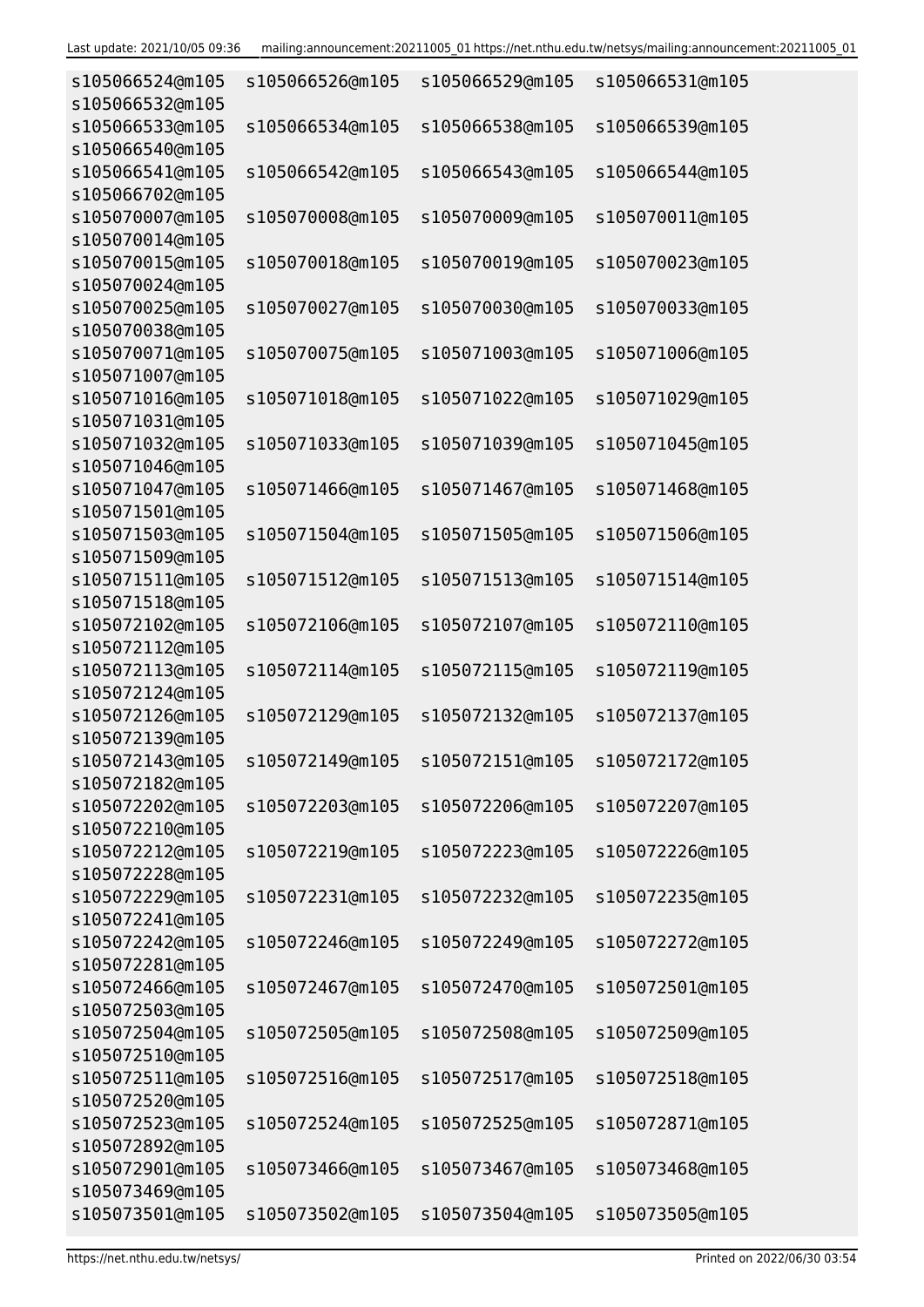| (2021/10/05) |
|--------------|
|--------------|

| s105073506@m105                    |                 |                 |                 |
|------------------------------------|-----------------|-----------------|-----------------|
| s105073507@m105                    | s105073508@m105 | s105073509@m105 | s105073510@m105 |
| s105073511@m105<br>s105073513@m105 | s105073514@m105 | s105073515@m105 | s105073516@m105 |
| s105073517@m105                    |                 |                 |                 |
| s105073518@m105                    | s105073519@m105 | s105073520@m105 | s105073521@m105 |
| s105073522@m105                    |                 |                 |                 |
| s105073523@m105                    | s105073524@m105 | s105073526@m105 | s105073701@m105 |
| s105073802@m105                    |                 |                 |                 |
| s105073803@m105                    | s105073805@m105 | s105073851@m105 | s105073871@m105 |
| s105074466@m105                    |                 |                 |                 |
| s105074467@m105                    | s105074468@m105 | s105074470@m105 | s105074471@m105 |
| s105074472@m105                    |                 |                 |                 |
| s105074501@m105                    | s105074503@m105 | s105074504@m105 | s105074505@m105 |
| s105074506@m105                    |                 |                 |                 |
| s105074508@m105                    | s105074511@m105 | s105074512@m105 | s105074513@m105 |
| s105074516@m105                    |                 |                 |                 |
| s105074517@m105                    | s105074602@m105 | s105074801@m105 | s105075501@m105 |
| s105075502@m105                    |                 |                 |                 |
| s105075510@m105                    | s105075513@m105 | s105075515@m105 | s105075516@m105 |
| s105075517@m105                    |                 |                 |                 |
| s105075519@m105                    | s105075520@m105 | s105075521@m105 | s105075524@m105 |
| s105075527@m105                    |                 |                 |                 |
| s105075530@m105                    | s105075531@m105 | s105075538@m105 | s105075540@m105 |
| s105076501@m105                    |                 |                 |                 |
| s105076506@m105                    | s105076508@m105 | s105076511@m105 | s105076513@m105 |
| s105076514@m105                    |                 |                 |                 |
| s105076515@m105                    | s105076516@m105 | s105076520@m105 | s105076522@m105 |
| s105076523@m105<br>s105076530@m105 | s105076527@m105 | s105076528@m105 | s105076529@m105 |
| s105076531@m105                    | s105076532@m105 | s105076535@m105 | s105076536@m105 |
| s105076538@m105                    |                 |                 |                 |
| s105076541@m105                    | s105076542@m105 | s105076543@m105 | s105076545@m105 |
| s105076549@m105                    |                 |                 |                 |
| s105076551@m105                    | s105076552@m105 | s105076556@m105 | s105076558@m105 |
| s105077424@m105                    |                 |                 |                 |
| s105077425@m105                    | s105077427@m105 | s105077429@m105 | s105077430@m105 |
| s105077432@m105                    |                 |                 |                 |
| s105077434@m105                    | s105077436@m105 | s105077437@m105 | s105077439@m105 |
| s105077440@m105                    |                 |                 |                 |
| s105077442@m105                    | s105077443@m105 | s105077444@m105 | s105077445@m105 |
| s105077453@m105                    |                 |                 |                 |
| s105077502@m105                    | s105077505@m105 | s105077506@m105 | s105078401@m105 |
| s105078421@m105                    |                 |                 |                 |
| s105078501@m105                    | s105078502@m105 | s105078503@m105 | s105078507@m105 |
| s105078509@m105                    |                 |                 |                 |
| s105078511@m105                    | s105078512@m105 | s105078514@m105 | s105078515@m105 |
| s105078516@m105                    |                 |                 |                 |
| s105078517@m105                    | s105078519@m105 | s105078702@m105 | s105078860@m105 |
| s105078893@m105                    |                 |                 |                 |
| s105079501@m105                    | s105079503@m105 | s105079506@m105 | s105079507@m105 |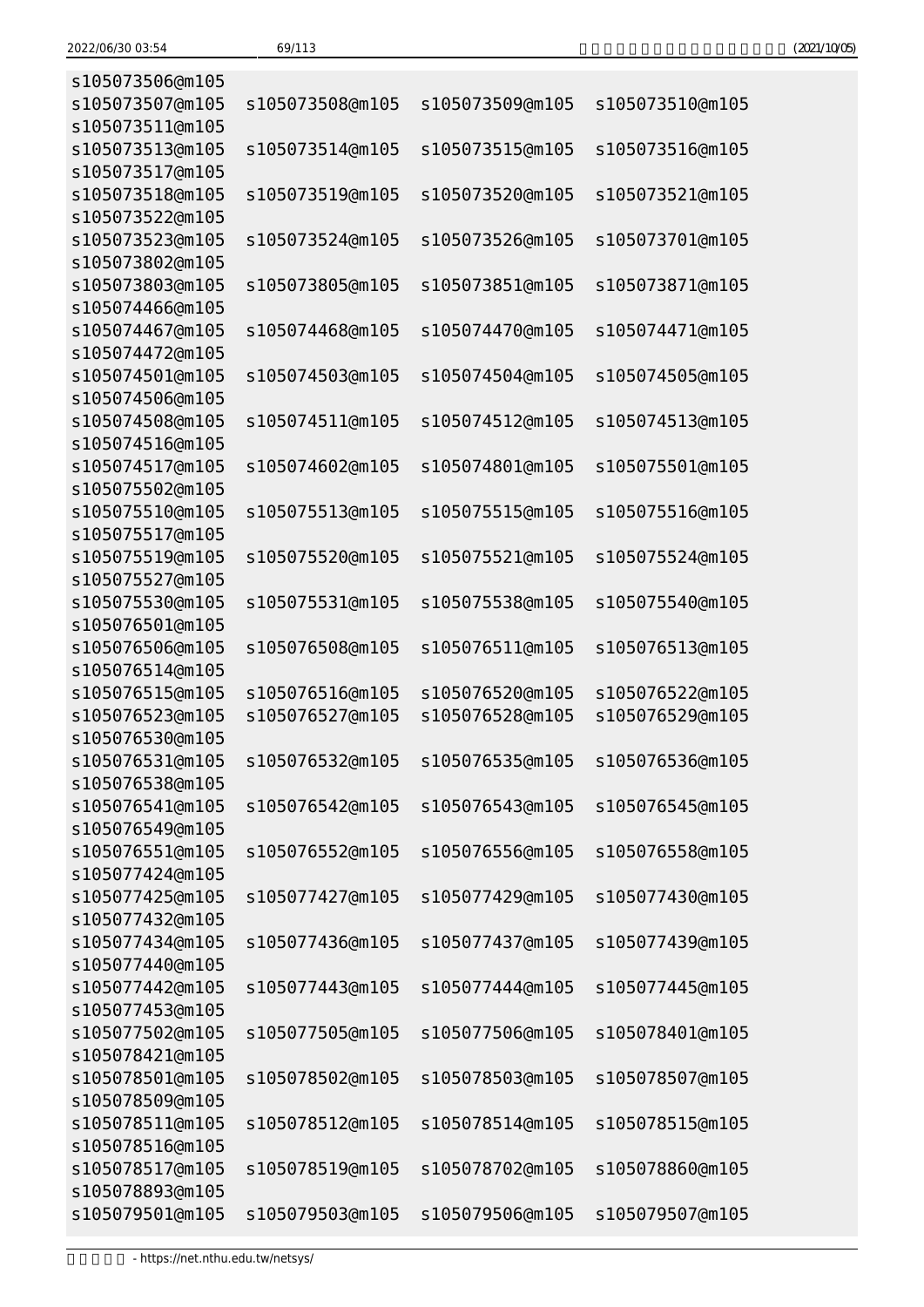| s105079509@m105 |                 |                 |                 |
|-----------------|-----------------|-----------------|-----------------|
| s105079513@m105 | s105079516@m105 | s105080003@m105 | s105080006@m105 |
| s105080010@m105 |                 |                 |                 |
| s105080011@m105 | s105080016@m105 | s105080021@m105 | s105080022@m105 |
| s105080062@m105 |                 |                 |                 |
| s105080502@m105 | s105080504@m105 | s105080506@m105 | s105080507@m105 |
| s105080510@m105 |                 |                 |                 |
| s105080513@m105 | s105080515@m105 | s105080519@m105 | s105080520@m105 |
| s105080522@m105 |                 |                 |                 |
| s105080525@m105 | s105080530@m105 |                 |                 |
|                 |                 | s105080531@m105 | s105080532@m105 |
| s105080534@m105 |                 |                 |                 |
| s105080535@m105 | s105080538@m105 | s105080539@m105 | s105080540@m105 |
| s105080542@m105 |                 |                 |                 |
| s105080544@m105 | s105080545@m105 | s105080547@m105 | s105080548@m105 |
| s105080550@m105 |                 |                 |                 |
| s105080551@m105 | s105080558@m105 | s105080559@m105 | s105080561@m105 |
| s105080562@m105 |                 |                 |                 |
| s105080563@m105 | s105080565@m105 | s105080566@m105 | s105080570@m105 |
| s105080572@m105 |                 |                 |                 |
| s105080573@m105 | s105080574@m105 | s105080575@m105 | s105080576@m105 |
| s105080579@m105 |                 |                 |                 |
| s105080580@m105 | s105080582@m105 | s105080584@m105 | s105080589@m105 |
| s105080591@m105 |                 |                 |                 |
| s105080593@m105 | s105080596@m105 | s105080598@m105 | s105080599@m105 |
| s105080600@m105 |                 |                 |                 |
| s105080603@m105 | s105080604@m105 | s105080605@m105 | s105080606@m105 |
| s105080804@m105 |                 |                 |                 |
| s105080806@m105 | s105080808@m105 | s105080812@m105 | s105080813@m105 |
| s105080814@m105 |                 |                 |                 |
| s105080851@m105 | s105080858@m105 | s105080860@m105 | s105080872@m105 |
| s105081001@m105 |                 |                 |                 |
| s105081002@m105 | s105081004@m105 | s105081006@m105 | s105081008@m105 |
| s105081009@m105 |                 |                 |                 |
| s105081014@m105 | s105081017@m105 | s105081019@m105 | s105081021@m105 |
| s105081025@m105 |                 |                 |                 |
| s105081027@m105 | s105081030@m105 | s105081034@m105 | s105081038@m105 |
| s105081039@m105 |                 |                 |                 |
| s105081040@m105 | s105081042@m105 | s105081043@m105 | s105081044@m105 |
| s105081047@m105 |                 |                 |                 |
|                 | s105081062@m105 |                 |                 |
| s105081050@m105 |                 | s105081063@m105 | s105081081@m105 |
| s105082002@m105 |                 |                 |                 |
| s105082004@m105 | s105082010@m105 | s105082013@m105 | s105082017@m105 |
| s105082020@m105 |                 |                 |                 |
| s105082063@m105 | s105082073@m105 | s105141501@m105 | s105141504@m105 |
| s105141505@m105 |                 |                 |                 |
| s105141509@m105 | s105141517@m105 | s105141518@m105 | s105142467@m105 |
| s105142468@m105 |                 |                 |                 |
| s105163502@m105 | s105163504@m105 | s105163506@m105 | s105163507@m105 |
| s105171503@m105 |                 |                 |                 |
| s105171504@m105 | s105171510@m105 | s105171511@m105 | s105171512@m105 |
| s105171513@m105 |                 |                 |                 |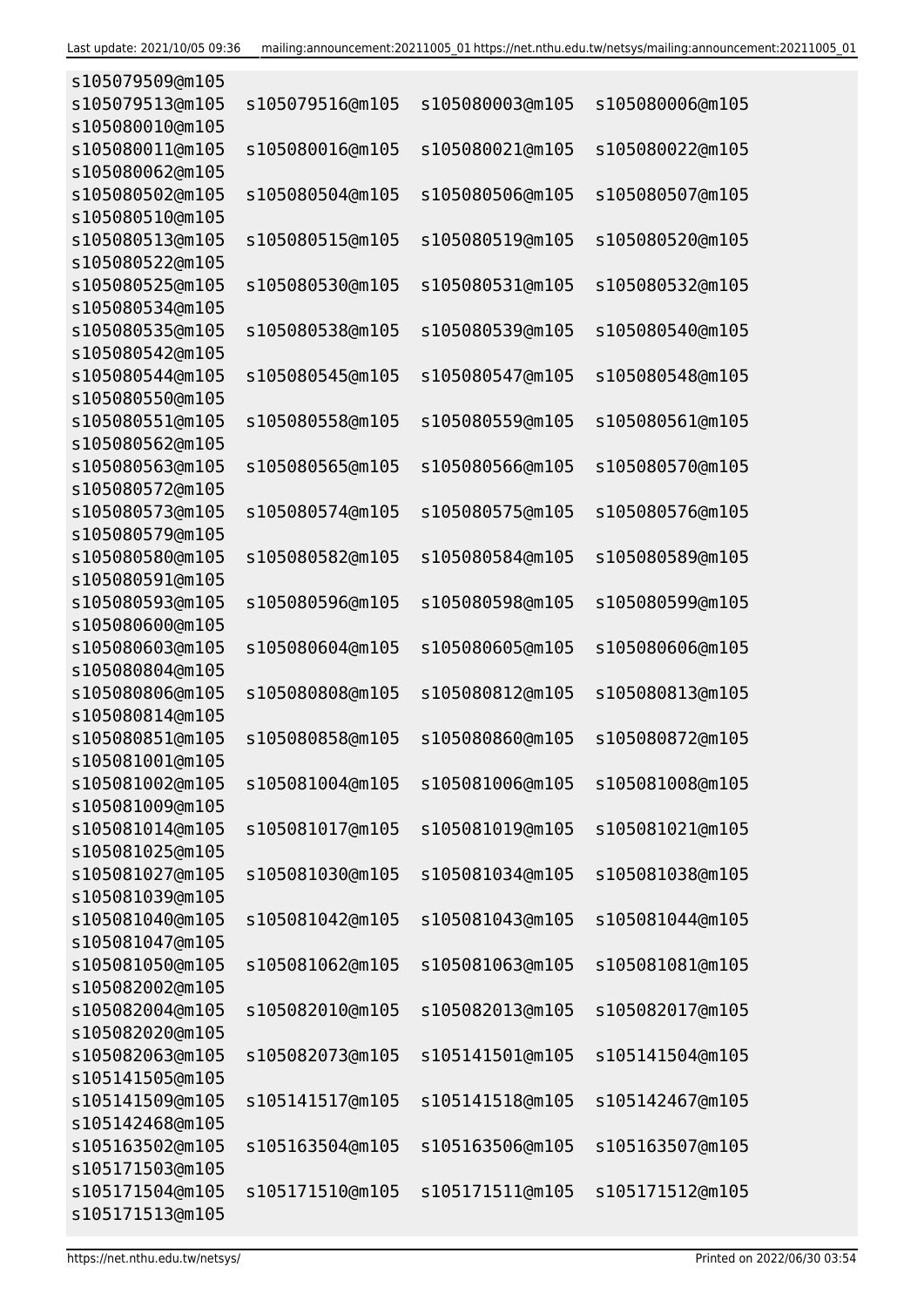| 2022/06/30 03:54 | 71/113 | (2021/10/05) |
|------------------|--------|--------------|
|------------------|--------|--------------|

| s105171514@m105                    | s105171515@m105 | s105171516@m105 | s105171517@m105 |
|------------------------------------|-----------------|-----------------|-----------------|
| s105172509@m105<br>s106000105@m106 | s106000106@m106 | s106000108@m106 | s106000123@m106 |
| s106000136@m106                    |                 |                 |                 |
| s106000140@m106<br>s106000201@m106 | s106000143@m106 | s106000146@m106 | s106000148@m106 |
| s106000202@m106                    | s106000203@m106 | s106000237@m106 | s106000238@m106 |
| s106000265@m106                    |                 |                 |                 |
| s106000267@m106                    | s106000269@m106 | s106000802@m106 | s106001504@m106 |
| s106003855@m106                    |                 |                 |                 |
| s106003859@m106                    | s106004604@m106 | s106004607@m106 | s106004609@m106 |
| s106004610@m106                    |                 |                 |                 |
| s106010012@m106<br>s106010017@m106 | s106010013@m106 | s106010014@m106 | s106010015@m106 |
| s106011119@m106                    | s106011136@m106 | s106011152@m106 | s106011215@m106 |
| s106011216@m106                    |                 |                 |                 |
| s106011220@m106                    | s106011236@m106 | s106011241@m106 | s106011249@m106 |
| s106011501@m106                    |                 |                 |                 |
| s106011505@m106                    | s106011507@m106 | s106011508@m106 | s106011511@m106 |
| s106011512@m106                    |                 |                 |                 |
| s106011513@m106                    | s106011514@m106 | s106011515@m106 | s106011516@m106 |
| s106011519@m106<br>s106011523@m106 | s106011524@m106 | s106011525@m106 | s106011529@m106 |
| s106011532@m106                    |                 |                 |                 |
| s106011534@m106                    | s106011535@m106 | s106011536@m106 | s106011537@m106 |
| s106011539@m106                    |                 |                 |                 |
| s106011541@m106                    | s106011542@m106 | s106011543@m106 | s106011544@m106 |
| s106011546@m106                    |                 |                 |                 |
| s106011548@m106                    | s106011549@m106 | s106011550@m106 | s106011552@m106 |
| s106011555@m106                    |                 |                 |                 |
| s106011559@m106                    | s106011560@m106 | s106011561@m106 | s106011563@m106 |
| s106011565@m106<br>s106011566@m106 | s106011571@m106 | s106011572@m106 | s106011573@m106 |
| s106011574@m106                    |                 |                 |                 |
| s106011577@m106                    | s106011701@m106 | s106011802@m106 | s106011805@m106 |
| s106011851@m106                    |                 |                 |                 |
| s106011852@m106                    | s106011861@m106 | s106012004@m106 | s106012009@m106 |
| s106012012@m106                    |                 |                 |                 |
| s106012013@m106                    | s106012016@m106 | s106012020@m106 | s106012021@m106 |
| s106012031@m106                    |                 |                 |                 |
| s106012035@m106<br>s106012048@m106 | s106012039@m106 | s106012044@m106 | s106012045@m106 |
| s106012466@m106                    | s106012501@m106 | s106012502@m106 | s106012504@m106 |
| s106012505@m106                    |                 |                 |                 |
| s106012507@m106                    | s106012508@m106 | s106012510@m106 | s106012511@m106 |
| s106012512@m106                    |                 |                 |                 |
| s106012513@m106                    | s106012514@m106 | s106012515@m106 | s106012516@m106 |
| s106012517@m106                    |                 |                 |                 |
| s106012518@m106                    | s106012519@m106 | s106012520@m106 | s106012521@m106 |
| s106012523@m106                    |                 |                 |                 |
| s106012525@m106                    | s106012527@m106 | s106012528@m106 | s106012532@m106 |

- https://net.nthu.edu.tw/netsys/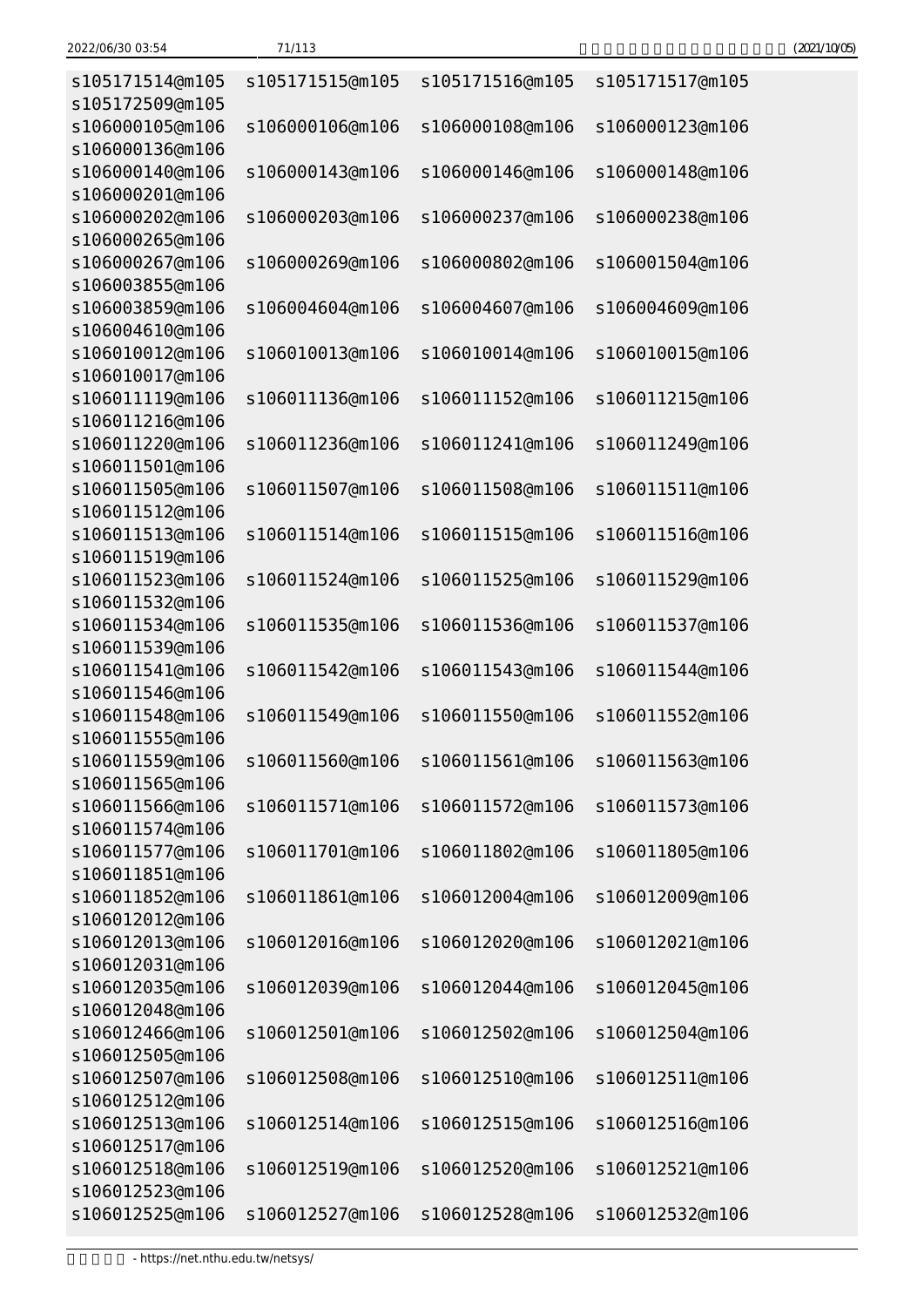| s106012533@m106                    |                 |                 |                 |
|------------------------------------|-----------------|-----------------|-----------------|
| s106012534@m106                    | s106012539@m106 | s106012544@m106 | s106012803@m106 |
| s106013467@m106                    |                 |                 |                 |
| s106013468@m106                    | s106013501@m106 | s106013503@m106 | s106013504@m106 |
| s106013506@m106                    |                 |                 |                 |
| s106013507@m106                    | s106013519@m106 | s106013521@m106 | s106013522@m106 |
| s106013703@m106                    |                 |                 |                 |
| s106020002@m106                    | s106020009@m106 | s106020010@m106 | s106020015@m106 |
| s106020022@m106                    |                 |                 |                 |
| s106020087@m106                    | s106021101@m106 | s106021132@m106 | s106021135@m106 |
| s106021203@m106                    |                 |                 |                 |
| s106021204@m106                    | s106021207@m106 | s106021208@m106 | s106021212@m106 |
| s106021218@m106                    |                 |                 |                 |
| s106021224@m106                    | s106021225@m106 | s106021264@m106 | s106021421@m106 |
| s106021422@m106                    |                 |                 |                 |
| s106021501@m106                    | s106021509@m106 | s106021601@m106 | s106021604@m106 |
| s106021605@m106                    |                 |                 |                 |
| s106021606@m106                    | s106021611@m106 | s106021802@m106 | s106022111@m106 |
| s106022112@m106                    |                 |                 |                 |
| s106022116@m106                    | s106022203@m106 | s106022210@m106 | s106022213@m106 |
| s106022220@m106                    |                 |                 |                 |
| s106022224@m106                    | s106022227@m106 | s106022228@m106 | s106022229@m106 |
| s106022401@m106                    |                 |                 |                 |
| s106022421@m106                    | s106022506@m106 | s106022512@m106 | s106022516@m106 |
| s106022519@m106                    |                 |                 |                 |
| s106022520@m106                    | s106022521@m106 | s106022522@m106 | s106022523@m106 |
| s106022527@m106                    |                 |                 |                 |
| s106022532@m106                    | s106022533@m106 | s106022534@m106 | s106022536@m106 |
| s106022537@m106                    |                 |                 |                 |
| s106022538@m106<br>s106022548@m106 | s106022540@m106 | s106022542@m106 | s106022545@m106 |
| s106022549@m106                    | s106022551@m106 | s106022552@m106 | s106022555@m106 |
| s106022557@m106                    |                 |                 |                 |
| s106022558@m106                    | s106022559@m106 | s106022560@m106 | s106022562@m106 |
| s106022563@m106                    |                 |                 |                 |
| s106022805@m106                    | s106022902@m106 | s106023004@m106 | s106023005@m106 |
| s106023008@m106                    |                 |                 |                 |
| s106023016@m106                    | s106023036@m106 | s106023040@m106 | s106023044@m106 |
| s106023048@m106                    |                 |                 |                 |
| s106023049@m106                    | s106023056@m106 | s106023058@m106 | s106023059@m106 |
| s106023060@m106                    |                 |                 |                 |
| s106023065@m106                    | s106023071@m106 | s106023401@m106 | s106023421@m106 |
| s106023422@m106                    |                 |                 |                 |
| s106023423@m106                    | s106023466@m106 | s106023502@m106 | s106023503@m106 |
| s106023504@m106                    |                 |                 |                 |
| s106023506@m106                    | s106023507@m106 | s106023509@m106 | s106023510@m106 |
| s106023511@m106                    |                 |                 |                 |
| s106023512@m106                    | s106023513@m106 | s106023515@m106 | s106023516@m106 |
| s106023518@m106                    |                 |                 |                 |
| s106023519@m106                    | s106023520@m106 | s106023523@m106 | s106023524@m106 |
| s106023525@m106                    |                 |                 |                 |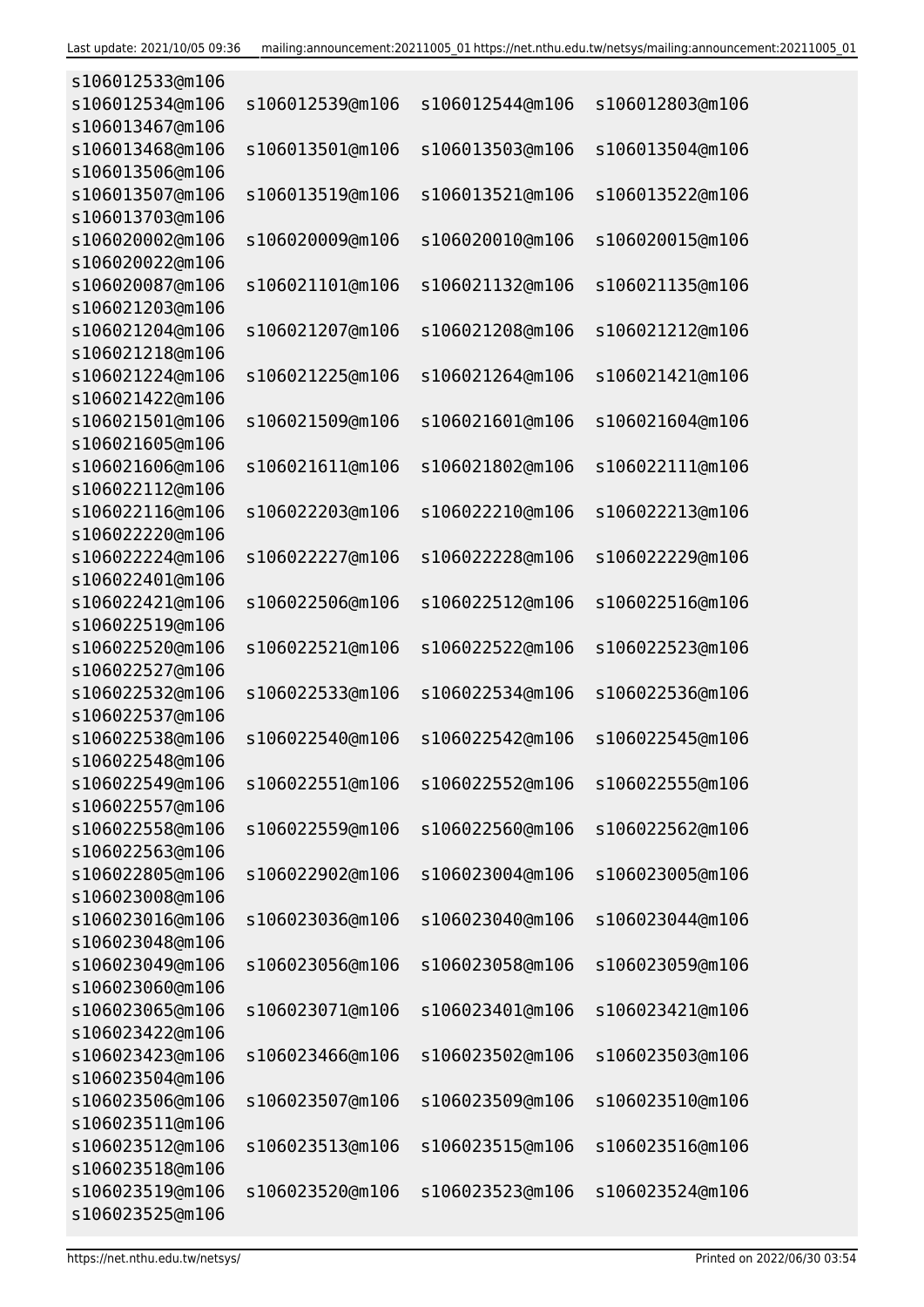| 2022/06/30 03:54                   | 73/113          |                 |                 | (2021/10/05) |
|------------------------------------|-----------------|-----------------|-----------------|--------------|
| s106023527@m106                    | s106023531@m106 | s106023533@m106 | s106023534@m106 |              |
| s106023535@m106                    |                 |                 |                 |              |
| s106023536@m106                    | s106023538@m106 | s106023542@m106 | s106023544@m106 |              |
| s106023545@m106                    |                 |                 |                 |              |
| s106023546@m106                    | s106023547@m106 | s106023548@m106 | s106023550@m106 |              |
| s106023551@m106                    |                 |                 |                 |              |
| s106023559@m106                    | s106023560@m106 | s106023563@m106 | s106023564@m106 |              |
| s106023566@m106                    |                 |                 |                 |              |
| s106023567@m106                    | s106023569@m106 | s106023570@m106 | s106023571@m106 |              |
| s106023572@m106                    |                 |                 |                 |              |
| s106023573@m106                    | s106023574@m106 | s106023577@m106 | s106023578@m106 |              |
| s106023803@m106                    |                 |                 |                 |              |
| s106023893@m106                    | s106024466@m106 | s106024502@m106 | s106024504@m106 |              |
| s106024505@m106                    |                 |                 |                 |              |
| s106024506@m106                    | s106024507@m106 | s106024508@m106 | s106024509@m106 |              |
| s106024511@m106                    |                 |                 |                 |              |
| s106024512@m106                    | s106024515@m106 | s106024517@m106 | s106024521@m106 |              |
| s106024523@m106                    |                 |                 |                 |              |
| s106024701@m106                    | s106025421@m106 | s106025501@m106 | s106025860@m106 |              |
| s106026503@m106                    |                 |                 |                 |              |
| s106026504@m106                    | s106026507@m106 | s106026508@m106 | s106026509@m106 |              |
| s106026512@m106<br>s106026513@m106 |                 |                 |                 |              |
| s106030024@m106                    | s106026514@m106 | s106026515@m106 | s106030010@m106 |              |
| s106030603@m106                    | s106031122@m106 | s106031206@m106 | s106031209@m106 |              |
| s106031227@m106                    |                 |                 |                 |              |
| s106031234@m106                    | s106031242@m106 | s106031421@m106 | s106031422@m106 |              |
| s106031466@m106                    |                 |                 |                 |              |
| s106031502@m106                    | s106031503@m106 | s106031508@m106 | s106031512@m106 |              |
| s106031514@m106                    |                 |                 |                 |              |
| s106031515@m106                    | s106031517@m106 | s106031518@m106 | s106031519@m106 |              |
| s106031520@m106                    |                 |                 |                 |              |
| s106031522@m106                    | s106031525@m106 | s106031526@m106 | s106031527@m106 |              |
| s106031532@m106                    |                 |                 |                 |              |
| s106031535@m106                    | s106031536@m106 | s106031537@m106 | s106031539@m106 |              |
| s106031540@m106                    |                 |                 |                 |              |
|                                    |                 |                 |                 |              |

| s106023527@m106<br>s106023535@m106 | s106023531@m106 | s106023533@m106 | s106023534@m106 |
|------------------------------------|-----------------|-----------------|-----------------|
| s106023536@m106                    | s106023538@m106 | s106023542@m106 | s106023544@m106 |
| s106023545@m106                    |                 |                 |                 |
| s106023546@m106                    | s106023547@m106 | s106023548@m106 | s106023550@m106 |
| s106023551@m106                    |                 |                 |                 |
| s106023559@m106                    | s106023560@m106 | s106023563@m106 | s106023564@m106 |
| s106023566@m106                    |                 |                 |                 |
| s106023567@m106                    | s106023569@m106 | s106023570@m106 | s106023571@m106 |
| s106023572@m106                    |                 |                 |                 |
| s106023573@m106                    | s106023574@m106 | s106023577@m106 | s106023578@m106 |
| s106023803@m106                    |                 |                 |                 |
| s106023893@m106                    | s106024466@m106 | s106024502@m106 | s106024504@m106 |
| s106024505@m106                    |                 |                 |                 |
| s106024506@m106                    | s106024507@m106 | s106024508@m106 | s106024509@m106 |
| s106024511@m106                    |                 |                 |                 |
| s106024512@m106                    | s106024515@m106 | s106024517@m106 | s106024521@m106 |
| s106024523@m106                    |                 |                 |                 |
| s106024701@m106                    | s106025421@m106 | s106025501@m106 | s106025860@m106 |
| s106026503@m106                    |                 |                 |                 |
| s106026504@m106                    | s106026507@m106 | s106026508@m106 | s106026509@m106 |
| s106026512@m106                    |                 |                 |                 |
| s106026513@m106                    | s106026514@m106 | s106026515@m106 | s106030010@m106 |
| s106030024@m106                    |                 |                 |                 |
| s106030603@m106                    | s106031122@m106 | s106031206@m106 | s106031209@m106 |
| s106031227@m106                    |                 |                 |                 |
| s106031234@m106                    | s106031242@m106 | s106031421@m106 | s106031422@m106 |
| s106031466@m106                    |                 |                 |                 |
| s106031502@m106                    | s106031503@m106 | s106031508@m106 | s106031512@m106 |
| s106031514@m106                    |                 |                 |                 |
| s106031515@m106                    | s106031517@m106 | s106031518@m106 | s106031519@m106 |
| s106031520@m106                    |                 |                 |                 |
| s106031522@m106                    | s106031525@m106 | s106031526@m106 | s106031527@m106 |
| s106031532@m106                    |                 |                 |                 |
| s106031535@m106                    | s106031536@m106 | s106031537@m106 | s106031539@m106 |
| s106031540@m106                    |                 |                 |                 |
| s106031542@m106                    | s106031543@m106 | s106031547@m106 | s106031549@m106 |
| s106031550@m106                    |                 |                 |                 |
| s106031553@m106                    | s106031554@m106 | s106031555@m106 | s106031557@m106 |
| s106031559@m106                    |                 |                 |                 |
| s106031563@m106                    | s106031564@m106 | s106031565@m106 | s106031566@m106 |
| s106031568@m106                    |                 |                 |                 |
| s106031569@m106                    | s106031570@m106 | s106031572@m106 | s106031573@m106 |
| s106031576@m106                    |                 |                 |                 |
| s106031577@m106                    | s106031578@m106 | s106031584@m106 | s106031585@m106 |
| s106031588@m106                    |                 |                 |                 |
| s106031590@m106                    | s106031591@m106 | s106031592@m106 | s106031593@m106 |
| s106031594@m106                    |                 |                 |                 |
| s106031596@m106                    | s106031597@m106 | s106031598@m106 | s106031599@m106 |
| s106031603@m106                    |                 |                 |                 |
| s106031605@m106                    | s106031606@m106 | s106031701@m106 | s106031806@m106 |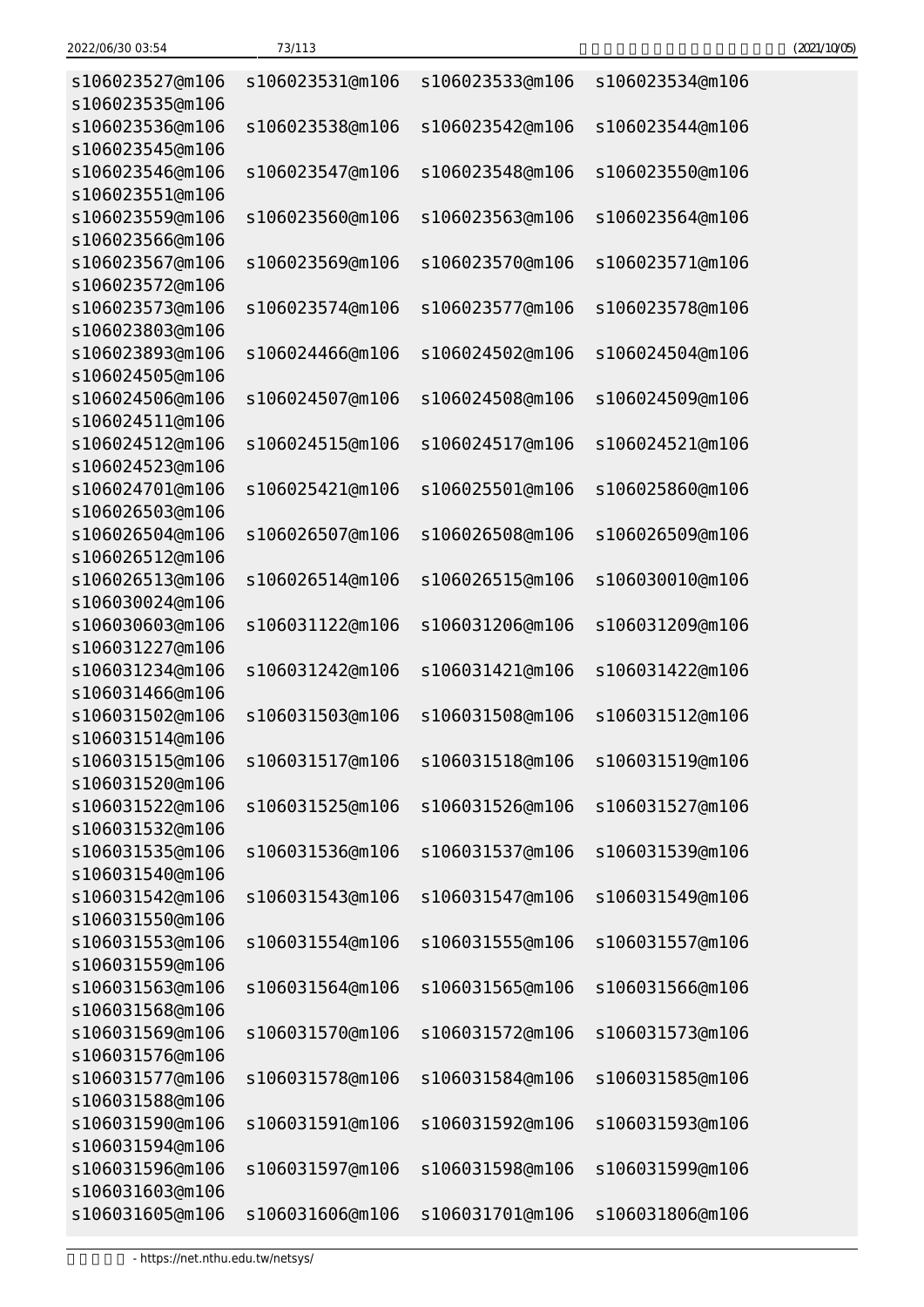| s106031811@m106                    |                 |                 |                 |
|------------------------------------|-----------------|-----------------|-----------------|
| s106031813@m106<br>s106032028@m106 | s106031893@m106 | s106031903@m106 | s106032009@m106 |
| s106032029@m106                    | s106032035@m106 | s106032048@m106 | s106032421@m106 |
| s106032502@m106                    |                 |                 |                 |
| s106032505@m106                    | s106032506@m106 | s106032507@m106 | s106032508@m106 |
| s106032515@m106                    |                 |                 |                 |
| s106032516@m106                    | s106032518@m106 | s106032520@m106 | s106032523@m106 |
| s106032524@m106                    |                 |                 |                 |
| s106032525@m106                    | s106032528@m106 | s106032529@m106 | s106032532@m106 |
| s106032535@m106<br>s106032536@m106 | s106032537@m106 | s106032538@m106 | s106032539@m106 |
| s106032540@m106                    |                 |                 |                 |
| s106032541@m106                    | s106032543@m106 | s106032545@m106 | s106032546@m106 |
| s106032549@m106                    |                 |                 |                 |
| s106032550@m106                    | s106032551@m106 | s106032552@m106 | s106032555@m106 |
| s106032557@m106                    |                 |                 |                 |
| s106032562@m106                    | s106032563@m106 | s106032564@m106 | s106032567@m106 |
| s106032708@m106                    |                 |                 |                 |
| s106032852@m106                    | s106032891@m106 | s106032903@m106 | s106032904@m106 |
| s106033123@m106                    |                 |                 |                 |
| s106033151@m106                    | s106033165@m106 | s106033204@m106 | s106033208@m106 |
| s106033232@m106<br>s106033235@m106 | s106033242@m106 | s106033263@m106 | s106033401@m106 |
| s106033466@m106                    |                 |                 |                 |
| s106033502@m106                    | s106033503@m106 | s106033504@m106 | s106033506@m106 |
| s106033508@m106                    |                 |                 |                 |
| s106033510@m106                    | s106033511@m106 | s106033513@m106 | s106033516@m106 |
| s106033517@m106                    |                 |                 |                 |
| s106033518@m106                    | s106033519@m106 | s106033521@m106 | s106033523@m106 |
| s106033524@m106                    |                 |                 |                 |
| s106033527@m106                    | s106033530@m106 | s106033531@m106 | s106033532@m106 |
| s106033535@m106                    |                 |                 |                 |
| s106033536@m106<br>s106033542@m106 | s106033538@m106 | s106033539@m106 | s106033540@m106 |
| s106033546@m106                    | s106033548@m106 | s106033549@m106 | s106033552@m106 |
| s106033555@m106                    |                 |                 |                 |
| s106033556@m106                    | s106033557@m106 | s106033558@m106 | s106033559@m106 |
| s106033561@m106                    |                 |                 |                 |
| s106033562@m106                    | s106033563@m106 | s106033565@m106 | s106033566@m106 |
| s106033567@m106                    |                 |                 |                 |
| s106033570@m106                    | s106033572@m106 | s106033574@m106 | s106033576@m106 |
| s106033579@m106                    |                 |                 |                 |
| s106033583@m106                    | s106033584@m106 | s106033585@m106 | s106033586@m106 |
| s106033591@m106<br>s106033592@m106 | s106033593@m106 | s106033595@m106 | s106033597@m106 |
| s106033600@m106                    |                 |                 |                 |
| s106033601@m106                    | s106033603@m106 | s106033607@m106 | s106033609@m106 |
| s106033612@m106                    |                 |                 |                 |
| s106033613@m106                    | s106033614@m106 | s106033615@m106 | s106033616@m106 |
| s106033620@m106                    |                 |                 |                 |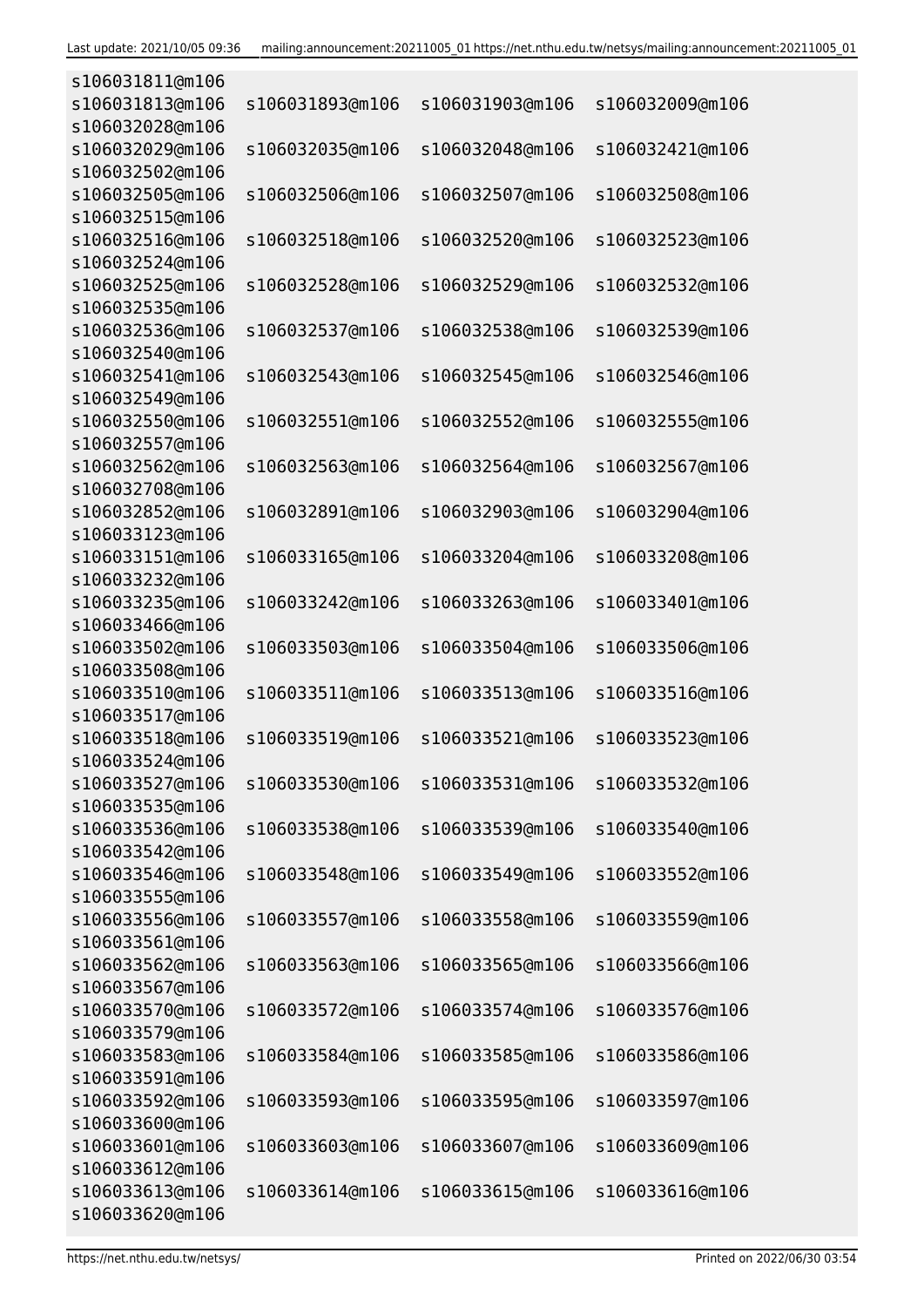| 2022/06/30 03:54 | 75/113 | (2021/10/05) |
|------------------|--------|--------------|
|------------------|--------|--------------|

| s106033806@m106<br>s106034010@m106 | s106033854@m106 | s106034005@m106 | s106034009@m106 |
|------------------------------------|-----------------|-----------------|-----------------|
| s106034014@m106<br>s106034034@m106 | s106034016@m106 | s106034020@m106 | s106034023@m106 |
| s106034036@m106<br>s106034052@m106 | s106034044@m106 | s106034047@m106 | s106034050@m106 |
| s106034054@m106<br>s106034081@m106 | s106034057@m106 | s106034060@m106 | s106034061@m106 |
| s106034403@m106<br>s106034506@m106 | s106034421@m106 | s106034503@m106 | s106034505@m106 |
| s106034508@m106<br>s106034514@m106 | s106034510@m106 | s106034511@m106 | s106034513@m106 |
| s106034521@m106<br>s106034529@m106 | s106034522@m106 | s106034523@m106 | s106034525@m106 |
| s106034530@m106<br>s106034534@m106 | s106034531@m106 | s106034532@m106 | s106034533@m106 |
| s106034535@m106<br>s106034542@m106 | s106034538@m106 | s106034540@m106 | s106034541@m106 |
| s106034545@m106<br>s106034550@m106 | s106034547@m106 | s106034548@m106 | s106034549@m106 |
| s106034552@m106<br>s106034556@m106 | s106034553@m106 | s106034554@m106 | s106034555@m106 |
| s106034557@m106<br>s106034562@m106 | s106034559@m106 | s106034560@m106 | s106034561@m106 |
| s106034564@m106<br>s106034571@m106 | s106034565@m106 | s106034567@m106 | s106034569@m106 |
| s106034573@m106<br>s106034606@m106 | s106034574@m106 | s106034603@m106 | s106034604@m106 |
| s106034607@m106<br>s106034752@m106 | s106034608@m106 | s106034701@m106 | s106034705@m106 |
| s106035421@m106<br>s106035509@m106 | s106035502@m106 | s106035504@m106 | s106035505@m106 |
| s106035510@m106<br>s106035519@m106 | s106035514@m106 | s106035515@m106 | s106035517@m106 |
| s106035520@m106<br>s106035858@m106 | s106035521@m106 | s106035523@m106 | s106035856@m106 |
| s106036503@m106<br>s106036513@m106 | s106036506@m106 | s106036508@m106 | s106036512@m106 |
| s106036515@m106<br>s106036524@m106 | s106036520@m106 | s106036521@m106 | s106036522@m106 |
| s106036527@m106<br>s106036609@m106 | s106036601@m106 | s106036603@m106 | s106036604@m106 |
| s106036610@m106<br>s106038508@m106 | s106038501@m106 | s106038504@m106 | s106038505@m106 |
| s106038509@m106<br>s106038517@m106 | s106038512@m106 | s106038513@m106 | s106038515@m106 |
| s106039502@m106<br>s106041013@m106 | s106041002@m106 | s106041004@m106 | s106041007@m106 |
| s106041015@m106<br>s106041020@m106 | s106041016@m106 | s106041017@m106 | s106041019@m106 |
| s106041024@m106                    | s106041027@m106 | s106041029@m106 | s106041035@m106 |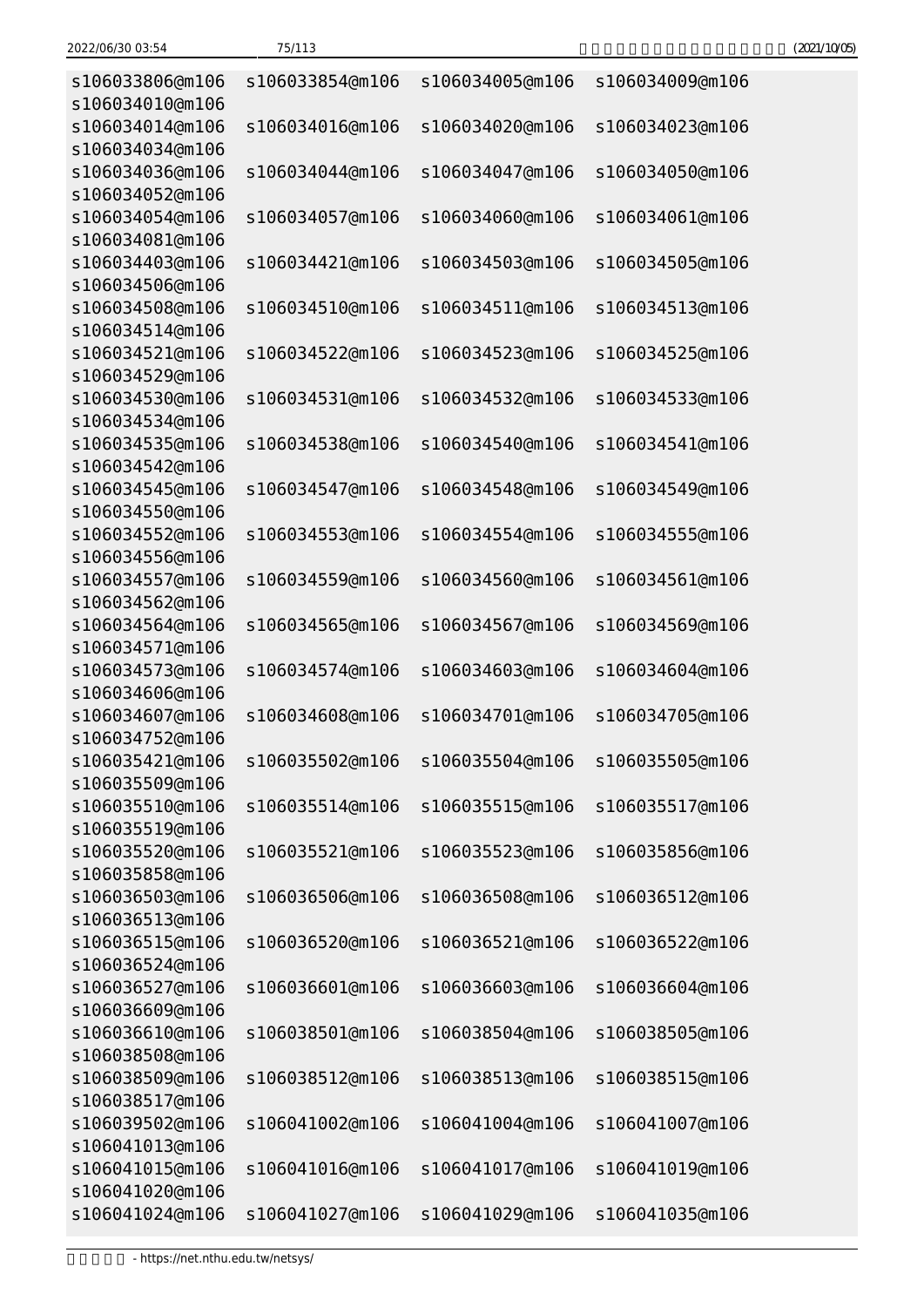| s106041037@m106 |                 |                 |                 |
|-----------------|-----------------|-----------------|-----------------|
| s106041041@m106 | s106041042@m106 | s106041044@m106 | s106041046@m106 |
| s106041064@m106 |                 |                 |                 |
| s106041468@m106 | s106041505@m106 | s106041508@m106 | s106041509@m106 |
| s106041514@m106 |                 |                 |                 |
| s106042001@m106 | s106042006@m106 | s106042015@m106 | s106042021@m106 |
| s106042023@m106 |                 |                 |                 |
| s106042024@m106 | s106042027@m106 | s106042030@m106 | s106042042@m106 |
| s106042043@m106 |                 |                 |                 |
| s106042045@m106 | s106042063@m106 | s106042081@m106 | s106042082@m106 |
| s106042467@m106 |                 |                 |                 |
| s106042468@m106 | s106042503@m106 | s106042507@m106 | s106042601@m106 |
| s106042608@m106 |                 |                 |                 |
| s106043502@m106 | s106043509@m106 | s106043601@m106 | s106043801@m106 |
| s106044422@m106 |                 |                 |                 |
| s106044502@m106 | s106044505@m106 | s106044507@m106 | s106045401@m106 |
| s106045466@m106 |                 |                 |                 |
| s106045501@m106 | s106045510@m106 | s106045511@m106 | s106045604@m106 |
| s106045607@m106 |                 |                 |                 |
| s106046421@m106 | s106046466@m106 | s106046503@m106 | s106046504@m106 |
| s106046505@m106 |                 |                 |                 |
| s106047509@m106 | s106048101@m106 | s106048102@m106 | s106048103@m106 |
| s106048105@m106 |                 |                 |                 |
| s106048108@m106 | s106048112@m106 | s106048119@m106 | s106048122@m106 |
| s106048123@m106 |                 |                 |                 |
|                 |                 |                 |                 |
| s106048129@m106 | s106048130@m106 | s106048140@m106 | s106048163@m106 |
| s106048171@m106 |                 |                 |                 |
| s106048186@m106 | s106048201@m106 | s106048216@m106 | s106048217@m106 |
| s106048218@m106 |                 |                 |                 |
| s106048227@m106 | s106048236@m106 | s106048239@m106 | s106048286@m106 |
| s106049401@m106 |                 |                 |                 |
| s106049504@m106 | s106049505@m106 | s106049506@m106 | s106049507@m106 |
| s106049871@m106 |                 |                 |                 |
| s106060006@m106 | s106060010@m106 | s106060021@m106 | s106060061@m106 |
| s106060081@m106 |                 |                 |                 |
| s106061105@m106 | s106061122@m106 | s106061130@m106 | s106061248@m106 |
| s106061501@m106 |                 |                 |                 |
| s106061504@m106 | s106061508@m106 | s106061509@m106 | s106061510@m106 |
| s106061511@m106 |                 |                 |                 |
| s106061512@m106 | s106061513@m106 | s106061517@m106 | s106061519@m106 |
| s106061520@m106 |                 |                 |                 |
| s106061524@m106 | s106061526@m106 | s106061530@m106 | s106061535@m106 |
| s106061539@m106 |                 |                 |                 |
| s106061545@m106 | s106061546@m106 | s106061552@m106 | s106061554@m106 |
| s106061556@m106 |                 |                 |                 |
| s106061559@m106 | s106061564@m106 | s106061568@m106 | s106061571@m106 |
| s106061573@m106 |                 |                 |                 |
| s106061574@m106 | s106061576@m106 | s106061580@m106 | s106061583@m106 |
| s106061586@m106 |                 |                 |                 |
| s106061587@m106 | s106061588@m106 | s106061596@m106 | s106061597@m106 |
| s106061601@m106 |                 |                 |                 |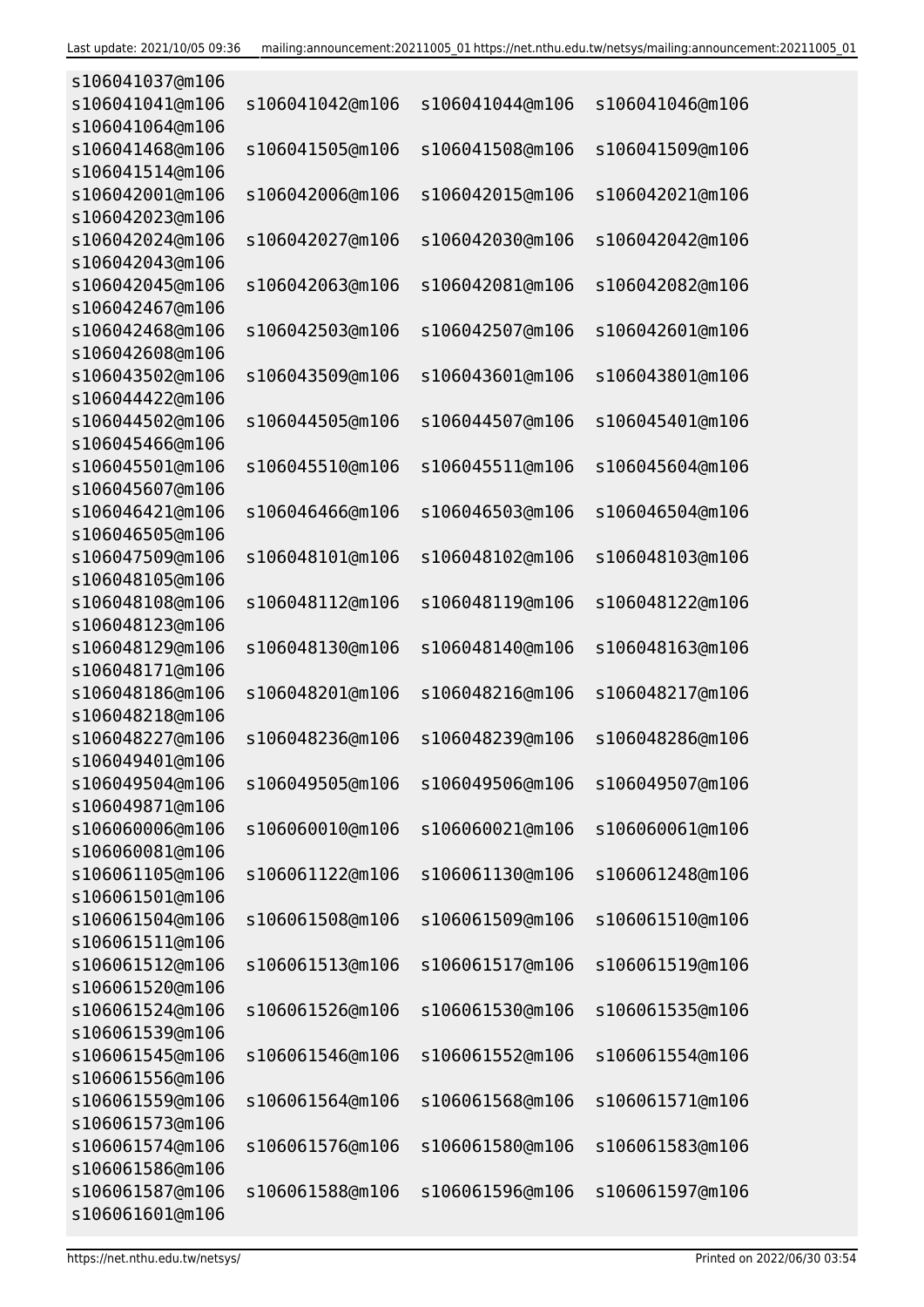| s106061606@m106<br>s106061620@m106 | s106061610@m106 | s106061614@m106 | s106061618@m106 |
|------------------------------------|-----------------|-----------------|-----------------|
| s106061621@m106<br>s106061871@m106 | s106061624@m106 | s106061804@m106 | s106061859@m106 |
| s106062103@m106<br>s106062120@m106 | s106062114@m106 | s106062115@m106 | s106062116@m106 |
| s106062122@m106<br>s106062134@m106 | s106062124@m106 | s106062132@m106 | s106062133@m106 |
| s106062135@m106<br>s106062212@m106 | s106062136@m106 | s106062162@m106 | s106062210@m106 |
| s106062217@m106<br>s106062235@m106 | s106062226@m106 | s106062227@m106 | s106062231@m106 |
| s106062305@m106<br>s106062324@m106 | s106062308@m106 | s106062311@m106 | s106062322@m106 |
| s106062327@m106<br>s106062363@m106 | s106062329@m106 | s106062337@m106 | s106062362@m106 |
| s106062372@m106<br>s106062422@m106 | s106062391@m106 | s106062402@m106 | s106062403@m106 |
| s106062466@m106<br>s106062506@m106 | s106062502@m106 | s106062504@m106 | s106062505@m106 |
| s106062511@m106<br>s106062524@m106 | s106062512@m106 | s106062515@m106 | s106062521@m106 |
| s106062525@m106<br>s106062531@m106 | s106062527@m106 | s106062528@m106 | s106062529@m106 |
| s106062532@m106<br>s106062536@m106 | s106062533@m106 | s106062534@m106 | s106062535@m106 |
| s106062541@m106<br>s106062550@m106 | s106062547@m106 | s106062548@m106 | s106062549@m106 |
| s106062553@m106<br>s106062559@m106 | s106062555@m106 | s106062556@m106 | s106062557@m106 |
| s106062561@m106<br>s106062568@m106 | s106062563@m106 | s106062565@m106 | s106062566@m106 |
| s106062569@m106<br>s106062578@m106 | s106062570@m106 | s106062571@m106 | s106062572@m106 |
| s106062580@m106<br>s106062587@m106 | s106062581@m106 | s106062583@m106 | s106062585@m106 |
| s106062589@m106<br>s106062594@m106 | s106062590@m106 | s106062591@m106 | s106062593@m106 |
| s106062595@m106<br>s106062605@m106 | s106062597@m106 | s106062603@m106 | s106062604@m106 |
| s106062607@m106<br>s106062617@m106 | s106062610@m106 | s106062613@m106 | s106062615@m106 |
| s106062618@m106<br>s106062625@m106 | s106062622@m106 | s106062623@m106 | s106062624@m106 |
| s106062630@m106<br>s106062637@m106 | s106062632@m106 | s106062634@m106 | s106062635@m106 |
| s106062638@m106<br>s106062650@m106 | s106062640@m106 | s106062641@m106 | s106062642@m106 |
| s106062651@m106<br>s106062801@m106 | s106062652@m106 | s106062653@m106 | s106062654@m106 |
|                                    |                 |                 |                 |

s106062806@m106 s106062860@m106 s106062891@m106 s106063501@m106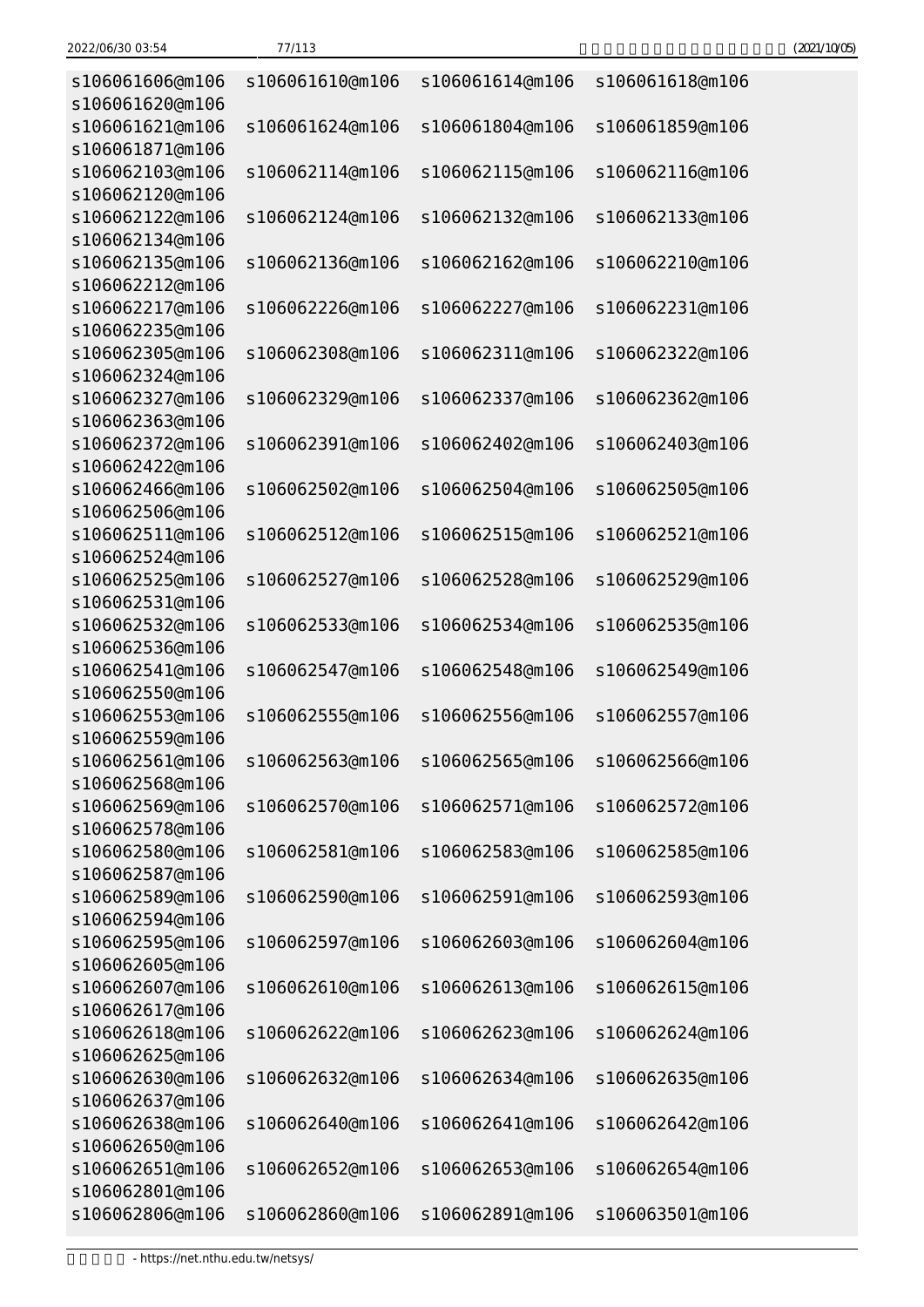| s106063502@m106 |                 |                 |                 |
|-----------------|-----------------|-----------------|-----------------|
| s106063503@m106 | s106063505@m106 | s106063508@m106 | s106063509@m106 |
| s106063510@m106 |                 |                 |                 |
| s106063514@m106 | s106063517@m106 | s106063518@m106 | s106063520@m106 |
| s106063522@m106 |                 |                 |                 |
| s106063523@m106 | s106063524@m106 | s106063525@m106 | s106063526@m106 |
| s106063528@m106 |                 |                 |                 |
| s106063530@m106 | s106063531@m106 | s106063533@m106 | s106063534@m106 |
| s106063535@m106 |                 |                 |                 |
| s106063537@m106 | s106063538@m106 | s106063540@m106 | s106063543@m106 |
| s106063544@m106 |                 |                 |                 |
| s106063547@m106 | s106063548@m106 | s106063549@m106 | s106063552@m106 |
| s106063556@m106 |                 |                 |                 |
| s106063557@m106 | s106063561@m106 | s106063564@m106 | s106063566@m106 |
| s106063567@m106 |                 |                 |                 |
| s106063568@m106 | s106063801@m106 | s106063805@m106 | s106063806@m106 |
| s106063859@m106 |                 |                 |                 |
| s106064466@m106 | s106064505@m106 | s106064506@m106 | s106064515@m106 |
| s106064517@m106 |                 |                 |                 |
| s106064518@m106 | s106064519@m106 | s106064521@m106 | s106064528@m106 |
| s106064533@m106 |                 |                 |                 |
| s106064535@m106 | s106064536@m106 | s106064538@m106 | s106064543@m106 |
| s106064544@m106 |                 |                 |                 |
| s106064545@m106 | s106064546@m106 | s106064548@m106 | s106064549@m106 |
| s106064859@m106 |                 |                 |                 |
| s106065422@m106 | s106065425@m106 | s106065426@m106 | s106065429@m106 |
| s106065430@m106 |                 |                 |                 |
| s106065431@m106 | s106065434@m106 | s106065502@m106 | s106065503@m106 |
| s106065507@m106 |                 |                 |                 |
|                 |                 |                 |                 |
| s106065508@m106 | s106065509@m106 | s106065510@m106 | s106065511@m106 |
| s106065516@m106 |                 |                 |                 |
| s106065517@m106 | s106065518@m106 | s106065521@m106 | s106065525@m106 |
| s106065526@m106 |                 |                 |                 |
| s106065529@m106 | s106065530@m106 | s106065701@m106 | s106065891@m106 |
| s106066467@m106 |                 |                 |                 |
| s106066506@m106 | s106066508@m106 | s106066510@m106 | s106066514@m106 |
| s106066515@m106 |                 |                 |                 |
| s106066523@m106 | s106066524@m106 | s106066525@m106 | s106066533@m106 |
| s106066534@m106 |                 |                 |                 |
| s106066535@m106 | s106066536@m106 | s106066539@m106 | s106066541@m106 |
| s106066543@m106 |                 |                 |                 |
| s106066544@m106 | s106066710@m106 | s106070006@m106 | s106070007@m106 |
| s106070010@m106 |                 |                 |                 |
| s106070014@m106 | s106070015@m106 | s106070016@m106 | s106070018@m106 |
| s106070021@m106 |                 |                 |                 |
| s106070031@m106 | s106070033@m106 | s106070034@m106 | s106070035@m106 |
| s106071010@m106 |                 |                 |                 |
| s106071017@m106 | s106071026@m106 | s106071047@m106 | s106071048@m106 |
| s106071049@m106 |                 |                 |                 |
| s106071050@m106 | s106071075@m106 | s106071466@m106 | s106071501@m106 |
| s106071502@m106 |                 |                 |                 |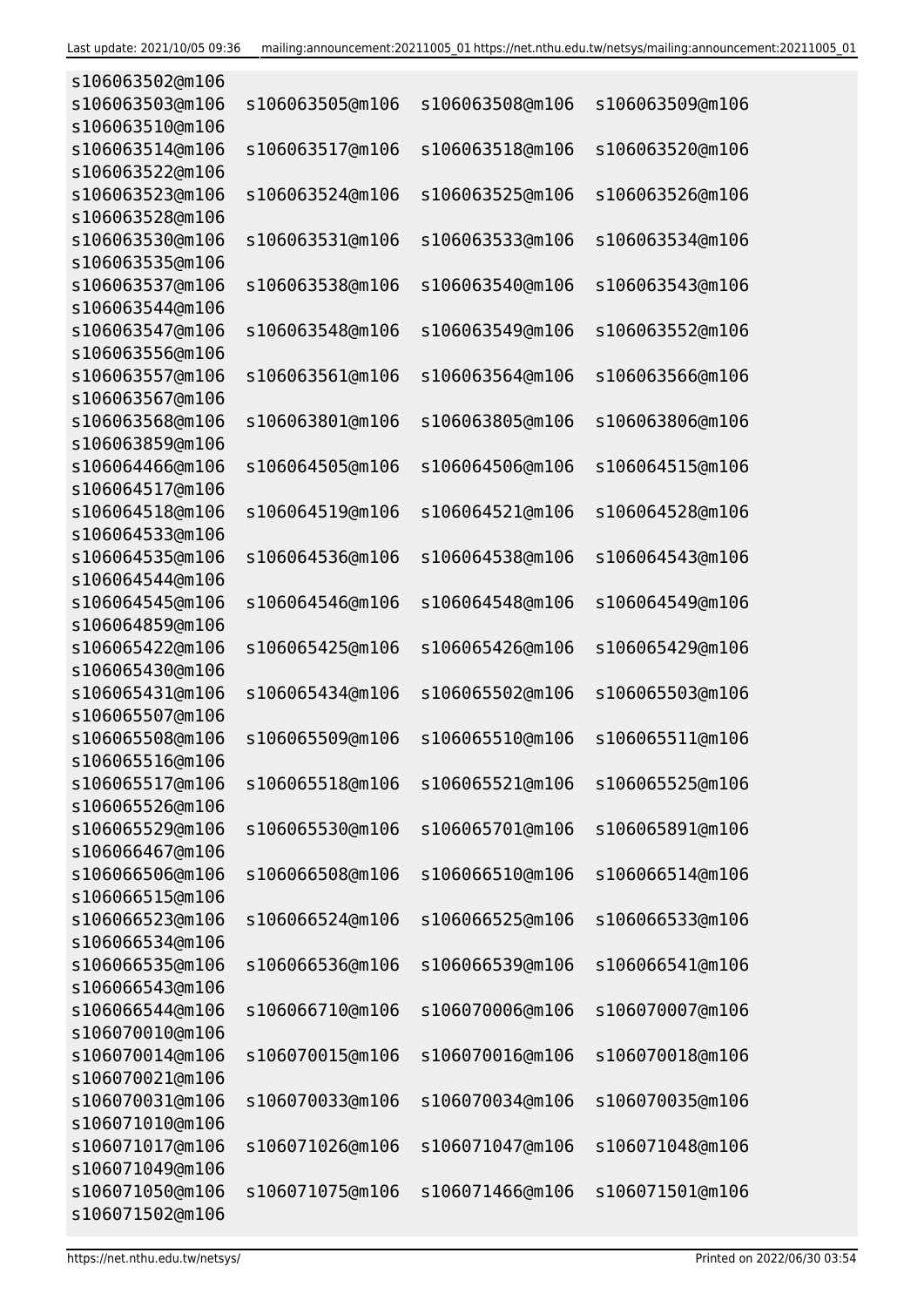|  |  | 9/ |  |
|--|--|----|--|
|  |  |    |  |
|  |  |    |  |

| s106071505@m106                    | s106071507@m106 | s106071510@m106                                 | s106071512@m106 |
|------------------------------------|-----------------|-------------------------------------------------|-----------------|
| s106071602@m106<br>s106071604@m106 | s106072101@m106 | s106072109@m106                                 | s106072111@m106 |
| s106072113@m106                    |                 |                                                 |                 |
| s106072115@m106                    | s106072119@m106 | s106072127@m106                                 | s106072129@m106 |
| s106072132@m106                    |                 |                                                 |                 |
| s106072135@m106                    | s106072136@m106 | s106072142@m106                                 | s106072148@m106 |
| s106072172@m106                    |                 |                                                 |                 |
| s106072202@m106                    | s106072204@m106 | s106072205@m106                                 | s106072206@m106 |
| s106072210@m106                    |                 |                                                 |                 |
| s106072221@m106                    | s106072222@m106 | s106072224@m106                                 | s106072225@m106 |
| s106072226@m106                    |                 |                                                 |                 |
| s106072231@m106                    | s106072240@m106 | s106072245@m106                                 | s106072421@m106 |
| s106072422@m106                    |                 |                                                 |                 |
| s106072466@m106                    | s106072469@m106 | s106072470@m106                                 | s106072501@m106 |
| s106072502@m106                    |                 |                                                 |                 |
| s106072506@m106                    | s106072509@m106 | s106072511@m106                                 | s106072513@m106 |
| s106072518@m106                    |                 |                                                 |                 |
| s106072519@m106                    | s106072520@m106 | s106072805@m106                                 | s106073468@m106 |
| s106073469@m106                    | s106073502@m106 | s106073503@m106                                 | s106073504@m106 |
| s106073507@m106                    | s106073508@m106 | s106073512@m106                                 | s106073513@m106 |
| s106073515@m106                    |                 |                                                 |                 |
| s106073517@m106                    | s106073518@m106 | s106073519@m106                                 | s106073520@m106 |
| s106073521@m106                    |                 |                                                 |                 |
| s106073522@m106                    | s106073523@m106 | s106073524@m106                                 | s106073702@m106 |
| s106073801@m106                    |                 |                                                 |                 |
| s106073804@m106                    | s106074469@m106 | s106074506@m106                                 | s106074515@m106 |
| s106074602@m106                    |                 |                                                 |                 |
| s106074603@m106                    | s106074606@m106 | s106074608@m106                                 | s106074701@m106 |
| s106074702@m106                    |                 |                                                 |                 |
| s106075507@m106                    |                 | s106075509@m106 s106075511@m106 s106075512@m106 |                 |
| s106075513@m106                    |                 |                                                 |                 |
| s106075515@m106<br>s106075526@m106 | s106075518@m106 | s106075519@m106                                 | s106075525@m106 |
| s106075529@m106                    | s106075537@m106 | s106075538@m106                                 | s106075541@m106 |
| s106076502@m106                    |                 |                                                 |                 |
| s106076506@m106                    | s106076508@m106 | s106076509@m106                                 | s106076513@m106 |
| s106076514@m106                    |                 |                                                 |                 |
| s106076515@m106                    | s106076518@m106 | s106076519@m106                                 | s106076525@m106 |
| s106076527@m106                    |                 |                                                 |                 |
| s106076530@m106                    | s106076532@m106 | s106076533@m106                                 | s106076535@m106 |
| s106076536@m106                    |                 |                                                 |                 |
| s106076539@m106                    | s106076541@m106 | s106076542@m106                                 | s106076548@m106 |
| s106076549@m106                    |                 |                                                 |                 |
| s106076607@m106                    | s106076614@m106 | s106077401@m106                                 | s106077421@m106 |
| s106077422@m106                    |                 |                                                 |                 |
| s106077424@m106                    | s106077425@m106 | s106077427@m106                                 | s106077429@m106 |
| s106077432@m106                    |                 |                                                 |                 |
| s106077435@m106                    | s106077437@m106 | s106077438@m106                                 | s106077439@m106 |
| s106077440@m106                    |                 |                                                 |                 |
| s106077441@m106                    | s106077443@m106 | s106077445@m106                                 | s106077447@m106 |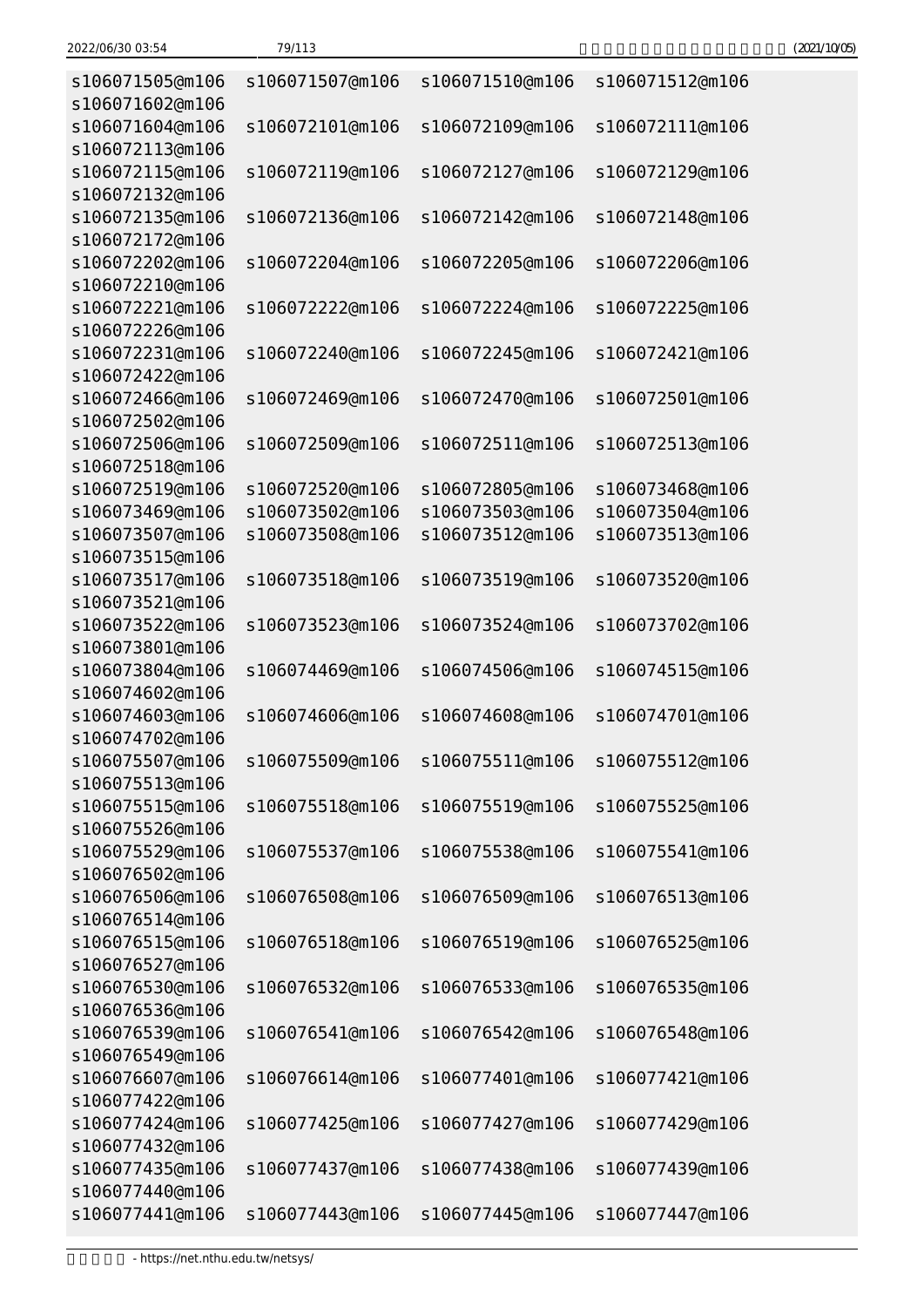| s106077449@m106 |                 |                 |                 |
|-----------------|-----------------|-----------------|-----------------|
| s106077461@m106 | s106077490@m106 | s106077501@m106 | s106077503@m106 |
| s106077505@m106 |                 |                 |                 |
| s106077506@m106 | s106078502@m106 | s106078503@m106 | s106078504@m106 |
| s106078505@m106 |                 |                 |                 |
| s106078510@m106 | s106078511@m106 | s106078512@m106 | s106078513@m106 |
| s106078516@m106 |                 |                 |                 |
| s106078518@m106 | s106078703@m106 | s106078859@m106 | s106078891@m106 |
| s106078892@m106 |                 |                 |                 |
| s106079501@m106 | s106079502@m106 | s106079504@m106 | s106079506@m106 |
| s106079509@m106 |                 |                 |                 |
| s106079510@m106 | s106079511@m106 | s106079512@m106 | s106079513@m106 |
| s106079514@m106 |                 |                 |                 |
| s106079515@m106 | s106079517@m106 | s106079519@m106 | s106079521@m106 |
| s106079522@m106 |                 |                 |                 |
| s106079524@m106 | s106079525@m106 | s106079527@m106 | s106079528@m106 |
| s106079529@m106 | s106079530@m106 | s106080005@m106 | s106080007@m106 |
| s106080009@m106 |                 |                 |                 |
| s106080011@m106 | s106080018@m106 | s106080071@m106 | s106080467@m106 |
| s106080501@m106 |                 |                 |                 |
| s106080504@m106 | s106080506@m106 | s106080507@m106 | s106080509@m106 |
| s106080511@m106 |                 |                 |                 |
| s106080512@m106 | s106080515@m106 | s106080516@m106 | s106080517@m106 |
| s106080518@m106 |                 |                 |                 |
| s106080520@m106 | s106080521@m106 | s106080523@m106 | s106080524@m106 |
| s106080525@m106 |                 |                 |                 |
| s106080526@m106 | s106080528@m106 | s106080530@m106 | s106080532@m106 |
| s106080533@m106 |                 |                 |                 |
| s106080539@m106 | s106080547@m106 | s106080548@m106 | s106080549@m106 |
| s106080550@m106 |                 |                 |                 |
| s106080552@m106 | s106080555@m106 | s106080558@m106 | s106080559@m106 |
| s106080560@m106 |                 |                 |                 |
| s106080563@m106 | s106080566@m106 | s106080568@m106 | s106080569@m106 |
| s106080570@m106 |                 |                 |                 |
| s106080571@m106 | s106080572@m106 | s106080573@m106 | s106080577@m106 |
| s106080578@m106 |                 |                 |                 |
| s106080580@m106 | s106080581@m106 | s106080582@m106 | s106080586@m106 |
| s106080588@m106 |                 |                 |                 |
| s106080590@m106 | s106080593@m106 | s106080594@m106 | s106080597@m106 |
| s106080599@m106 |                 |                 |                 |
| s106080602@m106 | s106080604@m106 | s106080701@m106 | s106080710@m106 |
| s106080802@m106 |                 |                 |                 |
| s106080803@m106 | s106080804@m106 | s106080805@m106 | s106080809@m106 |
| s106080871@m106 |                 |                 |                 |
| s106080891@m106 | s106080901@m106 | s106081008@m106 | s106081011@m106 |
| s106081014@m106 |                 |                 |                 |
| s106081022@m106 | s106081026@m106 | s106081034@m106 | s106081046@m106 |
| s106081049@m106 |                 |                 |                 |
| s106081053@m106 | s106082001@m106 | s106082002@m106 | s106082074@m106 |
| s106091111@m106 |                 |                 |                 |
| s106091112@m106 | s106091113@m106 | s106091123@m106 | s106091125@m106 |
|                 |                 |                 |                 |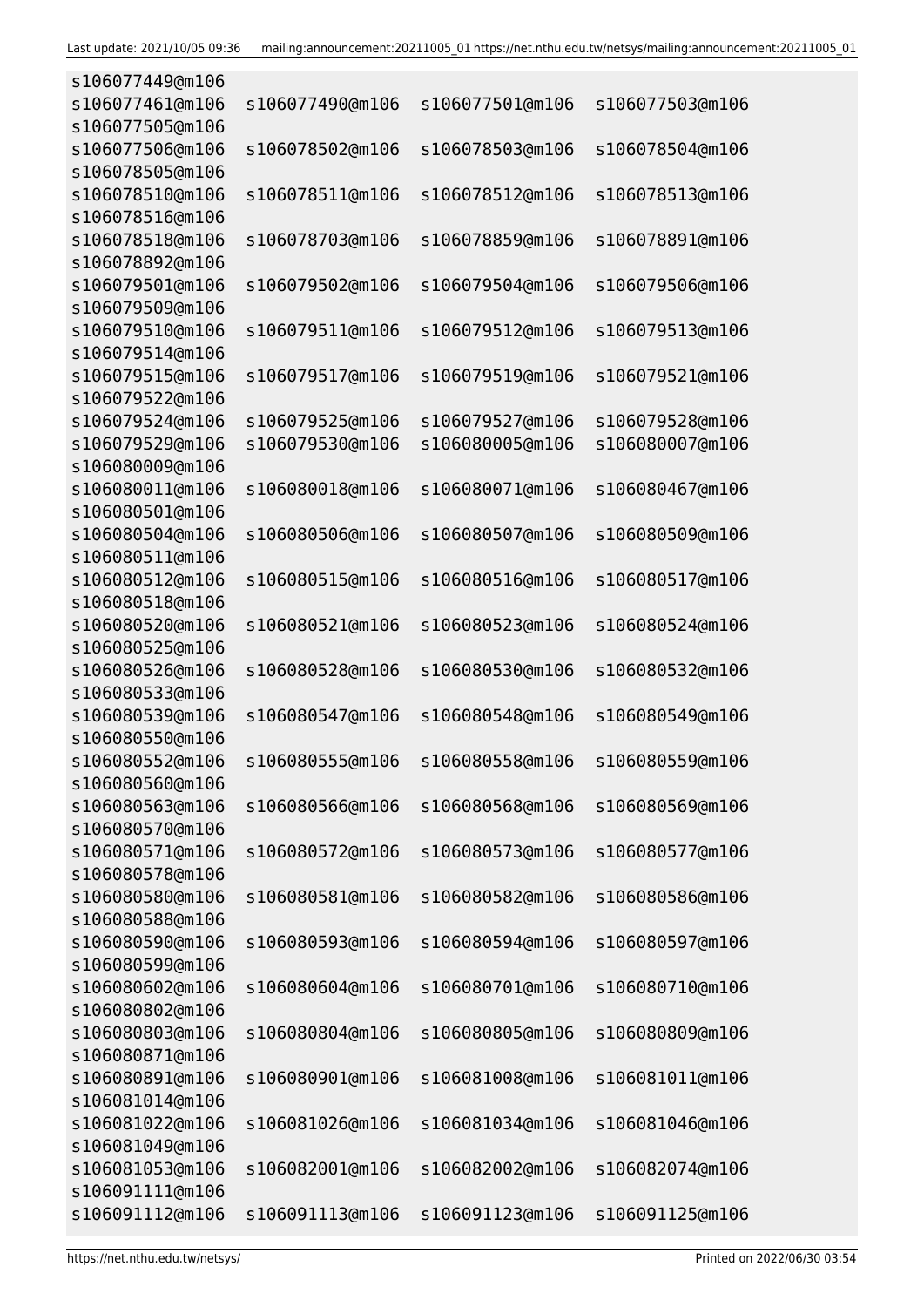| (2021/10/05) |
|--------------|
|--------------|

| s106091133@m106 |                 |                 |                 |
|-----------------|-----------------|-----------------|-----------------|
| s106091137@m106 | s106091138@m106 | s106091201@m106 | s106091202@m106 |
| s106091205@m106 |                 |                 |                 |
| s106091211@m106 | s106091216@m106 | s106091236@m106 | s106091238@m106 |
| s106091240@m106 |                 |                 |                 |
| s106091468@m106 | s106091502@m106 | s106091504@m106 | s106091509@m106 |
| s106091516@m106 | s106091518@m106 | s106091602@m106 | s106091603@m106 |
| s106091605@m106 |                 |                 |                 |
| s106091611@m106 | s106091615@m106 | s106091616@m106 | s106091617@m106 |
|                 | s106091752@m106 | s106091756@m106 |                 |
| s106091751@m106 |                 |                 | s106091802@m106 |
| s106091809@m106 |                 |                 |                 |
| s106091851@m106 | s106091873@m106 | s106092503@m106 | s106092505@m106 |
| s106092507@m106 |                 |                 |                 |
| s106092509@m106 | s106092513@m106 | s106092514@m106 | s106092515@m106 |
| s106092520@m106 |                 |                 |                 |
| s106092521@m106 | s106092522@m106 | s106092523@m106 | s106092524@m106 |
| s106092526@m106 |                 |                 |                 |
| s106092528@m106 | s106093501@m106 | s106093502@m106 | s106093504@m106 |
| s106093505@m106 | s106093506@m106 | s106093507@m106 | s106093508@m106 |
| s106093509@m106 |                 |                 |                 |
| s106093511@m106 | s106093512@m106 | s106093513@m106 | s106093514@m106 |
| s106093516@m106 |                 |                 |                 |
| s106093517@m106 | s106093518@m106 | s106093519@m106 | s106093520@m106 |
| s106093522@m106 |                 |                 |                 |
| s106093523@m106 | s106093524@m106 | s106093525@m106 | s106093526@m106 |
| s106093527@m106 |                 |                 |                 |
| s106095001@m106 | s106095005@m106 | s106095006@m106 | s106095010@m106 |
| s106095011@m106 |                 |                 |                 |
| s106095014@m106 | s106095015@m106 | s106095017@m106 | s106095018@m106 |
| s106095021@m106 |                 |                 |                 |
| s106095026@m106 | s106095027@m106 | s106095032@m106 | s106095507@m106 |
| s106095508@m106 |                 |                 |                 |
| s106095510@m106 | s106095512@m106 | s106095515@m106 | s106095703@m106 |
| s106095705@m106 |                 |                 |                 |
| s106095706@m106 | s106096004@m106 | s106096009@m106 | s106096010@m106 |
| s106096012@m106 |                 |                 |                 |
| s106096018@m106 | s106096024@m106 |                 |                 |
|                 |                 | s106096028@m106 | s106096038@m106 |
| s106096042@m106 |                 |                 |                 |
| s106096061@m106 | s106096086@m106 | s106096402@m106 | s106096421@m106 |
| s106096467@m106 |                 |                 |                 |
| s106096503@m106 | s106096509@m106 | s106096510@m106 | s106096511@m106 |
| s106096515@m106 |                 |                 |                 |
| s106096516@m106 | s106096521@m106 | s106096529@m106 | s106096532@m106 |
| s106096533@m106 |                 |                 |                 |
| s106096701@m106 | s106097502@m106 | s106097504@m106 | s106097510@m106 |
| s106097513@m106 |                 |                 |                 |
| s106098501@m106 | s106098503@m106 | s106098505@m106 | s106098506@m106 |
| s106098507@m106 |                 |                 |                 |
| s106098510@m106 | s106098512@m106 | s106098513@m106 | s106099002@m106 |
| s106099005@m106 |                 |                 |                 |
| s106099006@m106 | s106099013@m106 | s106099018@m106 | s106099021@m106 |
|                 |                 |                 |                 |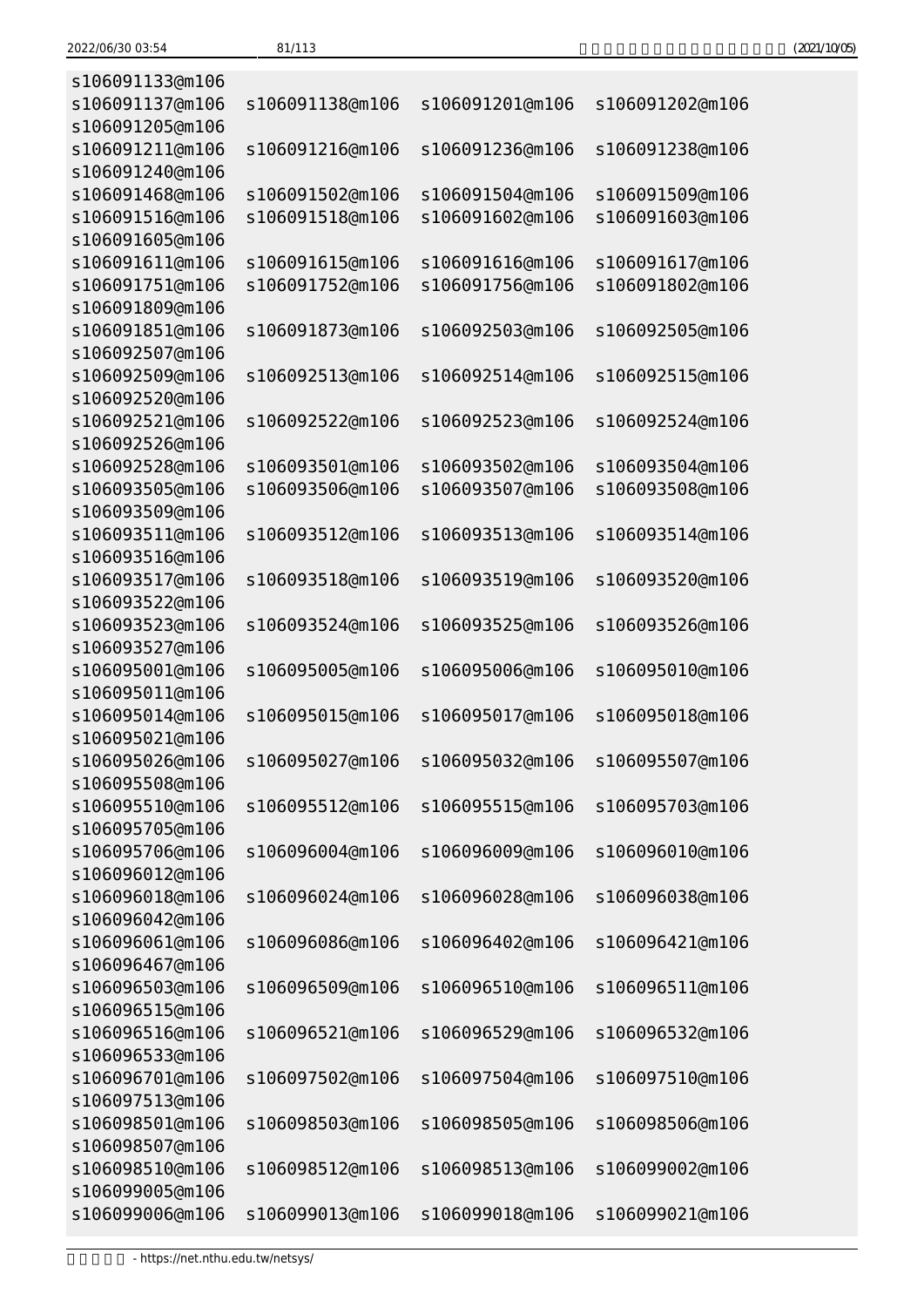| s106099022@m106                    |                 |                 |                 |
|------------------------------------|-----------------|-----------------|-----------------|
| s106099023@m106                    | s106099028@m106 | s106099033@m106 | s106099034@m106 |
| s106099063@m106                    |                 |                 |                 |
| s106099071@m106                    | s106099072@m106 | s106099466@m106 | s106099503@m106 |
| s106099505@m106                    |                 |                 |                 |
| s106099509@m106                    | s106099701@m106 | s106141502@m106 | s106141506@m106 |
| s106141507@m106                    |                 |                 |                 |
| s106141508@m106                    | s106141510@m106 | s106141512@m106 | s106141517@m106 |
| s106171506@m106                    |                 |                 |                 |
| s106171507@m106                    | s106171508@m106 | s106171510@m106 | s106171511@m106 |
| s106171513@m106                    |                 |                 |                 |
| s106171515@m106                    | s106171517@m106 | s106173002@m106 | s106173007@m106 |
| s106173009@m106                    |                 |                 |                 |
| s106173011@m106                    | s106173012@m106 | s106173014@m106 | s106173016@m106 |
| s106173018@m106                    |                 |                 |                 |
| s106173021@m106                    | s106173027@m106 | s106173031@m106 | s106173033@m106 |
| s106173039@m106                    |                 |                 |                 |
| s106173040@m106                    | s106173042@m106 | s106191105@m106 | s106191107@m106 |
| s106191109@m106                    |                 |                 |                 |
| s106191110@m106                    | s106191113@m106 | s106191115@m106 | s106191116@m106 |
| s106191125@m106                    |                 |                 |                 |
| s106191126@m106                    | s106191130@m106 | s106191131@m106 | s106191132@m106 |
| s106191136@m106                    |                 |                 |                 |
| s106191137@m106                    | s106191139@m106 | s106191201@m106 | s106191211@m106 |
| s106191219@m106                    |                 |                 |                 |
| s106191230@m106                    | s106191232@m106 | s106191233@m106 | s106191234@m106 |
| s106191235@m106                    |                 |                 |                 |
| s106191468@m106                    | s106191501@m106 | s106191502@m106 | s106191503@m106 |
| s106191504@m106                    |                 |                 |                 |
| s106191506@m106                    | s106191701@m106 | s106192501@m106 | s106192510@m106 |
| s106192514@m106                    |                 |                 |                 |
| s106192515@m106                    | s106193002@m106 | s106193005@m106 | s106193006@m106 |
| s106193007@m106                    |                 |                 |                 |
| s106193008@m106                    | s106193017@m106 | s106193021@m106 | s106193022@m106 |
| s106193023@m106                    |                 |                 |                 |
| s106193024@m106                    | s106193026@m106 | s106193027@m106 | s106193030@m106 |
| s106193032@m106                    |                 |                 |                 |
| s106193033@m106                    | s106193039@m106 | s106193062@m106 | s106193071@m106 |
| s106193502@m106<br>s106193505@m106 | s106194501@m106 |                 |                 |
| s106195002@m106                    |                 | s106194504@m106 | s106194510@m106 |
| s106195004@m106                    | s106195005@m106 | s106195007@m106 |                 |
| s106195009@m106                    |                 |                 | s106195008@m106 |
| s106195015@m106                    | s106195021@m106 | s106195024@m106 | s106195026@m106 |
| s106195029@m106                    |                 |                 |                 |
| s106195030@m106                    | s106195033@m106 | s106195034@m106 | s106195039@m106 |
| s106195502@m106                    |                 |                 |                 |
| s106195505@m106                    | s106196507@m106 | s106196508@m106 | s106196509@m106 |
| s106197504@m106                    |                 |                 |                 |
| s106197505@m106                    | s106197506@m106 | s106197507@m106 | s106197508@m106 |
| s106197510@m106                    |                 |                 |                 |
|                                    |                 |                 |                 |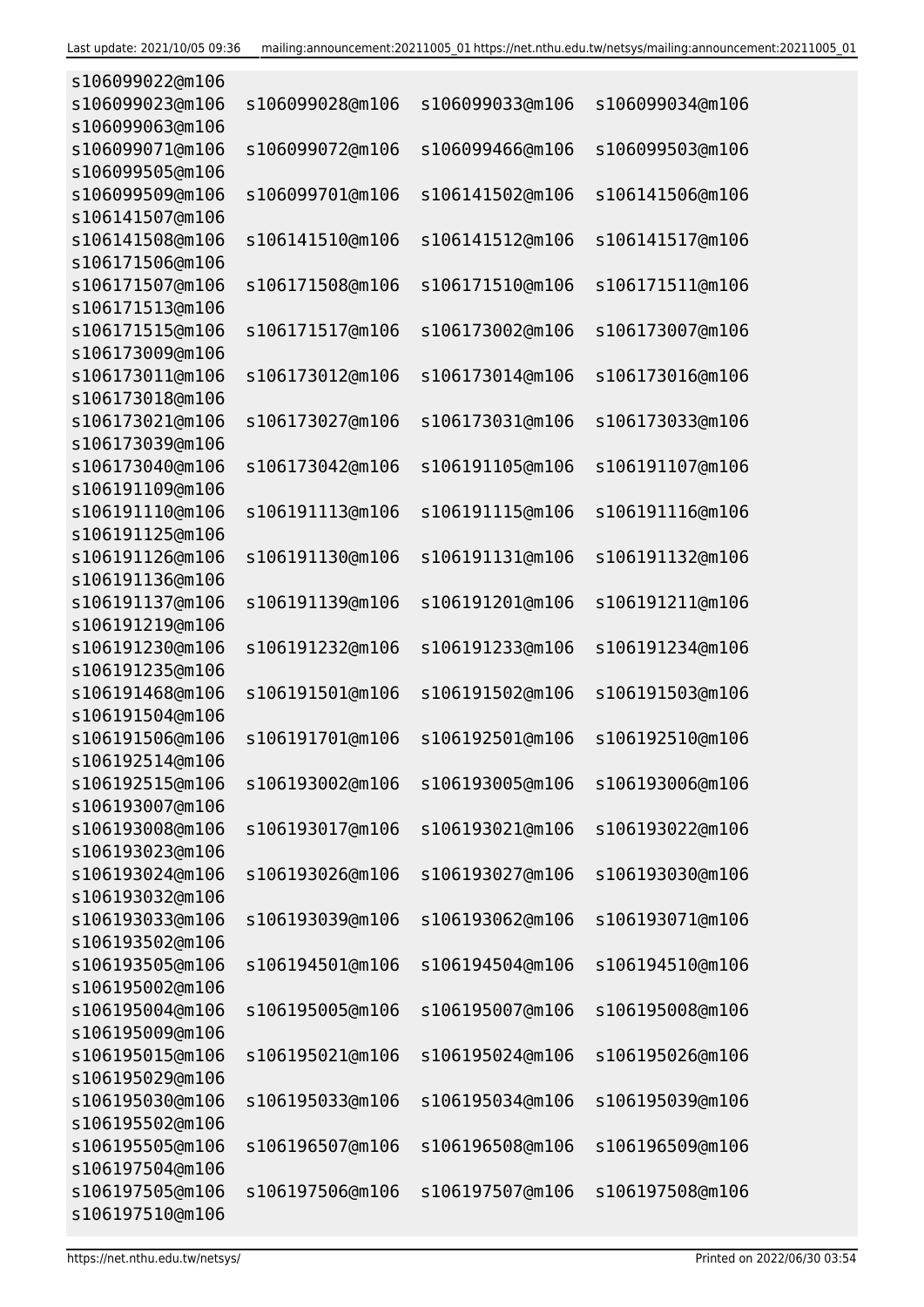| s106197513@m106<br>s106198509@m106 | s106197701@m106 | s106198502@m106                                 | s106198507@m106 |
|------------------------------------|-----------------|-------------------------------------------------|-----------------|
| s106198513@m106                    | s106198514@m106 | s106198515@m106                                 | s106198516@m106 |
| s106198517@m106<br>s106198518@m106 | s106198702@m106 | s106198703@m106                                 | s106198751@m106 |
| s106199510@m106                    |                 |                                                 |                 |
| s106199511@m106                    | s106199513@m106 | s106199515@m106                                 | s106199516@m106 |
| s106199517@m106                    |                 |                                                 |                 |
| s106199520@m106                    | s106199521@m106 | s106291510@m106                                 | s106291512@m106 |
| s106291513@m106                    |                 |                                                 |                 |
| s106291517@m106                    | s106291520@m106 | s106291523@m106                                 | s106291701@m106 |
| s106291704@m106                    |                 |                                                 |                 |
| s106292504@m106                    | s106292507@m106 | s106292508@m106                                 | s106292510@m106 |
| s106292511@m106                    |                 |                                                 |                 |
| s106292513@m106<br>s106591005@m106 | s106292517@m106 | s106591001@m106                                 | s106591002@m106 |
| s106591006@m106                    | s106591014@m106 | s106591016@m106                                 | s106591017@m106 |
| s106591021@m106                    |                 |                                                 |                 |
| s106591022@m106                    | s106591024@m106 | s106591026@m106                                 | s106591027@m106 |
| s106591033@m106                    |                 |                                                 |                 |
| s106591035@m106                    | s106591036@m106 | s106591037@m106                                 | s106591468@m106 |
| s106591503@m106                    |                 |                                                 |                 |
| s106591504@m106                    | s106591505@m106 | s106591508@m106                                 | s106591511@m106 |
| s106591512@m106                    |                 |                                                 |                 |
| s106591515@m106                    | s106591520@m106 | s106591521@m106                                 | s106593102@m106 |
| s106593107@m106                    |                 |                                                 |                 |
| s106593108@m106                    | s106593109@m106 | s106593111@m106                                 | s106593112@m106 |
| s106593114@m106                    |                 |                                                 |                 |
| s106593115@m106                    | s106593117@m106 | s106593122@m106                                 | s106593123@m106 |
| s106593124@m106<br>s106593125@m106 |                 | s106593128@m106 s106593130@m106 s106593131@m106 |                 |
| s106593133@m106                    |                 |                                                 |                 |
| s106593134@m106                    | s106593161@m106 | s106593202@m106                                 | s106593203@m106 |
| s106593211@m106                    |                 |                                                 |                 |
| s106593213@m106                    | s106593215@m106 | s106593216@m106                                 | s106593219@m106 |
| s106593223@m106                    |                 |                                                 |                 |
| s106593225@m106                    | s106593227@m106 | s106593228@m106                                 | s106593232@m106 |
| s106593233@m106                    |                 |                                                 |                 |
| s106593263@m106                    | s106593466@m106 | s106593502@m106                                 | s106593505@m106 |
| s106593511@m106                    |                 |                                                 |                 |
| s106593514@m106                    | s106593515@m106 | s106593517@m106                                 | s106593521@m106 |
| s106593522@m106                    |                 |                                                 |                 |
| s106593703@m106                    | s107000123@m107 | s107000128@m107                                 | s107000134@m107 |
| s107000138@m107<br>s107000171@m107 | s107000176@m107 | s107000205@m107                                 | s107000208@m107 |
| s107000218@m107                    |                 |                                                 |                 |
| s107000221@m107                    | s107000222@m107 | s107000230@m107                                 | s107000236@m107 |
| s107000262@m107                    |                 |                                                 |                 |
|                                    |                 |                                                 |                 |
|                                    |                 |                                                 |                 |
| s107000266@m107<br>s107003802@m107 | s107000271@m107 | s107001503@m107                                 | s107001602@m107 |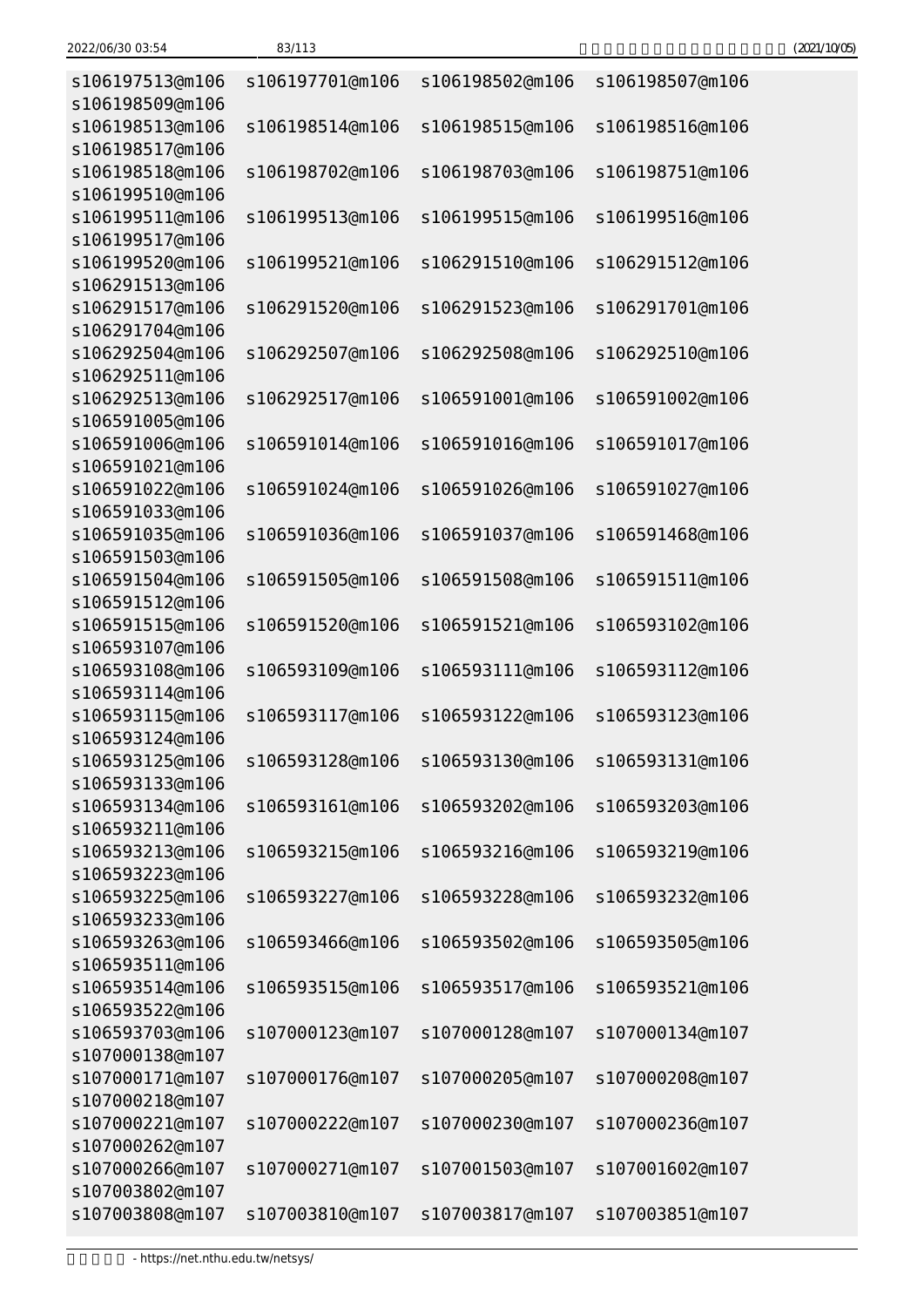| s107003853@m107 |                 |                 |                 |
|-----------------|-----------------|-----------------|-----------------|
| s107003857@m107 | s107003872@m107 | s107004425@m107 | s107004503@m107 |
| s107004504@m107 |                 |                 |                 |
| s107004702@m107 | s107004709@m107 | s107010014@m107 | s107011132@m107 |
| s107011144@m107 |                 |                 |                 |
| s107011181@m107 | s107011230@m107 | s107011248@m107 | s107011502@m107 |
| s107011504@m107 |                 |                 |                 |
| s107011508@m107 | s107011509@m107 | s107011510@m107 | s107011512@m107 |
| s107011514@m107 |                 |                 |                 |
|                 |                 |                 |                 |
| s107011517@m107 | s107011531@m107 | s107011532@m107 | s107011537@m107 |
| s107011541@m107 |                 |                 |                 |
| s107011544@m107 | s107011549@m107 | s107011550@m107 | s107011563@m107 |
| s107011564@m107 |                 |                 |                 |
| s107011578@m107 | s107011707@m107 | s107011851@m107 | s107012041@m107 |
| s107012073@m107 |                 |                 |                 |
| s107012421@m107 | s107012503@m107 | s107012504@m107 | s107012506@m107 |
| s107012507@m107 |                 |                 |                 |
| s107012511@m107 | s107012526@m107 | s107012529@m107 | s107012532@m107 |
| s107012537@m107 |                 |                 |                 |
| s107012538@m107 | s107012547@m107 | s107012549@m107 | s107012802@m107 |
| s107012891@m107 |                 |                 |                 |
| s107013503@m107 | s107013509@m107 | s107013891@m107 | s107020005@m107 |
| s107020009@m107 |                 |                 |                 |
| s107020018@m107 | s107021108@m107 | s107021116@m107 | s107021126@m107 |
| s107021134@m107 |                 |                 |                 |
| s107021202@m107 | s107021212@m107 | s107021222@m107 | s107021263@m107 |
| s107021802@m107 |                 |                 |                 |
| s107022106@m107 | s107022112@m107 | s107022221@m107 | s107022402@m107 |
| s107022422@m107 |                 |                 |                 |
| s107022504@m107 | s107022517@m107 | s107022519@m107 | s107022525@m107 |
| s107022533@m107 |                 |                 |                 |
| s107022544@m107 | s107022563@m107 | s107023001@m107 | s107023004@m107 |
| s107023006@m107 |                 |                 |                 |
| s107023007@m107 | s107023008@m107 | s107023015@m107 | s107023021@m107 |
| s107023026@m107 |                 |                 |                 |
| s107023031@m107 | s107023033@m107 | s107023038@m107 | s107023044@m107 |
| s107023045@m107 |                 |                 |                 |
| s107023064@m107 |                 |                 |                 |
| s107023519@m107 | s107023509@m107 | s107023510@m107 | s107023515@m107 |
|                 |                 |                 |                 |
| s107023522@m107 | s107023523@m107 | s107023531@m107 | s107023535@m107 |
| s107023536@m107 |                 |                 |                 |
| s107023548@m107 | s107023555@m107 | s107023557@m107 | s107023558@m107 |
| s107023559@m107 |                 |                 |                 |
| s107023561@m107 | s107023563@m107 | s107023566@m107 | s107023573@m107 |
| s107023801@m107 |                 |                 |                 |
| s107023803@m107 | s107023892@m107 | s107024506@m107 | s107024509@m107 |
| s107024515@m107 |                 |                 |                 |
| s107024520@m107 | s107026466@m107 | s107030002@m107 | s107030021@m107 |
| s107030024@m107 |                 |                 |                 |
| s107031120@m107 | s107031123@m107 | s107031124@m107 | s107031137@m107 |
| s107031203@m107 |                 |                 |                 |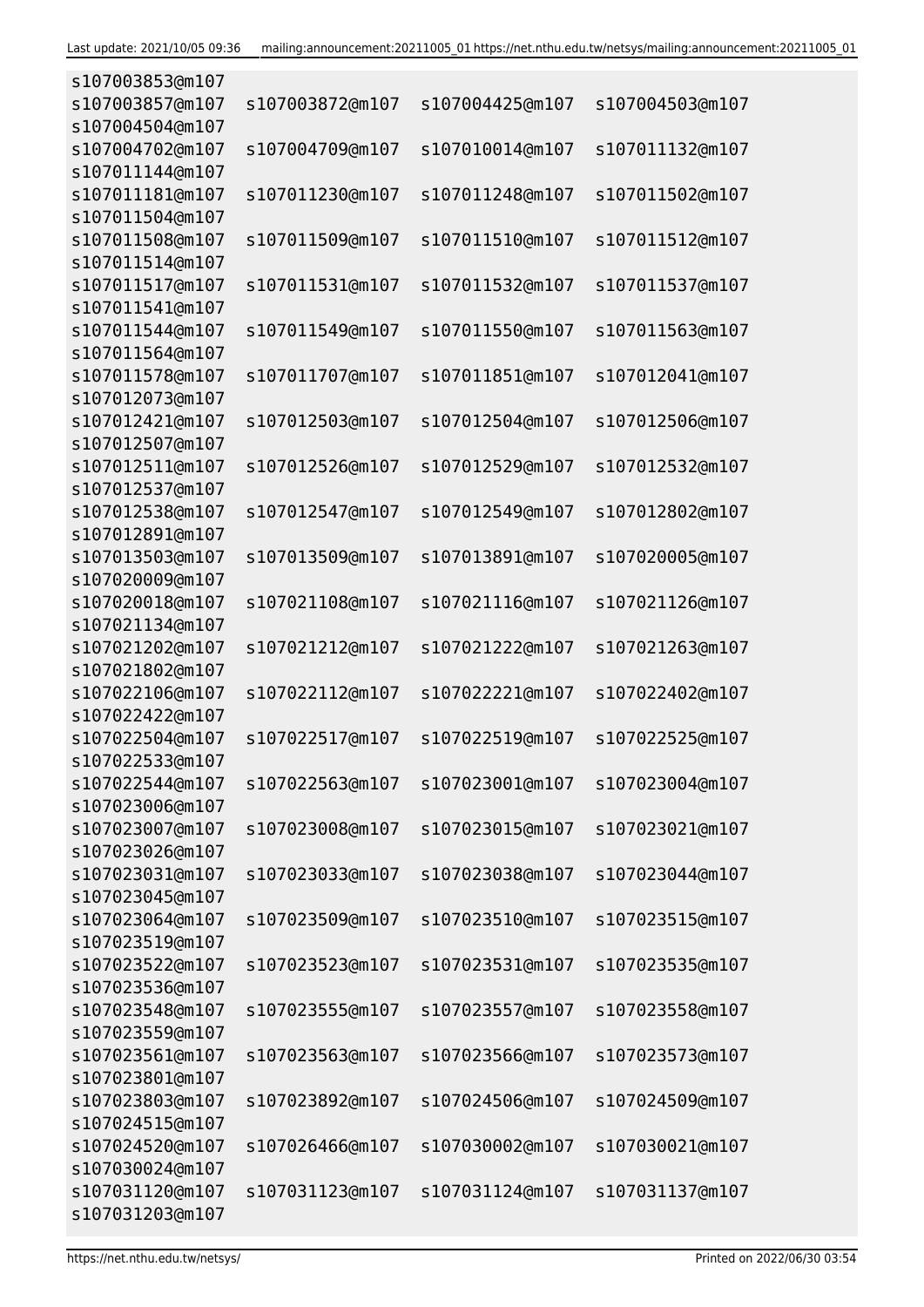| 2022/06/30 03:54 | 85/113 | (2021/10/05) |
|------------------|--------|--------------|
|------------------|--------|--------------|

| s107031207@m107<br>s107031238@m107 | s107031214@m107 | s107031223@m107                 | s107031225@m107 |
|------------------------------------|-----------------|---------------------------------|-----------------|
| s107031402@m107                    | s107031421@m107 | s107031501@m107                 | s107031514@m107 |
| s107031518@m107                    |                 |                                 |                 |
| s107031521@m107<br>s107031531@m107 | s107031524@m107 | s107031528@m107                 | s107031529@m107 |
| s107031535@m107<br>s107031544@m107 | s107031538@m107 | s107031540@m107                 | s107031542@m107 |
| s107031545@m107                    | s107031572@m107 | s107031577@m107                 | s107031597@m107 |
| s107031608@m107                    |                 |                                 |                 |
| s107031610@m107<br>s107031904@m107 | s107031701@m107 | s107031857@m107                 | s107031858@m107 |
| s107031905@m107                    | s107032080@m107 | s107032426@m107                 | s107032517@m107 |
| s107032523@m107                    |                 |                                 |                 |
| s107032535@m107                    | s107032536@m107 | s107032538@m107                 | s107032540@m107 |
| s107032542@m107                    |                 |                                 |                 |
| s107032555@m107                    | s107032556@m107 | s107032566@m107                 | s107032802@m107 |
| s107032803@m107                    |                 |                                 |                 |
| s107032806@m107                    | s107032807@m107 | s107032809@m107                 | s107032858@m107 |
| s107033103@m107                    |                 |                                 |                 |
| s107033141@m107                    | s107033163@m107 | s107033234@m107                 | s107033261@m107 |
| s107033403@m107                    |                 |                                 |                 |
| s107033562@m107                    | s107033571@m107 | s107033574@m107                 | s107033586@m107 |
| s107033589@m107                    |                 |                                 |                 |
| s107033590@m107                    | s107033594@m107 | s107033606@m107                 | s107033610@m107 |
| s107033619@m107                    |                 |                                 |                 |
| s107033710@m107                    | s107033852@m107 | s107034001@m107                 | s107034002@m107 |
| s107034005@m107                    |                 |                                 |                 |
| s107034010@m107                    | s107034020@m107 | s107034021@m107                 | s107034022@m107 |
| s107034035@m107                    |                 |                                 |                 |
| s107034047@m107                    |                 | s107034050@m107 s107034055@m107 | s107034060@m107 |
| s107034061@m107                    |                 |                                 |                 |
| s107034065@m107                    | s107034083@m107 | s107034466@m107                 | s107034505@m107 |
| s107034507@m107<br>s107034509@m107 | s107034512@m107 |                                 | s107034520@m107 |
| s107034521@m107                    |                 | s107034518@m107                 |                 |
| s107034523@m107                    | s107034525@m107 | s107034531@m107                 | s107034541@m107 |
| s107034544@m107                    |                 |                                 |                 |
| s107034546@m107                    | s107034548@m107 | s107034550@m107                 | s107034552@m107 |
| s107034554@m107                    |                 |                                 |                 |
| s107034556@m107                    | s107035424@m107 | s107035501@m107                 | s107035502@m107 |
| s107035523@m107                    |                 |                                 |                 |
| s107035803@m107                    | s107035894@m107 | s107036502@m107                 | s107036504@m107 |
| s107036508@m107                    |                 |                                 |                 |
| s107036511@m107                    | s107036512@m107 | s107036513@m107                 | s107036517@m107 |
| s107036518@m107                    |                 |                                 |                 |
| s107036520@m107                    | s107036521@m107 | s107036603@m107                 | s107038505@m107 |
| s107038507@m107                    |                 |                                 |                 |
| s107038509@m107                    | s107038512@m107 | s107039503@m107                 | s107041005@m107 |
| s107041017@m107                    |                 |                                 |                 |
| s107041018@m107                    | s107041021@m107 | s107041027@m107                 | s107041030@m107 |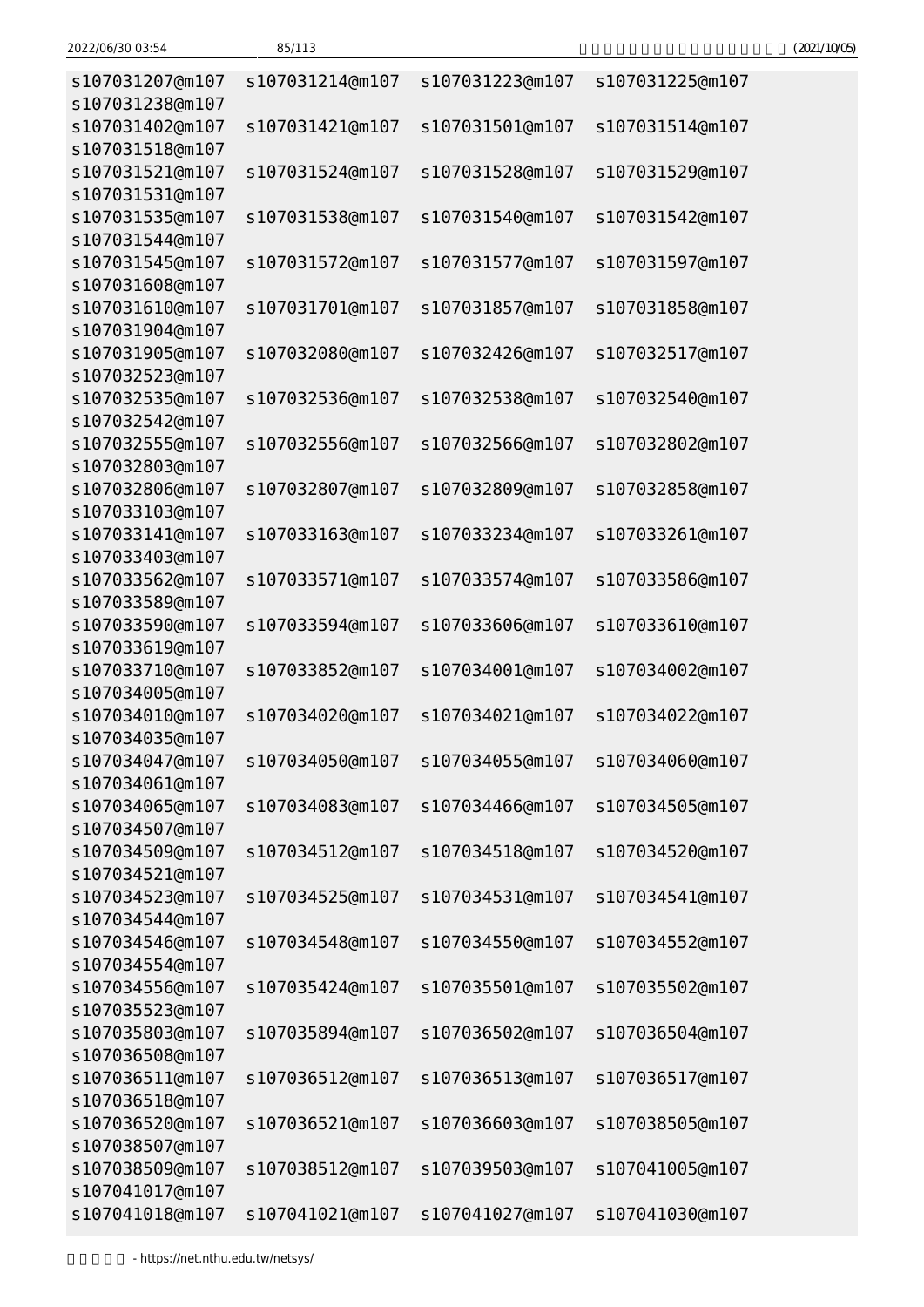| s107041036@m107 |                 |                 |                 |
|-----------------|-----------------|-----------------|-----------------|
| s107041038@m107 | s107041039@m107 | s107041468@m107 | s107041506@m107 |
| s107041509@m107 |                 |                 |                 |
| s107041510@m107 | s107041803@m107 | s107042002@m107 | s107042010@m107 |
| s107042019@m107 |                 |                 |                 |
| s107042020@m107 | s107042025@m107 | s107042031@m107 | s107042035@m107 |
| s107042037@m107 |                 |                 |                 |
| s107042046@m107 | s107044503@m107 | s107044507@m107 | s107044801@m107 |
| s107045501@m107 |                 |                 |                 |
| s107045504@m107 | s107045506@m107 | s107045507@m107 | s107045508@m107 |
| s107045509@m107 |                 |                 |                 |
|                 |                 |                 |                 |
| s107045510@m107 | s107045601@m107 | s107045603@m107 | s107045701@m107 |
| s107045871@m107 |                 |                 |                 |
| s107045873@m107 | s107046510@m107 | s107046801@m107 | s107048102@m107 |
| s107048108@m107 |                 |                 |                 |
| s107048127@m107 | s107048133@m107 | s107048137@m107 | s107048139@m107 |
| s107048201@m107 |                 |                 |                 |
| s107048203@m107 | s107048205@m107 | s107048210@m107 | s107048216@m107 |
| s107048218@m107 |                 |                 |                 |
| s107048221@m107 | s107048226@m107 | s107048229@m107 | s107048261@m107 |
| s107049801@m107 |                 |                 |                 |
| s107049873@m107 | s107060006@m107 | s107060018@m107 | s107060061@m107 |
| s107061241@m107 |                 |                 |                 |
| s107061531@m107 | s107061537@m107 | s107061562@m107 | s107061566@m107 |
| s107061603@m107 |                 |                 |                 |
| s107061616@m107 | s107061620@m107 | s107061625@m107 | s107061626@m107 |
| s107061628@m107 |                 |                 |                 |
| s107061703@m107 | s107061801@m107 | s107062112@m107 | s107062203@m107 |
| s107062206@m107 |                 |                 |                 |
| s107062213@m107 | s107062220@m107 | s107062221@m107 | s107062222@m107 |
| s107062226@m107 |                 |                 |                 |
| s107062261@m107 | s107062284@m107 | s107062301@m107 | s107062314@m107 |
| s107062328@m107 |                 |                 |                 |
| s107062330@m107 | s107062331@m107 | s107062334@m107 | s107062424@m107 |
| s107062468@m107 |                 |                 |                 |
| s107062506@m107 | s107062512@m107 | s107062515@m107 | s107062521@m107 |
| s107062522@m107 |                 |                 |                 |
| s107062524@m107 | s107062535@m107 | s107062539@m107 | s107062544@m107 |
|                 |                 |                 |                 |
| s107062558@m107 |                 |                 |                 |
| s107062561@m107 | s107062564@m107 | s107062567@m107 | s107062577@m107 |
| s107062599@m107 |                 |                 |                 |
| s107062602@m107 | s107062616@m107 | s107062652@m107 | s107062657@m107 |
| s107062808@m107 |                 |                 |                 |
| s107063523@m107 | s107063535@m107 | s107063539@m107 | s107063542@m107 |
| s107063546@m107 |                 |                 |                 |
| s107063548@m107 | s107063550@m107 | s107063552@m107 | s107063557@m107 |
| s107063570@m107 |                 |                 |                 |
| s107063571@m107 | s107064524@m107 | s107065422@m107 | s107065427@m107 |
| s107065428@m107 |                 |                 |                 |
| s107065436@m107 | s107065437@m107 | s107065516@m107 | s107065521@m107 |
| s107065524@m107 |                 |                 |                 |
|                 |                 |                 |                 |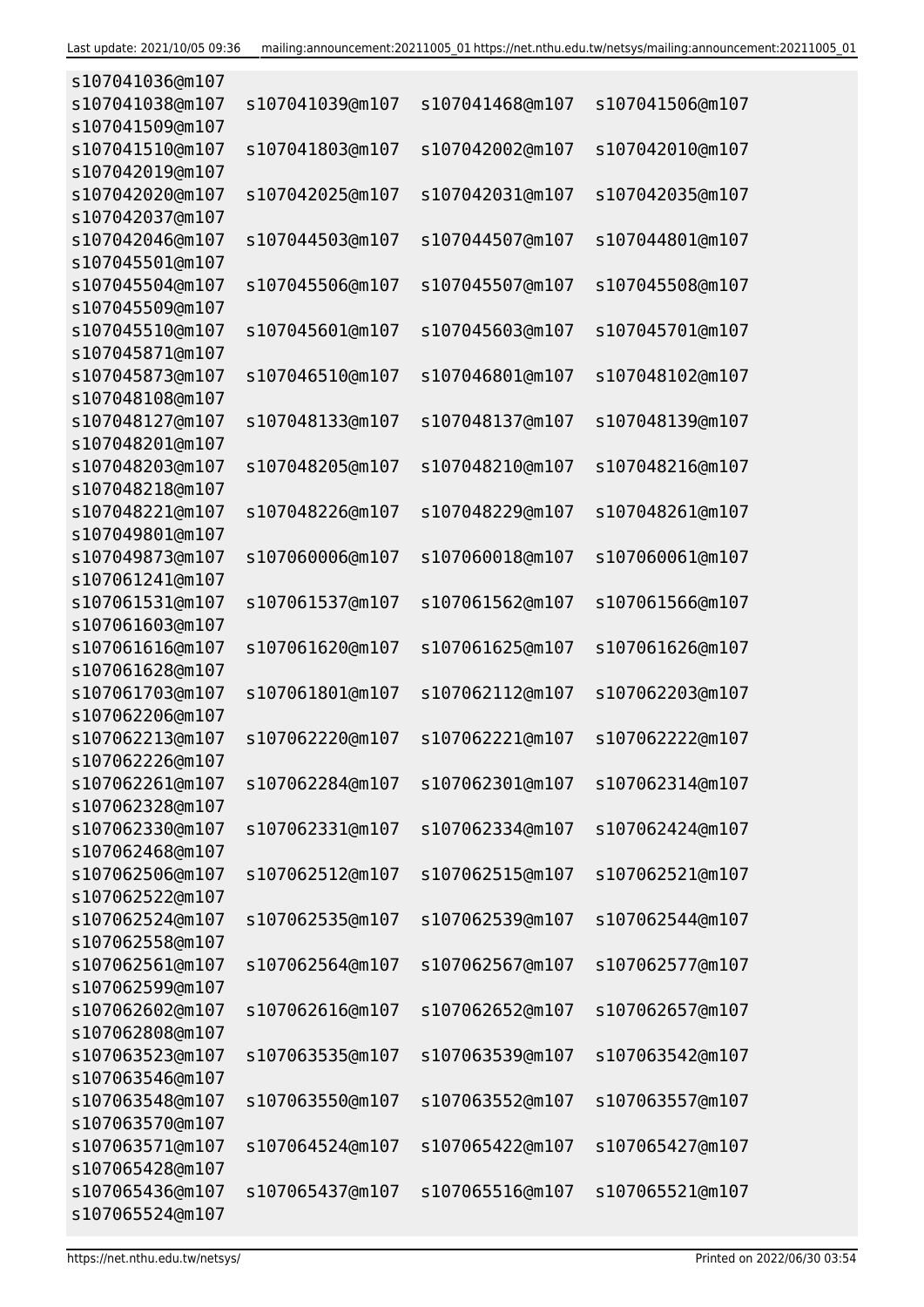| s107065527@m107                    | s107065532@m107 | s107065808@m107 | s107065866@m107 |
|------------------------------------|-----------------|-----------------|-----------------|
| s107066505@m107<br>s107066508@m107 | s107066510@m107 | s107066524@m107 | s107066536@m107 |
| s107066537@m107                    |                 |                 |                 |
| s107066540@m107<br>s107070027@m107 | s107066541@m107 | s107070008@m107 | s107070015@m107 |
| s107071005@m107                    | s107071033@m107 | s107071042@m107 | s107071046@m107 |
| s107071048@m107                    |                 |                 |                 |
| s107071050@m107<br>s107072209@m107 | s107072122@m107 | s107072139@m107 | s107072203@m107 |
| s107072222@m107<br>s107072239@m107 | s107072225@m107 | s107072226@m107 | s107072236@m107 |
| s107072241@m107                    | s107072244@m107 | s107072245@m107 | s107072262@m107 |
| s107072286@m107                    |                 |                 |                 |
| s107073505@m107                    | s107073506@m107 | s107073509@m107 | s107074505@m107 |
| s107074514@m107                    |                 |                 |                 |
| s107074603@m107                    | s107074604@m107 | s107074605@m107 | s107074606@m107 |
| s107074701@m107                    |                 |                 |                 |
| s107075514@m107                    | s107075533@m107 | s107076507@m107 | s107076509@m107 |
| s107076512@m107                    |                 |                 |                 |
| s107076514@m107                    | s107076523@m107 | s107076529@m107 | s107076530@m107 |
| s107076532@m107                    |                 |                 |                 |
| s107076536@m107                    | s107076543@m107 | s107076545@m107 | s107076604@m107 |
| s107076612@m107                    |                 |                 |                 |
| s107076614@m107                    | s107077401@m107 | s107077402@m107 | s107077426@m107 |
| s107077427@m107                    |                 |                 |                 |
| s107077504@m107                    | s107078466@m107 | s107078502@m107 | s107078504@m107 |
| s107078511@m107                    |                 |                 |                 |
| s107078513@m107                    | s107078516@m107 | s107078702@m107 | s107078703@m107 |
| s107079502@m107                    |                 |                 |                 |
| s107079505@m107                    | s107079510@m107 | s107079521@m107 | s107079529@m107 |
| s107080004@m107<br>s107080014@m107 | s107080024@m107 |                 |                 |
| s107080523@m107                    |                 | s107080467@m107 | s107080504@m107 |
| s107080531@m107                    | s107080532@m107 | s107080533@m107 | s107080543@m107 |
| s107080546@m107                    |                 |                 |                 |
| s107080557@m107                    | s107080559@m107 | s107080563@m107 | s107080565@m107 |
| s107080573@m107                    |                 |                 |                 |
| s107080574@m107                    | s107080580@m107 | s107080582@m107 | s107080588@m107 |
| s107080592@m107                    |                 |                 |                 |
| s107080709@m107                    | s107080803@m107 | s107080810@m107 | s107080812@m107 |
| s107080860@m107                    |                 |                 |                 |
| s107081001@m107                    | s107081005@m107 | s107081007@m107 | s107081008@m107 |
| s107081009@m107                    |                 |                 |                 |
| s107081017@m107                    | s107081029@m107 | s107081038@m107 | s107081043@m107 |
| s107082008@m107                    |                 |                 |                 |
| s107082010@m107                    | s107082013@m107 | s107082015@m107 | s107082026@m107 |
| s107090006@m107                    |                 |                 |                 |
| s107090025@m107                    | s107090029@m107 | s107091002@m107 | s107091005@m107 |
| s107091011@m107                    |                 |                 |                 |
| s107091028@m107                    | s107091031@m107 | s107091041@m107 | s107091503@m107 |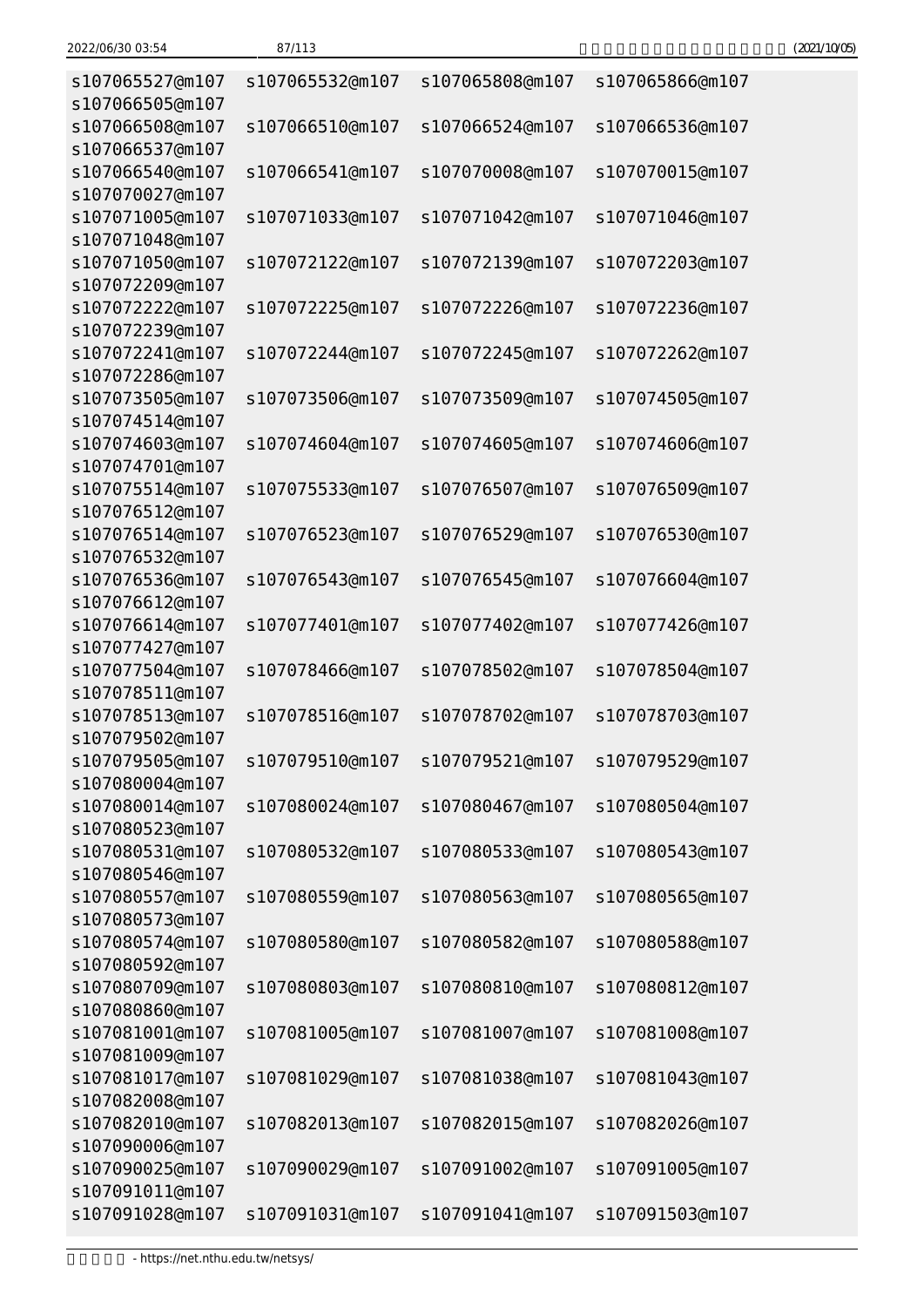| s107091507@m107 |                 |                 |                 |
|-----------------|-----------------|-----------------|-----------------|
| s107091514@m107 | s107091519@m107 | s107091521@m107 | s107091606@m107 |
| s107091613@m107 |                 |                 |                 |
| s107091618@m107 | s107091619@m107 | s107091853@m107 | s107092502@m107 |
| s107092503@m107 | s107092505@m107 | s107092507@m107 | s107092515@m107 |
| s107092520@m107 |                 |                 |                 |
| s107092522@m107 | s107092531@m107 | s107092543@m107 | s107093505@m107 |
| s107093511@m107 |                 |                 |                 |
| s107093513@m107 | s107093518@m107 | s107093519@m107 | s107093520@m107 |
| s107095004@m107 |                 |                 |                 |
|                 |                 |                 |                 |
| s107095005@m107 | s107095015@m107 | s107095017@m107 | s107095020@m107 |
| s107095028@m107 |                 |                 |                 |
| s107095030@m107 | s107095034@m107 | s107095035@m107 | s107095036@m107 |
| s107095062@m107 |                 |                 |                 |
| s107095503@m107 | s107095504@m107 | s107095506@m107 | s107095513@m107 |
| s107095515@m107 |                 |                 |                 |
| s107096004@m107 | s107096005@m107 | s107096017@m107 | s107096020@m107 |
| s107096021@m107 |                 |                 |                 |
| s107096024@m107 | s107096028@m107 | s107096062@m107 | s107096401@m107 |
| s107096422@m107 |                 |                 |                 |
| s107096466@m107 | s107096505@m107 | s107096514@m107 | s107096515@m107 |
| s107096520@m107 |                 |                 |                 |
| s107096531@m107 | s107096801@m107 | s107096802@m107 | s107097502@m107 |
| s107097506@m107 |                 |                 |                 |
| s107097509@m107 | s107097511@m107 | s107097514@m107 | s107097520@m107 |
| s107097521@m107 |                 |                 |                 |
| s107097525@m107 | s107098501@m107 | s107098507@m107 | s107099001@m107 |
| s107099007@m107 |                 |                 |                 |
| s107099012@m107 | s107099014@m107 | s107099017@m107 | s107099025@m107 |
| s107099032@m107 |                 |                 |                 |
| s107099034@m107 |                 |                 | s107099466@m107 |
|                 | s107099035@m107 | s107099061@m107 |                 |
| s107132504@m107 |                 |                 |                 |
| s107141514@m107 | s107143501@m107 | s107143504@m107 | s107143507@m107 |
| s107143508@m107 |                 |                 |                 |
| s107143510@m107 | s107143515@m107 | s107171504@m107 | s107171509@m107 |
| s107173015@m107 |                 |                 |                 |
| s107173023@m107 | s107173032@m107 | s107173035@m107 | s107173036@m107 |
| s107173037@m107 |                 |                 |                 |
| s107173039@m107 | s107191008@m107 | s107191009@m107 | s107191020@m107 |
| s107191034@m107 |                 |                 |                 |
| s107191038@m107 | s107191039@m107 | s107191042@m107 | s107191061@m107 |
| s107191467@m107 |                 |                 |                 |
| s107191503@m107 | s107191505@m107 | s107191508@m107 | s107191510@m107 |
| s107191512@m107 |                 |                 |                 |
| s107191513@m107 | s107191516@m107 | s107192502@m107 | s107192504@m107 |
| s107192506@m107 |                 |                 |                 |
| s107192508@m107 | s107193002@m107 | s107193017@m107 | s107193018@m107 |
| s107193020@m107 |                 |                 |                 |
| s107193022@m107 | s107193033@m107 | s107193061@m107 | s107193466@m107 |
| s107193468@m107 |                 |                 |                 |
|                 |                 |                 |                 |
| s107193503@m107 | s107193506@m107 | s107193508@m107 | s107193511@m107 |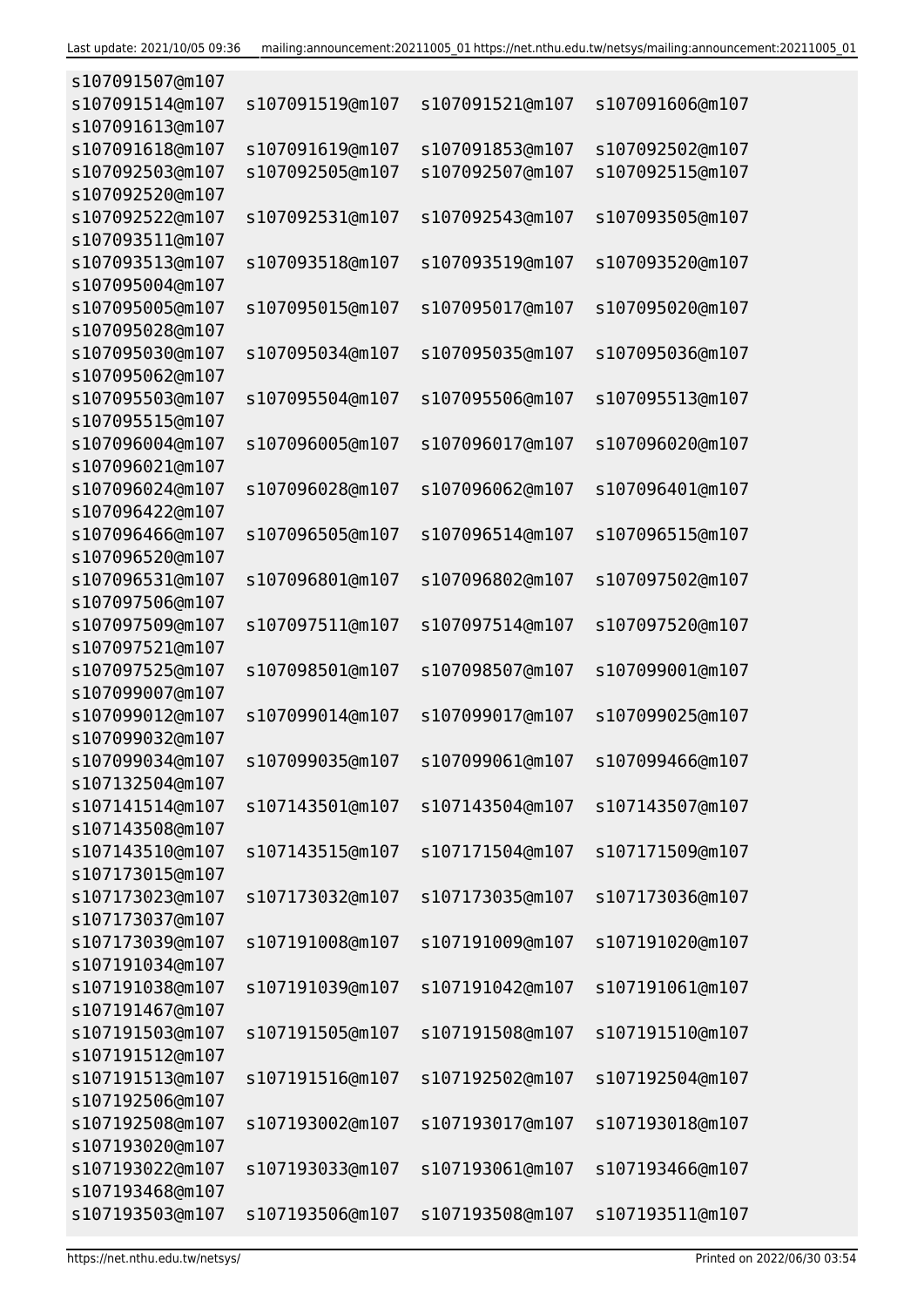| (2021/10/05) |
|--------------|
|--------------|

| s107194509@m107                    |                 |                 |                 |
|------------------------------------|-----------------|-----------------|-----------------|
| s107195013@m107                    | s107195014@m107 | s107195015@m107 | s107195019@m107 |
| s107195021@m107                    |                 |                 |                 |
| s107195026@m107                    | s107195064@m107 | s107195504@m107 | s107195507@m107 |
| s107195509@m107                    |                 |                 |                 |
| s107195512@m107                    | s107196501@m107 | s107196507@m107 | s107197851@m107 |
| s107198501@m107                    |                 |                 |                 |
| s107198503@m107                    | s107198507@m107 | s107198511@m107 | s107198512@m107 |
| s107199501@m107                    |                 |                 |                 |
| s107199502@m107                    | s107199508@m107 | s107291504@m107 | s107291508@m107 |
| s107291521@m107                    |                 |                 |                 |
| s107292507@m107                    | s107292512@m107 | s107292514@m107 | s107590001@m107 |
| s107590002@m107                    |                 |                 |                 |
| s107590004@m107                    | s107590005@m107 | s107590006@m107 | s107590011@m107 |
| s107590012@m107                    |                 |                 |                 |
| s107590013@m107                    | s107590014@m107 | s107591001@m107 | s107591006@m107 |
| s107591007@m107                    |                 |                 |                 |
| s107591009@m107                    |                 | s107591014@m107 | s107591024@m107 |
|                                    | s107591013@m107 |                 |                 |
| s107591026@m107<br>s107591028@m107 |                 |                 |                 |
|                                    | s107591030@m107 | s107591033@m107 | s107591037@m107 |
| s107591040@m107                    |                 |                 |                 |
| s107591467@m107                    | s107591503@m107 | s107591504@m107 | s107593109@m107 |
| s107593112@m107                    |                 |                 |                 |
| s107593113@m107                    | s107593115@m107 | s107593127@m107 | s107593129@m107 |
| s107593131@m107                    |                 |                 |                 |
| s107593133@m107                    | s107593135@m107 | s107593137@m107 | s107593202@m107 |
| s107593205@m107                    |                 |                 |                 |
| s107593206@m107                    | s107593210@m107 | s107593211@m107 | s107593216@m107 |
| s107593220@m107                    |                 |                 |                 |
| s107593221@m107                    | s107593224@m107 | s107593228@m107 | s107593230@m107 |
| s107593231@m107                    |                 |                 |                 |
| s107593233@m107                    | s107593236@m107 | s107593237@m107 | s107593238@m107 |
| s107593239@m107                    |                 |                 |                 |
| s107593240@m107                    | s107593261@m107 | s107593507@m107 | s107593518@m107 |
| s107593702@m107                    |                 |                 |                 |
| s108000118@m108                    | s108000123@m108 | s108000202@m108 | s108000266@m108 |
| s108003801@m108                    |                 |                 |                 |
| s108005511@m108                    | s108006107@m108 | s108006111@m108 | s108006219@m108 |
| s108006264@m108                    | s108010002@m108 | s108011517@m108 | s108012042@m108 |
| s108012466@m108                    |                 |                 |                 |
| s108020010@m108                    | s108020028@m108 | s108020033@m108 | s108020038@m108 |
| s108021101@m108                    |                 |                 |                 |
| s108021113@m108                    | s108021503@m108 | s108022163@m108 | s108022262@m108 |
| s108023007@m108                    |                 |                 |                 |
| s108023049@m108                    | s108023545@m108 | s108023567@m108 | s108031121@m108 |
| s108031148@m108                    |                 |                 |                 |
| s108031216@m108                    | s108031229@m108 | s108031512@m108 | s108031563@m108 |
| s108031594@m108                    |                 |                 |                 |
| s108032514@m108                    | s108033129@m108 | s108033584@m108 | s108034013@m108 |
| s108034057@m108                    |                 |                 |                 |
| s108035518@m108                    | s108036604@m108 | s108041029@m108 | s108041042@m108 |
|                                    |                 |                 |                 |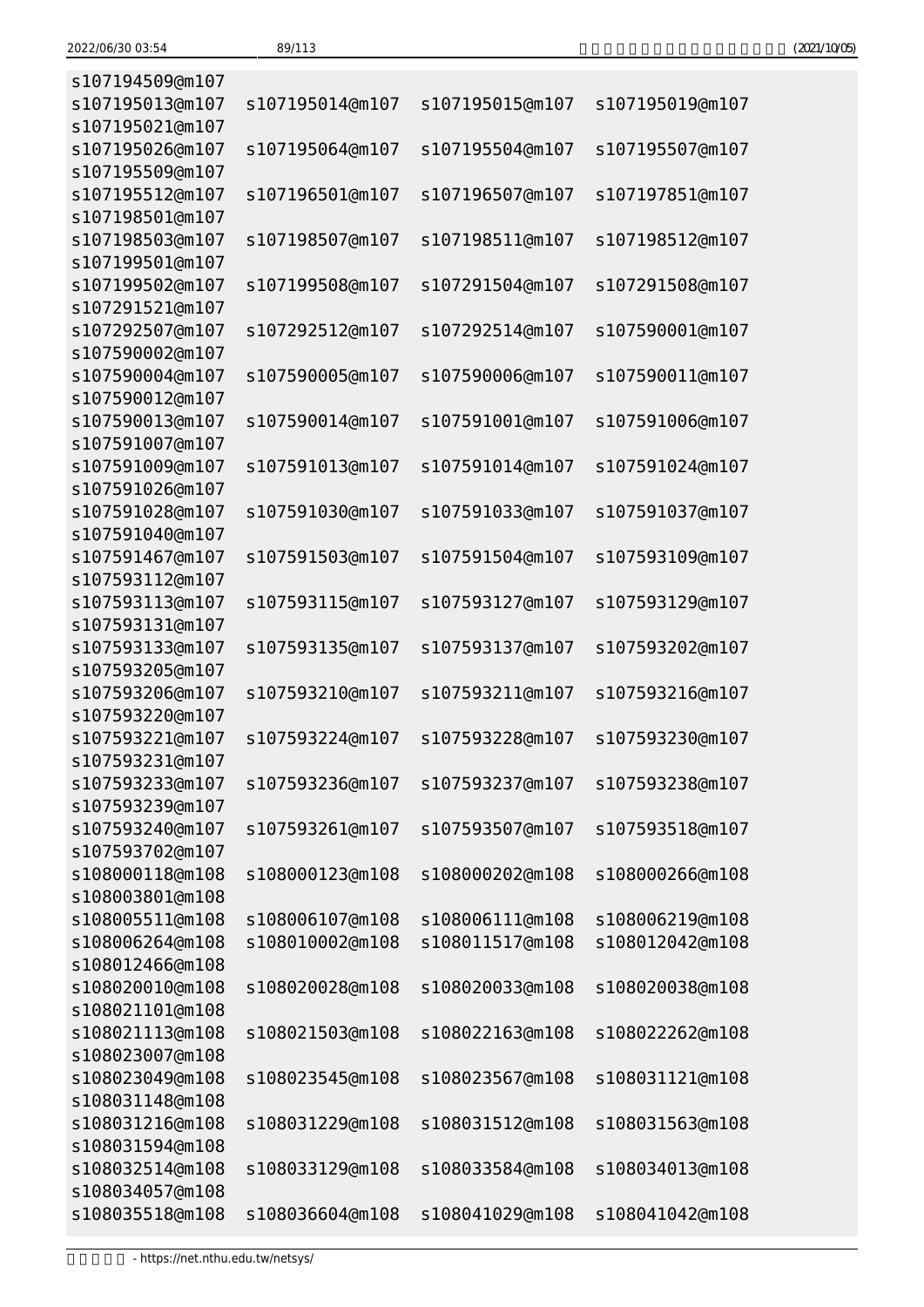| s108041061@m108 |                 |                 |                 |
|-----------------|-----------------|-----------------|-----------------|
| s108041422@m108 | s108042039@m108 | s108048108@m108 | s108048112@m108 |
| s108048132@m108 |                 |                 |                 |
| s108048209@m108 | s108048211@m108 | s108048231@m108 | s108061146@m108 |
| s108061249@m108 |                 |                 |                 |
| s108061562@m108 | s108062113@m108 | s108062114@m108 | s108062163@m108 |
| s108062202@m108 |                 |                 |                 |
| s108062223@m108 | s108062309@m108 | s108062627@m108 | s108063540@m108 |
| s108063561@m108 |                 |                 |                 |
| s108064511@m108 | s108065431@m108 | s108070028@m108 | s108070029@m108 |
| s108072126@m108 |                 |                 |                 |
|                 |                 |                 |                 |
| s108072204@m108 | s108072224@m108 | s108072227@m108 | s108072238@m108 |
| s108074515@m108 |                 |                 |                 |
| s108074606@m108 | s108076520@m108 | s108076547@m108 | s108078516@m108 |
| s108080028@m108 |                 |                 |                 |
| s108080531@m108 | s108081002@m108 | s108090026@m108 | s108090029@m108 |
| s108091014@m108 |                 |                 |                 |
| s108091025@m108 | s108091032@m108 | s108091033@m108 | s108091036@m108 |
| s108091517@m108 |                 |                 |                 |
| s108091602@m108 | s108092509@m108 | s108095021@m108 | s108096025@m108 |
| s108096421@m108 |                 |                 |                 |
| s108099017@m108 | s108099035@m108 | s108141508@m108 | s108142421@m108 |
| s108191017@m108 |                 |                 |                 |
| s108193007@m108 | s108193062@m108 | s108291502@m108 | s108293501@m108 |
| s108293502@m108 |                 |                 |                 |
| s108590008@m108 | s108591010@m108 | s108591012@m108 | s108591014@m108 |
| s108591016@m108 |                 |                 |                 |
| s108593104@m108 | s108593118@m108 | s108593208@m108 | s108593214@m108 |
| s108593291@m108 |                 |                 |                 |
| s208912026@oz   | s208915046@oz   | s208918037@oz   | s208920045@oz   |
| s209012005@oz   |                 |                 |                 |
| s209013006@oz   | s209020043@oz   | s209053005@oz   | s209085024@oz   |
| s209111006@oz   |                 |                 |                 |
| s209111007@oz   | s209113029@oz   | s209115013@oz   | s209115097@oz   |
| s209115112@oz   |                 |                 |                 |
| s209118004@oz   | s209118031@oz   | s209118037@oz   | s209118038@oz   |
| s209118080@oz   |                 |                 |                 |
| s209120020@oz   | s209158013@oz   | s209212006@oz   | s209213005@oz   |
| s209215014@oz   |                 |                 |                 |
| s209215074@oz   | s209216009@oz   | s209218053@oz   | s209240006@oz   |
| s209240009@oz   |                 |                 |                 |
| s209311037@oz   | s209314016@oz   | s209315015@oz   | s209315089@oz   |
|                 |                 |                 |                 |
| s209319005@oz   |                 |                 |                 |
| s209320020@oz   | s209320046@oz   | s209352018@oz   | s209355002@oz   |
| s209385025@oz   |                 |                 |                 |
| s209410135@oz   | s209410230@oz   | s209410245@oz   | s209410566@oz   |
| s209410609@oz   |                 |                 |                 |
| s209410713@oz   | s209411006@oz   | s209424553@oz   | s209510236@oz   |
| s209510238@oz   |                 |                 |                 |
| s209510305@oz   | s209510308@oz   | s209510314@oz   | s209510315@oz   |
| s209510329@oz   |                 |                 |                 |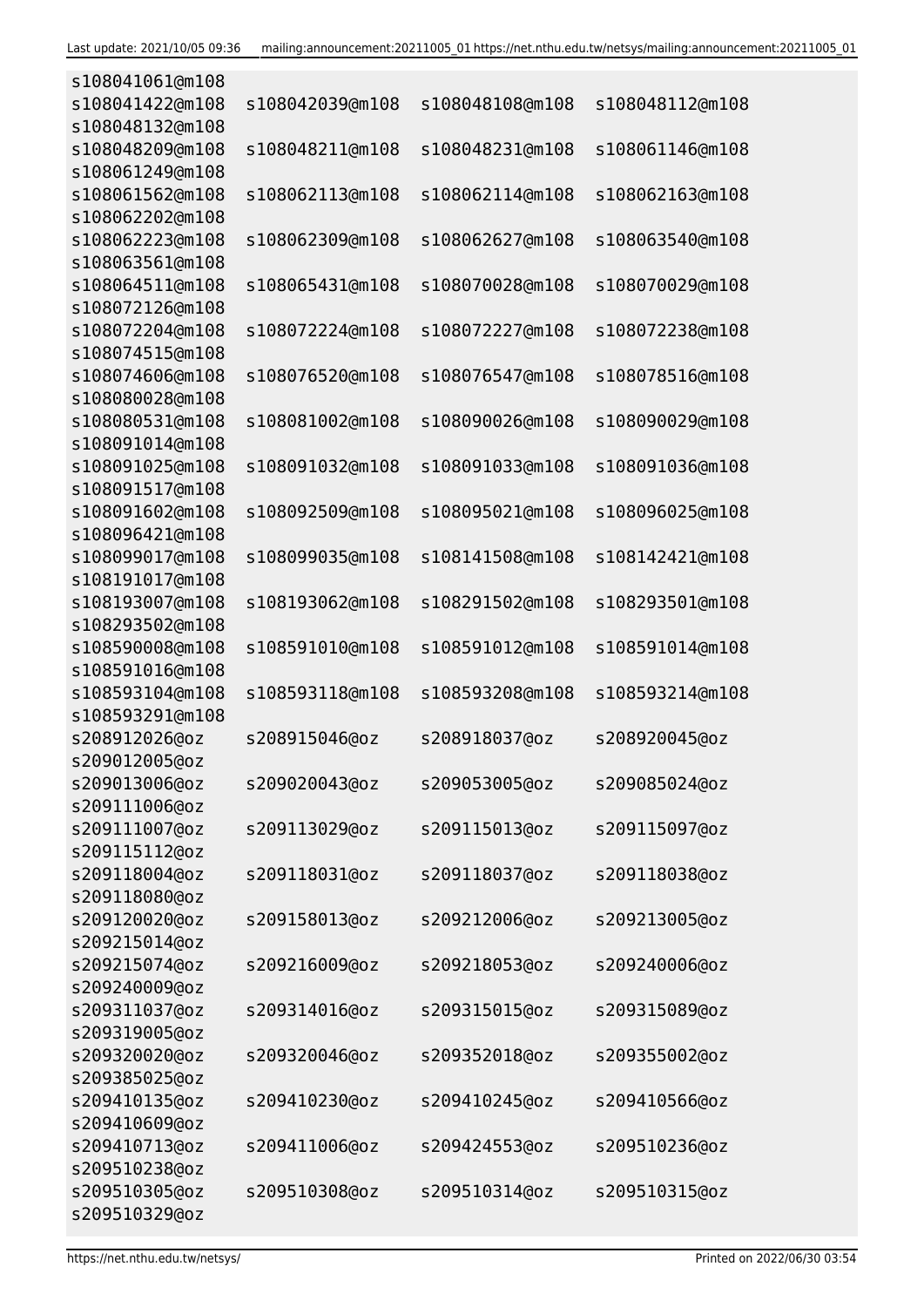| 2022/06/30 03:54                 | 91/113          |                 |                 | (2021/10/05) |
|----------------------------------|-----------------|-----------------|-----------------|--------------|
| s209510445@oz                    | s209510707@oz   | s209510711@oz   | s209510728@oz   |              |
| s209510806@oz                    |                 |                 |                 |              |
| s209510807@oz                    | s209511011@oz   | s209511023@oz   | s209511117@oz   |              |
| s209524302@oz                    |                 | s209584017@oz   |                 |              |
| s209525012@oz<br>s209610311@oz   | s209538103@oz   |                 | s209610238@oz   |              |
| s209610318@oz                    | s209610319@oz   | s209610330@oz   | s209610331@oz   |              |
| s209610340@oz                    |                 |                 |                 |              |
| s209610411@oz                    | s209610445@oz   | s209610515@oz   | s209610726@oz   |              |
| s209610834@oz                    |                 |                 |                 |              |
| s209610846@oz                    | s209610879@oz   | s209611042@oz   | s209625104@oz   |              |
| s209625411@oz                    |                 |                 |                 |              |
| s209686007@oz                    | s209710243@oz   | s209710335@oz   | s209710461@oz   |              |
| s209710509@oz                    |                 |                 |                 |              |
| s209710535@oz                    | s209710829@oz   | s209711002@oz   | s209711053@oz   |              |
| s209711113@oz                    |                 |                 |                 |              |
| s209711131@oz                    | s209711202@oz   | s209711207@oz   | s209724412@oz   |              |
| s209724551@oz                    |                 |                 |                 |              |
| s209725409@oz                    | s209725415@oz   | s209725501@oz   | s209725503@oz   |              |
| s209725508@oz                    |                 |                 |                 |              |
| s209782006@oz                    | s209782007@oz   | s209810302@m98  | s209810330@m98  |              |
| s209810467@m98                   |                 |                 |                 |              |
| s209810526@m98                   | s209810578@m98  | s209810870@m98  | s209810872@m98  |              |
| s209811115@m98                   |                 |                 |                 |              |
| s209811139@m98                   | s209824512@m98  | s209824564@m98  | s209825311@m98  |              |
| s209825405@m98                   |                 |                 |                 |              |
| s209825414@m98                   | s209825508@m98  | s209825512@m98  | s209825654@m98  |              |
| s209838101@m98                   | s209881004@m98  | s209884008@m98  | s209884010@m98  |              |
| s209910104@m99                   |                 |                 |                 |              |
| s209910326@m99<br>s209910467@m99 | s209910333@m99  | s209910337@m99  | s209910455@m99  |              |
| s209910509@m99                   | s209910536@m99  | s209910540@m99  | s209910561@m99  |              |
| s209910583@m99                   |                 |                 |                 |              |
| s209910720@m99                   | s209910740@m99  | s209910802@m99  | s209910806@m99  |              |
| s209910853@m99                   |                 |                 |                 |              |
| s209910875@m99                   | s209911074@m99  | s209911119@m99  | s209911137@m99  |              |
| s209911204@m99                   |                 |                 |                 |              |
| s209924153@m99                   | s209924156@m99  | s209924207@m99  | s209924702@m99  |              |
| s209924708@m99                   |                 |                 |                 |              |
| s209924807@m99                   | s209924808@m99  | s209924815@m99  | s209925003@m99  |              |
| s209925004@m99                   |                 |                 |                 |              |
| s209925054@m99                   | s209925308@m99  | s209925432@m99  | s209925502@m99  |              |
| s209925511@m99                   |                 |                 |                 |              |
| s209925681@m99                   | s209938103@m99  | s209981023@m99  | s209984003@m99  |              |
| s210010109@m100                  |                 |                 |                 |              |
| s210010127@m100                  | s210010143@m100 | s210010203@m100 | s210010210@m100 |              |
| s210010229@m100                  |                 |                 |                 |              |
| s210010327@m100                  | s210010432@m100 | s210010464@m100 | s210010480@m100 |              |
| s210010517@m100                  |                 |                 |                 |              |
| s210010540@m100                  | s210010565@m100 | s210010570@m100 | s210010573@m100 |              |
| s210010587@m100                  |                 |                 |                 |              |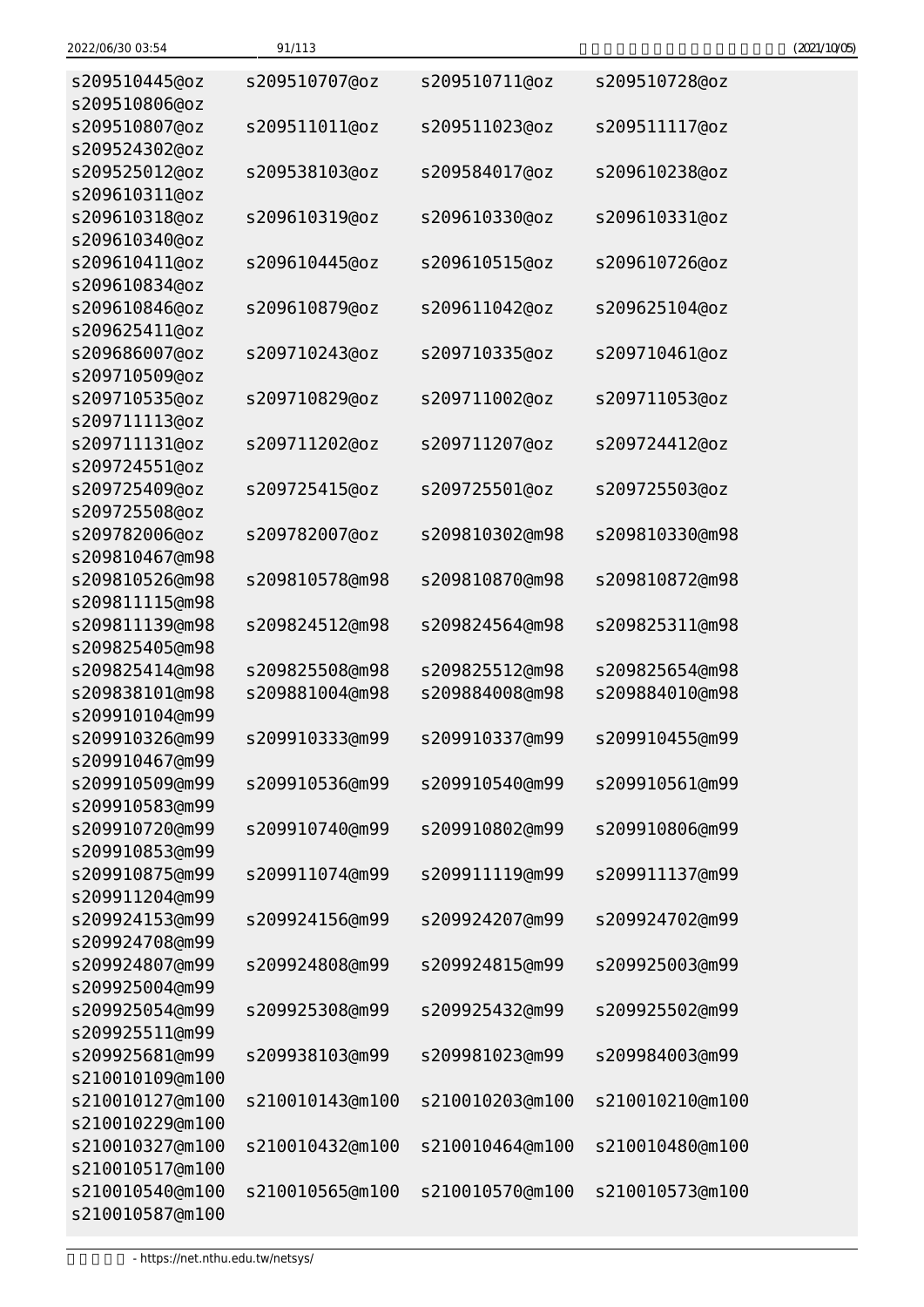| s210010621@m100<br>s210010848@m100 | s210010722@m100 | s210010811@m100 | s210010822@m100 |
|------------------------------------|-----------------|-----------------|-----------------|
| s210010886@m100                    | s210011112@m100 | s210011126@m100 | s210011130@m100 |
| s210024106@m100                    |                 |                 |                 |
| s210024158@m100<br>s210025318@m100 | s210024410@m100 | s210025211@m100 | s210025308@m100 |
| s210025434@m100<br>s210110101@m101 | s210025601@m100 | s210025681@m100 | s210086010@m100 |
| s210110122@m101                    | s210110140@m101 | s210110307@m101 | s210110320@m101 |
| s210110324@m101<br>s210110326@m101 | s210110327@m101 | s210110328@m101 | s210110329@m101 |
| s210110344@m101                    |                 |                 |                 |
| s210110423@m101                    | s210110436@m101 | s210110466@m101 | s210110523@m101 |
| s210110533@m101                    |                 |                 |                 |
| s210110543@m101                    | s210110549@m101 | s210110554@m101 | s210110555@m101 |
| s210110557@m101                    |                 |                 |                 |
| s210110571@m101                    | s210110578@m101 | s210110702@m101 | s210110722@m101 |
| s210110726@m101                    |                 |                 |                 |
| s210110728@m101                    | s210110744@m101 | s210110745@m101 | s210110808@m101 |
| s210110811@m101                    |                 |                 |                 |
| s210110812@m101                    | s210110837@m101 | s210110858@m101 | s210110861@m101 |
| s210110865@m101                    |                 |                 |                 |
| s210110888@m101                    | s210110951@m101 | s210111111@m101 | s210111113@m101 |
| s210111122@m101                    |                 |                 |                 |
| s210111129@m101                    | s210111143@m101 | s210111206@m101 | s210124151@m101 |
| s210124181@m101                    |                 |                 |                 |
| s210124207@m101                    | s210124306@m101 | s210124604@m101 | s210124710@m101 |
| s210124805@m101                    |                 |                 |                 |
| s210125133@m101                    | s210125331@m101 | s210125405@m101 | s210125607@m101 |
| s210138001@m101                    |                 |                 |                 |
| s210138101@m101                    |                 |                 |                 |
| s210210104@m102                    |                 |                 |                 |
| s210210106@m102                    | s210210115@m102 | s210210117@m102 | s210210118@m102 |
| s210210120@m102                    |                 |                 |                 |
| s210210121@m102                    | s210210131@m102 | s210210213@m102 | s210210214@m102 |
| s210210218@m102                    | s210210224@m102 |                 |                 |
| s210210223@m102<br>s210210230@m102 |                 | s210210227@m102 | s210210228@m102 |
| s210210239@m102                    | s210210301@m102 | s210210309@m102 | s210210317@m102 |
| s210210331@m102                    |                 |                 |                 |
| s210210335@m102                    | s210210341@m102 | s210210411@m102 | s210210416@m102 |
| s210210429@m102                    |                 |                 |                 |
| s210210444@m102                    | s210210473@m102 | s210210487@m102 | s210210507@m102 |
| s210210510@m102                    |                 |                 |                 |
| s210210514@m102                    | s210210515@m102 | s210210524@m102 | s210210536@m102 |
| s210210538@m102                    |                 |                 |                 |
| s210210539@m102                    | s210210542@m102 | s210210550@m102 | s210210552@m102 |
| s210210564@m102                    |                 |                 |                 |
| s210210567@m102                    | s210210573@m102 | s210210574@m102 | s210210577@m102 |
| s210210579@m102                    |                 |                 |                 |
| s210210581@m102                    | s210210591@m102 | s210210592@m102 | s210210619@m102 |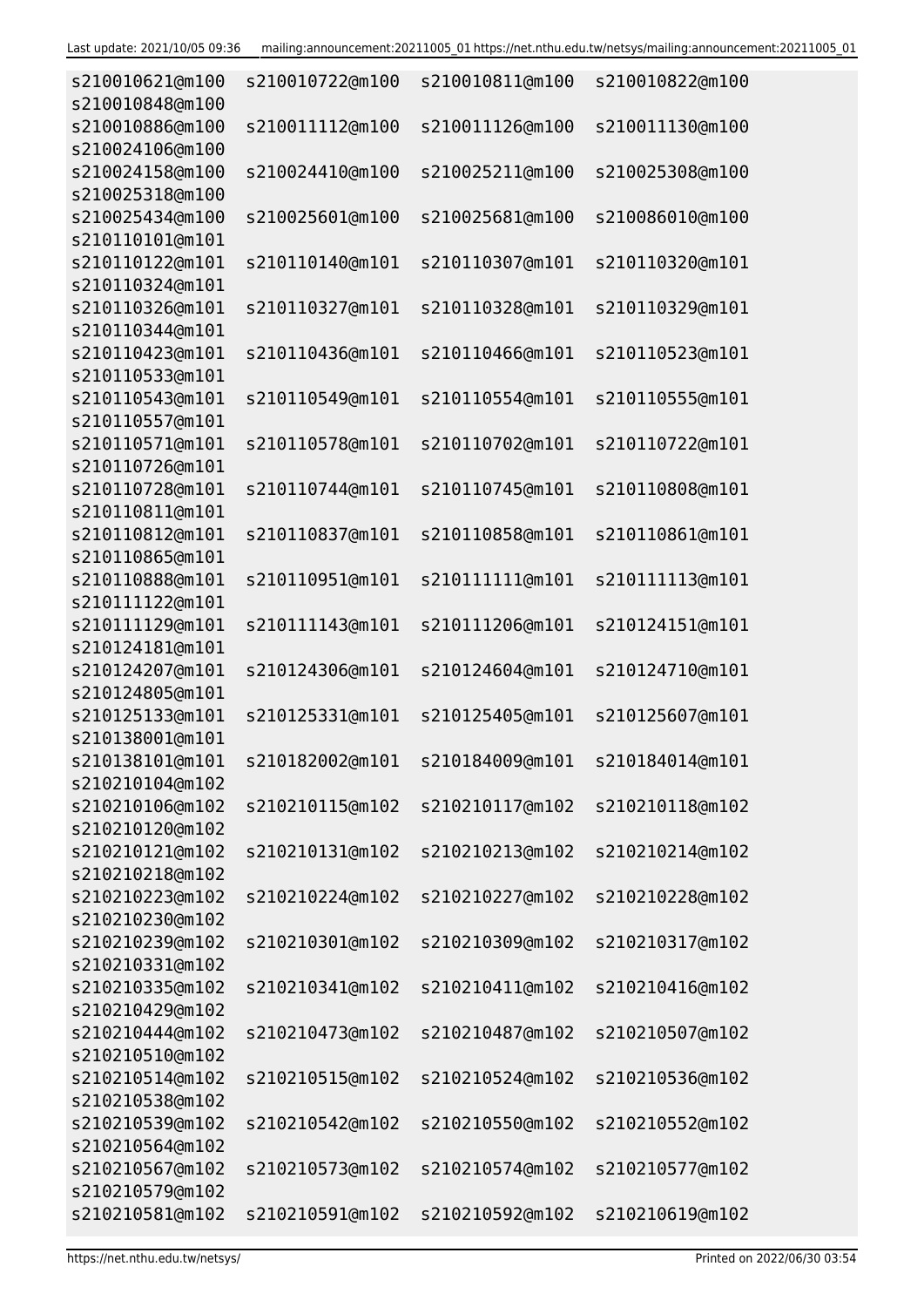| (2021/10/05) |  |
|--------------|--|
|--------------|--|

| s210210637@m102                    |                 |                 |                 |
|------------------------------------|-----------------|-----------------|-----------------|
| s210210638@m102                    | s210210719@m102 | s210210720@m102 | s210210727@m102 |
| s210210801@m102                    |                 |                 |                 |
| s210210808@m102                    | s210210823@m102 | s210210852@m102 | s210210859@m102 |
| s210210860@m102                    |                 |                 |                 |
| s210210861@m102                    | s210210865@m102 | s210210871@m102 | s210210878@m102 |
| s210210888@m102<br>s210210890@m102 | s210211025@m102 | s210211052@m102 | s210211059@m102 |
| s210211065@m102                    |                 |                 |                 |
| s210211069@m102                    | s210211076@m102 | s210211101@m102 | s210211102@m102 |
| s210211104@m102                    |                 |                 |                 |
| s210211112@m102                    | s210211114@m102 | s210211119@m102 | s210211124@m102 |
| s210211134@m102                    |                 |                 |                 |
| s210211135@m102                    | s210211141@m102 | s210211210@m102 | s210224153@m102 |
| s210224158@m102                    |                 |                 |                 |
| s210224159@m102                    | s210224160@m102 | s210224207@m102 | s210224310@m102 |
| s210224402@m102                    |                 |                 |                 |
| s210224503@m102                    | s210224603@m102 | s210224703@m102 | s210225002@m102 |
| s210225057@m102                    |                 |                 |                 |
| s210225101@m102                    | s210225302@m102 | s210225303@m102 | s210225313@m102 |
| s210225316@m102                    |                 |                 |                 |
| s210225406@m102<br>s210287004@m102 | s210225411@m102 | s210238001@m102 | s210238102@m102 |
| s210310102@m103                    | s210310105@m103 | s210310106@m103 | s210310108@m103 |
| s210310111@m103                    |                 |                 |                 |
| s210310114@m103                    | s210310118@m103 | s210310119@m103 | s210310123@m103 |
| s210310127@m103                    |                 |                 |                 |
| s210310133@m103                    | s210310137@m103 | s210310139@m103 | s210310140@m103 |
| s210310143@m103                    |                 |                 |                 |
| s210310145@m103                    | s210310147@m103 | s210310148@m103 | s210310149@m103 |
| s210310150@m103                    |                 |                 |                 |
| s210310220@m103                    | s210310221@m103 | s210310225@m103 | s210310230@m103 |
| s210310245@m103                    |                 |                 |                 |
| s210310309@m103                    | s210310311@m103 | s210310317@m103 | s210310320@m103 |
| s210310325@m103                    |                 |                 |                 |
| s210310330@m103                    | s210310333@m103 | s210310335@m103 | s210310345@m103 |
| s210310346@m103<br>s210310347@m103 | s210310441@m103 | s210310460@m103 | s210310473@m103 |
| s210310476@m103                    |                 |                 |                 |
| s210310493@m103                    | s210310503@m103 | s210310509@m103 | s210310511@m103 |
| s210310522@m103                    |                 |                 |                 |
| s210310524@m103                    | s210310528@m103 | s210310538@m103 | s210310544@m103 |
| s210310549@m103                    |                 |                 |                 |
| s210310553@m103                    | s210310556@m103 | s210310560@m103 | s210310562@m103 |
| s210310570@m103                    |                 |                 |                 |
| s210310571@m103                    | s210310578@m103 | s210310586@m103 | s210310588@m103 |
| s210310589@m103                    |                 |                 |                 |
| s210310590@m103                    | s210310609@m103 | s210310620@m103 | s210310627@m103 |
| s210310630@m103                    |                 |                 |                 |
| s210310721@m103                    | s210310729@m103 | s210310732@m103 | s210310814@m103 |
| s210310816@m103                    |                 |                 |                 |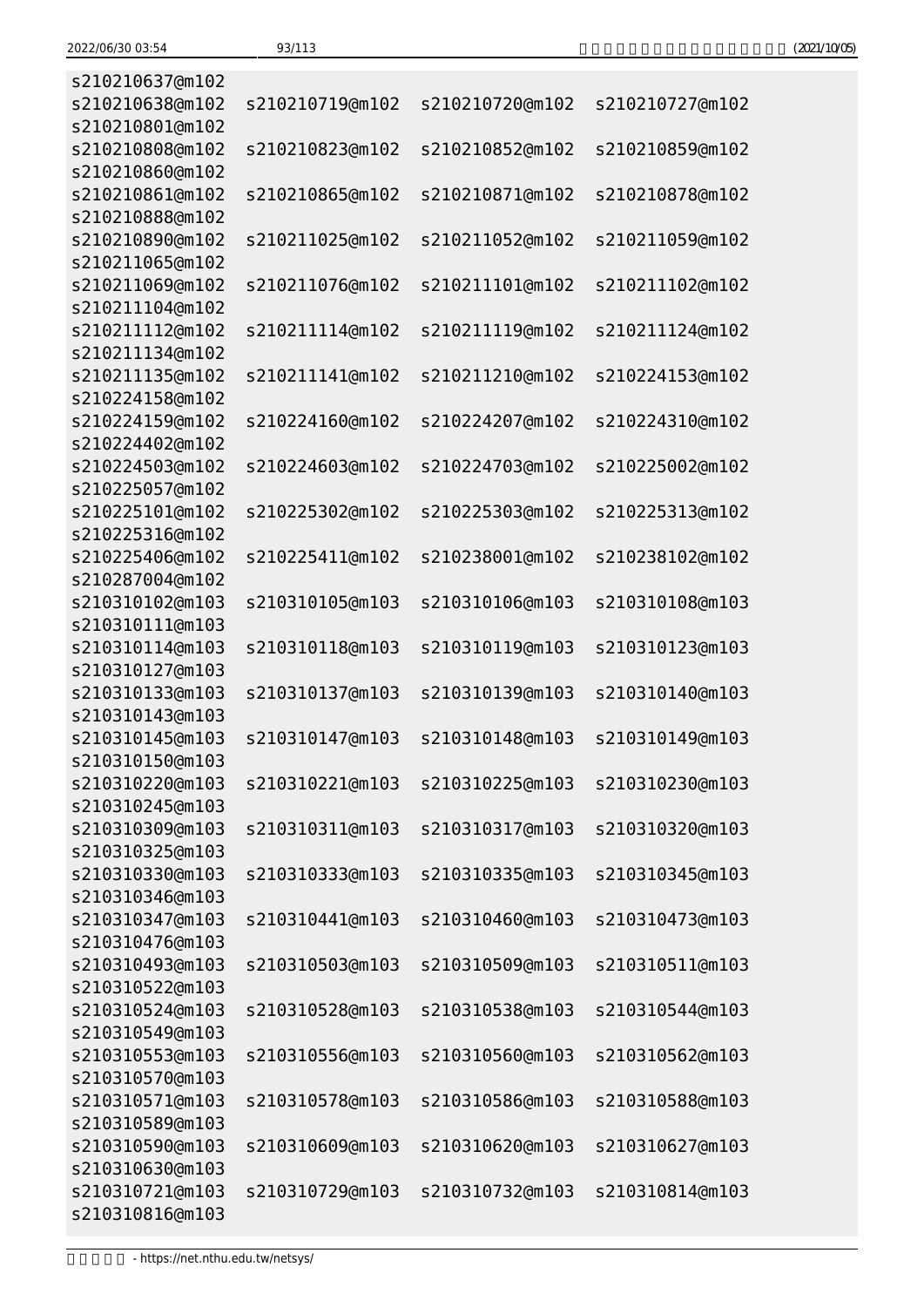| s210310826@m103<br>s210310862@m103 | s210310829@m103 | s210310830@m103                 | s210310851@m103 |
|------------------------------------|-----------------|---------------------------------|-----------------|
| s210310871@m103<br>s210310891@m103 | s210310876@m103 | s210310887@m103                 | s210310890@m103 |
| s210310907@m103                    | s210310922@m103 | s210311004@m103                 | s210311009@m103 |
| s210311024@m103<br>s210311025@m103 | s210311026@m103 | s210311052@m103                 | s210311053@m103 |
| s210311101@m103<br>s210311104@m103 | s210311106@m103 | s210311111@m103                 | s210311113@m103 |
| s210311122@m103<br>s210311124@m103 | s210311126@m103 | s210311134@m103                 | s210311136@m103 |
| s210311137@m103<br>s210311146@m103 | s210311209@m103 | s210311210@m103                 | s210311211@m103 |
| s210311212@m103                    |                 |                                 |                 |
| s210311215@m103<br>s210311242@m103 | s210311216@m103 | s210311239@m103                 | s210311241@m103 |
| s210311243@m103<br>s210324504@m103 | s210324151@m103 | s210324155@m103                 | s210324415@m103 |
| s210324507@m103<br>s210324603@m103 | s210324508@m103 | s210324510@m103                 | s210324531@m103 |
| s210324606@m103<br>s210324801@m103 | s210324612@m103 | s210324702@m103                 | s210324715@m103 |
| s210324802@m103<br>s210325109@m103 | s210324804@m103 | s210324911@m103                 | s210324914@m103 |
| s210325111@m103                    | s210325307@m103 | s210325309@m103                 | s210325318@m103 |
| s210325320@m103<br>s210325321@m103 | s210325711@m103 | s210325757@m103                 | s210325758@m103 |
| s210325781@m103<br>s210338005@m103 | s210338032@m103 | s210338102@m103                 | s210381001@m103 |
| s210381016@m103<br>s210383007@m103 | s210384015@m103 | s210384017@m103 s210384018@m103 |                 |
| s210384019@m103<br>s210384020@m103 | s210384023@m103 | s210391022@m103                 | s210392014@m103 |
| s210410101@m104<br>s210410103@m104 | s210410104@m104 | s210410107@m104                 | s210410111@m104 |
| s210410113@m104                    |                 |                                 |                 |
| s210410135@m104<br>s210410217@m104 | s210410138@m104 | s210410204@m104                 | s210410206@m104 |
| s210410218@m104<br>s210410244@m104 | s210410234@m104 | s210410238@m104                 | s210410241@m104 |
| s210410246@m104<br>s210410308@m104 | s210410301@m104 | s210410303@m104                 | s210410306@m104 |
| s210410313@m104<br>s210410322@m104 | s210410314@m104 | s210410318@m104                 | s210410321@m104 |
| s210410325@m104<br>s210410343@m104 | s210410335@m104 | s210410338@m104                 | s210410341@m104 |
| s210410344@m104                    | s210410345@m104 | s210410347@m104                 | s210410350@m104 |
| s210410351@m104<br>s210410358@m104 | s210410413@m104 | s210410415@m104                 | s210410425@m104 |
| s210410447@m104<br>s210410462@m104 | s210410463@m104 | s210410485@m104                 | s210410486@m104 |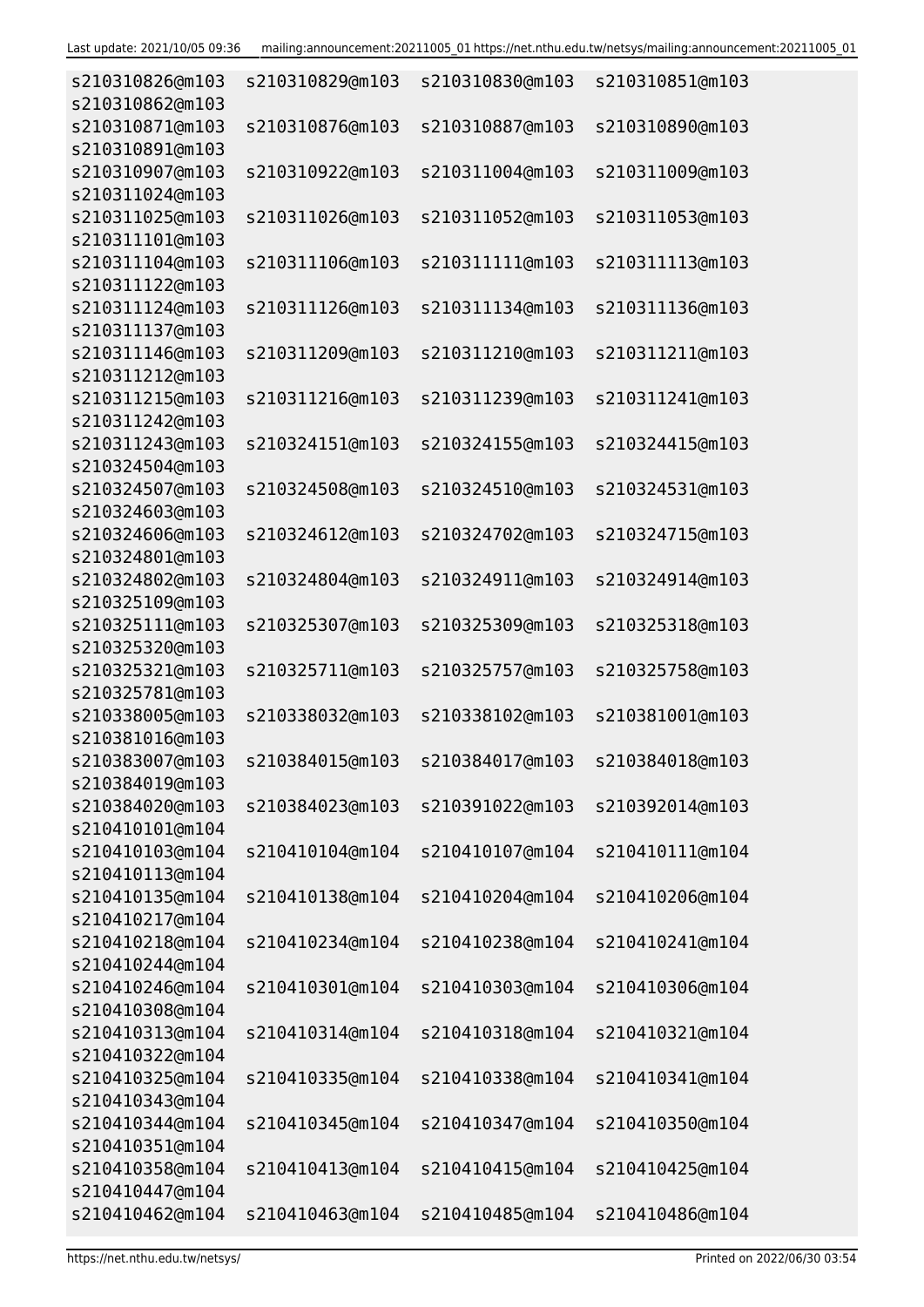| s210410490@m104                    |                 |                 |                 |
|------------------------------------|-----------------|-----------------|-----------------|
| s210410508@m104                    | s210410510@m104 | s210410515@m104 | s210410516@m104 |
| s210410519@m104                    |                 |                 |                 |
| s210410521@m104                    | s210410524@m104 | s210410525@m104 | s210410526@m104 |
| s210410527@m104                    |                 |                 |                 |
| s210410530@m104                    | s210410535@m104 | s210410537@m104 | s210410543@m104 |
| s210410546@m104                    |                 |                 |                 |
| s210410551@m104                    | s210410552@m104 | s210410554@m104 | s210410556@m104 |
| s210410557@m104                    |                 |                 |                 |
| s210410573@m104                    | s210410584@m104 | s210410585@m104 | s210410590@m104 |
| s210410593@m104                    |                 |                 |                 |
| s210410596@m104                    | s210410604@m104 | s210410609@m104 | s210410701@m104 |
| s210410702@m104                    |                 |                 |                 |
| s210410708@m104                    | s210410725@m104 | s210410729@m104 | s210410732@m104 |
| s210410733@m104                    |                 |                 |                 |
| s210410734@m104                    | s210410737@m104 | s210410738@m104 | s210410744@m104 |
| s210410748@m104                    |                 |                 |                 |
| s210410749@m104                    | s210410750@m104 | s210410754@m104 | s210410802@m104 |
| s210410803@m104                    |                 |                 |                 |
| s210410804@m104                    | s210410813@m104 | s210410818@m104 | s210410821@m104 |
| s210410825@m104                    |                 |                 |                 |
| s210410829@m104                    | s210410837@m104 | s210410838@m104 | s210410846@m104 |
| s210410847@m104                    |                 |                 |                 |
| s210410850@m104                    | s210410853@m104 | s210410855@m104 | s210410858@m104 |
| s210410866@m104                    |                 |                 |                 |
| s210410867@m104                    | s210410868@m104 | s210410871@m104 | s210410874@m104 |
| s210410876@m104                    |                 |                 |                 |
| s210410889@m104                    | s210410904@m104 | s210410908@m104 | s210410909@m104 |
| s210410910@m104                    |                 |                 |                 |
| s210410913@m104                    | s210410920@m104 | s210410924@m104 | s210410925@m104 |
| s210410928@m104                    |                 |                 |                 |
| s210410940@m104                    | s210410945@m104 | s210410950@m104 | s210410955@m104 |
| s210411004@m104                    |                 |                 |                 |
| s210411013@m104                    | s210411017@m104 | s210411020@m104 | s210411051@m104 |
| s210411052@m104                    |                 |                 |                 |
| s210411054@m104                    | s210411058@m104 | s210411059@m104 | s210411061@m104 |
| s210411062@m104<br>s210411071@m104 | s210411074@m104 |                 |                 |
| s210411105@m104                    |                 | s210411075@m104 | s210411102@m104 |
| s210411111@m104                    | s210411112@m104 | s210411113@m104 | s210411115@m104 |
| s210411116@m104                    |                 |                 |                 |
| s210411118@m104                    | s210411128@m104 | s210411129@m104 | s210411135@m104 |
| s210411138@m104                    |                 |                 |                 |
| s210411140@m104                    | s210411145@m104 | s210411204@m104 | s210411214@m104 |
| s210411219@m104                    |                 |                 |                 |
| s210411222@m104                    | s210411226@m104 | s210411239@m104 | s210411241@m104 |
| s210411244@m104                    |                 |                 |                 |
| s210411245@m104                    | s210424107@m104 | s210424108@m104 | s210424109@m104 |
| s210424155@m104                    |                 |                 |                 |
| s210424159@m104                    | s210424301@m104 | s210424306@m104 | s210424308@m104 |
| s210424402@m104                    |                 |                 |                 |
|                                    |                 |                 |                 |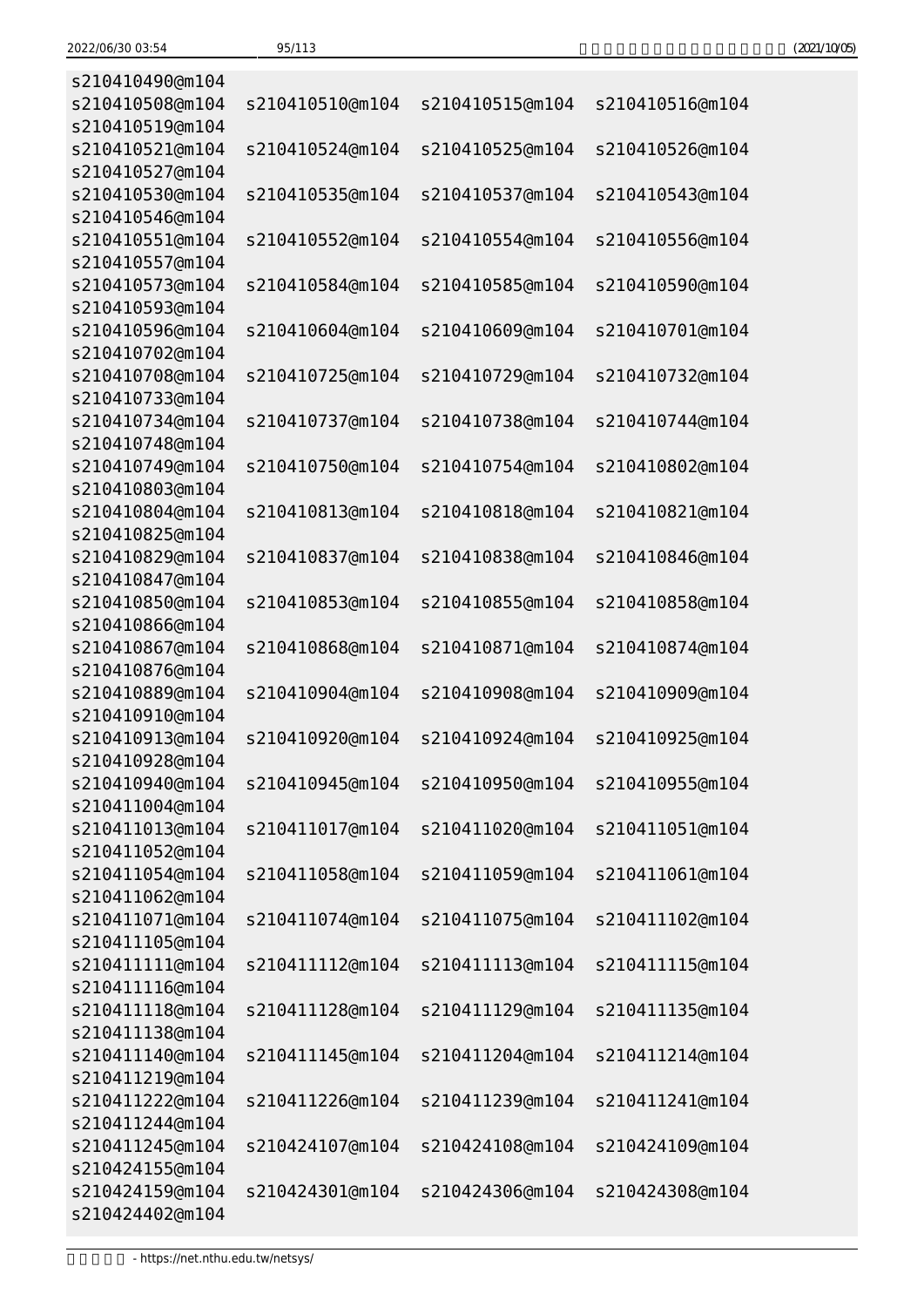| s210424403@m104<br>s210424507@m104 | s210424408@m104 | s210424501@m104 | s210424505@m104 |
|------------------------------------|-----------------|-----------------|-----------------|
| s210424512@m104<br>s210424567@m104 | s210424514@m104 | s210424531@m104 | s210424563@m104 |
| s210424582@m104<br>s210424614@m104 | s210424606@m104 | s210424607@m104 | s210424608@m104 |
| s210424704@m104<br>s210424716@m104 | s210424705@m104 | s210424712@m104 | s210424715@m104 |
| s210424808@m104<br>s210425053@m104 | s210425003@m104 | s210425005@m104 | s210425006@m104 |
| s210425303@m104<br>s210425314@m104 | s210425305@m104 | s210425309@m104 | s210425313@m104 |
| s210425315@m104<br>s210425618@m104 | s210425316@m104 | s210425318@m104 | s210425611@m104 |
| s210425702@m104<br>s210425716@m104 | s210425705@m104 | s210425707@m104 | s210425712@m104 |
| s210425719@m104<br>s210425734@m104 | s210425720@m104 | s210425721@m104 | s210425723@m104 |
| s210425736@m104<br>s210438007@m104 | s210425737@m104 | s210425802@m104 | s210438003@m104 |
| s210438031@m104<br>s210483007@m104 | s210481007@m104 | s210481020@m104 | s210481025@m104 |
| s210483009@m104<br>s210485004@m104 | s210483022@m104 | s210484020@m104 | s210484021@m104 |
| s210487009@m104<br>s210491016@m104 | s210490007@m104 | s210490010@m104 | s210490017@m104 |
| s210491024@m104<br>s210510110@m105 | s210510103@m105 | s210510104@m105 | s210510108@m105 |
| s210510113@m105<br>s210510126@m105 | s210510114@m105 | s210510116@m105 | s210510121@m105 |
| s210510133@m105<br>s210510138@m105 | s210510134@m105 | s210510136@m105 | s210510137@m105 |
| s210510145@m105<br>s210510207@m105 | s210510201@m105 | s210510205@m105 | s210510206@m105 |
| s210510208@m105<br>s210510221@m105 | s210510209@m105 | s210510213@m105 | s210510214@m105 |
| s210510222@m105<br>s210510231@m105 | s210510228@m105 | s210510229@m105 | s210510230@m105 |
| s210510232@m105<br>s210510239@m105 | s210510233@m105 | s210510236@m105 | s210510237@m105 |
| s210510240@m105<br>s210510309@m105 | s210510302@m105 | s210510306@m105 | s210510308@m105 |
| s210510316@m105<br>s210510331@m105 | s210510325@m105 | s210510328@m105 | s210510330@m105 |
| s210510333@m105<br>s210510343@m105 | s210510336@m105 | s210510337@m105 | s210510338@m105 |
| s210510346@m105<br>s210510428@m105 | s210510349@m105 | s210510354@m105 | s210510423@m105 |
| s210510434@m105<br>s210510457@m105 | s210510444@m105 | s210510453@m105 | s210510455@m105 |
| s210510458@m105                    | s210510459@m105 | s210510461@m105 | s210510464@m105 |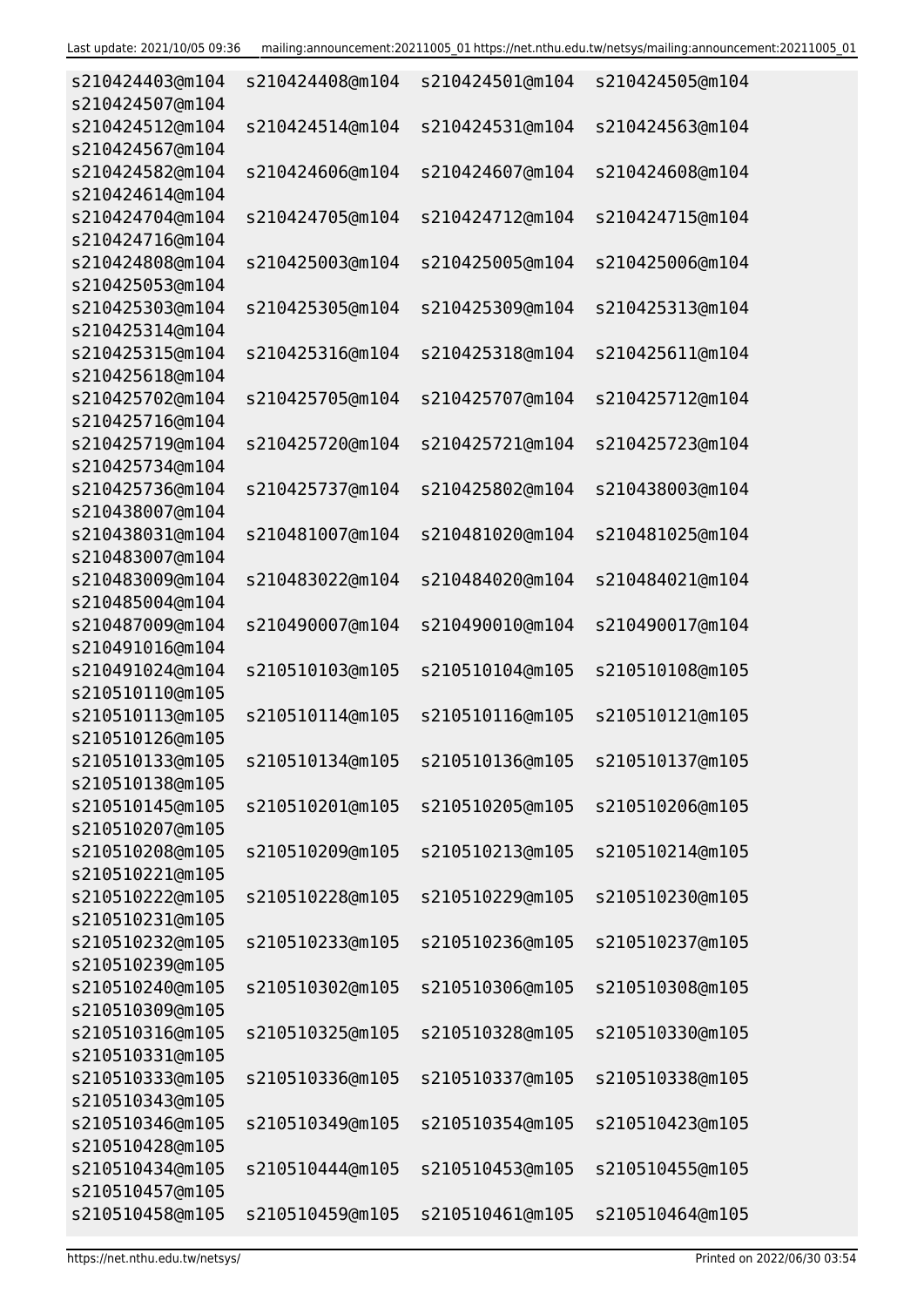| (2021/10/05) |
|--------------|
|--------------|

| s210510473@m105 |                 |                 |                 |
|-----------------|-----------------|-----------------|-----------------|
| s210510478@m105 | s210510484@m105 | s210510501@m105 | s210510503@m105 |
| s210510507@m105 |                 |                 |                 |
| s210510519@m105 | s210510521@m105 | s210510522@m105 | s210510525@m105 |
| s210510528@m105 |                 |                 |                 |
| s210510534@m105 | s210510537@m105 | s210510541@m105 | s210510546@m105 |
| s210510547@m105 |                 |                 |                 |
| s210510554@m105 | s210510557@m105 | s210510562@m105 | s210510569@m105 |
| s210510576@m105 |                 |                 |                 |
| s210510606@m105 | s210510616@m105 | s210510620@m105 | s210510708@m105 |
| s210510714@m105 |                 |                 |                 |
| s210510802@m105 | s210510803@m105 | s210510805@m105 | s210510807@m105 |
| s210510808@m105 |                 |                 |                 |
| s210510809@m105 | s210510815@m105 | s210510816@m105 | s210510817@m105 |
| s210510819@m105 |                 |                 |                 |
| s210510820@m105 | s210510829@m105 | s210510837@m105 | s210510841@m105 |
| s210510845@m105 |                 |                 |                 |
| s210510848@m105 | s210510853@m105 | s210510866@m105 | s210510867@m105 |
| s210510869@m105 |                 |                 |                 |
| s210510870@m105 | s210510878@m105 | s210510885@m105 | s210510886@m105 |
| s210510916@m105 |                 |                 |                 |
| s210510925@m105 | s210510927@m105 | s210510935@m105 | s210510939@m105 |
| s210510948@m105 |                 |                 |                 |
| s210511001@m105 | s210511002@m105 | s210511004@m105 | s210511006@m105 |
| s210511009@m105 |                 |                 |                 |
| s210511010@m105 | s210511013@m105 | s210511014@m105 | s210511016@m105 |
| s210511017@m105 |                 |                 |                 |
| s210511018@m105 | s210511019@m105 | s210511020@m105 | s210511022@m105 |
| s210511024@m105 |                 |                 |                 |
| s210511053@m105 | s210511055@m105 | s210511059@m105 | s210511068@m105 |
| s210511104@m105 |                 |                 |                 |
| s210511111@m105 | s210511113@m105 | s210511119@m105 | s210511121@m105 |
| s210511124@m105 |                 |                 |                 |
| s210511125@m105 | s210511127@m105 | s210511128@m105 | s210511131@m105 |
| s210511132@m105 |                 |                 |                 |
| s210511204@m105 | s210511205@m105 | s210511206@m105 | s210511207@m105 |
| s210511208@m105 |                 |                 |                 |
| s210511212@m105 | s210511216@m105 | s210511223@m105 | s210511227@m105 |
| s210511228@m105 |                 |                 |                 |
| s210511232@m105 | s210511233@m105 | s210511235@m105 | s210511240@m105 |
| s210524104@m105 |                 |                 |                 |
| s210524153@m105 | s210524154@m105 | s210524158@m105 | s210524203@m105 |
| s210524212@m105 |                 |                 |                 |
| s210524214@m105 | s210524301@m105 | s210524403@m105 | s210524410@m105 |
| s210524418@m105 |                 |                 |                 |
| s210524504@m105 | s210524507@m105 | s210524510@m105 | s210524554@m105 |
| s210524563@m105 |                 |                 |                 |
| s210524601@m105 | s210524603@m105 | s210524605@m105 | s210524611@m105 |
| s210524612@m105 |                 |                 |                 |
| s210524615@m105 | s210524620@m105 | s210524701@m105 | s210524708@m105 |
| s210524808@m105 |                 |                 |                 |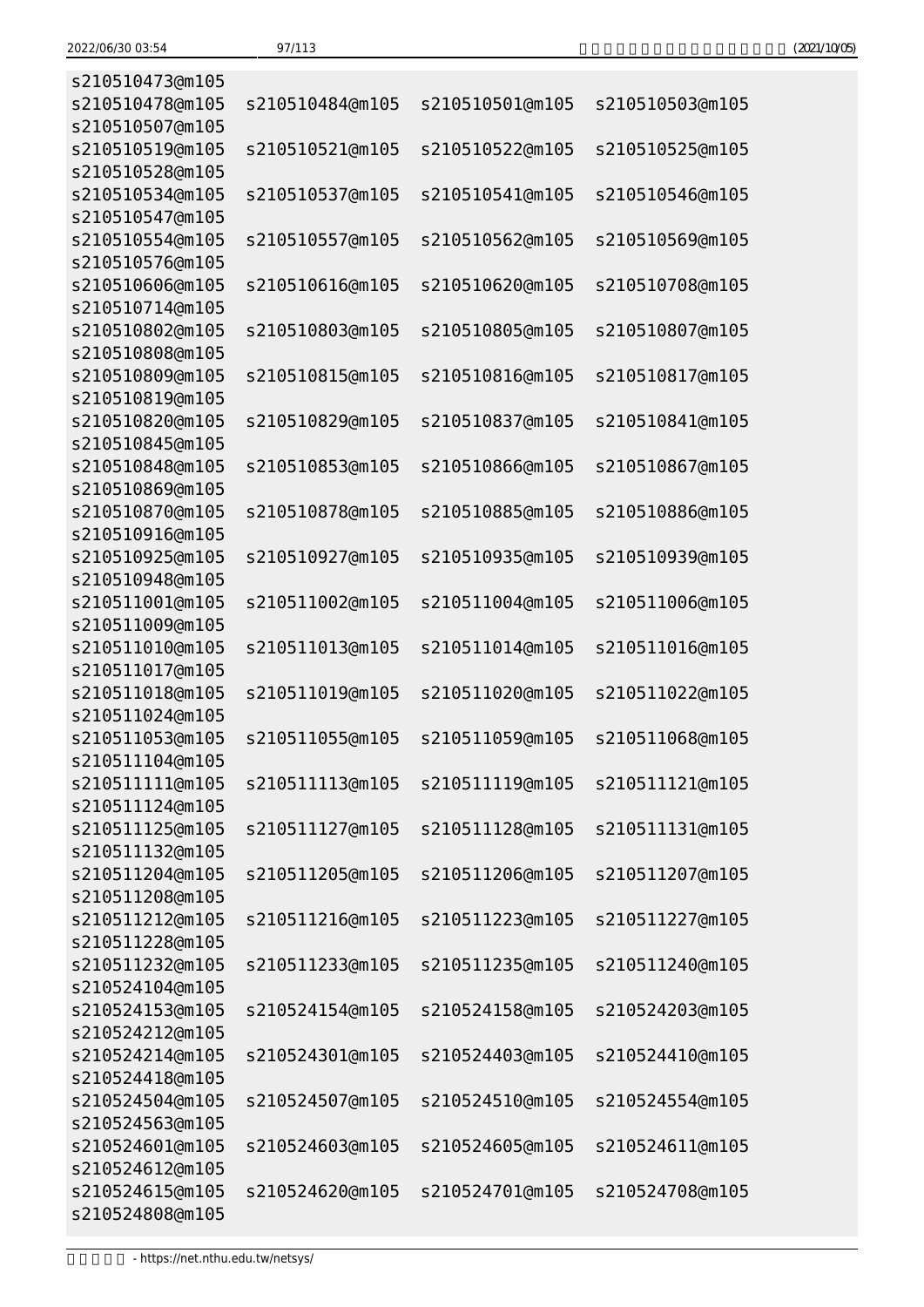| Last update: 2021/10/05 09:36 |  |  |
|-------------------------------|--|--|
|-------------------------------|--|--|

| s210524809@m105<br>s210525101@m105 | s210524810@m105 | s210524813@m105 | s210525001@m105 |
|------------------------------------|-----------------|-----------------|-----------------|
| s210525131@m105<br>s210525315@m105 | s210525132@m105 | s210525302@m105 | s210525303@m105 |
| s210525331@m105<br>s210525703@m105 | s210525611@m105 | s210525636@m105 | s210525701@m105 |
| s210525704@m105<br>s210525732@m105 | s210525707@m105 | s210525709@m105 | s210525712@m105 |
| s210525736@m105<br>s210525834@m105 | s210525739@m105 | s210525740@m105 | s210525802@m105 |
| s210538001@m105                    | s210581004@m105 | s210581007@m105 | s210581012@m105 |
| s210581018@m105<br>s210584015@m105 | s210582004@m105 | s210584004@m105 | s210584006@m105 |
| s210584021@m105                    | s210584022@m105 | s210584023@m105 | s210584024@m105 |
| s210584025@m105<br>s210585007@m105 | s210585009@m105 | s210585018@m105 | s210591001@m105 |
| s210591005@m105                    |                 |                 |                 |
| s210591016@m105<br>s210592016@m105 | s210591017@m105 | s210592004@m105 | s210592014@m105 |
| s683002@oz<br>s711140@oz           | s690822@oz      | s691813@oz      | s701102@oz      |
|                                    |                 |                 |                 |
| s712219@oz<br>s750631@oz           | s730229@oz      | s740520@oz      | s747501@oz      |
| s758305@oz<br>s761347@oz           | s760605@oz      | s760818@oz      | s760847@oz      |
| s771431@oz<br>s790736@oz           | s774308@oz      | s781172@oz      | s781846@oz      |
| s791211@oz                         | s791313@oz      | s800246@oz      | s800703@oz      |
| s800712@oz                         |                 |                 |                 |
| s800949@oz                         | s803521@oz      | s803950@oz      | s804316@oz      |
| s810612@oz                         |                 |                 |                 |
| s810703@oz                         | s810972@oz      | s811656@oz      | s811657@oz      |
| s811727@oz                         |                 |                 |                 |
| s811772@oz                         | s821108@oz      | s821529@oz      | s824307@oz      |
| s828304@oz                         |                 |                 |                 |
| s830203@oz                         | s830705@oz      | s831420@oz      | s831423@oz      |
| s831513@oz                         |                 |                 |                 |
| s831615@oz                         | s840707@oz      | s841207@oz      | s841404@oz      |
| s843659@oz                         |                 |                 |                 |
| s843822@oz                         | s844810@oz      | s850127@oz      | s850242@oz      |
| s850461@oz                         |                 |                 |                 |
| s850575@oz<br>s851723@oz           | s850618@oz      | s850936@oz      | s851317@oz      |
| s851726@oz                         | s851817@oz      | s853104@oz      | s853412@oz      |
| s853611@oz                         |                 |                 |                 |
| s854501@oz                         | s860309@oz      | s860428@oz      | s860909@oz      |
| s860915@oz                         |                 |                 |                 |
| s861675@oz                         | s861816@oz      | s861818@oz      | s861842@oz      |
| s863645@oz                         |                 |                 |                 |
| s863794@oz                         | s864319@oz      | s864514@oz      | s867613@oz      |
| s870417@oz                         |                 |                 |                 |
|                                    |                 |                 |                 |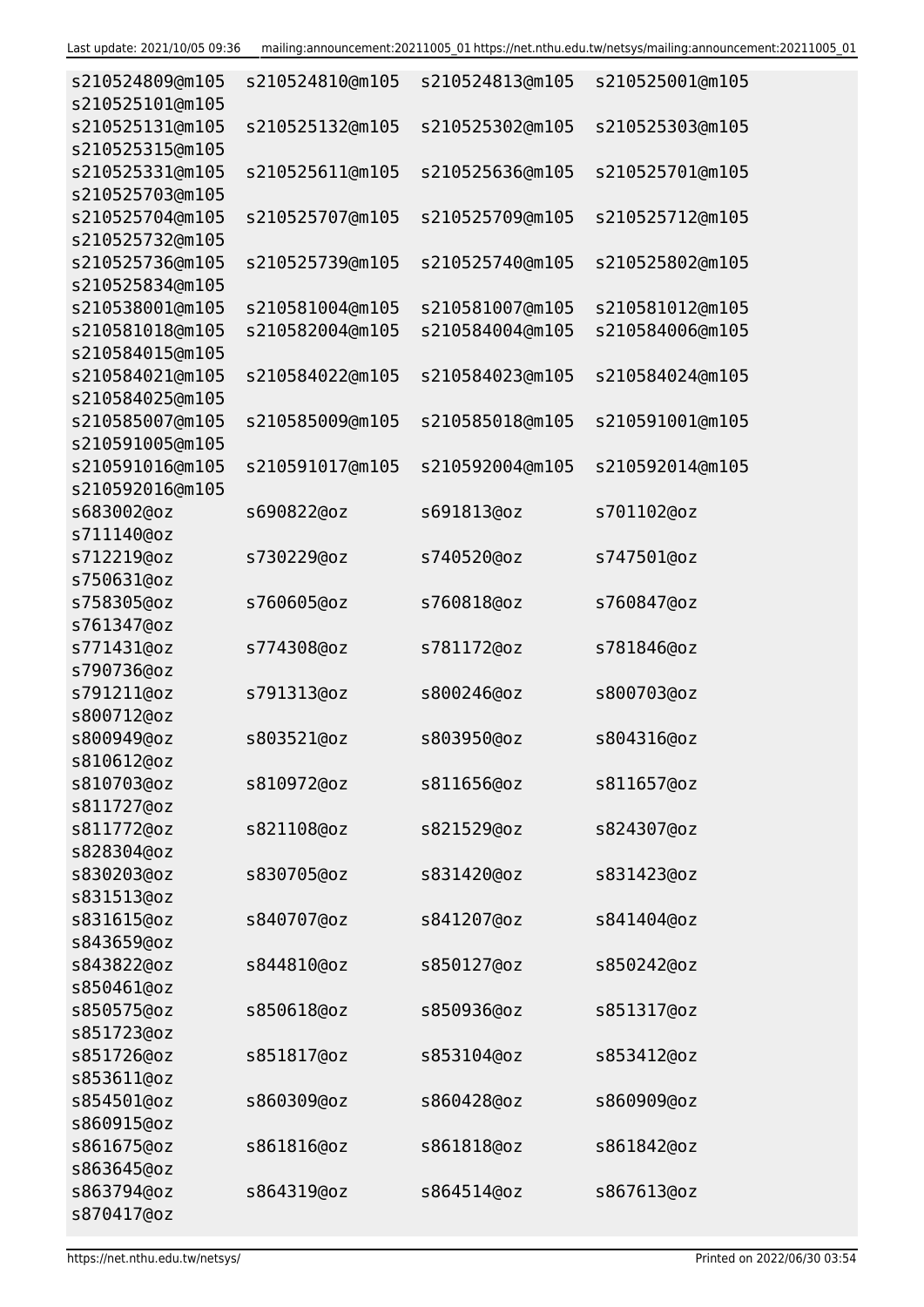| 2022/06/30 03:54         | 99/113     |            |            | (2021/10/05) |
|--------------------------|------------|------------|------------|--------------|
| s870801@oz               | s870859@oz | s870862@oz | s871125@oz |              |
| s871363@oz               |            |            |            |              |
| s871720@oz               | s871814@oz | s871832@oz | s872106@oz |              |
| s872607@oz               |            |            |            |              |
| s873631@oz               | s873837@oz | s874334@oz | s874355@oz |              |
| s880318@oz               |            |            |            |              |
| s880347@oz               | s880415@oz | s880515@oz | s880525@oz |              |
| s880617@oz               |            |            |            |              |
| s880631@oz               | s880817@oz | s880851@oz | s880934@oz |              |
| s881028@oz               |            |            |            |              |
| s881105@oz<br>s881331@oz | s881133@oz | s881242@oz | s881318@oz |              |
| s881363@oz               | s881441@oz | s881517@oz | s881519@oz |              |
| s881522@oz               |            |            |            |              |
| s881548@oz               | s881736@oz | s882506@oz | s882508@oz |              |
| s882620@oz               |            |            |            |              |
| s883618@oz               | s883822@oz | s883847@oz | s883919@oz |              |
| s883981@oz               |            |            |            |              |
| s884015@oz               | s884213@oz | s885042@oz | s885254@oz |              |
| s885304@oz               |            |            |            |              |
| s887503@oz               | s887508@oz | s887620@oz | s887711@oz |              |
| s890140@oz               |            |            |            |              |
| s890336@oz               | s890338@oz | s890612@oz | s890619@oz |              |
| s891010@oz               |            |            |            |              |
| s891173@oz               | s891233@oz | s891324@oz | s891449@oz |              |
| s891534@oz               |            |            |            |              |
| s891604@oz               | s891818@oz | s892308@oz | s892502@oz |              |
| s892518@oz               |            |            |            |              |
| s893119@oz               | s893406@oz | s893533@oz | s893595@oz |              |
| s893725@oz               |            |            |            |              |
| s893827@oz               | s894711@oz | s894801@oz | s895091@oz |              |
| s897506@oz<br>s897509@oz |            | s900340@oz | s900401@oz |              |
| s900474@oz               | s897605@oz |            |            |              |
| s900712@oz               | s900948@oz | s901314@oz | s901515@oz |              |
| s901527@oz               |            |            |            |              |
| s901541@oz               | s901714@oz | s902335@oz | s902502@oz |              |
| s902605@oz               |            |            |            |              |
| s903471@oz               | s903739@oz | s903862@oz | s903868@oz |              |
| s903913@oz               |            |            |            |              |
| s904411@oz               | s904536@oz | s905035@oz | s905706@oz |              |
| s906412@oz               |            |            |            |              |
| s908311@oz               | s910139@oz | s910223@oz | s910418@oz |              |
| s910532@oz               |            |            |            |              |
| s910604@oz               | s910702@oz | s910706@oz | s910828@oz |              |
| s910850@oz               |            |            |            |              |
| s910929@oz               | s911171@oz | s911706@oz | s911714@oz |              |
| s911906@oz               |            |            |            |              |
| s912547@oz               | s913147@oz | s913806@oz | s913879@oz |              |
| s914397@oz               |            |            |            |              |
| s917119@oz               | s917405@oz | s920360@oz | s920392@oz |              |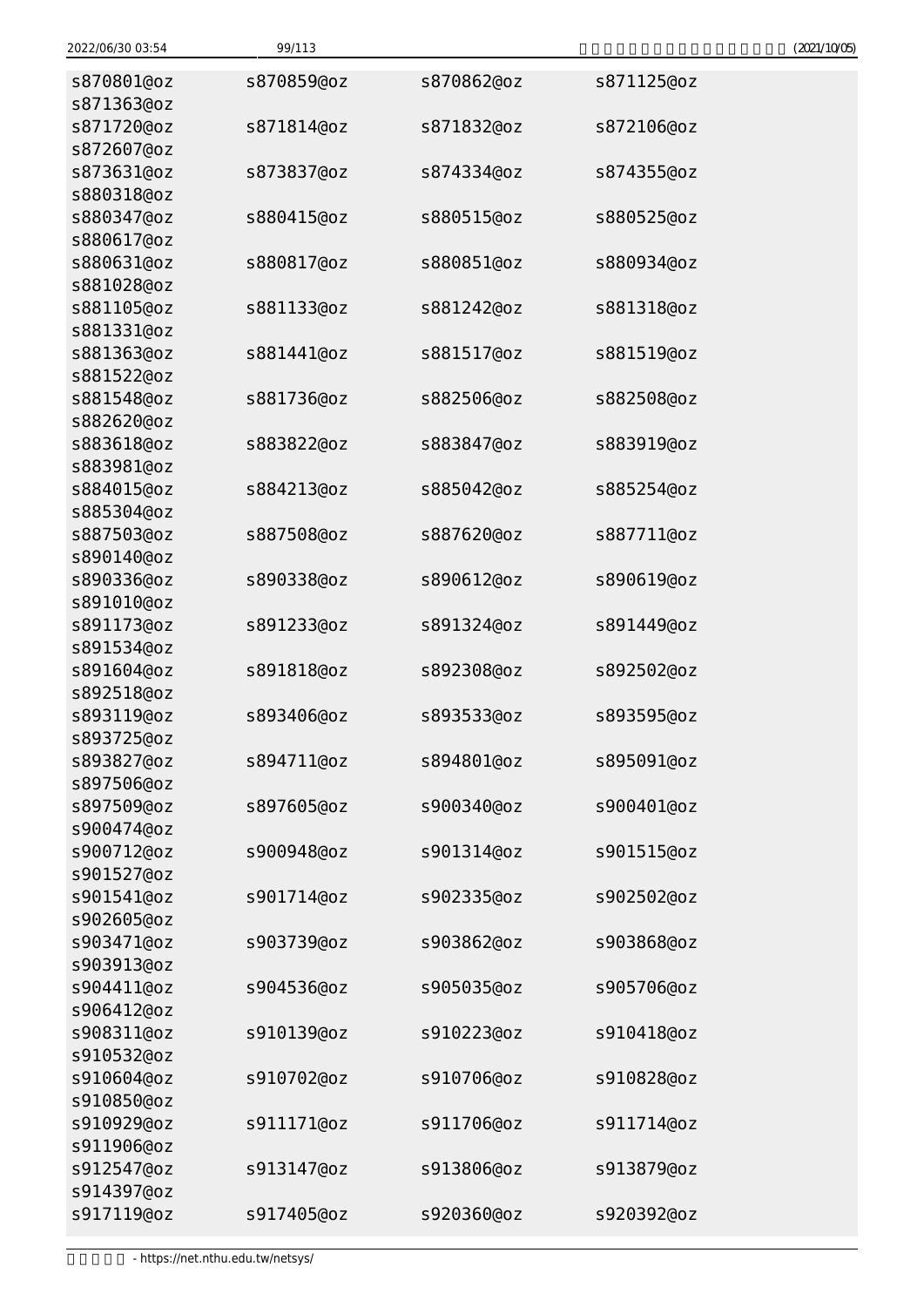| s920827@oz                   |              |              |              |
|------------------------------|--------------|--------------|--------------|
| s920922@oz                   | s921223@oz   | s921238@oz   | s921451@oz   |
| s921509@oz                   |              |              |              |
| s921608@oz                   | s921910@oz   | s921941@oz   | s922623@oz   |
| s922633@oz                   |              |              |              |
| s923253@oz                   | s923552@oz   | s923559@oz   | s923662@oz   |
| s923756@oz                   |              |              |              |
| s923760@oz                   | s923836@oz   | s923842@oz   | s923845@oz   |
| s923864@oz                   |              |              |              |
| s924002@oz                   | s924114@oz   | s924314@oz   | s924336@oz   |
| s925601@oz                   |              |              |              |
| s925620@oz                   | s925648@oz   | s933164@oz   | s933170@oz   |
| s933576@oz                   |              |              |              |
| s933617@oz                   | s933666@oz   | s933767@oz   | s933956@oz   |
| s934126@oz                   |              |              |              |
| s934305@oz                   | s934355@oz   | s934381@oz   | s935504@oz   |
| s936104@oz                   |              |              |              |
| s936324@oz                   | s940826@oz   | s943143@oz   | s943568@oz   |
| s944347@oz                   |              |              |              |
| s945613@oz                   | s945642@oz   | s945645@oz   | s945646@oz   |
| s946336@oz                   |              |              |              |
| s946421@oz                   | s946436@oz   | s9512014@oz  | s9521510@oz  |
| s9533209@oz                  |              |              |              |
| s9562531@oz                  | s9575511@oz  | s9700001@oz  | s9700002@oz  |
| s9700009@oz                  |              |              |              |
| s9811117@m98                 | s9811127@m98 | s9811136@m98 | s9811171@m98 |
| s9811226@m98                 |              |              |              |
| s9811242@m98                 | s9811245@m98 | s9811247@m98 | s9811516@m98 |
| s9811531@m98<br>s9811534@m98 |              |              |              |
|                              | s9811550@m98 | s9811702@m98 | s9812002@m98 |
| s9812006@m98                 |              |              |              |
| s9812014@m98                 | s9812015@m98 | s9812023@m98 | s9812043@m98 |
| s9812073@m98<br>s9812074@m98 |              |              | s9812542@m98 |
| s9812803@m98                 | s9812524@m98 | s9812538@m98 |              |
| s9812805@m98                 | s9812812@m98 | s9812902@m98 | s9813802@m98 |
| s9813804@m98                 |              |              |              |
| s9820103@m98                 | s9820104@m98 | s9820106@m98 | s9820107@m98 |
| s9820116@m98                 |              |              |              |
| s9820117@m98                 | s9820122@m98 | s9820128@m98 | s9820130@m98 |
| s9821110@m98                 |              |              |              |
| s9821112@m98                 | s9821114@m98 | s9821118@m98 | s9821203@m98 |
| s9821206@m98                 |              |              |              |
| s9821223@m98                 | s9821508@m98 | s9821512@m98 | s9822111@m98 |
| s9822121@m98                 |              |              |              |
| s9822123@m98                 | s9822208@m98 | s9822213@m98 | s9822508@m98 |
| s9822509@m98                 | s9822802@m98 | s9822813@m98 | s9822814@m98 |
| s9822820@m98                 |              |              |              |
| s9822822@m98                 | s9822901@m98 | s9822904@m98 | s9823011@m98 |
| s9823024@m98                 |              |              |              |
| s9823028@m98                 | s9823042@m98 | s9823052@m98 | s9823063@m98 |
|                              |              |              |              |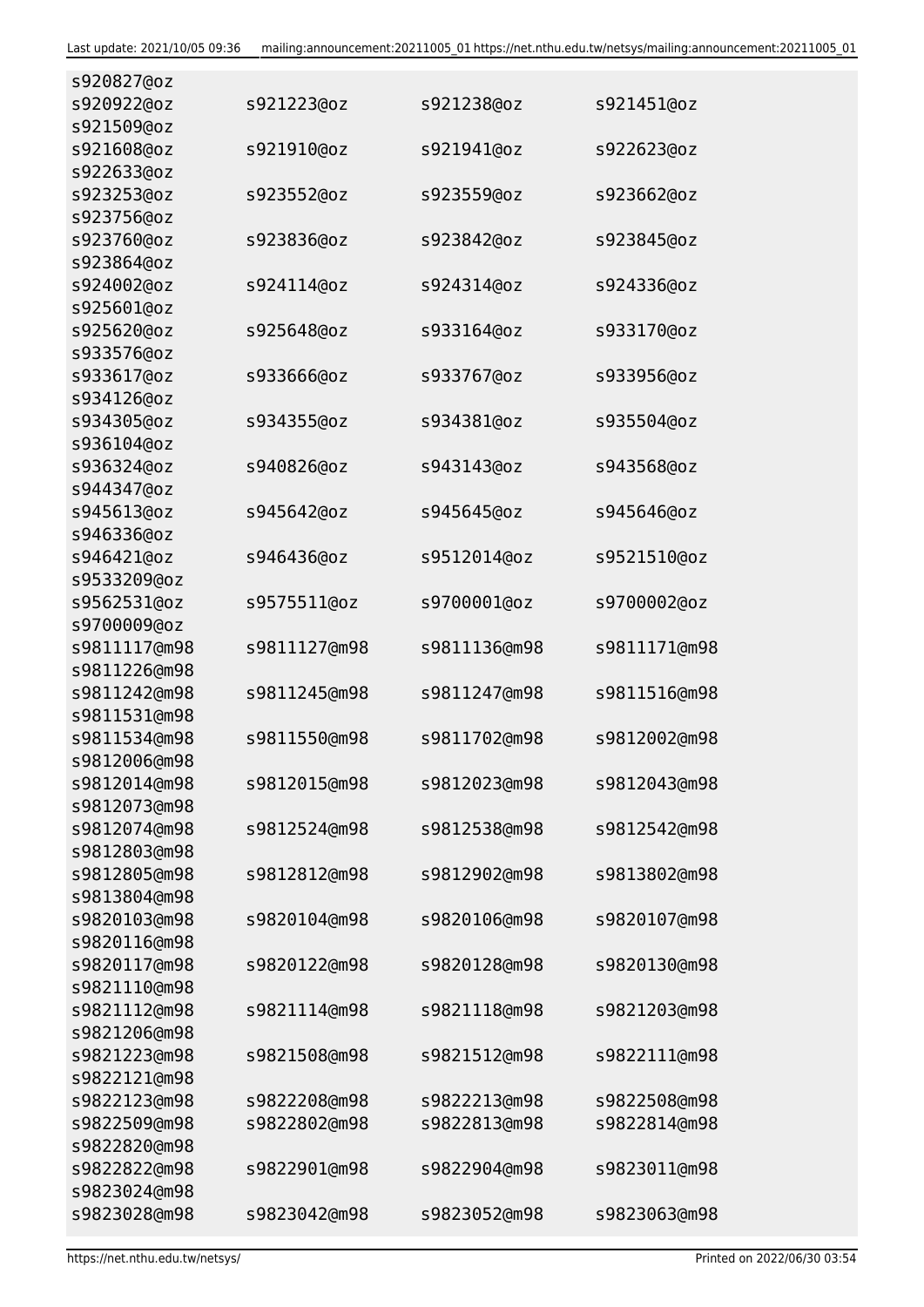| 101 |
|-----|
|     |

| s9823070@m98<br>s9823510@m98 | s9823512@m98 | s9823521@m98 | s9823529@m98 |
|------------------------------|--------------|--------------|--------------|
| s9823547@m98                 |              |              |              |
| s9823549@m98<br>s9823815@m98 | s9823565@m98 | s9823580@m98 | s9823807@m98 |
| s9823824@m98                 | s9823885@m98 | s9830113@m98 | s9830116@m98 |
| s9830121@m98<br>s9830504@m98 | s9831117@m98 | s9831120@m98 | s9831131@m98 |
| s9831151@m98<br>s9831230@m98 | s9831235@m98 | s9831239@m98 | s9831241@m98 |
| s9831504@m98<br>s9831506@m98 | s9831511@m98 | s9831517@m98 | s9831524@m98 |
| s9831559@m98<br>s9831569@m98 | s9831575@m98 | s9831576@m98 | s9831579@m98 |
| s9831583@m98<br>s9831589@m98 | s9831595@m98 | s9831598@m98 | s9831809@m98 |
| s9831815@m98                 |              |              |              |
| s9831818@m98<br>s9832005@m98 | s9831840@m98 | s9831843@m98 | s9832002@m98 |
| s9832013@m98<br>s9832507@m98 | s9832029@m98 | s9832047@m98 | s9832050@m98 |
| s9832517@m98                 | s9832541@m98 | s9832806@m98 | s9832814@m98 |
| s9832819@m98<br>s9832832@m98 | s9833110@m98 | s9833112@m98 | s9833123@m98 |
| s9833171@m98<br>s9833214@m98 | s9833234@m98 | s9833241@m98 | s9833273@m98 |
| s9833501@m98<br>s9833505@m98 | s9833510@m98 | s9833542@m98 | s9833558@m98 |
| s9833564@m98<br>s9833566@m98 | s9833580@m98 | s9833599@m98 | s9833602@m98 |
| s9833604@m98<br>s9833612@m98 | s9833803@m98 | s9833804@m98 | s9833817@m98 |
| s9833827@m98                 |              |              |              |
| s9833871@m98<br>s9834054@m98 | s9834002@m98 | s9834021@m98 | s9834043@m98 |
| s9834065@m98<br>s9834623@m98 | s9834071@m98 | s9834517@m98 | s9834550@m98 |
| s9834802@m98                 | s9834816@m98 | s9835505@m98 | s9835517@m98 |
| s9835872@m98<br>s9835878@m98 | s9836502@m98 | s9836521@m98 | s9836523@m98 |
| s9840109@m98<br>s9840121@m98 | s9840134@m98 | s9841003@m98 | s9841008@m98 |
| s9841023@m98                 |              |              |              |
| s9841033@m98<br>s9841871@m98 | s9841035@m98 | s9841040@m98 | s9841506@m98 |
| s9842028@m98<br>s9843501@m98 | s9842036@m98 | s9842040@m98 | s9842062@m98 |
| s9843507@m98                 | s9843512@m98 | s9843607@m98 | s9843804@m98 |
| s9844801@m98<br>s9845502@m98 | s9845610@m98 | s9847506@m98 | s9848012@m98 |
| s9851502@m98                 |              |              |              |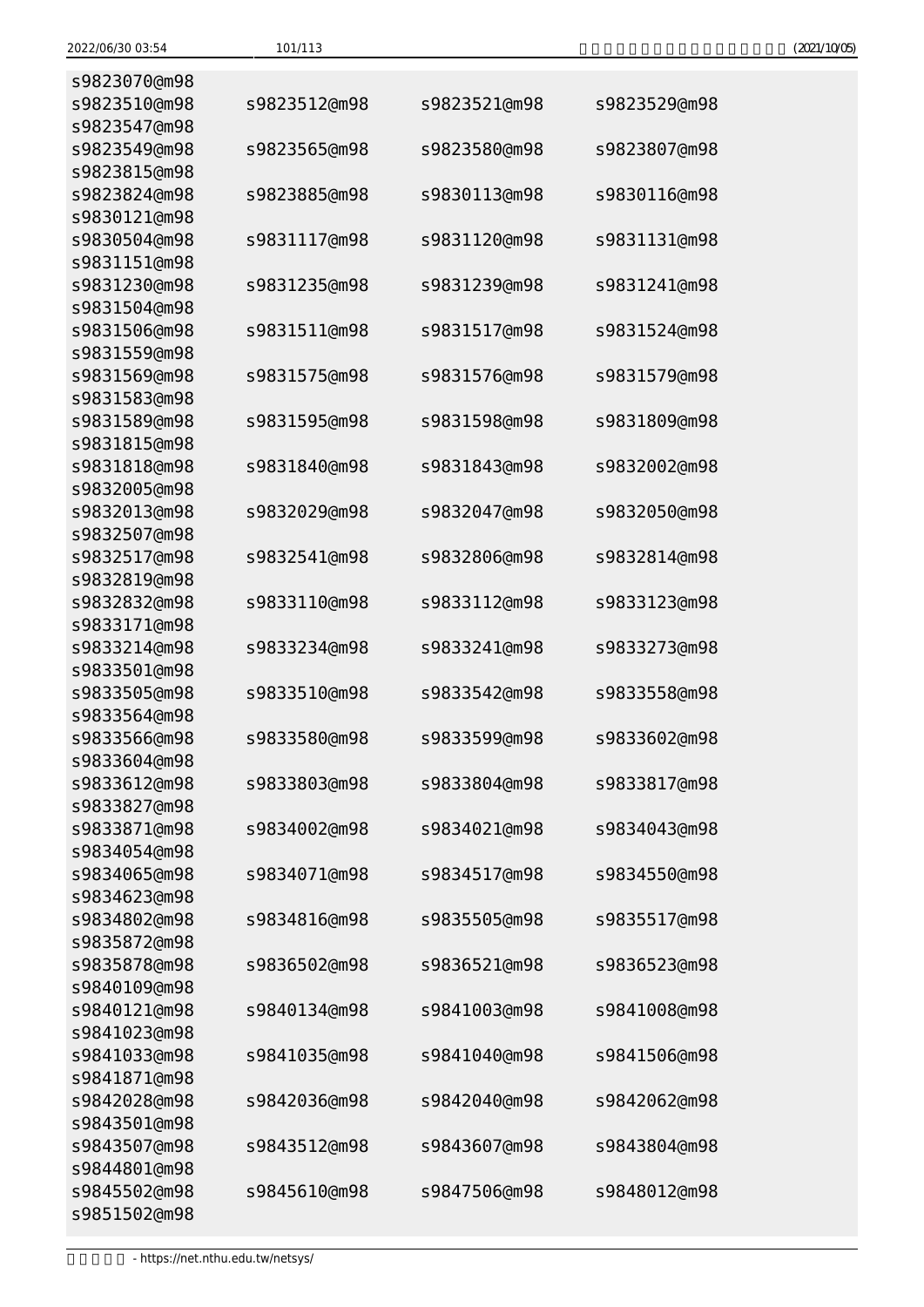| s9861105@m98<br>s9861149@m98 | s9861108@m98 | s9861116@m98 | s9861133@m98 |
|------------------------------|--------------|--------------|--------------|
| s9861203@m98<br>s9861247@m98 | s9861218@m98 | s9861231@m98 | s9861236@m98 |
| s9861256@m98                 | s9861514@m98 | s9861521@m98 | s9861578@m98 |
| s9861618@m98<br>s9861624@m98 | s9861625@m98 | s9861627@m98 | s9861631@m98 |
| s9861702@m98<br>s9861801@m98 | s9861820@m98 | s9861828@m98 | s9861831@m98 |
| s9862103@m98<br>s9862110@m98 | s9862113@m98 | s9862122@m98 | s9862129@m98 |
| s9862135@m98                 |              |              |              |
| s9862140@m98<br>s9862204@m98 | s9862171@m98 | s9862191@m98 | s9862202@m98 |
| s9862205@m98<br>s9862229@m98 | s9862208@m98 | s9862218@m98 | s9862220@m98 |
| s9862243@m98<br>s9862509@m98 | s9862301@m98 | s9862322@m98 | s9862326@m98 |
| s9862514@m98<br>s9862562@m98 | s9862539@m98 | s9862543@m98 | s9862546@m98 |
| s9862572@m98<br>s9862610@m98 | s9862580@m98 | s9862585@m98 | s9862586@m98 |
| s9862616@m98                 | s9862658@m98 | s9862835@m98 | s9863514@m98 |
| s9863522@m98<br>s9863528@m98 | s9863538@m98 | s9863558@m98 | s9863568@m98 |
| s9863703@m98<br>s9863814@m98 | s9863816@m98 | s9863818@m98 | s9863823@m98 |
| s9864508@m98<br>s9864512@m98 | s9864513@m98 | s9864516@m98 | s9864522@m98 |
| s9864529@m98<br>s9864533@m98 | s9864544@m98 | s9864555@m98 | s9865808@m98 |
| s9866511@m98                 | s9866533@m98 | s9870108@m98 | s9870119@m98 |
| s9870121@m98<br>s9870122@m98 | s9870135@m98 | s9871007@m98 | s9871008@m98 |
| s9871009@m98<br>s9871010@m98 | s9871017@m98 | s9871029@m98 | s9872127@m98 |
| s9872134@m98<br>s9872138@m98 | s9872143@m98 | s9872204@m98 | s9872210@m98 |
| s9872222@m98<br>s9872223@m98 | s9872230@m98 | s9872243@m98 | s9872248@m98 |
| s9873511@m98                 |              |              |              |
| s9873804@m98<br>s9878502@m98 | s9874502@m98 | s9874509@m98 | s9874603@m98 |
| s9880127@m98<br>s9880545@m98 | s9880527@m98 | s9880534@m98 | s9880544@m98 |
| s9880551@m98<br>s9880599@m98 | s9880555@m98 | s9880573@m98 | s9880581@m98 |
| s9880611@m98<br>s9880830@m98 | s9880614@m98 | s9880702@m98 | s9880815@m98 |
| s9880832@m98<br>s9881009@m98 | s9880836@m98 | s9881002@m98 | s9881004@m98 |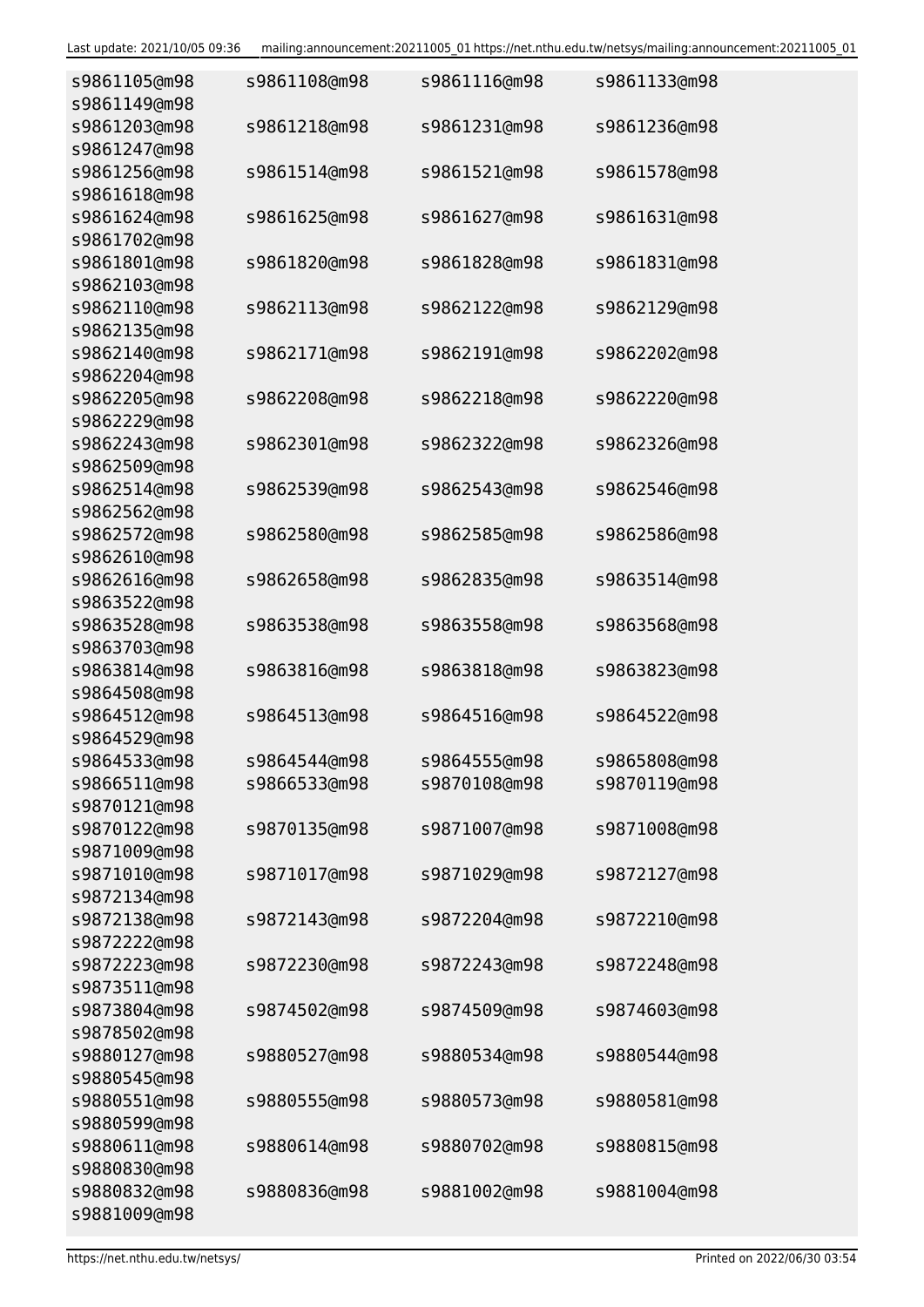| 2022/06/30 03:54 | 103/113      |              |              | (2021/10/05) |
|------------------|--------------|--------------|--------------|--------------|
| s9881016@m98     | s9881037@m98 | s9881038@m98 | s9900106@m99 |              |
| s9900153@m99     |              |              |              |              |
| s9901503@m99     | s9902505@m99 | s9902509@m99 | s9910110@m99 |              |
| s9911104@m99     | s9911118@m99 | s9911121@m99 | s9911128@m99 |              |
| s9911140@m99     |              |              |              |              |
| s9911141@m99     | s9911153@m99 | s9911171@m99 | s9911201@m99 |              |
| s9911202@m99     |              |              |              |              |
| s9911230@m99     | s9911237@m99 | s9911238@m99 | s9911243@m99 |              |
| s9911253@m99     |              |              |              |              |
| s9911503@m99     | s9911542@m99 | s9911546@m99 | s9911560@m99 |              |
| s9911703@m99     |              |              |              |              |
| s9911806@m99     | s9911808@m99 | s9911821@m99 | s9911822@m99 |              |
| s9912006@m99     |              |              |              |              |
| s9912031@m99     | s9912045@m99 | s9912501@m99 | s9912513@m99 |              |
| s9912514@m99     |              |              |              |              |
| s9912803@m99     | s9913508@m99 | s9913518@m99 | s9920104@m99 |              |
| s9920105@m99     |              |              |              |              |
| s9920106@m99     | s9920109@m99 | s9920114@m99 | s9920134@m99 |              |
| s9921108@m99     |              |              |              |              |
| s9921121@m99     | s9921126@m99 | s9921162@m99 | s9921215@m99 |              |
| s9921217@m99     |              |              |              |              |
| s9921218@m99     | s9921261@m99 | s9921501@m99 | s9921502@m99 |              |
| s9921804@m99     |              |              |              |              |
| s9922108@m99     | s9922114@m99 | s9922121@m99 | s9922125@m99 |              |
| s9922132@m99     |              |              |              |              |
| s9922133@m99     | s9922138@m99 | s9922212@m99 | s9922215@m99 |              |
| s9922216@m99     |              |              |              |              |
| s9922503@m99     | s9922511@m99 | s9922517@m99 | s9922520@m99 |              |
| s9922528@m99     |              |              |              |              |
| s9922536@m99     | s9922806@m99 | s9922818@m99 | s9923010@m99 |              |
| s9923024@m99     |              |              |              |              |
| s9923029@m99     | s9923040@m99 | s9923042@m99 | s9923044@m99 |              |
| s9923049@m99     |              |              |              |              |
| s9923074@m99     | s9923502@m99 | s9923505@m99 | s9923507@m99 |              |
| s9923517@m99     |              |              |              |              |
| s9923518@m99     | s9923521@m99 | s9923536@m99 | s9923581@m99 |              |
| s9923803@m99     |              |              |              |              |
| s9923812@m99     | s9923830@m99 | s9923876@m99 | s9923879@m99 |              |
| s9923882@m99     |              |              |              |              |
| s9924512@m99     | s9924514@m99 | s9925502@m99 | s9930111@m99 |              |
| s9930118@m99     |              |              |              |              |
| s9930119@m99     | s9930120@m99 | s9930130@m99 | s9930509@m99 |              |
| s9931106@m99     |              |              |              |              |
| s9931111@m99     | s9931115@m99 | s9931118@m99 | s9931120@m99 |              |
| s9931130@m99     |              |              |              |              |
| s9931144@m99     | s9931173@m99 | s9931205@m99 | s9931219@m99 |              |
| s9931236@m99     |              |              |              |              |
| s9931271@m99     | s9931530@m99 | s9931563@m99 | s9931564@m99 |              |
| s9931575@m99     |              |              |              |              |
| s9931589@m99     | s9931596@m99 | s9931600@m99 | s9931612@m99 |              |
| s9931814@m99     |              |              |              |              |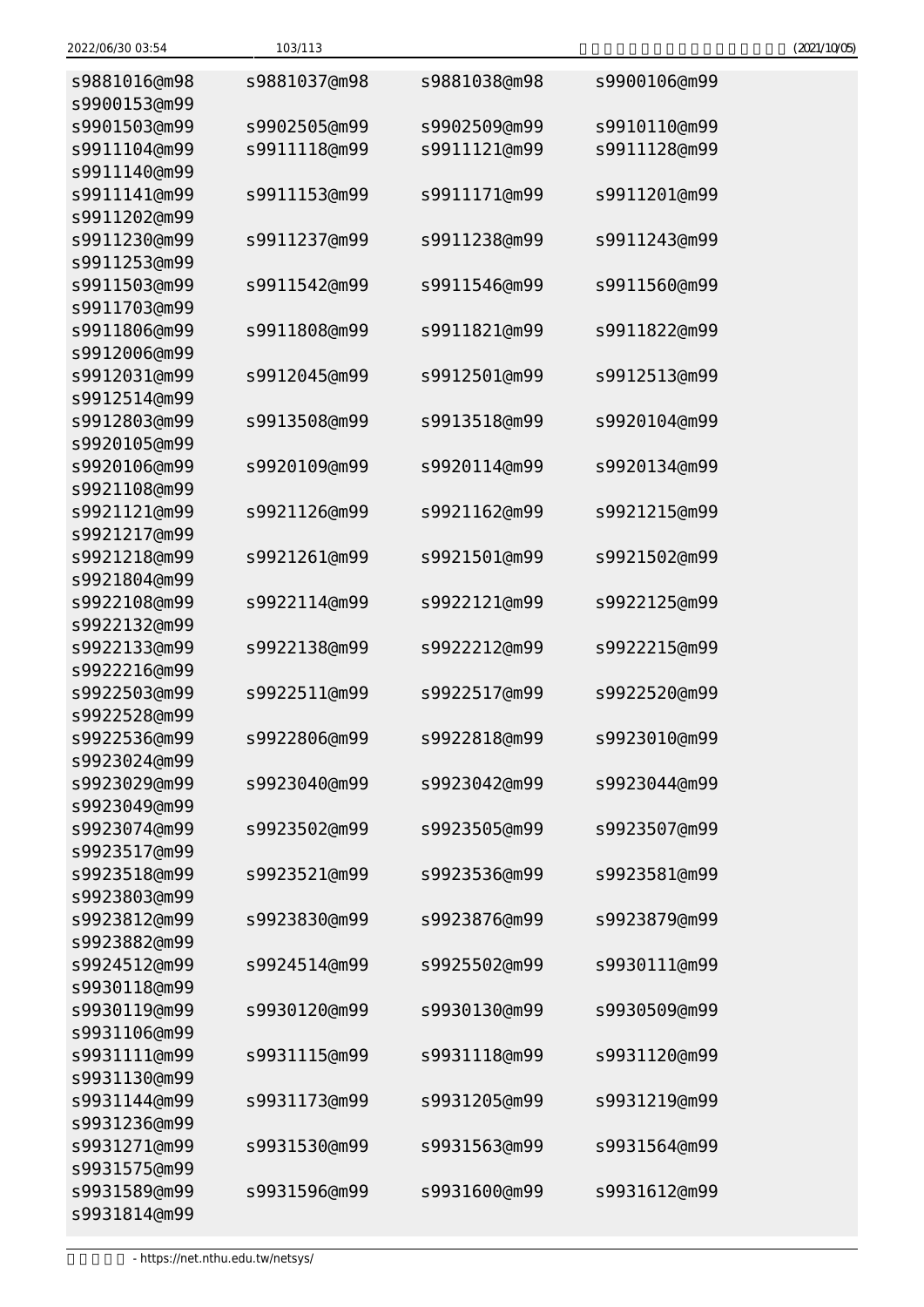| s9931826@m99<br>s9932005@m99 | s9931838@m99 | s9931884@m99 | s9932004@m99 |
|------------------------------|--------------|--------------|--------------|
| s9932008@m99<br>s9932033@m99 | s9932017@m99 | s9932021@m99 | s9932030@m99 |
| s9932043@m99                 | s9932050@m99 | s9932506@m99 | s9932531@m99 |
| s9932538@m99                 |              |              |              |
| s9932543@m99                 | s9932802@m99 | s9932832@m99 | s9933101@m99 |
| s9933103@m99<br>s9933106@m99 | s9933111@m99 | s9933117@m99 | s9933120@m99 |
| s9933127@m99                 |              |              |              |
| s9933128@m99                 | s9933130@m99 | s9933137@m99 | s9933138@m99 |
| s9933174@m99                 |              |              |              |
| s9933203@m99                 | s9933216@m99 | s9933218@m99 | s9933222@m99 |
| s9933224@m99                 |              |              |              |
| s9933225@m99                 | s9933250@m99 | s9933252@m99 | s9933503@m99 |
| s9933512@m99                 |              |              |              |
| s9933537@m99                 | s9933549@m99 | s9933579@m99 | s9933597@m99 |
| s9933603@m99                 |              |              |              |
| s9933701@m99                 | s9933805@m99 | s9933807@m99 | s9933819@m99 |
| s9933822@m99                 |              |              |              |
| s9933823@m99                 | s9933827@m99 | s9934007@m99 | s9934016@m99 |
| s9934017@m99                 |              |              |              |
| s9934029@m99                 | s9934045@m99 | s9934053@m99 | s9934064@m99 |
| s9934513@m99                 |              |              |              |
| s9934524@m99                 | s9934553@m99 | s9934554@m99 | s9935807@m99 |
| s9936501@m99<br>s9936520@m99 | s9936522@m99 |              | s9941038@m99 |
| s9941041@m99                 |              | s9941034@m99 |              |
| s9941047@m99                 | s9941073@m99 | s9941802@m99 | s9941804@m99 |
| s9942002@m99                 |              |              |              |
| s9942018@m99                 | s9942039@m99 | s9942040@m99 | s9942072@m99 |
| s9943581@m99                 |              |              |              |
| s9944506@m99                 | s9944511@m99 | s9944801@m99 | s9945509@m99 |
| s9945514@m99                 |              |              |              |
| s9946508@m99                 | s9947501@m99 | s9948109@m99 | s9948112@m99 |
| s9948130@m99                 |              |              |              |
| s9948132@m99                 | s9948139@m99 | s9948171@m99 | s9948206@m99 |
| s9948218@m99                 |              |              |              |
| s9948225@m99                 | s9948237@m99 | s9948239@m99 | s9948261@m99 |
| s9949507@m99                 |              |              |              |
| s9951505@m99                 | s9960109@m99 | s9960115@m99 | s9960123@m99 |
| s9961104@m99                 |              |              |              |
| s9961108@m99                 | s9961118@m99 | s9961138@m99 | s9961144@m99 |
| s9961148@m99                 |              |              |              |
| s9961157@m99<br>s9961217@m99 | s9961201@m99 | s9961202@m99 | s9961210@m99 |
| s9961222@m99                 | s9961223@m99 | s9961230@m99 | s9961236@m99 |
| s9961237@m99                 |              |              |              |
| s9961239@m99                 | s9961240@m99 | s9961242@m99 | s9961243@m99 |
| s9961250@m99                 |              |              |              |
| s9961252@m99                 | s9961254@m99 | s9961255@m99 | s9961256@m99 |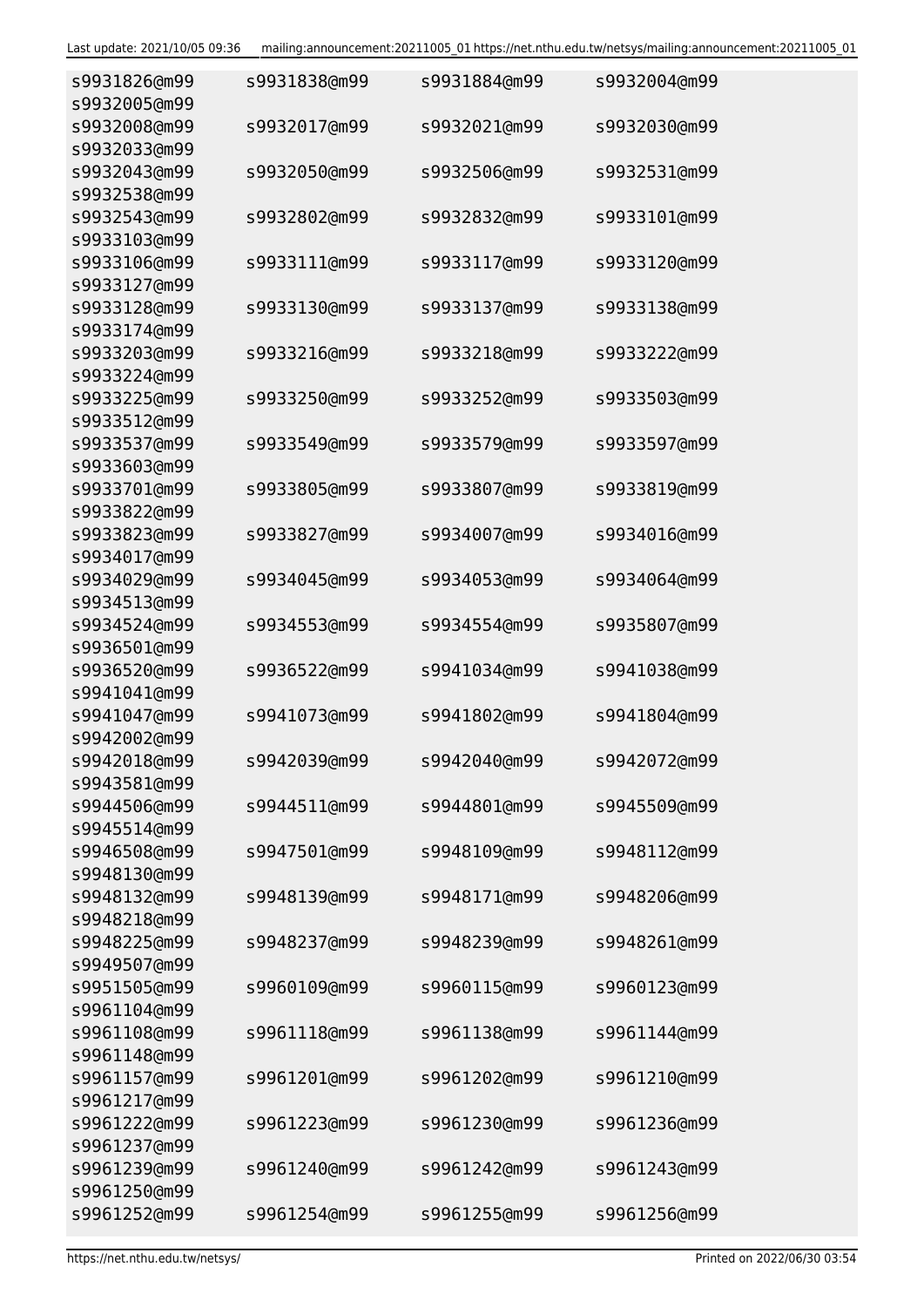| s9961257@m99                 |                              |              |                              |
|------------------------------|------------------------------|--------------|------------------------------|
| s9961541@m99                 | s9961544@m99                 | s9961584@m99 | s9961587@m99                 |
| s9961605@m99                 |                              |              |                              |
| s9961614@m99                 | s9961617@m99                 | s9961619@m99 | s9961620@m99                 |
| s9961621@m99                 |                              |              |                              |
| s9961802@m99                 | s9961804@m99                 | s9961828@m99 | s9962105@m99                 |
| s9962114@m99                 |                              |              |                              |
| s9962125@m99                 | s9962186@m99                 | s9962210@m99 | s9962212@m99                 |
| s9962216@m99                 |                              |              |                              |
| s9962217@m99                 | s9962226@m99                 | s9962244@m99 | s9962301@m99                 |
| s9962306@m99                 |                              |              |                              |
| s9962312@m99                 | s9962313@m99                 | s9962320@m99 | s9962321@m99                 |
| s9962324@m99                 |                              |              |                              |
| s9962325@m99                 | s9962508@m99                 | s9962540@m99 | s9962544@m99                 |
| s9962548@m99                 |                              |              |                              |
| s9962550@m99                 | s9962566@m99                 | s9962567@m99 | s9962570@m99                 |
| s9962571@m99                 |                              |              |                              |
| s9962574@m99                 | s9962588@m99                 | s9962627@m99 | s9962628@m99                 |
| s9962684@m99                 |                              |              |                              |
| s9962804@m99                 | s9962826@m99                 | s9962829@m99 | s9963505@m99                 |
| s9963514@m99                 |                              |              |                              |
| s9963519@m99                 | s9963520@m99                 | s9963532@m99 | s9963547@m99                 |
| s9963558@m99                 |                              |              |                              |
| s9963564@m99                 | s9963810@m99                 | s9963812@m99 | s9964501@m99                 |
| s9964503@m99                 |                              |              |                              |
| s9964514@m99                 | s9964519@m99                 | s9964533@m99 | s9964545@m99                 |
| s9964546@m99                 |                              |              |                              |
| s9964552@m99                 | s9964804@m99                 | s9965511@m99 | s9965528@m99                 |
| s9965806@m99<br>s9966508@m99 |                              | s9966530@m99 |                              |
| s9966543@m99                 | s9966524@m99<br>s9966545@m99 | s9966818@m99 | s9966531@m99<br>s9970110@m99 |
| s9970131@m99                 |                              |              |                              |
| s9970132@m99                 | s9970173@m99                 | s9971003@m99 | s9971004@m99                 |
| s9971020@m99                 |                              |              |                              |
| s9971021@m99                 | s9971030@m99                 | s9971035@m99 | s9971043@m99                 |
| s9971047@m99                 |                              |              |                              |
| s9971062@m99                 | s9971074@m99                 | s9971504@m99 | s9971511@m99                 |
| s9971514@m99                 |                              |              |                              |
| s9972101@m99                 | s9972119@m99                 | s9972128@m99 | s9972201@m99                 |
| s9972204@m99                 |                              |              |                              |
| s9972211@m99                 | s9972216@m99                 | s9972226@m99 | s9972231@m99                 |
| s9972238@m99                 |                              |              |                              |
| s9972240@m99                 | s9972242@m99                 | s9972245@m99 | s9972515@m99                 |
| s9973514@m99                 |                              |              |                              |
| s9974515@m99                 | s9974604@m99                 | s9974605@m99 | s9975515@m99                 |
| s9978502@m99                 |                              |              |                              |
| s9978512@m99                 | s9980108@m99                 | s9980119@m99 | s9980502@m99                 |
| s9980505@m99                 |                              |              |                              |
| s9980529@m99                 | s9980535@m99                 | s9980562@m99 | s9980564@m99                 |
| s9980585@m99                 |                              |              |                              |
| s9980590@m99                 | s9980591@m99                 | s9980608@m99 | s9980814@m99                 |
|                              |                              |              |                              |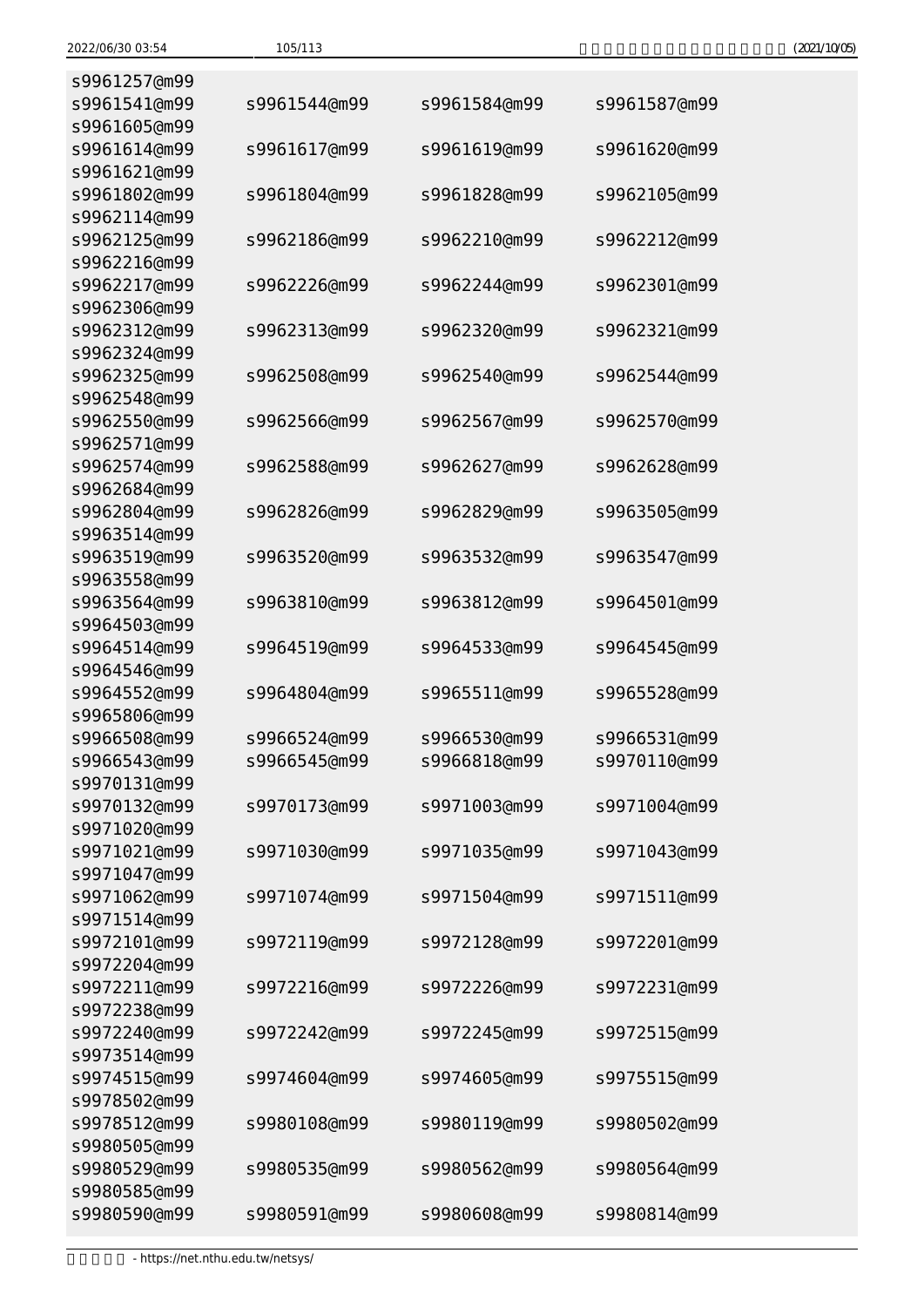| s9980836@m99     |                 |                              |                 |          |
|------------------|-----------------|------------------------------|-----------------|----------|
| s9980844@m99     | s9981023@m99    | s9981026@m99                 | s9981031@m99    |          |
| s9981043@m99     |                 |                              |                 |          |
| s9981071@m99     | s9982014@m99    | s9982075@m99                 | sahani@mx       |          |
| salary@my        |                 |                              |                 |          |
| saminathan@mx    | sc.chen@mx      | sc.wang@mx                   | scchu@mx        |          |
| schuang@mx       |                 |                              |                 |          |
| serc@my          | sflai@mx        | sfpeng@mx                    | shawchihsuei@mx |          |
| shcchen@mx       |                 |                              |                 |          |
| shcwang@mx       | shenchi@mx      | shendesiang@mx               | shengmin@mx     |          |
| shfarng@mx       |                 |                              |                 |          |
| shi.yx@mx        | shiaoweichu@mx  | shicchen@mx                  | shih_jy@mx      |          |
| shihchihkuo@mx   |                 |                              |                 |          |
|                  |                 |                              |                 |          |
| shihchincheng@mx | shihcp@mx       | shihhan@mx                   | shihhuei@mx     |          |
| shihkueichen@mx  |                 |                              |                 |          |
| shihpoyang@mx    | shihyahsu@mx    | shlin@mx                     | shlu@mx         |          |
| shpang@mx        |                 |                              |                 |          |
| shryu@mx         | shuchun@mx      | shuentso@mx                  | shunchi@mx      |          |
| shuping-huang@mx |                 |                              |                 |          |
| shuyu@mx         | shuyun.liang@mx | shyu@mx                      | siaohan@mx      |          |
| siaoyunchen@mx   |                 |                              |                 |          |
| sinyan@mx        | sioulanwang@mx  | sjhsieh@mx                   | sjlai@mx        |          |
| skchuang@mx      |                 |                              |                 |          |
| slwu@mx          | smkumar@mx      | somayeh.mirzaei@mx sourav@mx |                 |          |
| spchao@mx        |                 |                              |                 |          |
| spo9212@my       | spt@mx          | srthomas@my                  | sshsu@mx        |          |
| ssying@mx        |                 |                              |                 |          |
| st chang@mx      | stanton@mx      | stke@mx                      | stliu@mx        |          |
| sufanling@mx     |                 |                              |                 |          |
| suhsiaoting@mx   | suhua@mx        | suhui-chou@mx                | suhunglin@mx    | sujl@mx  |
| sujuifa@mx       | sun cs@mx       | sunmin@mx                    | surachoke.t@mx  | suty@mx  |
| suying-h@mx      | suyunchun@mx    | suyw@mx                      | sy-huang@mx     | syhsu@cc |
| syray@mx         | sysu@mx         | sytseng@mx                   | syu@mx          | syyau@cc |
|                  |                 |                              |                 |          |
| syyau@mx         | t-user2@mx      | t-user3@mx                   | tai@mx          | tang@mx  |
| tangyuyin@mx     | taoyalun@mx     | tcchen2@mx                   | tch@mx          | teng@mx  |
| tengaiping@mx    | tftsailin@mx    | thchung@mx                   | thmustech@my    |          |
| tienyin@mx       |                 |                              |                 |          |
| ting@mx          | tingchiwang@mx  | tingling@mx                  | tingweihu@mx    |          |
| tingyi-li@mx     |                 |                              |                 |          |
| tkbahadur@mx     | tl.chen@mx      | tsai-dongying@mx tsaiyu@mx   |                 |          |
| tsenghsianzli@mx |                 |                              |                 |          |
| tsenglin@mx      | tsengwh@mx      | tsengyc@mx                   | tshih@mx        |          |
| tsunghsienli@mx  |                 |                              |                 |          |
| tuan@mx          | ty.chu@mx       | tyhsiao@mx                   | tytseng@mx      |          |
| tyyang@mx        |                 |                              |                 |          |
| tzuching@mx      | tzuhsiu@mx      | tzuliang@mx                  | tzushinwang@mx  |          |
| tzushun@mx       | u900338@oz      | u910342@oz                   | u910457@oz      |          |
| u910916@oz       |                 |                              |                 |          |
| u911324@oz       | u911546@oz      | u920102@oz                   | u920143@oz      |          |
| u920226@oz       |                 |                              |                 |          |
| u920327@oz       | u920843@oz      | u921021@oz                   | u921408@oz      |          |
|                  |                 |                              |                 |          |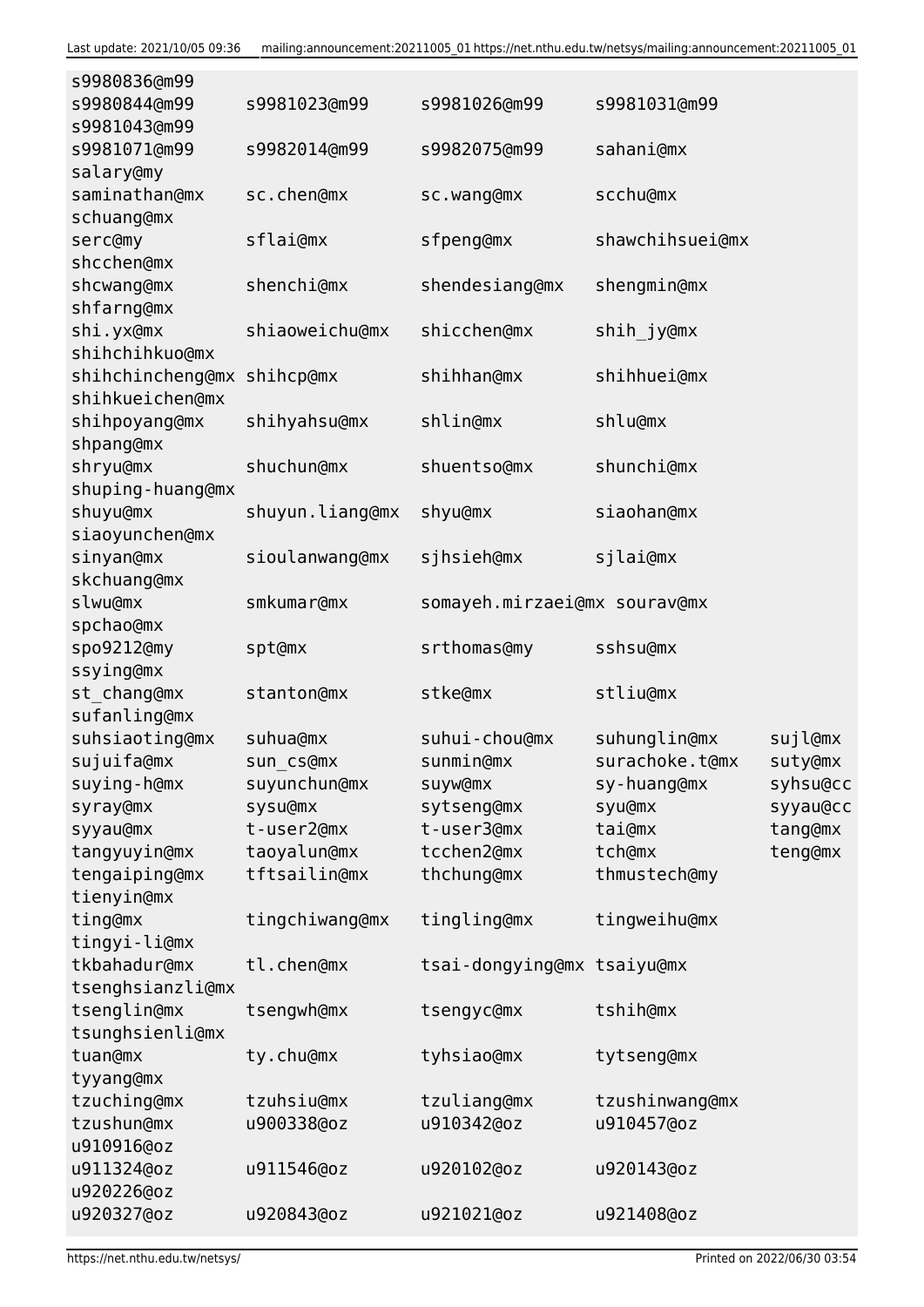| 2022/06/30 03:54         | 107/113    |            |            | (2021/10/05) |
|--------------------------|------------|------------|------------|--------------|
| u921806@oz               |            |            |            |              |
| u921838@oz               | u922103@oz | u922171@oz | u922638@oz |              |
| u922649@oz               |            |            |            |              |
| u930105@oz               | u930109@oz | u930119@oz | u930124@oz |              |
| u930246@oz               |            |            |            |              |
| u930312@oz               | u930314@oz | u930323@oz | u930327@oz |              |
| u930332@oz               |            |            |            |              |
| u930336@oz               | u930345@oz | u930347@oz | u930354@oz |              |
| u930402@oz               |            |            |            |              |
| u930407@oz               | u930411@oz | u930433@oz | u930448@oz |              |
| u930461@oz               |            |            |            |              |
| u930471@oz               | u930502@oz | u930507@oz | u930509@oz |              |
| u930521@oz               |            |            |            |              |
| u930527@oz               | u930535@oz | u930543@oz | u930550@oz |              |
| u930602@oz               |            |            |            |              |
| u930606@oz               | u930615@oz | u930620@oz | u930634@oz |              |
| u930636@oz               |            |            |            |              |
| u930647@oz               | u930653@oz | u930706@oz | u930715@oz |              |
| u930729@oz               |            |            |            |              |
| u930816@oz               | u930838@oz | u930845@oz | u930858@oz |              |
| u930906@oz               |            |            |            |              |
| u930910@oz               | u930915@oz | u930926@oz | u930929@oz |              |
| u930931@oz               |            |            |            |              |
| u930949@oz               | u931003@oz | u931010@oz | u931034@oz |              |
| u931049@oz<br>u931106@oz | u931108@oz | u931112@oz | u931122@oz |              |
| u931131@oz               |            |            |            |              |
| u931135@oz               | u931137@oz | u931138@oz | u931144@oz |              |
| u931215@oz               |            |            |            |              |
| u931216@oz               | u931217@oz | u931221@oz | u931223@oz |              |
| u931226@oz               |            |            |            |              |
| u931229@oz               | u931306@oz | u931410@oz | u931424@oz |              |
| u931427@oz               |            |            |            |              |
| u931434@oz               | u931437@oz | u931443@oz | u931449@oz |              |
| u931512@oz               |            |            |            |              |
| u931517@oz               | u931530@oz | u931539@oz | u931549@oz |              |
| u931629@oz               |            |            |            |              |
| u931631@oz               | u931639@oz | u931643@oz | u931697@oz |              |
| u931707@oz               |            |            |            |              |
| u931736@oz               | u931805@oz | u931910@oz | u931917@oz |              |
| u931933@oz               |            |            |            |              |
| u931940@oz               | u931946@oz | u932011@oz | u932018@oz |              |
| u932033@oz               |            |            |            |              |
| u932034@oz               | u932072@oz | u932106@oz | u932119@oz |              |
| u932136@oz               |            |            |            |              |
| u932138@oz               | u932145@oz | u932306@oz | u932308@oz |              |
| u932336@oz               |            |            |            |              |
| u932517@oz<br>u932601@oz | u932536@oz | u932545@oz | u932572@oz |              |
| u932604@oz               | u932615@oz | u932630@oz | u932644@oz |              |
| u932646@oz               |            |            |            |              |
|                          |            |            |            |              |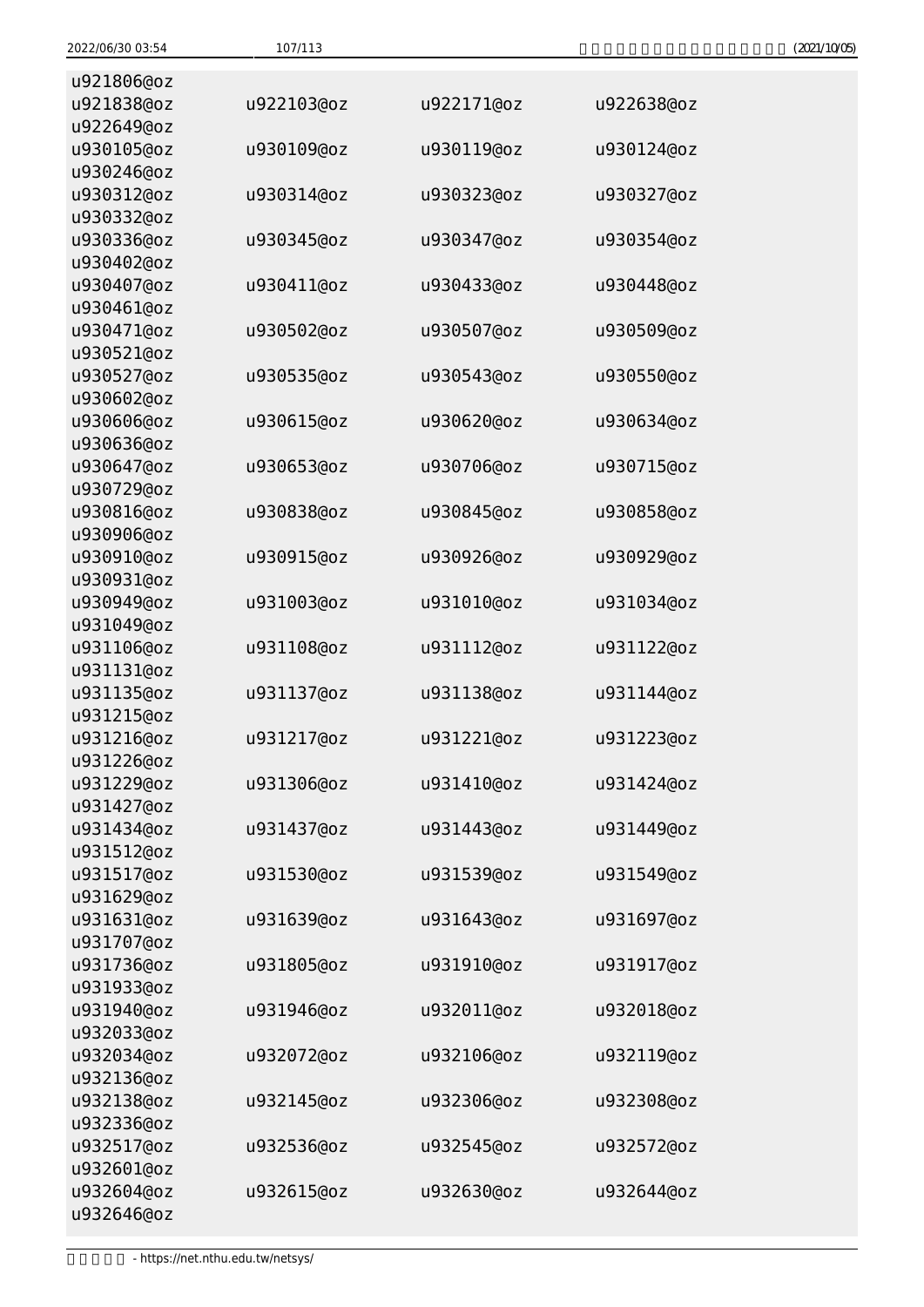| u932647@oz  | u940110@oz  | u940113@oz  | u940132@oz  |
|-------------|-------------|-------------|-------------|
| u940221@oz  |             |             |             |
| u940236@oz  | u940348@oz  | u940413@oz  | u940424@oz  |
| u940426@oz  |             |             |             |
| u940427@oz  | u940434@oz  | u940445@oz  | u940461@oz  |
| u940486@oz  |             |             |             |
| u940506@oz  | u940514@oz  | u940516@oz  | u940538@oz  |
| u940539@oz  |             |             |             |
| u940551@oz  | u940606@oz  | u940615@oz  | u940616@oz  |
| u940634@oz  |             |             |             |
| u940672@oz  | u940716@oz  | u940722@oz  | u940742@oz  |
| u940748@oz  |             |             |             |
| u940806@oz  | u940807@oz  | u940811@oz  | u940813@oz  |
| u940829@oz  |             |             |             |
| u940839@oz  | u940853@oz  | u940903@oz  | u940909@oz  |
| u940910@oz  |             |             |             |
| u940923@oz  | u940935@oz  | u940936@oz  | u940945@oz  |
| u940956@oz  |             |             |             |
| u940959@oz  | u940972@oz  | u941013@oz  | u941022@oz  |
| u941028@oz  |             |             |             |
| u941042@oz  | u941106@oz  | u941115@oz  | u941142@oz  |
| u941145@oz  |             |             |             |
| u941204@oz  | u941212@oz  | u941220@oz  | u941233@oz  |
| u941236@oz  |             |             |             |
| u941303@oz  | u941309@oz  | u941316@oz  | u941320@oz  |
| u941337@oz  |             |             |             |
| u941347@oz  | u941412@oz  |             |             |
|             |             | u941416@oz  | u941417@oz  |
| u941433@oz  |             |             |             |
| u941444@oz  | u941445@oz  | u941449@oz  | u941536@oz  |
| u941591@oz  |             |             |             |
| u941610@oz  | u941614@oz  | u941640@oz  | u941645@oz  |
| u941728@oz  |             |             |             |
| u941740@oz  | u941741@oz  | u941742@oz  | u941743@oz  |
| u941801@oz  |             |             |             |
| u941834@oz  | u941926@oz  | u941928@oz  | u942003@oz  |
| u942006@oz  |             |             |             |
| u942008@oz  | u942020@oz  | u942023@oz  | u942027@oz  |
| u942043@oz  |             |             |             |
| u942071@oz  | u942109@oz  | u942114@oz  | u942135@oz  |
| u942321@oz  |             |             |             |
| u942330@oz  | u942501@oz  | u942510@oz  | u942512@oz  |
| u942518@oz  |             |             |             |
| u942519@oz  | u942528@oz  | u942603@oz  | u942608@oz  |
| u942610@oz  |             |             |             |
| u942637@oz  | u942643@oz  | u9511101@oz | u9511108@oz |
| u9511110@oz |             |             |             |
| u9511111@oz | u9511117@oz | u9511121@oz | u9511124@oz |
| u9511125@oz |             |             |             |
| u9511172@oz | u9511206@oz | u9512019@oz | u9512022@oz |
| u9520110@oz |             |             |             |
| u9520112@oz | u9520118@oz | u9520121@oz | u9521111@oz |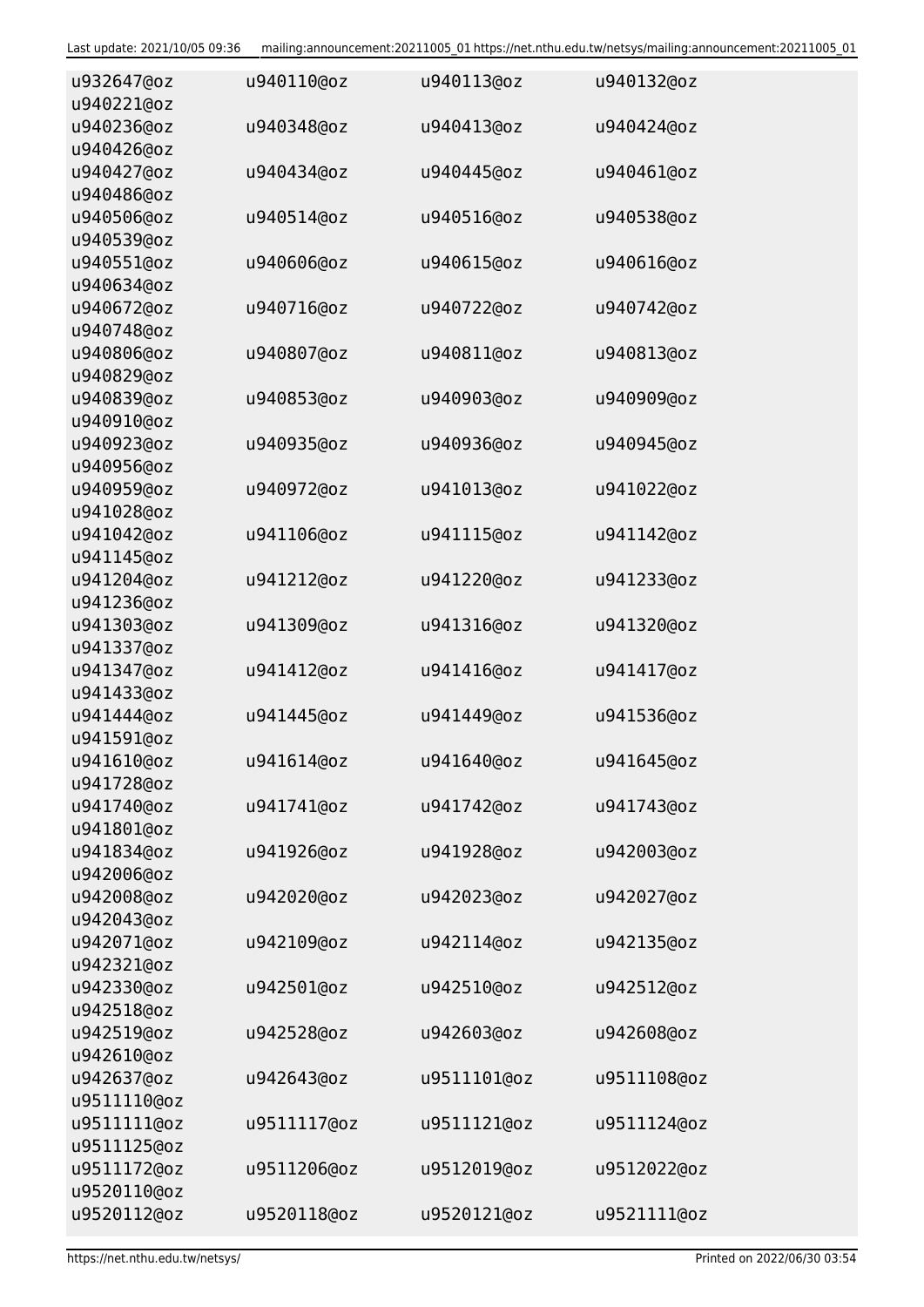| u9521207@oz<br>u9521221@oz | u9522220@oz | u9523012@oz | u9523017@oz |
|----------------------------|-------------|-------------|-------------|
| u9523024@oz<br>u9523061@oz | u9531139@oz | u9531229@oz | u9531243@oz |
| u9532032@oz                |             |             |             |
| u9532043@oz<br>u9533113@oz | u9532046@oz | u9532053@oz | u9532083@oz |
| u9533132@oz                | u9533134@oz | u9533139@oz | u9533150@oz |
| u9533212@oz<br>u9533225@oz | u9534019@oz | u9534021@oz | u9534034@oz |
| u9534035@oz<br>u9534049@oz | u9541004@oz | u9541017@oz | u9541018@oz |
| u9542043@oz                |             |             |             |
| u9548008@oz<br>u9561201@oz | u9548023@oz | u9548047@oz | u9561117@oz |
| u9561217@oz                | u9561229@oz | u9561234@oz | u9561235@oz |
| u9561246@oz<br>u9561248@oz | u9562121@oz | u9562122@oz | u9562131@oz |
| u9562148@oz                |             |             |             |
| u9562202@oz<br>u9562225@oz | u9562208@oz | u9562218@oz | u9562220@oz |
| u9562241@oz                | u9562245@oz | u9562312@oz | u9562319@oz |
| u9562326@oz                | u9562336@oz | u9562341@oz | u9571009@oz |
| u9571046@oz                |             |             |             |
| u9572127@oz                | u9572206@oz | u9572245@oz | u9581008@oz |
| u9581024@oz                |             |             |             |
| u9581029@oz                | u9581071@oz | u9611109@oz | u9611125@oz |
| u9611131@oz                |             |             |             |
| u9611136@oz                | u9611138@oz | u9611139@oz | u9611153@oz |
| u9611213@oz                |             |             |             |
| u9611214@oz                | u9611219@oz | u9611227@oz | u9611237@oz |
| u9612037@oz                |             |             |             |
| u9620112@oz<br>u9621112@oz | u9620114@oz | u9620128@oz | u9621111@oz |
| u9621128@oz                | u9621161@oz | u9621202@oz | u9621209@oz |
| u9621210@oz                |             |             |             |
| u9622107@oz                | u9622110@oz | u9622140@oz | u9622203@oz |
| u9622216@oz                |             |             |             |
| u9622223@oz                | u9623017@oz | u9623060@oz | u9630111@oz |
| u9630124@oz                |             |             |             |
| u9630129@oz                | u9630136@oz | u9631104@oz | u9631112@oz |
| u9631120@oz                |             |             |             |
| u9631126@oz                | u9631136@oz | u9631217@oz | u9631218@oz |
| u9632016@oz                |             |             |             |
| u9632031@oz                | u9633102@oz | u9633112@oz | u9633132@oz |
| u9633171@oz                |             |             |             |
| u9633209@oz                | u9633210@oz | u9633238@oz | u9634003@oz |
| u9634017@oz                |             |             |             |
| u9634020@oz<br>u9634054@oz | u9634029@oz | u9634045@oz | u9634048@oz |
| u9634055@oz                | u9634072@oz | u9641007@oz | u9641040@oz |
|                            |             |             |             |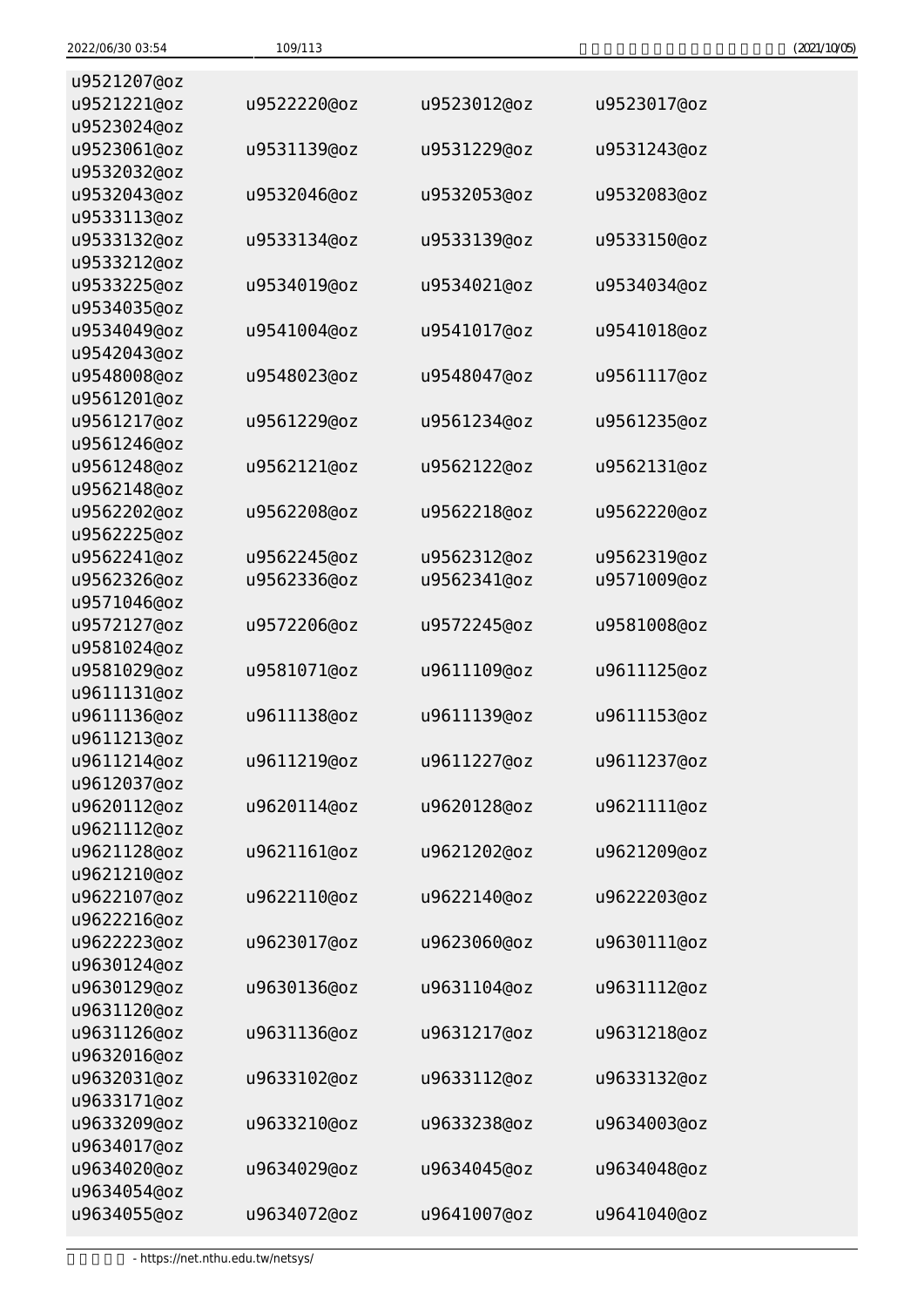| u9642047@oz |             |             |             |
|-------------|-------------|-------------|-------------|
| u9648038@oz | u9661101@oz | u9661103@oz | u9661153@oz |
| u9661158@oz |             |             |             |
| u9661201@oz | u9661211@oz | u9661227@oz | u9662115@oz |
| u9662118@oz |             |             |             |
| u9662124@oz | u9662132@oz | u9662135@oz | u9662171@oz |
| u9662204@oz |             |             |             |
| u9662216@oz | u9662217@oz | u9662219@oz | u9662229@oz |
| u9662231@oz |             |             |             |
| u9662233@oz | u9662234@oz | u9662235@oz | u9662236@oz |
| u9662247@oz |             |             |             |
| u9662315@oz | u9662317@oz | u9662320@oz | u9662323@oz |
| u9662325@oz |             |             |             |
| u9662327@oz | u9671003@oz | u9671052@oz | u9672128@oz |
| u9672130@oz |             |             |             |
| u9672156@oz | u9672207@oz | u9672211@oz | u9672214@oz |
| u9672226@oz |             |             |             |
| u9672261@oz | u9681003@oz | u9681012@oz | u9681013@oz |
| u9681018@oz |             |             |             |
| u9681037@oz | u9681044@oz | u9700103@oz | u9711113@oz |
| u9711124@oz |             |             |             |
| u9711126@oz | u9711132@oz | u9711147@oz | u9711149@oz |
| u9711151@oz |             |             |             |
| u9711209@oz | u9711214@oz | u9711216@oz | u9711251@oz |
| u9712002@oz |             |             |             |
| u9712025@oz | u9712028@oz | u9720110@oz | u9720117@oz |
| u9720118@oz |             |             |             |
| u9720123@oz | u9720125@oz | u9720130@oz | u9721106@oz |
| u9722101@oz |             |             |             |
| u9722113@oz | u9722115@oz | u9722119@oz | u9722124@oz |
| u9722131@oz |             |             |             |
| u9722171@oz | u9722207@oz | u9722210@oz | u9722215@oz |
| u9723014@oz |             |             |             |
| u9723030@oz | u9723034@oz | u9723045@oz | u9723074@oz |
| u9730112@oz |             |             |             |
| u9730113@oz | u9730128@oz | u9730136@oz | u9730149@oz |
| u9730154@oz |             |             |             |
| u9731124@oz | u9731213@oz | u9731217@oz | u9731231@oz |
| u9731243@oz |             |             |             |
| u9732022@oz | u9733119@oz | u9733127@oz | u9733146@oz |
| u9733205@oz |             |             |             |
| u9733214@oz | u9733218@oz | u9733236@oz | u9733237@oz |
| u9733245@oz |             |             |             |
| u9734016@oz | u9734027@oz | u9734032@oz | u9734044@oz |
| u9740101@oz |             |             |             |
| u9740109@oz | u9740115@oz | u9741006@oz | u9741010@oz |
| u9741017@oz |             |             |             |
| u9741019@oz | u9741086@oz | u9742011@oz | u9742017@oz |
| u9742024@oz |             |             |             |
| u9742032@oz | u9742043@oz | u9742046@oz | u9748086@oz |
| u9760101@oz |             |             |             |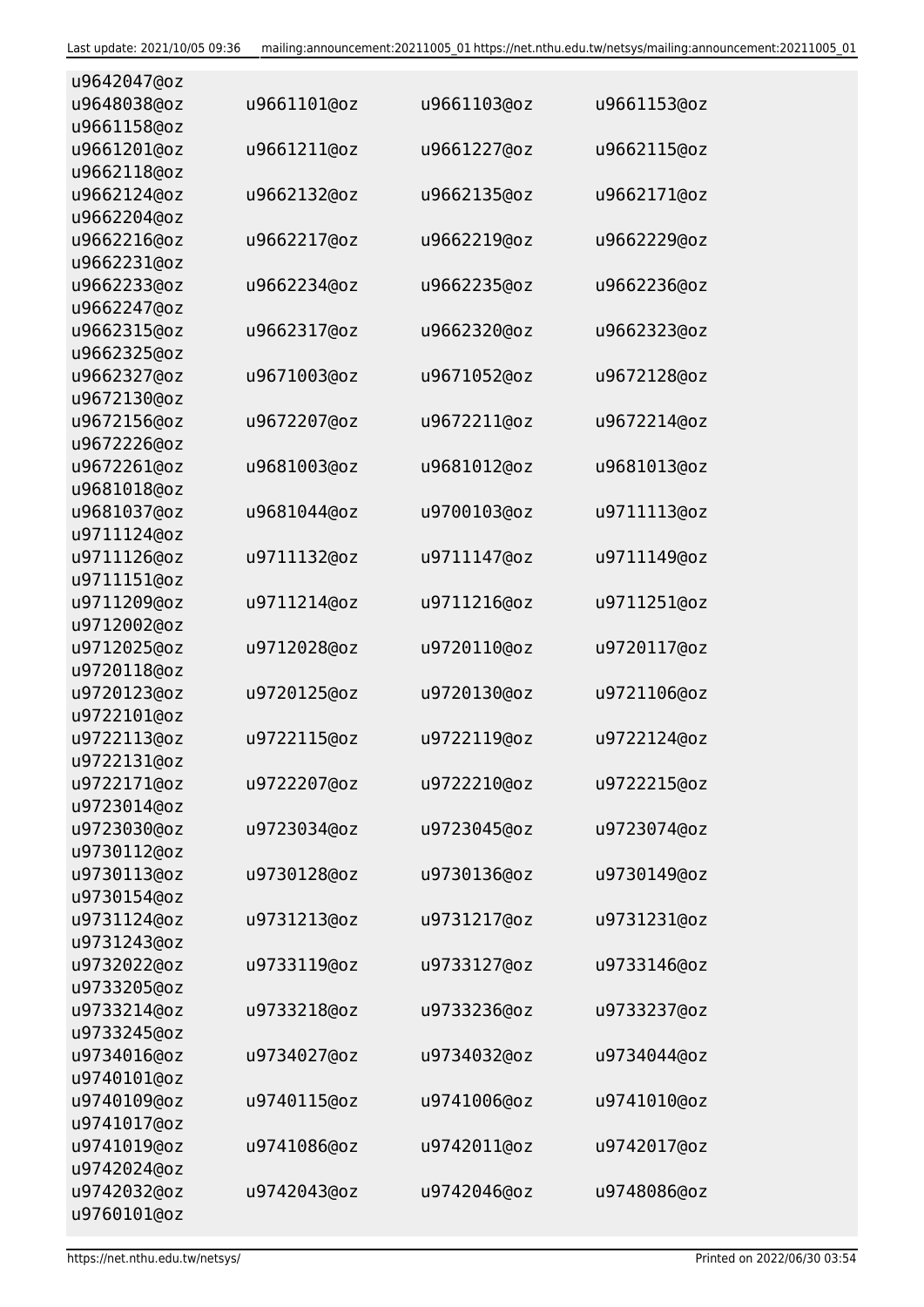| 2022/06/30 03:54             | 111/113                   |                |                | (2021/10/05) |
|------------------------------|---------------------------|----------------|----------------|--------------|
| u9760108@oz                  | u9760111@oz               | u9760118@oz    | u9761101@oz    |              |
| u9761104@oz                  |                           |                |                |              |
| u9761130@oz                  | u9761133@oz               | u9761138@oz    | u9761145@oz    |              |
| u9761151@oz                  |                           |                |                |              |
| u9761171@oz                  | u9761209@oz               | u9761210@oz    | u9761231@oz    |              |
| u9761246@oz                  |                           |                |                |              |
| u9761252@oz                  | u9762101@oz               | u9762103@oz    | u9762104@oz    |              |
| u9762108@oz                  |                           |                |                |              |
| u9762132@oz                  | u9762134@oz               | u9762140@oz    | u9762210@oz    |              |
| u9762213@oz                  |                           |                |                |              |
| u9762219@oz                  | u9762224@oz               | u9762230@oz    | u9762231@oz    |              |
| u9762301@oz                  | u9762306@oz               | u9762308@oz    | u9762322@oz    |              |
| u9762324@oz                  |                           |                |                |              |
| u9762328@oz                  | u9762329@oz               | u9770119@oz    | u9770135@oz    |              |
| u9771009@oz                  |                           |                |                |              |
| u9771014@oz                  | u9771016@oz               | u9771018@oz    | u9771035@oz    |              |
| u9771048@oz                  |                           |                |                |              |
| u9772109@oz                  | u9772186@oz               | u9772210@oz    | u9772221@oz    |              |
| u9780124@oz                  |                           |                |                |              |
| u9780126@oz                  | u9781016@oz               | u9781023@oz    | u9781024@oz    |              |
| u9781073@oz                  |                           |                |                |              |
| u9781082@oz                  | umamaheshb@mx             | v10@my         | vhen@mx        |              |
| vistac@cc                    |                           |                |                |              |
| vistac@mx                    | vistac@oz                 | wang-zw@mx     | wangaiping@mx  |              |
| wangch@mx                    |                           |                |                |              |
| wangchungyen@mx              | wangjh@mx                 | wangks@mx      | wangyang@mx    |              |
| wanjium@mx                   |                           |                |                |              |
| wanju@mx                     | wanyi@mx                  | weichao@mx     | weichung@mx    | weiru@mx     |
| weishengwu@mx                | weitinglin@mx             | wen@mx         | wenchenglee@mx |              |
| wenchiahuang@mx              |                           |                |                |              |
| wenchieh-yang@mx wenchuan@mx |                           | wenchun@mx     | wenfu-lo@mx    |              |
| wenliang@mx                  |                           |                |                |              |
| wenliku@mx                   | wenshan_huang@mx wenya@mx |                | wenyu.hu@mx    |              |
| wenyutseng@mx                |                           |                |                |              |
| wfchen@mx                    | whcho@mx                  | whlong@mx      | $wj$ m $Qmx$   |              |
| wk yang@mx                   |                           |                |                |              |
| wklin@mx                     | wl.tsai@mx                | wllin@mx       | wmlu@mx        |              |
| wongweijing@mx               |                           |                |                |              |
| wphsieh@mx                   | wschen@mx                 | wswu@mx        | wt-yang@mx     | wtchu@mx     |
| wtliao@mx                    | wu-yh@mx                  | wu.hc@mx       | wuhl@mx        | wuhy@mx      |
| wukh@mx                      | wunhuei@mx                | wusc@mx        | wushumey@mx    | wusy@mx      |
| wuwy@mx                      | wuyc@mx                   | www@ust.edu.tw | wy-huang@mx    |              |
| wy.chuang@mx                 |                           |                |                |              |
| wychen2@mx                   | wychiu@mx                 | wyliu@mx       | wyshieh@mx     |              |
| wytsai@mx                    |                           |                |                |              |
| wyweng@mx                    | xjhuang@mx                | xlwu@mx        | xwkuang@mx     |              |
| yahui_hung@mx                |                           |                |                |              |
| yang-yc@mx                   | yang-yj@mx                | yang.jieyu@mx  | yang3@mx       |              |
| yang_peishan@mx              |                           |                |                |              |
| yangck@mx                    | yangct@mx                 | yangfy@mx      | yangwh@mx      |              |
| yangwy@mx                    |                           |                |                |              |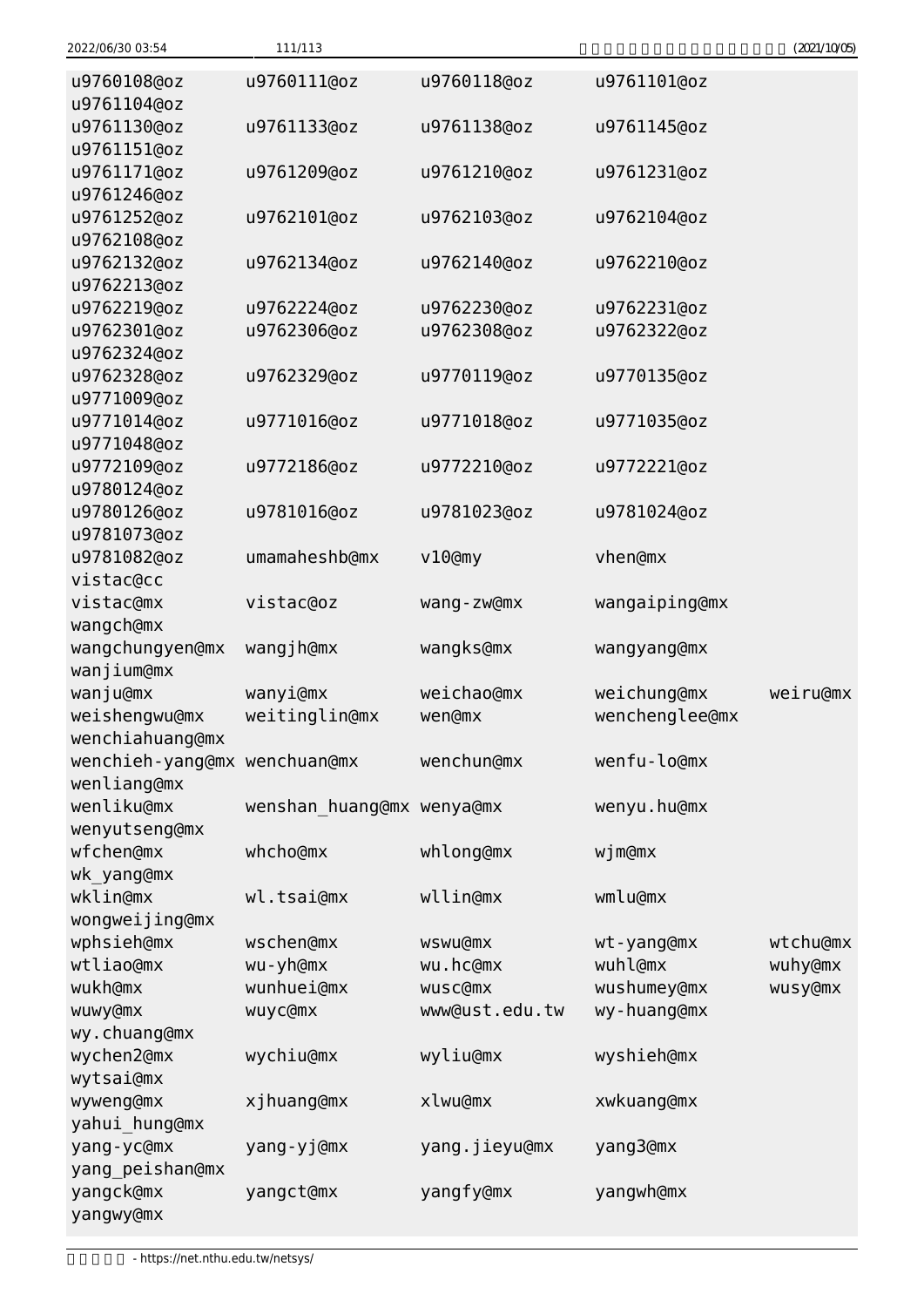Last update: 2021/10/05 09:36 mailing:announcement:20211005\_01 https://net.nthu.edu.tw/netsys/mailing:announcement:20211005\_01

| yanling@mx<br>yc_cheng@mx | yanzg@mx                       | yc.chung@mx    | yc_chang@mx     |          |
|---------------------------|--------------------------------|----------------|-----------------|----------|
| yccheng@mx                | ycchou2@mx                     | ychsieh@mx     | ychuang@mx      | yclai@mx |
| yctai@mx                  | ycteng@mx                      | ycyao@mx       | yeayunlee@mx    |          |
| yeehsienlin@mx            |                                |                |                 |          |
| yeh.ch@mx                 | yeh2@mx                        | yeh@mx         | yeh_th@mx       |          |
| yehhsiuhsuan@mx           |                                |                |                 |          |
| yen@mx                    | yenling@mx                     | yenmeichi@mx   | yentse@mx       |          |
| yenwangyh@mx              |                                |                |                 |          |
| yesungde@mx               | yf.yuan@mx                     | yfchang@mx     | yh_chen@mx      | yhho@mx  |
| yhl@mx                    | yhlee@mx                       | yhliang@mx     | yhsheng@mx      |          |
| yhsung@mx                 |                                |                |                 |          |
| yhting@mx                 | yhwulee@ust.edu.tw yi_huang@mx |                | yichingwu@mx    |          |
| yichunke@mx               |                                |                |                 |          |
| yienchen@mx               | yifenchen@mx                   | yihaojhu@mx    | yihsiehwang@mx  |          |
|                           |                                |                |                 |          |
| yihsin.chu@mx             |                                |                |                 |          |
| yihsin.lin@mx             | yihsin@mx                      | yihung.wu@mx   | yijhen.huang@mx | yijin@mx |
| yijun.liao@mx             | yiling@mx                      | yilingli@mx    | yingchenchen@mx |          |
| yingchi@mx                |                                |                |                 |          |
| yishuan@mx                | yitianyou@mx                   | yiting.chen@mx | yiting@mx       |          |
| yiying_chen@mx            |                                |                |                 |          |
| yiyun@mx                  | yj-huang@mx                    | yj.chang@mx    | yjli@mx         |          |
| yk-huang@mx               |                                |                |                 |          |
| yljheng@mx                | yllee@cc                       | ylliu2@mx      | ylliu@mx        | yllyu@mx |
| ylou@mx                   | ynchang@mx                     | yongyun@mx     | youjie@mx       |          |
| youlin@mx                 |                                |                |                 |          |
| youshengfu@mx             | ypchung@mx                     | ypgan@mx       | ypkuo@mx        | ypyun@mx |
| yr.chen@mx                | ys.chen@mx                     | ysaiyen@mx     | yschang@mx      |          |
| yschen2@mx                |                                |                |                 |          |
| yschiang@mx               | yshong@mx                      | ysliew@mx      | yssu@mx         |          |
| yt.chang@mx               |                                |                |                 |          |
| yt.chen@mx                | yt.lin2@mx                     | ytchen2@mx     | ythung2@mx      |          |
| ythung@mx                 |                                |                |                 |          |
| yting@mx                  | yuanchi@mx                     | yuchih.cho@mx  | yuching@mx      |          |
| yuchinglee@mx             |                                |                |                 |          |
| yuchunlin@mx              | yucsu@mx                       | yuehe@mx       | yueshiou@mx     |          |
| yuetai@mx                 |                                |                |                 |          |
| yuhan_cheng@mx            | yuheng@mx                      | yuhsiang@mx    | yuhsiu.su@mx    | yuhui@mx |
| yukaiyeh@mx               | yuling2@mx                     | yulun@mx       | yunchieh@mx     |          |
| yunjing@mx                |                                |                |                 |          |
| yunyenhsiao@mx            | yushan_ruan@mx                 | yushuan@mx     | yutingku@mx     |          |
| yuwei_liu@mx              |                                |                |                 |          |
| yuzechen@mx               | yw-chang@mx                    | ywei@mx        | ywku@mx         | yxren@mx |
| yy.lin@mx                 | yychiou@mx                     | yylee@mx       | yyshu@mx        |          |
| zeng_min@mx               |                                |                |                 |          |
| zh-liu@mx                 | zh.lin@mx                      | zhhuang@mx     | zhu.chihhong@mx |          |
| zimbra@mx                 |                                |                |                 |          |
| zp.shen@mx                |                                |                |                 |          |
|                           |                                |                |                 |          |